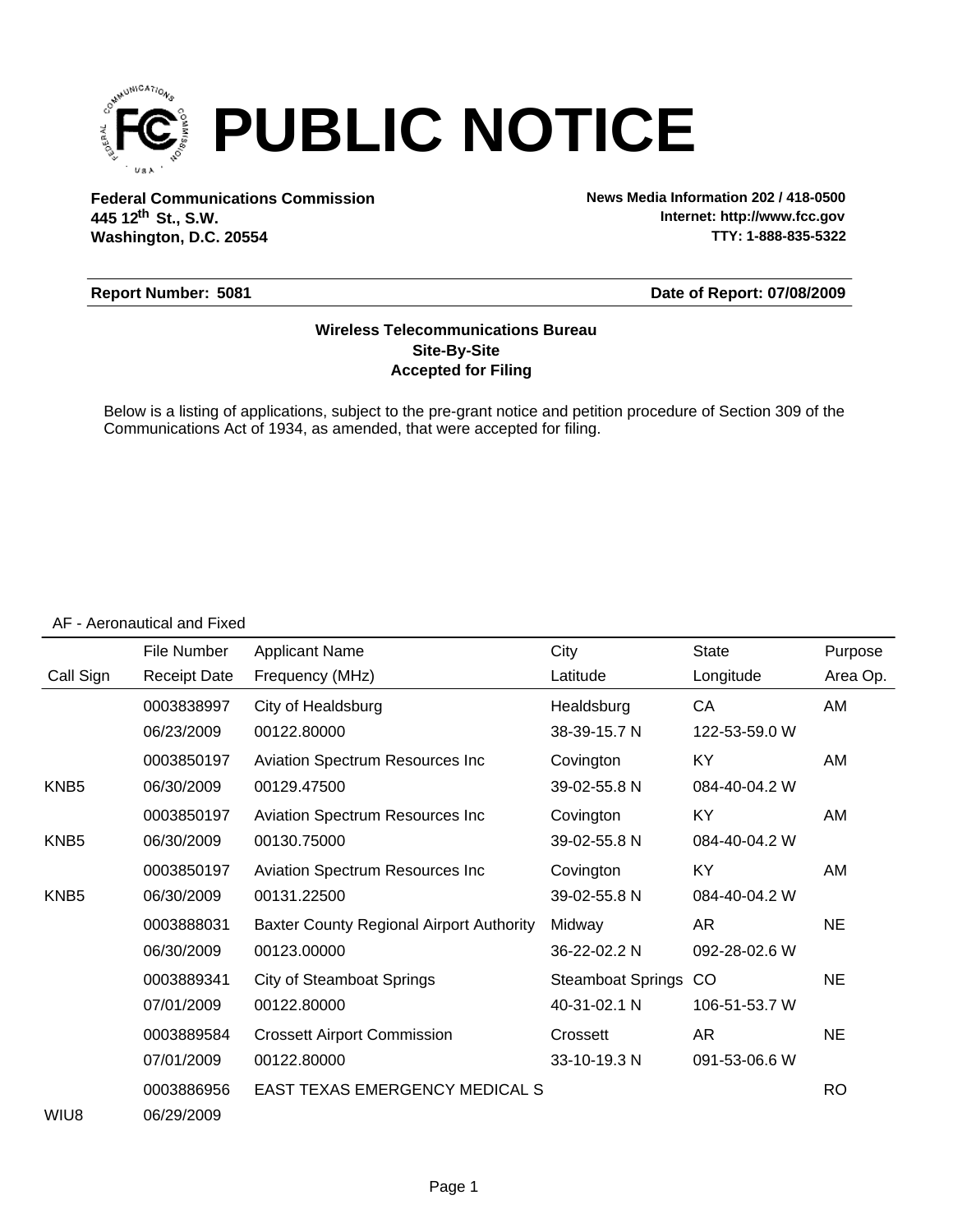## AF - Aeronautical and Fixed

|                  | File Number         | <b>Applicant Name</b>        | City     | <b>State</b> | Purpose   |
|------------------|---------------------|------------------------------|----------|--------------|-----------|
| Call Sign        | <b>Receipt Date</b> | Frequency (MHz)              | Latitude | Longitude    | Area Op.  |
|                  | 0003887042          | City Of Hondo                |          |              | <b>RO</b> |
| WQAL690          | 06/29/2009          |                              |          |              |           |
|                  | 0003887496          | BLUE KNOB VALLEY AIRPORT INC |          |              | RO        |
| KPH <sub>9</sub> | 06/29/2009          |                              |          |              |           |
|                  | 0003888384          | PETROLEUM HELICOPTERS INC    |          |              | RO        |
| KVM <sub>5</sub> | 06/30/2009          |                              |          |              |           |

# AI - Aural Intercity Relay

|           | File Number         | <b>Applicant Name</b>                         | City         | State         | Purpose  |
|-----------|---------------------|-----------------------------------------------|--------------|---------------|----------|
| Call Sign | <b>Receipt Date</b> | Frequency (MHz)                               | Latitude     | Longitude     | Area Op. |
|           | 0003888653          | WLII/WSUR LICENSE PARTNERSHIP, G Mariana      |              | PR            | NE.      |
|           | 06/30/2009          | 00948.00000                                   | 18-07-04.9 N | 065-51-22.7 W |          |
|           | 0003888664          | WLII/WSUR LICENSE PARTNERSHIP, G Aguas Buenas |              | PR            | NE.      |
|           | 06/30/2009          | 00944.50000                                   | 18-16-42.7 N | 066-06-36.5 W |          |

# AS - Aural Studio Transmitter Link

|                | File Number         | <b>Applicant Name</b>                          | City         | <b>State</b>  | Purpose   |
|----------------|---------------------|------------------------------------------------|--------------|---------------|-----------|
| Call Sign      | <b>Receipt Date</b> | Frequency (MHz)                                | Latitude     | Longitude     | Area Op.  |
|                | 0003887062          | UNIVERSITY OF LOUISIANA AT MONR(MONROE         |              | LA            | <b>MD</b> |
| <b>WLP536</b>  | 06/29/2009          | 00945.87500                                    | 32-31-37.9 N | 092-04-22.0 W |           |
|                | 0003887062          | UNIVERSITY OF LOUISIANA AT MONR(MONROE         |              | LA            | <b>MD</b> |
| <b>WLP536</b>  | 06/29/2009          | 00946.00000                                    | 32-31-37.9 N | 092-04-22.0 W |           |
|                | 0003887062          | UNIVERSITY OF LOUISIANA AT MONR(MONROE         |              | LA            | <b>MD</b> |
| <b>WLP536</b>  | 06/29/2009          | 00946.12500                                    | 32-31-37.9 N | 092-04-22.0 W |           |
|                | 0003889424          | <b>REGENT BROADCASTING OF FT. COLL Windsor</b> |              | CO            | <b>MD</b> |
| <b>WPXS825</b> | 07/01/2009          | 00949.00000                                    | 40-28-49.5 N | 104-54-22.3 W |           |
|                | 0003889441          | REGENT BROADCASTING OF FT. COLL Windsor        |              | CO            | <b>MD</b> |
| <b>WLJ926</b>  | 07/01/2009          | 00945.00000                                    | 40-28-49.5 N | 104-54-22.3 W |           |
|                | 0003889457          | REGENT BROADCASTING OF FT. COLL NUNN           |              | CO            | <b>MD</b> |
| <b>WPWR305</b> | 07/01/2009          | 00946.50000                                    | 40-38-31.0 N | 104-49-05.0 W |           |
|                | 0003889457          | REGENT BROADCASTING OF FT. COLL NUNN           |              | CO            | <b>MD</b> |
| <b>WPWR305</b> | 07/01/2009          | 00947.00000                                    | 40-38-31.0 N | 104-49-05.0 W |           |
|                | 0003889461          | REGENT BROADCASTING OF FORT CC NUNN            |              | CO            | <b>MD</b> |
| WQDA708        | 07/01/2009          | 00945.50000                                    | 40-38-31.0 N | 104-49-05.0 W |           |
|                | 0003890896          | MT. WILSON FM BROADCASTERS, INC Mission Hills  |              | CA            | <b>MD</b> |
| <b>WMV702</b>  | 07/02/2009          | 00950.50000                                    | 34-14-58.7 N | 118-27-16.4 W |           |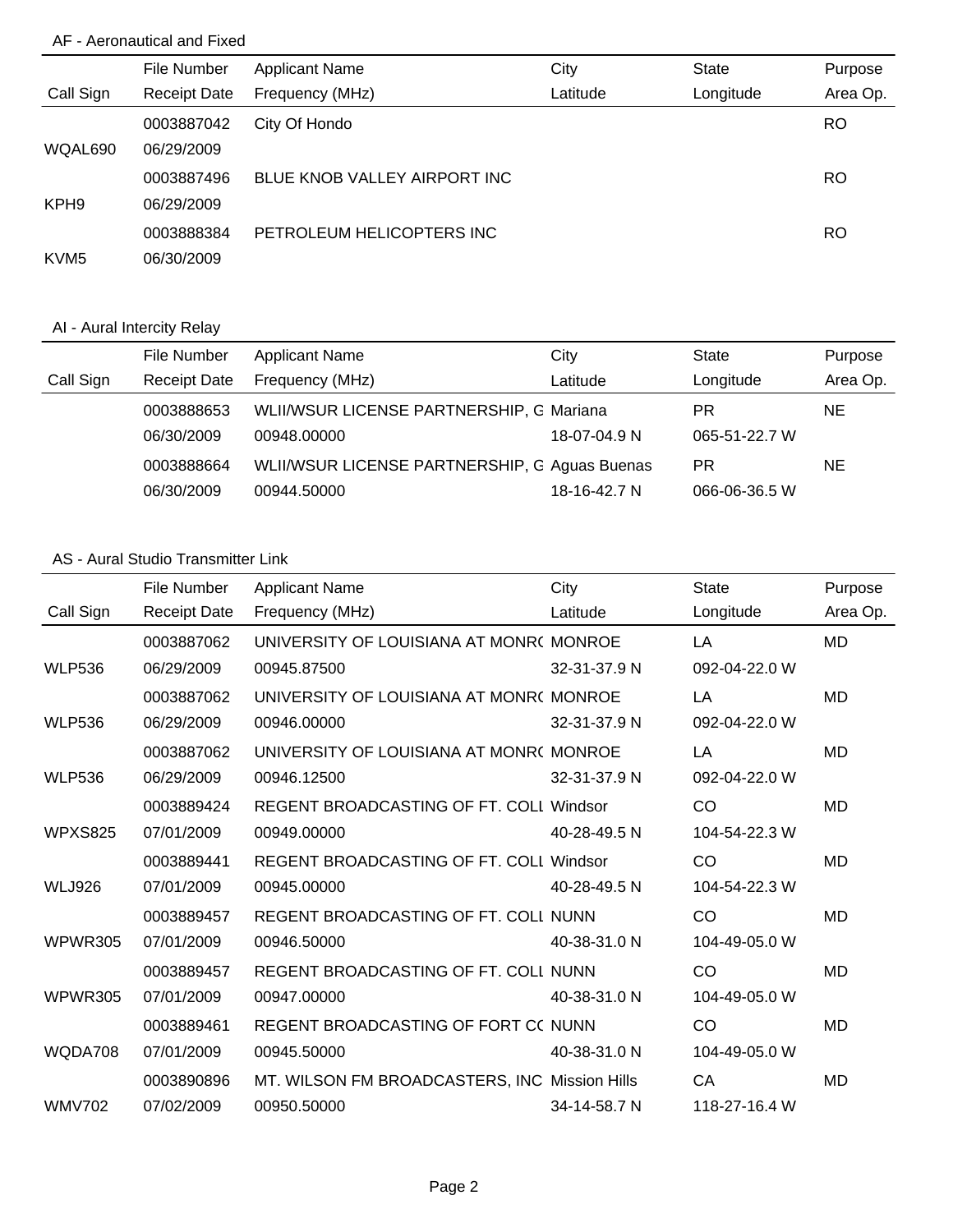## AS - Aural Studio Transmitter Link

|           | File Number         | <b>Applicant Name</b>                         | City         | State         | Purpose  |
|-----------|---------------------|-----------------------------------------------|--------------|---------------|----------|
| Call Sign | <b>Receipt Date</b> | Frequency (MHz)                               | Latitude     | Longitude     | Area Op. |
|           | 0003887533          | MARTINEZ, MATIAS C                            | Las Vegas    | <b>NM</b>     | NE.      |
|           | 06/30/2009          | 00946.00000                                   | 35-34-47.0 N | 105-13-03.0 W |          |
|           | 0003888648          | WLII/WSUR LICENSE PARTNERSHIP, G AGUAS BUENAS |              | <b>PR</b>     | NΕ       |
|           | 06/30/2009          | 00945.50000                                   | 18-16-42.7 N | 066-06-36.5 W |          |

|               | File Number         | <b>Applicant Name</b>              | City                    | <b>State</b>  | Purpose   |
|---------------|---------------------|------------------------------------|-------------------------|---------------|-----------|
| Call Sign     | <b>Receipt Date</b> | Frequency (MHz)                    | Latitude                | Longitude     | Area Op.  |
|               | 0003886557          | USCOC OF CENTRAL ILLINOIS, LLC     | <b>GALESBURG</b>        | IL.           | <b>MD</b> |
| <b>WHA717</b> | 06/29/2009          | 06256.54000                        | 40-59-17.0 N            | 090-19-04.0 W |           |
|               | 0003886557          | USCOC OF CENTRAL ILLINOIS, LLC     | <b>GALESBURG</b>        | IL            | <b>MD</b> |
| <b>WHA717</b> | 06/29/2009          | 06286.19000                        | 40-59-17.0 N            | 090-19-04.0 W |           |
|               | 0003886557          | USCOC OF CENTRAL ILLINOIS, LLC     | <b>GALESBURG</b>        | IL            | <b>MD</b> |
| <b>WHA717</b> | 06/29/2009          | 06765.00000                        | 40-59-17.0 N            | 090-19-04.0 W |           |
|               | 0003886557          | USCOC OF CENTRAL ILLINOIS, LLC     | <b>GALESBURG</b>        | IL            | <b>MD</b> |
| <b>WHA717</b> | 06/29/2009          | 06790.00000                        | 40-59-17.0 N            | 090-19-04.0 W |           |
|               | 0003886557          | USCOC OF CENTRAL ILLINOIS, LLC     | <b>GALESBURG</b>        | IL            | <b>MD</b> |
| <b>WHA717</b> | 06/29/2009          | 06805.00000                        | 40-59-17.0 N            | 090-19-04.0 W |           |
|               | 0003886564          | USCOC OF CENTRAL ILLINOIS, LLC     | <b>MONMOUTH</b>         | IL            | <b>MD</b> |
| <b>WHA716</b> | 06/29/2009          | 06004.50000                        | 40-53-23.0 N            | 090-36-31.0 W |           |
|               | 0003886564          | USCOC OF CENTRAL ILLINOIS, LLC     | <b>MONMOUTH</b>         | IL            | <b>MD</b> |
| <b>WHA716</b> | 06/29/2009          | 06745.00000                        | 40-53-23.0 N            | 090-36-31.0 W |           |
|               | 0003886566          | Visalia Cellular Telephone Company | <b>DINUBA</b>           | CA            | <b>MD</b> |
| <b>WMM935</b> | 06/29/2009          | 05945.20000                        | 36-32-15.2 N            | 119-25-41.6 W |           |
|               | 0003886566          | Visalia Cellular Telephone Company | <b>DINUBA</b>           | CA            | <b>MD</b> |
| <b>WMM935</b> | 06/29/2009          | 06034.15000                        | 36-32-15.2 N            | 119-25-41.6 W |           |
|               | 0003886566          | Visalia Cellular Telephone Company | <b>DINUBA</b>           | CA            | <b>MD</b> |
| <b>WMM935</b> | 06/29/2009          | 06675.00000                        | 36-32-15.2 N            | 119-25-41.6 W |           |
|               | 0003886566          | Visalia Cellular Telephone Company | <b>DINUBA</b>           | CA            | <b>MD</b> |
| <b>WMM935</b> | 06/29/2009          | 11225.00000                        | 36-32-15.2 N            | 119-25-41.6 W |           |
|               | 0003886566          | Visalia Cellular Telephone Company | <b>DINUBA</b>           | CA            | <b>MD</b> |
| WMM935        | 06/29/2009          | 11633.12500                        | 36-32-15.2 N            | 119-25-41.6 W |           |
|               | 0003886566          | Visalia Cellular Telephone Company | <b>DINUBA</b>           | CA            | MD        |
| <b>WMM935</b> | 06/29/2009          | 11643.12500                        | 36-32-15.2 N            | 119-25-41.6 W |           |
|               | 0003886579          | Visalia Cellular Telephone Company | <b>WOODLAKE</b>         | CA            | <b>MD</b> |
| <b>WMN754</b> | 06/29/2009          | 10735.00000                        | 36-21-39.8 N            | 119-02-49.2 W |           |
|               | 0003886786          | <b>Qwest Corporation</b>           | <b>GRAND CANYON VAZ</b> |               | <b>MD</b> |
| KPY57         | 06/29/2009          | 06286.19000                        | 36-03-14.9 N            | 112-08-16.6 W |           |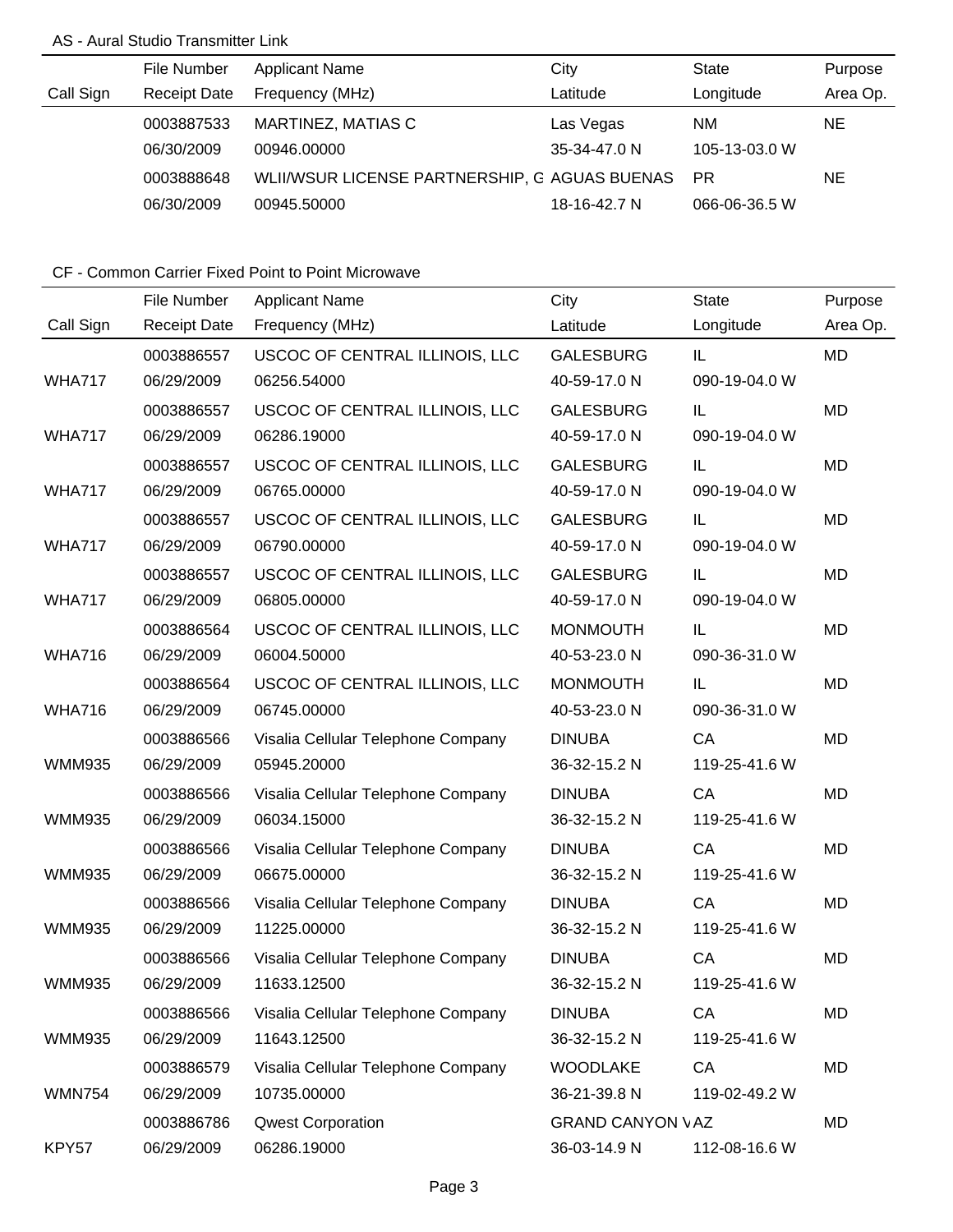|               | File Number         | <b>Applicant Name</b>             | City                    | <b>State</b>  | Purpose   |
|---------------|---------------------|-----------------------------------|-------------------------|---------------|-----------|
| Call Sign     | <b>Receipt Date</b> | Frequency (MHz)                   | Latitude                | Longitude     | Area Op.  |
|               | 0003886786          | <b>Qwest Corporation</b>          | <b>GRAND CANYON VAZ</b> |               | <b>MD</b> |
| KPY57         | 06/29/2009          | 06404.79000                       | 36-03-14.9 N            | 112-08-16.6 W |           |
|               | 0003887143          | <b>Qwest Corporation</b>          | <b>WILLIAMS</b>         | AZ            | <b>MD</b> |
| KPY70         | 06/29/2009          | 06034.15000                       | 35-12-01.0 N            | 112-12-18.6 W |           |
|               | 0003887143          | <b>Qwest Corporation</b>          | <b>WILLIAMS</b>         | AZ            | <b>MD</b> |
| KPY70         | 06/29/2009          | 06152.75000                       | 35-12-01.0 N            | 112-12-18.6 W |           |
|               | 0003887182          | USCOC OF CENTRAL ILLINOIS, LLC    | <b>JERSEYVILLE</b>      | IL.           | MD        |
| WPOS319       | 06/29/2009          | 06775.00000                       | 39-06-15.0 N            | 090-15-55.0 W |           |
|               | 0003887182          | USCOC OF CENTRAL ILLINOIS, LLC    | <b>JERSEYVILLE</b>      | IL.           | <b>MD</b> |
| WPOS319       | 06/29/2009          | 10617.50000                       | 39-06-15.0 N            | 090-15-55.0 W |           |
|               | 0003887184          | CCPR Services, Inc.               | <b>VEGA ALTA</b>        | <b>PR</b>     | MD        |
| <b>WMN637</b> | 06/29/2009          | 06226.89000                       | 18-25-49.6 N            | 066-20-18.1 W |           |
|               | 0003887184          | CCPR Services, Inc.               | <b>VEGA ALTA</b>        | <b>PR</b>     | MD        |
| <b>WMN637</b> | 06/29/2009          | 06256.54000                       | 18-25-49.6 N            | 066-20-18.1 W |           |
|               | 0003887184          | CCPR Services, Inc.               | <b>VEGA ALTA</b>        | <b>PR</b>     | <b>MD</b> |
| <b>WMN637</b> | 06/29/2009          | 06286.19000                       | 18-25-49.6 N            | 066-20-18.1 W |           |
|               | 0003887184          | CCPR Services, Inc.               | <b>VEGA ALTA</b>        | <b>PR</b>     | <b>MD</b> |
| <b>WMN637</b> | 06/29/2009          | 06345.49000                       | 18-25-49.6 N            | 066-20-18.1 W |           |
|               | 0003887184          | CCPR Services, Inc.               | <b>VEGA ALTA</b>        | <b>PR</b>     | MD        |
| <b>WMN637</b> | 06/29/2009          | 06375.14000                       | 18-25-49.6 N            | 066-20-18.1 W |           |
|               | 0003887184          | CCPR Services, Inc.               | <b>VEGA ALTA</b>        | <b>PR</b>     | <b>MD</b> |
| <b>WMN637</b> | 06/29/2009          | 06404.79000                       | 18-25-49.6 N            | 066-20-18.1 W |           |
|               | 0003887184          | CCPR Services, Inc.               | <b>VEGA ALTA</b>        | <b>PR</b>     | MD        |
| <b>WMN637</b> | 06/29/2009          | 10618.12500                       | 18-25-49.6 N            | 066-20-18.1 W |           |
|               | 0003887184          | CCPR Services, Inc.               | <b>VEGA ALTA</b>        | <b>PR</b>     | MD        |
| <b>WMN637</b> | 06/29/2009          | 10657.50000                       | 18-25-49.6 N            | 066-20-18.1 W |           |
|               | 0003887184          | CCPR Services, Inc.               | <b>VEGA ALTA</b>        | <b>PR</b>     | MD        |
| <b>WMN637</b> | 06/29/2009          | 10662.50000                       | 18-25-49.6 N            | 066-20-18.1 W |           |
|               | 0003887184          | CCPR Services, Inc.               | <b>VEGA ALTA</b>        | <b>PR</b>     | MD        |
| <b>WMN637</b> | 06/29/2009          | 10835.00000                       | 18-25-49.6 N            | 066-20-18.1 W |           |
|               | 0003887184          | CCPR Services, Inc.               | <b>VEGA ALTA</b>        | <b>PR</b>     | MD        |
| <b>WMN637</b> | 06/29/2009          | 11185.00000                       | 18-25-49.6 N            | 066-20-18.1 W |           |
|               | 0003887184          | CCPR Services, Inc.               | <b>VEGA ALTA</b>        | PR.           | MD        |
| <b>WMN637</b> | 06/29/2009          | 11187.50000                       | 18-25-49.6 N            | 066-20-18.1 W |           |
|               | 0003887184          | CCPR Services, Inc.               | <b>VEGA ALTA</b>        | <b>PR</b>     | MD        |
| <b>WMN637</b> | 06/29/2009          | 11215.00000                       | 18-25-49.6 N            | 066-20-18.1 W |           |
|               | 0003887365          | Xpressweb Internet Services, Inc. | Cedar City              | UT            | MD        |
| WQHS336       | 06/29/2009          | 23025.00000                       | 37-41-35.9 N            | 113-05-32.8 W |           |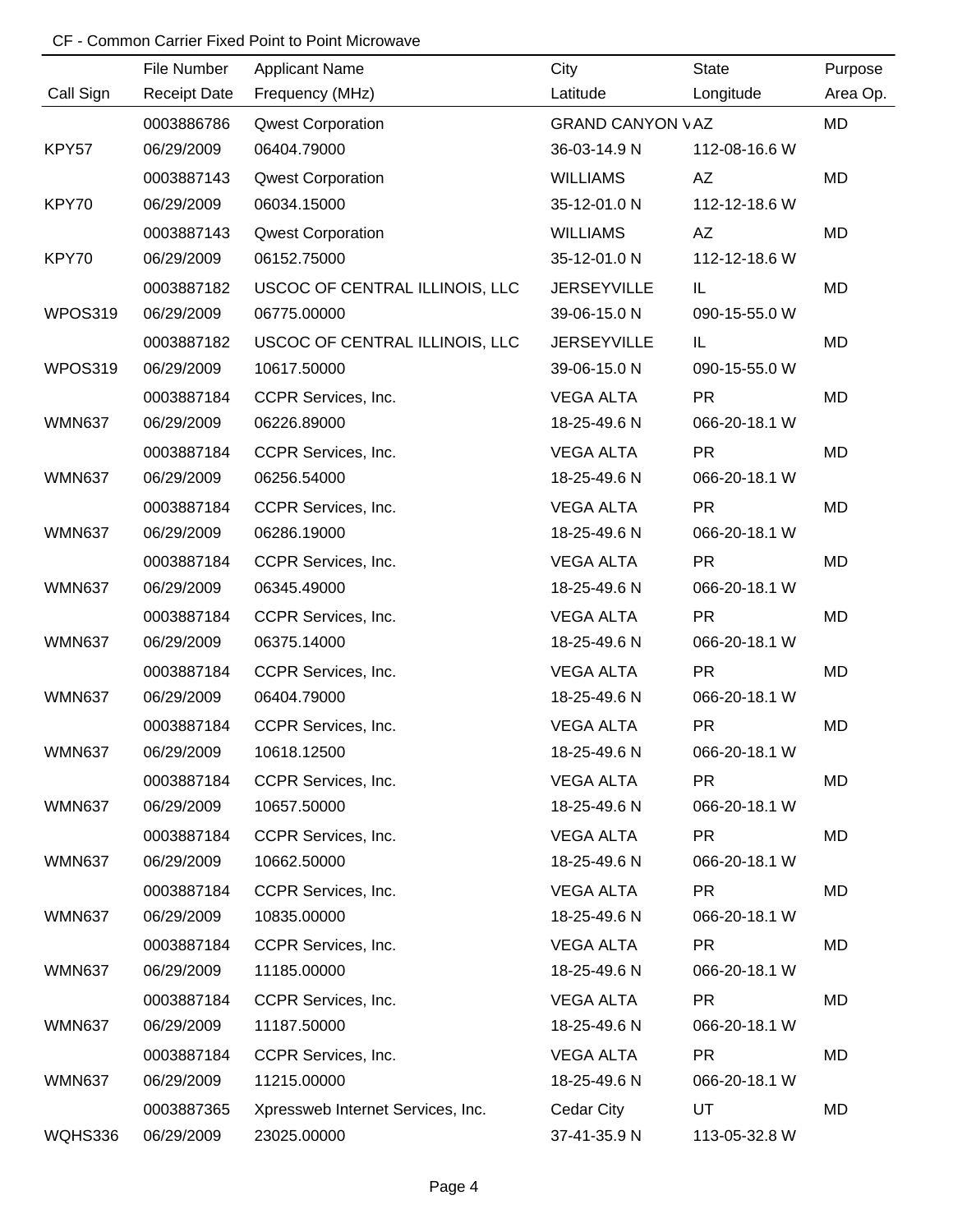|                | File Number         | <b>Applicant Name</b>                               | City                    | <b>State</b>  | Purpose   |
|----------------|---------------------|-----------------------------------------------------|-------------------------|---------------|-----------|
| Call Sign      | <b>Receipt Date</b> | Frequency (MHz)                                     | Latitude                | Longitude     | Area Op.  |
|                | 0003887414          | Smith Bagley Inc DBA Cellular One of NE Window Rock |                         | <b>AZ</b>     | MD        |
| WQHB307        | 06/29/2009          | 11215.00000                                         | 35-40-25.7 N            | 109-12-30.4 W |           |
|                | 0003887717          | USCOC OF CENTRAL ILLINOIS, LLC                      | <b>GERMANTOWN HILIL</b> |               | <b>MD</b> |
| WPNM631        | 06/30/2009          | 06745.00000                                         | 40-47-46.1 N            | 089-26-47.3 W |           |
|                | 0003887717          | USCOC OF CENTRAL ILLINOIS, LLC                      | <b>GERMANTOWN HILIL</b> |               | MD        |
| WPNM631        | 06/30/2009          | 10662.50000                                         | 40-47-46.1 N            | 089-26-47.3 W |           |
|                | 0003887717          | USCOC OF CENTRAL ILLINOIS, LLC                      | <b>GERMANTOWN HILIL</b> |               | MD        |
| WPNM631        | 06/30/2009          | 11205.00000                                         | 40-47-46.1 N            | 089-26-47.3 W |           |
|                | 0003887730          | USCOC OF CENTRAL ILLINOIS, LLC                      | <b>METAMORA</b>         | IL            | MD        |
| <b>WPNC560</b> | 06/30/2009          | 06646.25000                                         | 40-50-01.0 N            | 089-18-54.0 W |           |
|                | 0003887730          | USCOC OF CENTRAL ILLINOIS, LLC                      | <b>METAMORA</b>         | IL            | MD        |
| WPNC560        | 06/30/2009          | 10597.50000                                         | 40-50-01.0 N            | 089-18-54.0 W |           |
|                | 0003887813          | <b>Qwest Corporation</b>                            | ARROYO SECO             | <b>NM</b>     | MD        |
| <b>WCU233</b>  | 06/30/2009          | 06226.89000                                         | 36-29-57.0 N            | 105-35-43.0 W |           |
|                | 0003887866          | <b>Qwest Corporation</b>                            | <b>TRES PIEDRAS</b>     | <b>NM</b>     | MD        |
| KLU55          | 06/30/2009          | 05974.85000                                         | 36-39-00.0 N            | 105-58-20.0 W |           |
|                | 0003887923          | NH #1 RURAL CELLULAR, INC.                          | <b>ANDOVER</b>          | <b>NH</b>     | MD        |
| WPNL519        | 06/30/2009          | 06375.14000                                         | 43-23-00.0 N            | 071-51-24.0 W |           |
|                | 0003887923          | NH #1 RURAL CELLULAR, INC.                          | <b>ANDOVER</b>          | <b>NH</b>     | MD        |
| WPNL519        | 06/30/2009          | 06585.00000                                         | 43-23-00.0 N            | 071-51-24.0 W |           |
|                | 0003887923          | NH #1 RURAL CELLULAR, INC.                          | <b>ANDOVER</b>          | <b>NH</b>     | MD        |
| WPNL519        | 06/30/2009          | 06615.00000                                         | 43-23-00.0 N            | 071-51-24.0 W |           |
|                | 0003887923          | NH #1 RURAL CELLULAR, INC.                          | <b>ANDOVER</b>          | <b>NH</b>     | MD        |
| WPNL519        | 06/30/2009          | 06705.00000                                         | 43-23-00.0 N            | 071-51-24.0 W |           |
|                | 0003888130          | NEW CINGULAR WIRELESS PCS, LLC DANVILLE             |                         | CA            | MD        |
| WQHE238        | 06/30/2009          | 21830.00000                                         | 37-48-11.2 N            | 121-57-26.8 W |           |
|                | 0003888179          | NEW CINGULAR WIRELESS PCS, LLC DANVILLE             |                         | CA            | MD        |
| <b>WLV216</b>  | 06/30/2009          | 23030.00000                                         | 37-47-22.7 N            | 121-54-18.5 W |           |
|                | 0003888202          | FARMERS CELLULAR TELEPHONE CO BIRMINGHAM            |                         | IA            | MD        |
| WQED608        | 06/30/2009          | 06745.00000                                         | 40-51-27.5 N            | 091-57-00.2 W |           |
|                | 0003888202          | FARMERS CELLULAR TELEPHONE CO BIRMINGHAM            |                         | IA            | MD        |
| WQED608        | 06/30/2009          | 06755.00000                                         | 40-51-27.5 N            | 091-57-00.2 W |           |
|                | 0003888202          | FARMERS CELLULAR TELEPHONE CO BIRMINGHAM            |                         | IA            | MD        |
| WQED608        | 06/30/2009          | 06835.00000                                         | 40-51-27.5 N            | 091-57-00.2 W |           |
|                | 0003888406          | NEXTLINK WIRELESS INC.                              | Rancho Cordova          | CA            | MD        |
| WQJQ982        | 06/30/2009          | 11245.00000                                         | 38-33-57.7 N            | 121-15-22.0 W |           |
|                | 0003888406          | NEXTLINK WIRELESS INC.                              | Rancho Cordova          | CA            | MD        |
| WQJQ982        | 06/30/2009          | 19430.00000                                         | 38-33-57.7 N            | 121-15-22.0 W |           |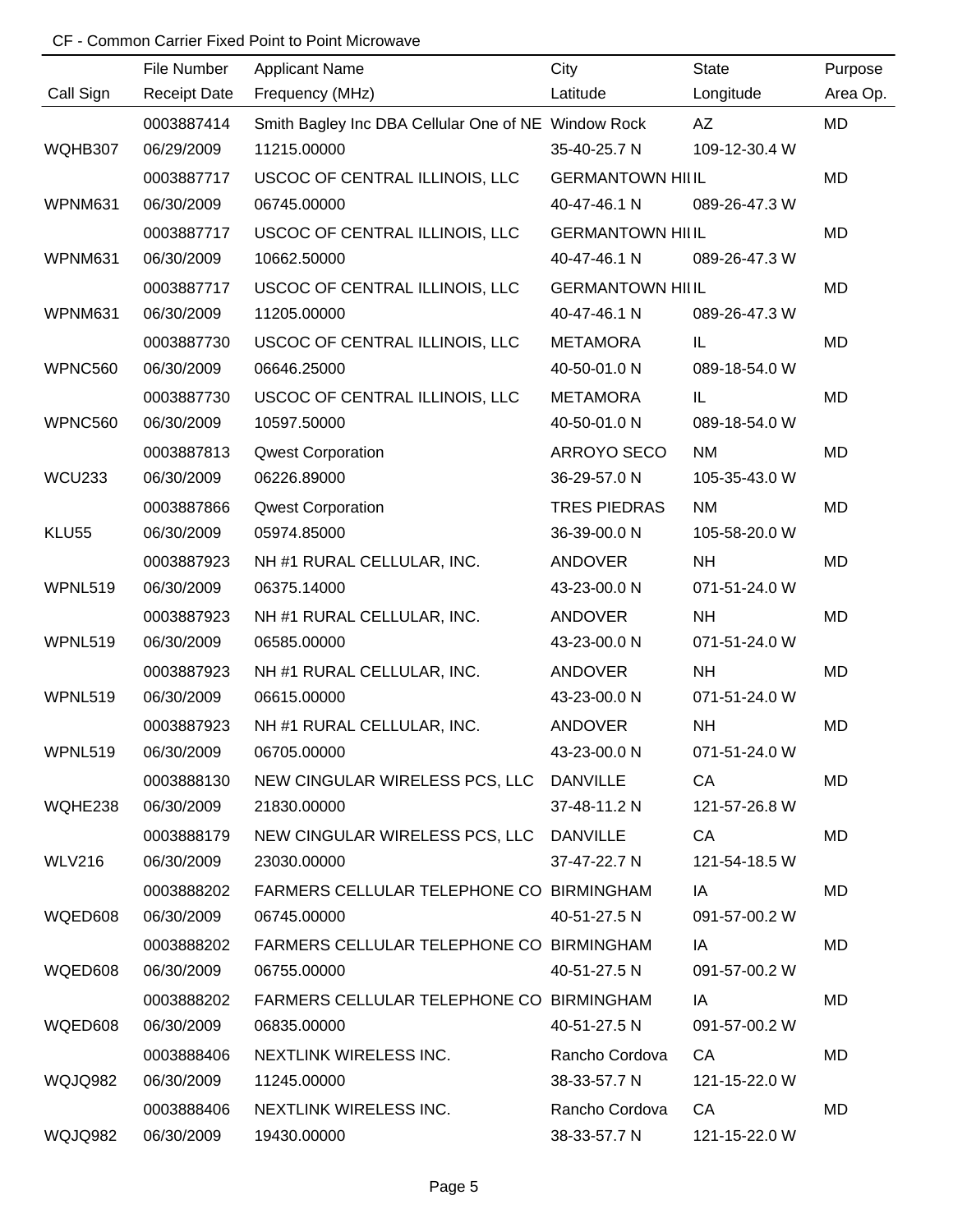|               | File Number         | <b>Applicant Name</b>                    | City             | <b>State</b>  | Purpose   |
|---------------|---------------------|------------------------------------------|------------------|---------------|-----------|
| Call Sign     | <b>Receipt Date</b> | Frequency (MHz)                          | Latitude         | Longitude     | Area Op.  |
|               | 0003888409          | NEXTLINK WIRELESS INC.                   | RANCHO CORDOVCA  |               | <b>MD</b> |
| WQJE910       | 06/30/2009          | 11215.00000                              | 38-35-35.2 N     | 121-16-51.8 W |           |
|               | 0003888409          | NEXTLINK WIRELESS INC.                   | RANCHO CORDOVCA  |               | <b>MD</b> |
| WQJE910       | 06/30/2009          | 11325.00000                              | 38-35-35.2 N     | 121-16-51.8 W |           |
|               | 0003888409          | <b>NEXTLINK WIRELESS INC.</b>            | RANCHO CORDOVCA  |               | <b>MD</b> |
| WQJE910       | 06/30/2009          | 17870.00000                              | 38-35-35.2 N     | 121-16-51.8 W |           |
|               | 0003888886          | NEW CINGULAR WIRELESS PCS, LLC FAIRFIELD |                  | CA            | <b>MD</b> |
| <b>WLU612</b> | 07/01/2009          | 06093.45000                              | 38-17-56.3 N     | 121-59-56.9 W |           |
|               | 0003888886          | NEW CINGULAR WIRELESS PCS, LLC FAIRFIELD |                  | CA            | MD        |
| <b>WLU612</b> | 07/01/2009          | 06645.00000                              | 38-17-56.3 N     | 121-59-56.9 W |           |
|               | 0003888886          | NEW CINGULAR WIRELESS PCS, LLC FAIRFIELD |                  | CA            | MD        |
| <b>WLU612</b> | 07/01/2009          | 06665.00000                              | 38-17-56.3 N     | 121-59-56.9 W |           |
|               | 0003888886          | NEW CINGULAR WIRELESS PCS, LLC FAIRFIELD |                  | CA            | MD        |
| <b>WLU612</b> | 07/01/2009          | 10562.50000                              | 38-17-56.3 N     | 121-59-56.9 W |           |
|               | 0003888886          | NEW CINGULAR WIRELESS PCS, LLC           | <b>FAIRFIELD</b> | CA            | MD        |
| <b>WLU612</b> | 07/01/2009          | 10578.12500                              | 38-17-56.3 N     | 121-59-56.9 W |           |
|               | 0003888886          | NEW CINGULAR WIRELESS PCS, LLC FAIRFIELD |                  | CA            | MD        |
| <b>WLU612</b> | 07/01/2009          | 10592.50000                              | 38-17-56.3 N     | 121-59-56.9 W |           |
|               | 0003888886          | NEW CINGULAR WIRELESS PCS, LLC FAIRFIELD |                  | CA            | MD        |
| <b>WLU612</b> | 07/01/2009          | 17920.00000                              | 38-17-56.3 N     | 121-59-56.9 W |           |
|               | 0003888912          | NEW CINGULAR WIRELESS PCS, LLC           | CONCORD          | CA            | MD        |
| <b>WMS909</b> | 07/01/2009          | 06197.24000                              | 38-00-40.9 N     | 122-02-04.5 W |           |
|               | 0003888912          | NEW CINGULAR WIRELESS PCS, LLC           | CONCORD          | CA            | MD        |
| <b>WMS909</b> | 07/01/2009          | 06286.19000                              | 38-00-40.9 N     | 122-02-04.5 W |           |
|               | 0003888912          | NEW CINGULAR WIRELESS PCS, LLC CONCORD   |                  | CA            | MD        |
| <b>WMS909</b> | 07/01/2009          | 06345.49000                              | 38-00-40.9 N     | 122-02-04.5 W |           |
|               | 0003888912          | NEW CINGULAR WIRELESS PCS, LLC CONCORD   |                  | CA            | MD        |
| <b>WMS909</b> | 07/01/2009          | 06825.00000                              | 38-00-40.9 N     | 122-02-04.5 W |           |
|               | 0003888934          | RCC Minnesota, Inc.                      | KLAMATH FALLS OR |               | MD        |
| WQJG362       | 07/01/2009          | 05974.85000                              | 42-16-10.3 N     | 121-56-16.0 W |           |
|               | 0003888934          | RCC Minnesota, Inc.                      | KLAMATH FALLS OR |               | MD        |
| WQJG362       | 07/01/2009          | 06034.15000                              | 42-16-10.3 N     | 121-56-16.0 W |           |
|               | 0003888948          | NEW CINGULAR WIRELESS PCS, LLC CROCKETT  |                  | CA            | MD        |
| <b>WMS908</b> | 07/01/2009          | 05945.20000                              | 38-01-43.2 N     | 122-11-52.9 W |           |
|               | 0003888948          | NEW CINGULAR WIRELESS PCS, LLC CROCKETT  |                  | CA            | MD        |
| <b>WMS908</b> | 07/01/2009          | 05974.85000                              | 38-01-43.2 N     | 122-11-52.9 W |           |
|               | 0003888948          | NEW CINGULAR WIRELESS PCS, LLC CROCKETT  |                  | CA            | MD        |
| <b>WMS908</b> | 07/01/2009          | 06034.15000                              | 38-01-43.2 N     | 122-11-52.9 W |           |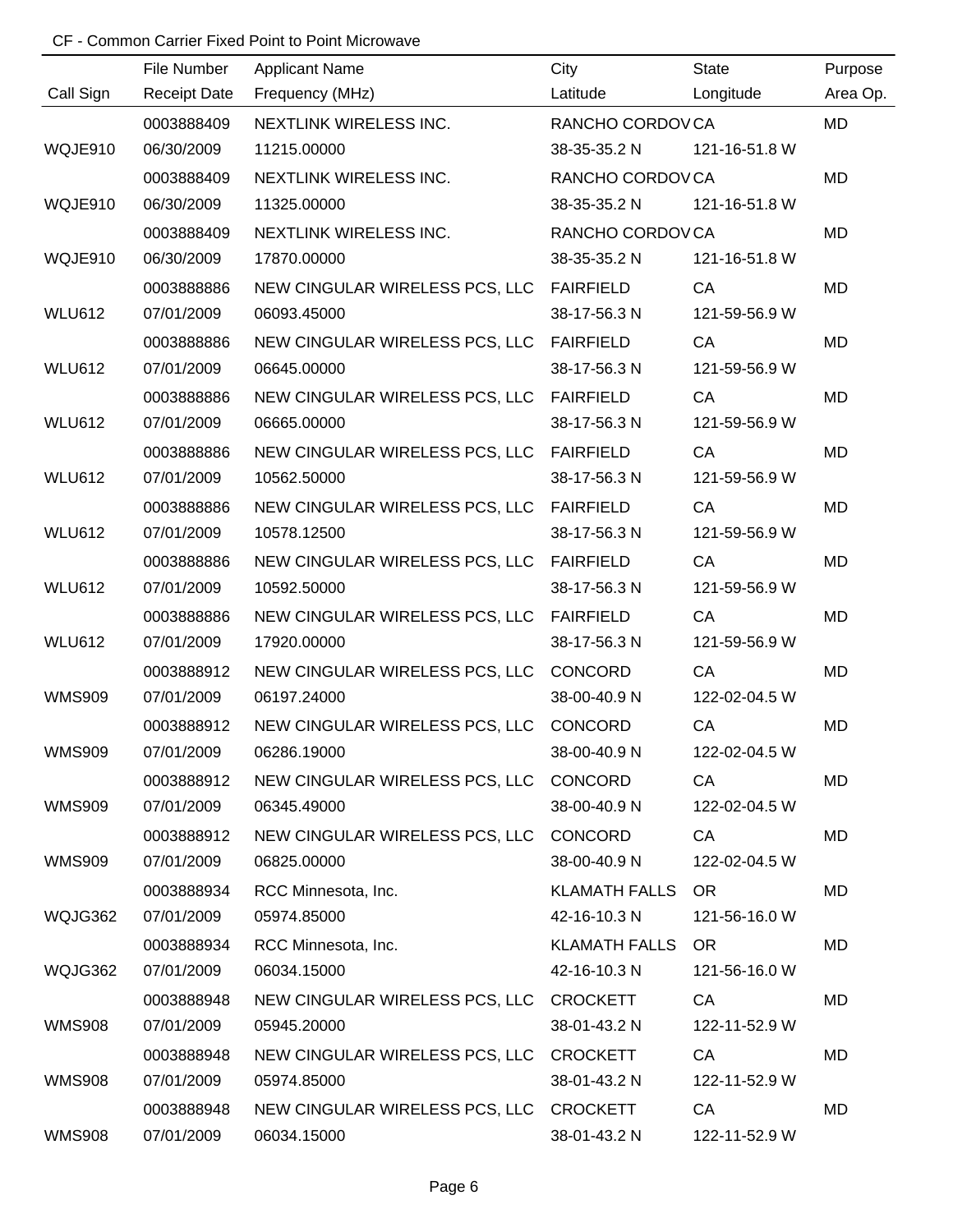|               | File Number         | <b>Applicant Name</b>                        | City                | <b>State</b>  | Purpose   |
|---------------|---------------------|----------------------------------------------|---------------------|---------------|-----------|
| Call Sign     | <b>Receipt Date</b> | Frequency (MHz)                              | Latitude            | Longitude     | Area Op.  |
|               | 0003888948          | NEW CINGULAR WIRELESS PCS, LLC CROCKETT      |                     | CA            | MD        |
| <b>WMS908</b> | 07/01/2009          | 10805.00000                                  | 38-01-43.2 N        | 122-11-52.9 W |           |
|               | 0003888948          | NEW CINGULAR WIRELESS PCS, LLC               | <b>CROCKETT</b>     | CA            | MD        |
| <b>WMS908</b> | 07/01/2009          | 17880.00000                                  | 38-01-43.2 N        | 122-11-52.9 W |           |
|               | 0003888960          | RCC Minnesota, Inc.                          | <b>KENO</b>         | <b>OR</b>     | <b>MD</b> |
| <b>WMS949</b> | 07/01/2009          | 06286.19000                                  | 42-05-40.5 N        | 121-59-37.0 W |           |
|               | 0003889008          | RCC Minnesota, Inc.                          | <b>KLAMATH LAKE</b> | <b>OR</b>     | <b>MD</b> |
| WQJG363       | 07/01/2009          | 06226.89000                                  | 42-26-29.4 N        | 122-06-25.8 W |           |
|               | 0003889013          | IOWA RSA NO. 12 LIMITED PARTNERSI WAUCOMA    |                     | IA            | <b>MD</b> |
| WPXM420       | 07/01/2009          | 06755.00000                                  | 43-03-35.6 N        | 092-03-41.9 W |           |
|               | 0003889013          | IOWA RSA NO. 12 LIMITED PARTNERSI WAUCOMA    |                     | IA            | <b>MD</b> |
| WPXM420       | 07/01/2009          | 06795.00000                                  | 43-03-35.6 N        | 092-03-41.9 W |           |
|               | 0003889303          | USCOC OF GREATER MISSOURI, LLC               | Savannah            | <b>MO</b>     | <b>MD</b> |
| WQDT267       | 07/01/2009          | 06685.00000                                  | 39-57-02.2 N        | 094-50-06.9 W |           |
|               | 0003889303          | USCOC OF GREATER MISSOURI, LLC               | Savannah            | <b>MO</b>     | <b>MD</b> |
| WQDT267       | 07/01/2009          | 10587.50000                                  | 39-57-02.2 N        | 094-50-06.9 W |           |
|               | 0003890704          | Smith Bagley Inc DBA Cellular One of NE Page |                     | AZ            | <b>MD</b> |
| WQIK456       | 07/02/2009          | 11285.00000                                  | 36-21-32.2 N        | 111-12-10.0 W |           |
|               | 0003886397          | TEXAHOMA CELLULAR LIMITED PARTI CROWELL      |                     | <b>TX</b>     | <b>NE</b> |
|               | 06/29/2009          | 06665.00000                                  | 33-59-27.8 N        | 099-43-03.8 W |           |
|               | 0003886555          | <b>AT&amp;T Mobility Texas LLC</b>           | El Paso             | <b>TX</b>     | <b>NE</b> |
|               | 06/29/2009          | 06695.00000                                  | 31-57-02.4 N        | 106-23-12.6 W |           |
|               | 0003886561          | AT&T Mobility Texas LLC                      | Cloudcroft          | <b>NM</b>     | <b>NE</b> |
|               | 06/29/2009          | 06855.00000                                  | 32-04-40.7 N        | 106-10-53.5 W |           |
|               | 0003886715          | New Cingular Wireless PCS, LLC               | Bend                | OR            | <b>NE</b> |
|               | 06/29/2009          | 06755.00000                                  | 43-48-40.7 N        | 120-52-27.5 W |           |
|               | 0003886718          | New Cingular Wireless PCS, LLC               | Bend                | <b>OR</b>     | <b>NE</b> |
|               | 06/29/2009          | 06595.00000                                  | 44-01-20.1 N        | 121-15-38.0 W |           |
|               | 0003886726          | New Cingular Wireless PCS, LLC               | La Crosse           | WA            | <b>NE</b> |
|               | 06/29/2009          | 11178.12500                                  | 46-48-58.7 N        | 117-50-44.1 W |           |
|               | 0003886728          | New Cingular Wireless PCS, LLC               | La Crosse           | <b>WA</b>     | <b>NE</b> |
|               | 06/29/2009          | 11668.12500                                  | 46-48-39.5 N        | 117-40-59.3 W |           |
|               | 0003887149          | CCPR SERVICES INC.                           | <b>VEGA ALTA</b>    | <b>PR</b>     | <b>NE</b> |
|               | 06/29/2009          | 11652.50000                                  | 18-22-53.6 N        | 066-22-10.9 W |           |
|               | 0003887149          | <b>CCPR SERVICES INC.</b>                    | <b>VEGA ALTA</b>    | <b>PR</b>     | <b>NE</b> |
|               | 06/29/2009          | 11687.50000                                  | 18-22-53.6 N        | 066-22-10.9 W |           |
|               | 0003887187          | USCOC OF CENTRAL ILLINOIS, LLC               | Jerseyville         | IL.           | <b>NE</b> |
|               | 06/29/2009          | 10552.50000                                  | 39-07-59.7 N        | 090-20-31.9 W |           |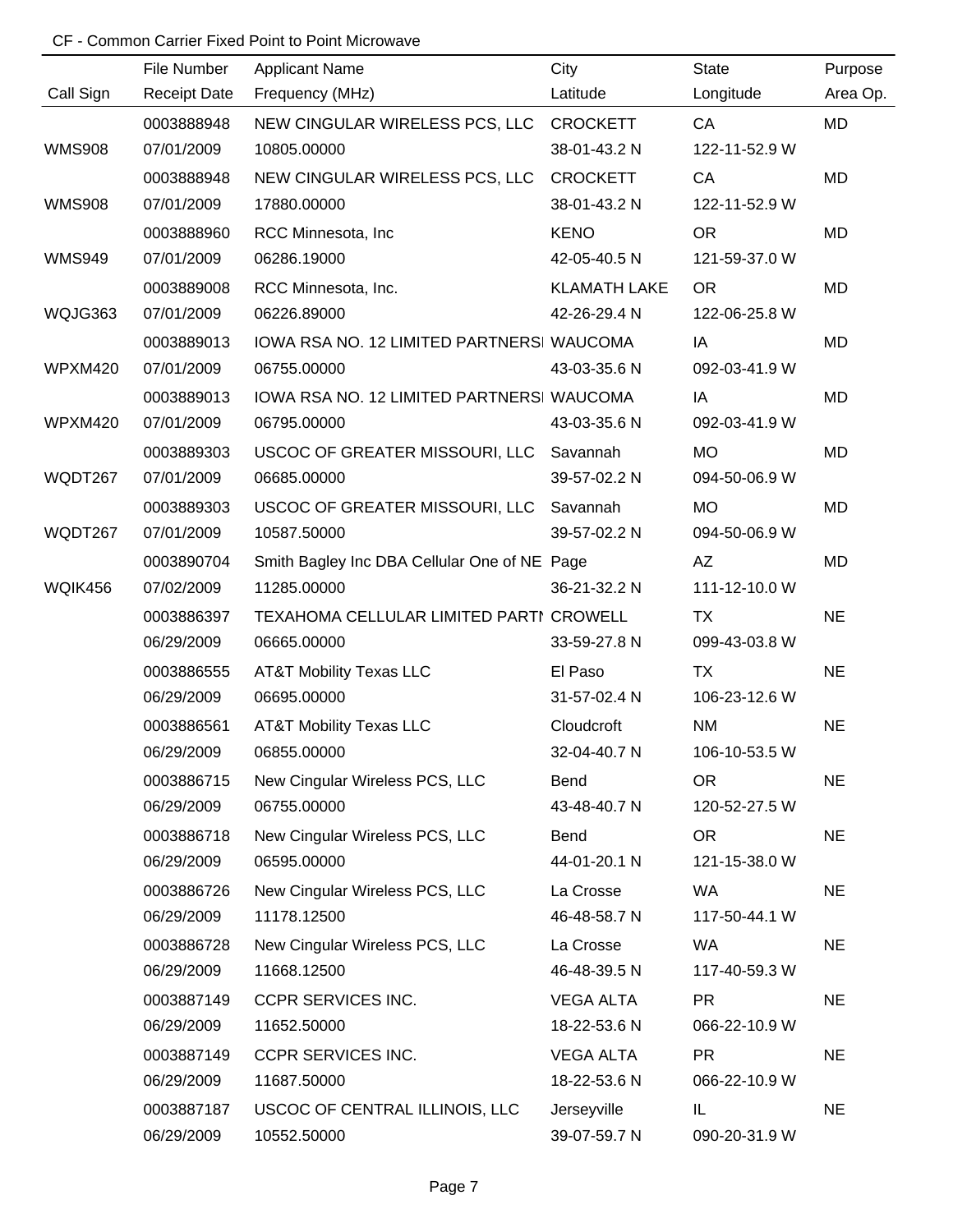|           | File Number         | <b>Applicant Name</b>                            | City                 | <b>State</b>    | Purpose   |
|-----------|---------------------|--------------------------------------------------|----------------------|-----------------|-----------|
| Call Sign | <b>Receipt Date</b> | Frequency (MHz)                                  | Latitude             | Longitude       | Area Op.  |
|           | 0003887201          | <b>CCPR SERVICES, INC</b>                        | <b>MOROVIS</b>       | <b>PR</b>       | <b>NE</b> |
|           | 06/29/2009          | 11162.50000                                      | 18-20-44.9 N         | 066-25-59.9 W   |           |
|           | 0003887245          | <b>CCPR SERVICES, INC</b>                        | <b>JUANA DIAZ</b>    | <b>PR</b>       | <b>NE</b> |
|           | 06/29/2009          | 11622.50000                                      | 18-02-28.0 N         | 066-31-31.9 W   |           |
|           | 0003887245          | <b>CCPR SERVICES, INC</b>                        | <b>JUANA DIAZ</b>    | <b>PR</b>       | <b>NE</b> |
|           | 06/29/2009          | 11627.50000                                      | 18-02-28.0 N         | 066-31-31.9 W   |           |
|           | 0003887245          | <b>CCPR SERVICES, INC</b>                        | <b>JUANA DIAZ</b>    | <b>PR</b>       | <b>NE</b> |
|           | 06/29/2009          | 11692.50000                                      | 18-02-28.0 N         | 066-31-31.9 W   |           |
|           | 0003887330          | <b>CCPR SERVICES, INC</b>                        | <b>JUANA DIAZ</b>    | <b>PR</b>       | <b>NE</b> |
|           | 06/29/2009          | 11137.50000                                      | 18-04-49.5 N         | 066-29-50.2 W   |           |
|           | 0003887337          | <b>CCPR SERVICES, INC</b>                        | <b>PONCE</b>         | <b>PR</b>       | <b>NE</b> |
|           | 06/29/2009          | 11192.50000                                      | 18-03-01.5 N         | 066-35-24.8 W   |           |
|           | 0003887360          | <b>CCPR SERVICES, INC</b>                        | <b>PONCE</b>         | <b>PR</b>       | <b>NE</b> |
|           | 06/29/2009          | 11132.50000                                      | 18-01-46.4 N         | 066-33-42.4 W   |           |
|           | 0003887364          | Xpressweb Internet Services, Inc.                | Cedar City           | UT              | <b>NE</b> |
|           | 06/29/2009          | 21825.00000                                      | 37-41-18.0 N         | 113-06-10.5 W   |           |
|           | 0003887407          | Smith Bagley Inc DBA Cellular One of NE Klageton |                      | AZ              | <b>NE</b> |
|           | 06/29/2009          | 10715.00000                                      | 35-34-02.5 N         | 109-23-37.0 W   |           |
|           | 0003887807          | <b>CCPR SERVICES, INC</b>                        | <b>PONCE</b>         | <b>PR</b>       | <b>NE</b> |
|           | 06/30/2009          | 11147.50000                                      | 18-00-26.8 N         | 066-36-19.4 W   |           |
|           | 0003887830          | <b>CCPR SERVICES, INC</b>                        | <b>PONCE</b>         | <b>PR</b>       | <b>NE</b> |
|           | 06/30/2009          | 11637.50000                                      | 18-00-38.3 N         | 066-34-56.1 W   |           |
|           | 0003887888          | NH #1 RURAL CELLULAR, INC.                       | <b>BRISTOL</b>       | <b>NH</b>       | <b>NE</b> |
|           | 06/30/2009          | 06775.00000                                      | 43-38-34.6 N         | 071-42-03.4 W   |           |
|           | 0003887989          | Edge Wireless, LLC                               | <b>Klamath Falls</b> | <b>OR</b>       | <b>NE</b> |
|           | 06/30/2009          | 06412.20000                                      | 43-18-21.1 N         | 121-43-00.5 W   |           |
|           | 0003887993          | New Cingular Wireless PCS, LLC                   | La Pine              | OR <sub>1</sub> | <b>NE</b> |
|           | 06/30/2009          | 06160.16000                                      | 43-39-00.7 N         | 121-25-46.3 W   |           |
|           | 0003888339          | FARMERS CELLULAR TELEPHONE CO DOUDS              |                      | IA              | <b>NE</b> |
|           | 06/30/2009          | 06585.00000                                      | 40-48-01.6 N         | 092-05-35.6 W   |           |
|           | 0003888782          | Verizon Wireless (VAW) LLC                       | <b>KENNEWICK</b>     | <b>WA</b>       | <b>NE</b> |
|           | 07/01/2009          | 10637.50000                                      | 46-12-54.0 N         | 119-10-03.0 W   |           |
|           | 0003888800          | Verizon Wireless (VAW) LLC                       | <b>KENNEWICK</b>     | <b>WA</b>       | <b>NE</b> |
|           | 07/01/2009          | 10572.50000                                      | 46-05-42.0 N         | 119-11-45.0 W   |           |
|           | 0003889188          | IOWA RSA NO. 12 LIMITED PARTNERS RIDGEWAY        |                      | IA              | <b>NE</b> |
|           | 07/01/2009          | 06595.00000                                      | 43-18-01.3 N         | 091-59-57.6 W   |           |
|           | 0003889190          | Copper Valley Telephone Cooperative, In VALDEZ   |                      | AK              | <b>NE</b> |
|           | 07/01/2009          | 10795.00000                                      | 61-07-43.1 N         | 146-32-51.1 W   |           |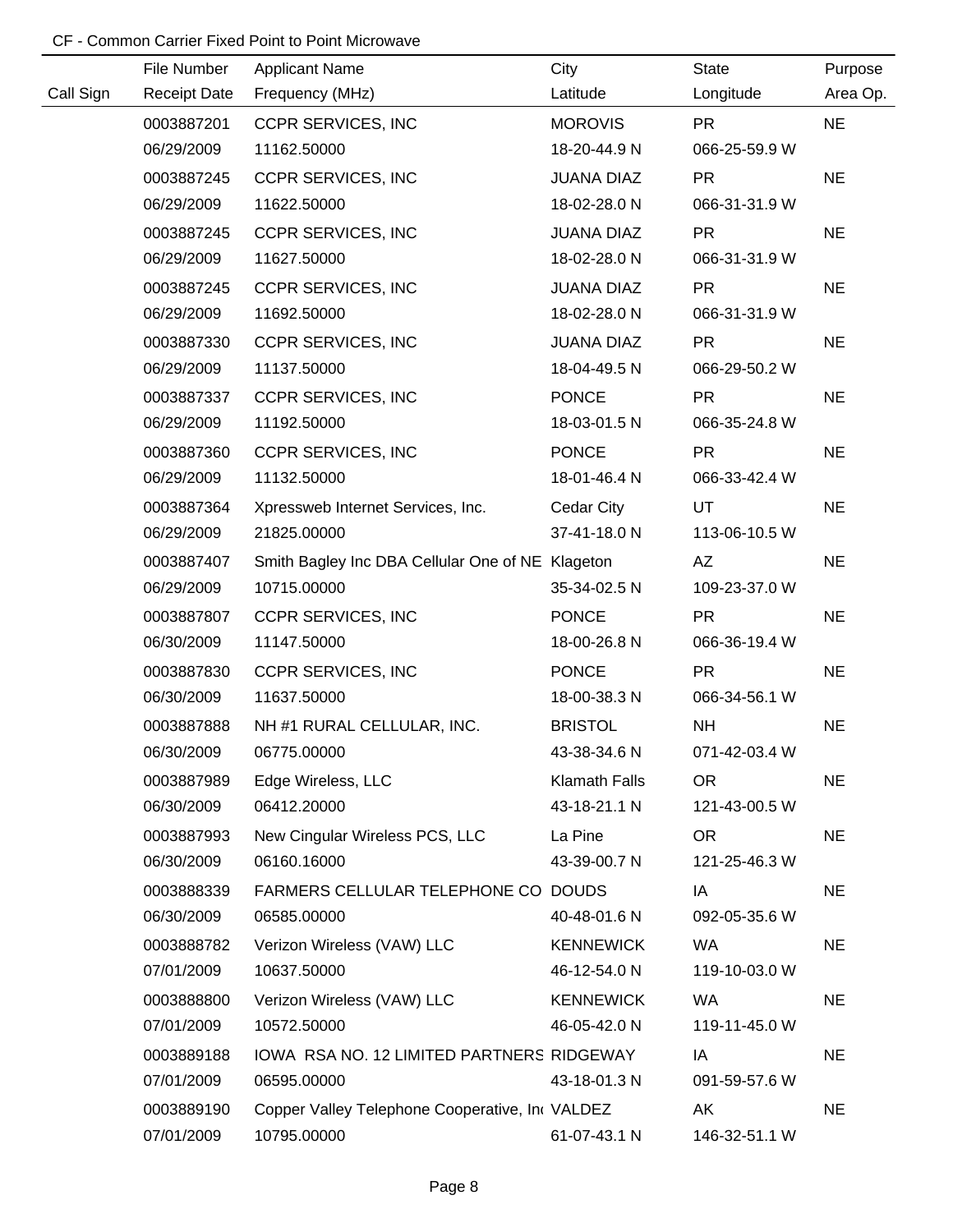|           | File Number         | <b>Applicant Name</b>                              | City         | <b>State</b>  | Purpose   |
|-----------|---------------------|----------------------------------------------------|--------------|---------------|-----------|
| Call Sign | <b>Receipt Date</b> | Frequency (MHz)                                    | Latitude     | Longitude     | Area Op.  |
|           | 0003889191          | Copper Valley Telephone Cooperative, In VALDEZ     |              | AK.           | <b>NE</b> |
|           | 07/01/2009          | 11285.00000                                        | 61-07-33.1 N | 146-18-23.3 W |           |
|           | 0003889307          | USCOC OF GREATER MISSOURI, LLC                     | Maryville    | <b>MO</b>     | <b>NE</b> |
|           | 07/01/2009          | 06805.00000                                        | 40-19-52.3 N | 094-51-50.6 W |           |
|           | 0003889313          | USCOC OF GREATER MISSOURI, LLC                     | Rosendale    | <b>MO</b>     | <b>NE</b> |
|           | 07/01/2009          | 06755.00000                                        | 40-03-43.0 N | 094-51-47.5 W |           |
|           | 0003889313          | USCOC OF GREATER MISSOURI, LLC                     | Rosendale    | <b>MO</b>     | <b>NE</b> |
|           | 07/01/2009          | 10652.50000                                        | 40-03-43.0 N | 094-51-47.5 W |           |
|           | 0003889328          | USCOC OF GREATER MISSOURI, LLC                     | Barnard      | <b>MO</b>     | <b>NE</b> |
|           | 07/01/2009          | 06595.00000                                        | 40-10-50.8 N | 094-52-03.3 W |           |
|           | 0003889328          | USCOC OF GREATER MISSOURI, LLC                     | Barnard      | <b>MO</b>     | <b>NE</b> |
|           | 07/01/2009          | 06645.00000                                        | 40-10-50.8 N | 094-52-03.3 W |           |
|           | 0003889585          | CenturyTel of Washington, Inc.                     | North Bend   | WA            | <b>NE</b> |
|           | 07/01/2009          | 11325.00000                                        | 47-29-42.0 N | 121-46-58.0 W |           |
|           | 0003889590          | CenturyTel of Washington, Inc.                     | NORTH BEND   | WA            | <b>NE</b> |
|           | 07/01/2009          | 10835.00000                                        | 47-28-08.0 N | 121-49-21.0 W |           |
|           | 0003890713          | Smith Bagley Inc DBA Cellular One of NE Kaibito    |              | AZ            | <b>NE</b> |
|           | 07/02/2009          | 10795.00000                                        | 36-34-46.0 N | 111-05-57.5 W |           |
|           | 0003890726          | Smith Bagley Inc DBA Cellular One of NE Greasewood |              | AZ            | <b>NE</b> |
|           | 07/02/2009          | 10995.00000                                        | 35-32-01.1 N | 109-51-17.1 W |           |
|           | 0003890782          | Smith Bagley Inc DBA Cellular One of NE Whitecone  |              | AZ            | <b>NE</b> |
|           | 07/02/2009          | 11215.00000                                        | 35-33-44.1 N | 110-04-58.4 W |           |
|           | 0003887061          | CHUGACH ELECTRIC ASSOCIATION IN                    |              |               | <b>RO</b> |
| WPOS983   | 06/29/2009          |                                                    |              |               |           |
|           | 0003888381          | Idaho Power Company                                |              |               | <b>RO</b> |
| WPOS987   | 06/30/2009          |                                                    |              |               |           |
|           | 0003888382          | Idaho Power Company                                |              |               | <b>RO</b> |
| WPOS988   | 06/30/2009          |                                                    |              |               |           |
|           | 0003888383          | Idaho Power Company                                |              |               | <b>RO</b> |
| WPOS989   | 06/30/2009          |                                                    |              |               |           |
|           | 0003889322          | <b>IDT Spectrum, LLC</b>                           |              |               | <b>RO</b> |
| WPOP602   | 07/01/2009          |                                                    |              |               |           |

### CL - Cellular

|                | File Number         | Applicant Name         | City          | State         | Purpose  |
|----------------|---------------------|------------------------|---------------|---------------|----------|
| Call Sign      | <b>Receipt Date</b> | Frequency (MHz)        | Latitude      | Longitude     | Area Op. |
|                | 0003620052          | American Cellular, LLC | Castle Danger | MN            | AM       |
| <b>KNKR255</b> | 06/30/2009          |                        | 47-07-32.3 N  | 091-31-39.7 W |          |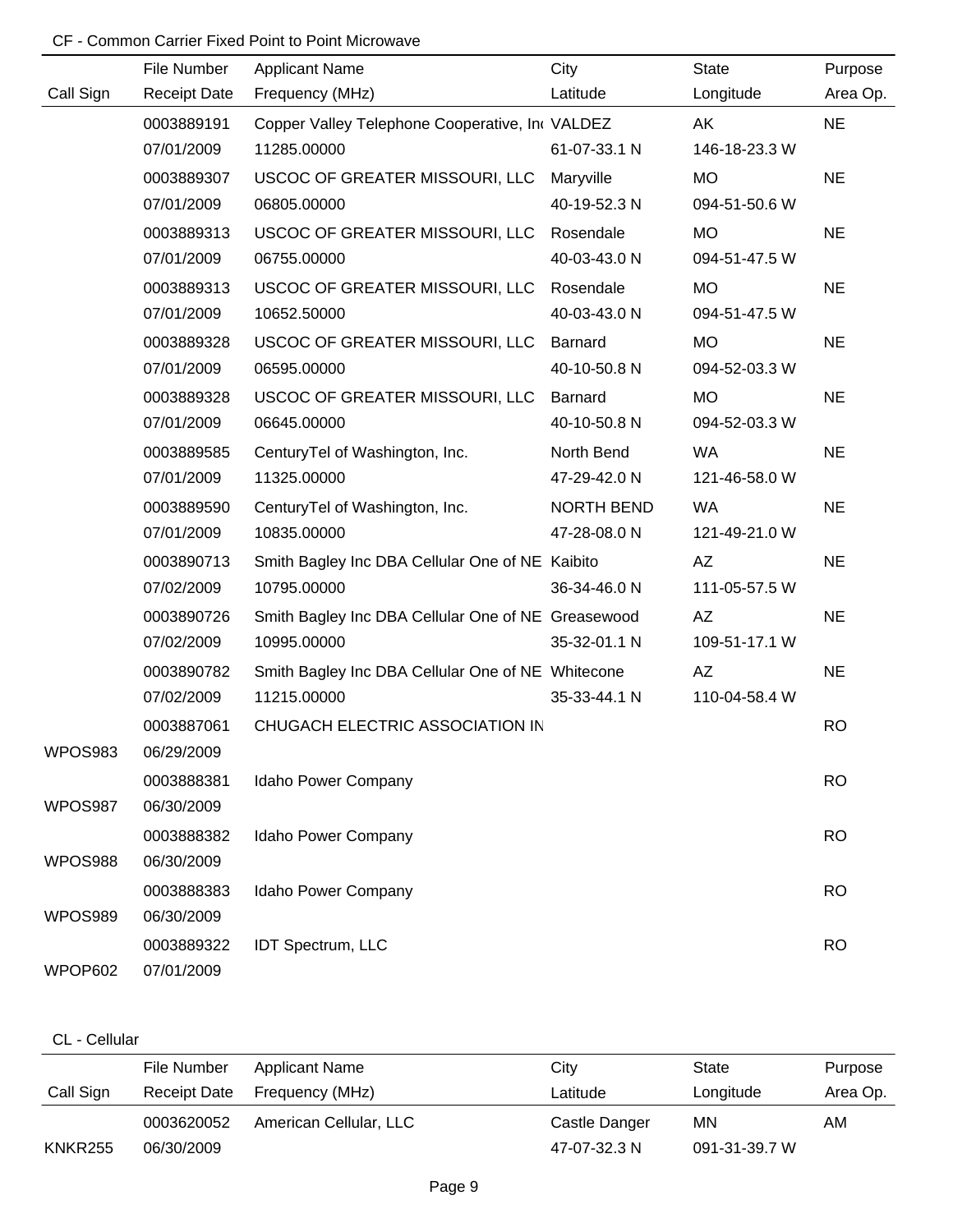## CL - Cellular

|                | File Number         | <b>Applicant Name</b>      | City                   | <b>State</b>  | Purpose  |
|----------------|---------------------|----------------------------|------------------------|---------------|----------|
| Call Sign      | <b>Receipt Date</b> | Frequency (MHz)            | Latitude               | Longitude     | Area Op. |
|                | 0003620052          | American Cellular, LLC     | Finland                | MN            | AM       |
| <b>KNKR255</b> | 06/30/2009          |                            | 47-24-33.3 N           | 091-07-22.3 W |          |
|                | 0003620052          | American Cellular, LLC     | <b>GRAND MARAIS</b>    | <b>MN</b>     | AM       |
| <b>KNKR255</b> | 06/30/2009          |                            | 47-46-03.7 N           | 090-20-47.2 W |          |
|                | 0003620052          | American Cellular, LLC     | Silver Bay             | MN            | AM       |
| <b>KNKR255</b> | 06/30/2009          |                            | 47-17-33.6 N           | 091-16-01.2 W |          |
|                | 0003620052          | American Cellular, LLC     | <b>TWO HARBORS</b>     | <b>MN</b>     | AM       |
| <b>KNKR255</b> | 06/30/2009          |                            | 47-00-45.0 N           | 091-41-15.6 W |          |
|                | 0003654466          | Alltel Communications, LLC | <b>Buck Knob</b>       | <b>AR</b>     | AM       |
| <b>KNKN495</b> | 06/29/2009          |                            | 34-41-27.2 N           | 093-56-33.8 W |          |
|                | 0003654466          | Alltel Communications, LLC | Daisy                  | AR            | AM       |
| <b>KNKN495</b> | 06/29/2009          |                            | 34-14-19.8 N           | 093-44-12.9 W |          |
|                | 0003654466          | Alltel Communications, LLC | Delight                | AR            | AM       |
| <b>KNKN495</b> | 06/29/2009          |                            | 34-01-52.1 N           | 093-30-13.3 W |          |
|                | 0003654466          | Alltel Communications, LLC | <b>DEQUEEN</b>         | <b>AR</b>     | AM       |
| <b>KNKN495</b> | 06/29/2009          |                            | 33-59-15.5 N           | 094-19-35.1 W |          |
|                | 0003654466          | Alltel Communications, LLC | <b>GLENWOOD</b>        | AR            | AM       |
| <b>KNKN495</b> | 06/29/2009          |                            | 34-19-07.2 N           | 093-34-10.6 W |          |
|                | 0003654466          | Alltel Communications, LLC | Lockesburg             | AR            | AM       |
| <b>KNKN495</b> | 06/29/2009          |                            | 33-53-23.9 N           | 094-09-54.4 W |          |
|                | 0003654466          | Alltel Communications, LLC | Mena                   | AR            | AM       |
| <b>KNKN495</b> | 06/29/2009          |                            | 34-35-46.4 N           | 094-14-39.8 W |          |
|                | 0003654466          | Alltel Communications, LLC | <b>MENA</b>            | <b>AR</b>     | AM       |
| <b>KNKN495</b> | 06/29/2009          |                            | 34-35-46.0 N           | 094-14-40.0 W |          |
|                | 0003654466          | Alltel Communications, LLC | <b>Mineral Springs</b> | <b>AR</b>     | AM       |
| <b>KNKN495</b> | 06/29/2009          |                            | 33-49-39.3 N           | 093-53-31.9 W |          |
|                | 0003654466          | Alltel Communications, LLC | Mt. Ida                | AR            | AM       |
| <b>KNKN495</b> | 06/29/2009          |                            | 34-32-32.0 N           | 093-37-05.9 W |          |
|                | 0003654466          | Alltel Communications, LLC | MT. IDA                | AR            | AM       |
| <b>KNKN495</b> | 06/29/2009          |                            | 34-32-09.0 N           | 093-26-01.0 W |          |
|                | 0003654466          | Alltel Communications, LLC | Murfreesboro           | AR            | AM       |
| <b>KNKN495</b> | 06/29/2009          |                            | 34-10-14.3 N           | 093-37-41.9 W |          |
|                | 0003654466          | Alltel Communications, LLC | <b>NASHVILLE</b>       | AR            | AM       |
| <b>KNKN495</b> | 06/29/2009          |                            | 33-57-58.4 N           | 093-49-36.9 W |          |
|                | 0003654466          | Alltel Communications, LLC | New Hope               | AR            | AM       |
| <b>KNKN495</b> | 06/29/2009          |                            | 34-12-32.8 N           | 093-56-19.0 W |          |
|                | 0003654466          | Alltel Communications, LLC | Wickes                 | AR            | AM       |
| <b>KNKN495</b> | 06/29/2009          |                            | 34-20-45.7 N           | 094-25-00.0 W |          |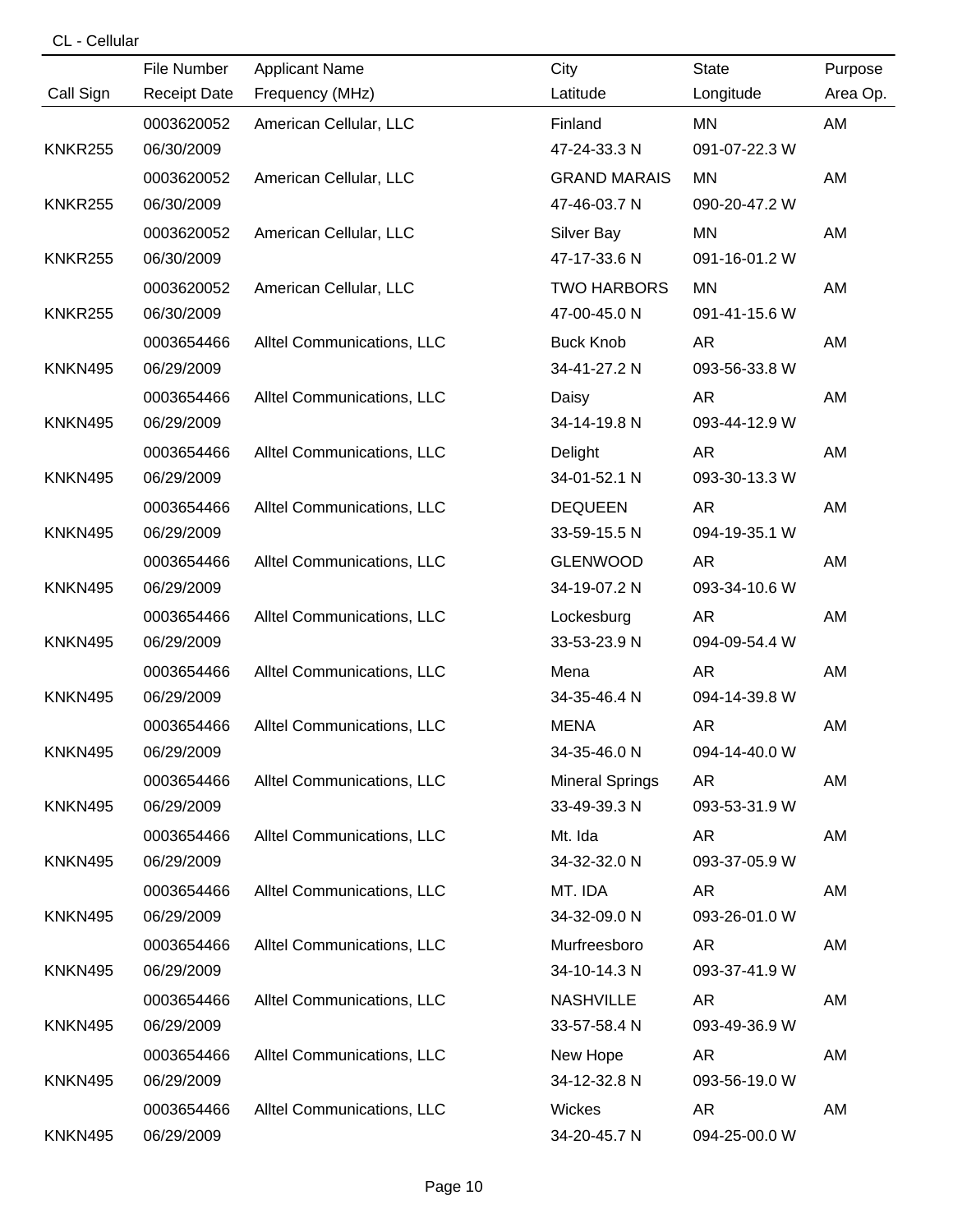| CL - Cellular  |                     |                       |                |               |           |
|----------------|---------------------|-----------------------|----------------|---------------|-----------|
|                | File Number         | <b>Applicant Name</b> | City           | <b>State</b>  | Purpose   |
| Call Sign      | <b>Receipt Date</b> | Frequency (MHz)       | Latitude       | Longitude     | Area Op.  |
|                | 0003887342          | WWC HOLDING CO., INC. | Arvada         | <b>WY</b>     | <b>MD</b> |
| KNKN276        | 06/29/2009          |                       | 44-40-19.1 N   | 105-59-50.2 W |           |
|                | 0003887342          | WWC HOLDING CO., INC. | <b>Buffalo</b> | <b>WY</b>     | <b>MD</b> |
| KNKN276        | 06/29/2009          |                       | 44-11-50.8 N   | 106-16-12.9 W |           |
|                | 0003887342          | WWC HOLDING CO., INC. | <b>Buffalo</b> | <b>WY</b>     | <b>MD</b> |
| KNKN276        | 06/29/2009          |                       | 44-13-57.5 N   | 106-42-00.5 W |           |
|                | 0003887342          | WWC HOLDING CO., INC. | Dayton         | <b>WY</b>     | <b>MD</b> |
| KNKN276        | 06/29/2009          |                       | 44-55-15.9 N   | 107-13-51.3 W |           |
|                | 0003887342          | WWC HOLDING CO., INC. | Gillette       | <b>WY</b>     | <b>MD</b> |
| KNKN276        | 06/29/2009          |                       | 44-27-38.6 N   | 105-35-31.7 W |           |
|                | 0003888191          | ID Holding, LLC       | Leadore        | ID            | <b>MD</b> |
| <b>KNKR322</b> | 06/30/2009          |                       | 44-52-20.4 N   | 113-34-50.8 W |           |
|                | 0003888191          | ID Holding, LLC       | Mackay         | ID            | <b>MD</b> |
| <b>KNKR322</b> | 06/30/2009          |                       | 43-55-52.1 N   | 113-40-26.5 W |           |
|                | 0003888191          | ID Holding, LLC       | <b>SALMON</b>  | ID            | <b>MD</b> |
| <b>KNKR322</b> | 06/30/2009          |                       | 45-08-42.0 N   | 114-00-31.0 W |           |
|                | 0003888191          | ID Holding, LLC       | <b>SALMON</b>  | ID            | <b>MD</b> |
| <b>KNKR322</b> | 06/30/2009          |                       | 45-08-51.7 N   | 114-00-30.3 W |           |
|                | 0003888191          | ID Holding, LLC       | <b>STANLEY</b> | ID            | <b>MD</b> |
| <b>KNKR322</b> | 06/30/2009          |                       | 44-12-47.5 N   | 114-56-20.4 W |           |
|                | 0003888205          | WWC Holding Co., Inc. | Lakota         | <b>ND</b>     | <b>MD</b> |
| <b>WPVV301</b> | 06/30/2009          |                       | 48-02-27.4 N   | 098-22-13.7 W |           |
|                | 0003888205          | WWC Holding Co., Inc. | Minto          | <b>ND</b>     | <b>MD</b> |
| <b>WPVV301</b> | 06/30/2009          |                       | 48-17-56.5 N   | 097-13-59.4 W |           |

# IK - Industrial/Business Pool - Commercial, Conventional

|                | File Number         | <b>Applicant Name</b>     | City         | <b>State</b>  | Purpose  |
|----------------|---------------------|---------------------------|--------------|---------------|----------|
| Call Sign      | <b>Receipt Date</b> | Frequency (MHz)           | Latitude     | Longitude     | Area Op. |
|                | 0003885257          | LARRYS PROFESSIONAL 2 WAY |              |               | MD.      |
| <b>WNSO665</b> | 06/26/2009          | 00452.45000               |              |               | A        |
|                | 0003885257          | LARRYS PROFESSIONAL 2 WAY |              |               | MD       |
| <b>WNSO665</b> | 06/26/2009          | 00452.70000               |              |               | A        |
|                | 0003885257          | LARRYS PROFESSIONAL 2 WAY |              |               | MD       |
| <b>WNSO665</b> | 06/26/2009          | 00457.45000               |              |               | Α        |
|                | 0003885257          | LARRYS PROFESSIONAL 2 WAY |              |               | MD       |
| <b>WNSO665</b> | 06/26/2009          | 00457.70000               |              |               | Α        |
|                | 0003885257          | LARRYS PROFESSIONAL 2 WAY | <b>COLBY</b> | <b>KS</b>     | MD       |
| <b>WNSO665</b> | 06/26/2009          | 00452.45000               | 39-21-04.0 N | 101-03-15.0 W |          |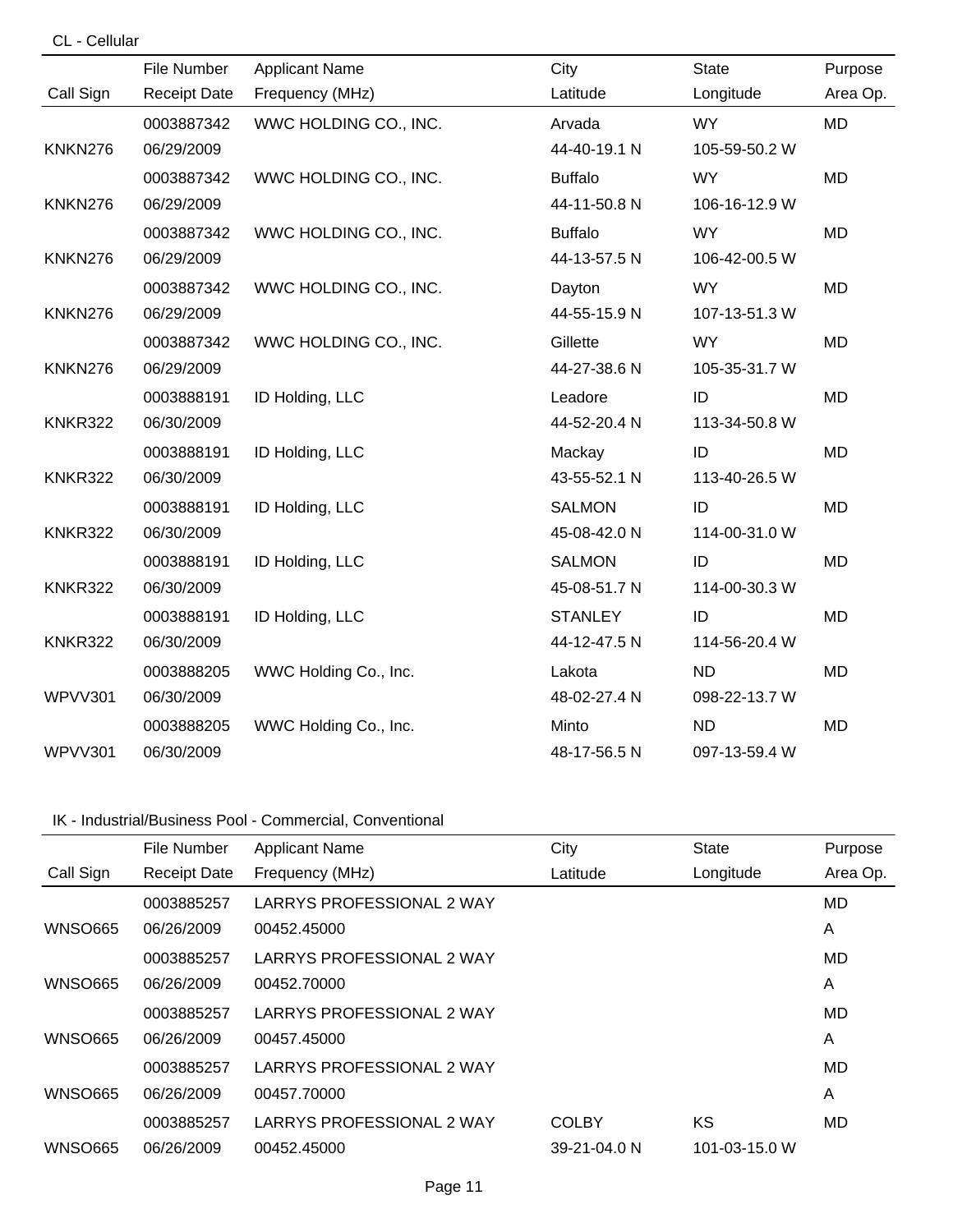### IK - Industrial/Business Pool - Commercial, Conventional

|                | File Number         | <b>Applicant Name</b>               | City            | State         | Purpose   |
|----------------|---------------------|-------------------------------------|-----------------|---------------|-----------|
| Call Sign      | <b>Receipt Date</b> | Frequency (MHz)                     | Latitude        | Longitude     | Area Op.  |
|                | 0003885257          | LARRYS PROFESSIONAL 2 WAY           | <b>GOODLAND</b> | KS            | MD        |
| <b>WNSO665</b> | 06/26/2009          | 00452.70000                         | 39-20-24.0 N    | 101-44-07.0 W |           |
|                | 0003886714          | RIO VIRGIN TELEPHONE CO INC         |                 |               | <b>RO</b> |
| WNQH422        | 06/29/2009          |                                     |                 |               |           |
|                | 0003887170          | <b>CEDAR MESA PRODUCTS</b>          |                 |               | <b>RO</b> |
| WPOY486        | 06/29/2009          |                                     |                 |               |           |
|                | 0003887617          | <b>HELMSCO INC</b>                  |                 |               | <b>RO</b> |
| WNQE581        | 06/30/2009          |                                     |                 |               |           |
|                | 0003887976          | DELEE, JOE                          |                 |               | <b>RO</b> |
| WPNV499        | 06/30/2009          |                                     |                 |               |           |
|                | 0003888671          | Crystal SMR Inc.                    |                 |               | <b>RO</b> |
| WNPO876        | 06/30/2009          |                                     |                 |               |           |
|                | 0003888868          | <b>COLLINS PUMPS &amp; CONTROLS</b> |                 |               | <b>RO</b> |
| WPFQ433        | 07/01/2009          |                                     |                 |               |           |
|                | 0003889184          | <b>ComSoft Corporation</b>          |                 |               | <b>RO</b> |
| WPNV545        | 07/01/2009          |                                     |                 |               |           |

# MC - Coastal Group

|            | <b>File Number</b>  | <b>Applicant Name</b> | City             | <b>State</b>  | Purpose   |
|------------|---------------------|-----------------------|------------------|---------------|-----------|
| Call Sign  | <b>Receipt Date</b> | Frequency (MHz)       | Latitude         | Longitude     | Area Op.  |
|            | 0003889330          | CruiseEmail           | Fort. Lauderdale | FL.           | MD        |
| <b>WGM</b> | 07/01/2009          | 00004.43950           | 28-18-00.0 N     | 080-14-00.0 W |           |
|            | 0003889330          | CruiseEmail           | Fort. Lauderdale | FL.           | <b>MD</b> |
| <b>WGM</b> | 07/01/2009          | 00004.44090           | 28-18-00.0 N     | 080-14-00.0 W |           |
|            | 0003889330          | CruiseEmail           | Fort. Lauderdale | FL            | <b>MD</b> |
| <b>WGM</b> | 07/01/2009          | 00004.62550           | 28-18-00.0 N     | 080-14-00.0 W |           |
|            | 0003889330          | CruiseEmail           | Fort. Lauderdale | FL.           | <b>MD</b> |
| <b>WGM</b> | 07/01/2009          | 00004.62690           | 28-18-00.0 N     | 080-14-00.0 W |           |
|            | 0003889330          | CruiseEmail           | Fort. Lauderdale | FL.           | <b>MD</b> |
| <b>WGM</b> | 07/01/2009          | 00005.01700           | 28-18-00.0 N     | 080-14-00.0 W |           |
|            | 0003889330          | CruiseEmail           | Fort. Lauderdale | FL            | <b>MD</b> |
| <b>WGM</b> | 07/01/2009          | 00005.01840           | 28-18-00.0 N     | 080-14-00.0 W |           |
|            | 0003889330          | CruiseEmail           | Fort. Lauderdale | FL.           | MD        |
| <b>WGM</b> | 07/01/2009          | 00005.02350           | 28-18-00.0 N     | 080-14-00.0 W |           |
|            | 0003889330          | CruiseEmail           | Fort. Lauderdale | FL.           | <b>MD</b> |
| <b>WGM</b> | 07/01/2009          | 00005.02490           | 28-18-00.0 N     | 080-14-00.0 W |           |
|            | 0003889330          | CruiseEmail           | Fort. Lauderdale | FL.           | <b>MD</b> |
| <b>WGM</b> | 07/01/2009          | 00007.32750           | 28-18-00.0 N     | 080-14-00.0 W |           |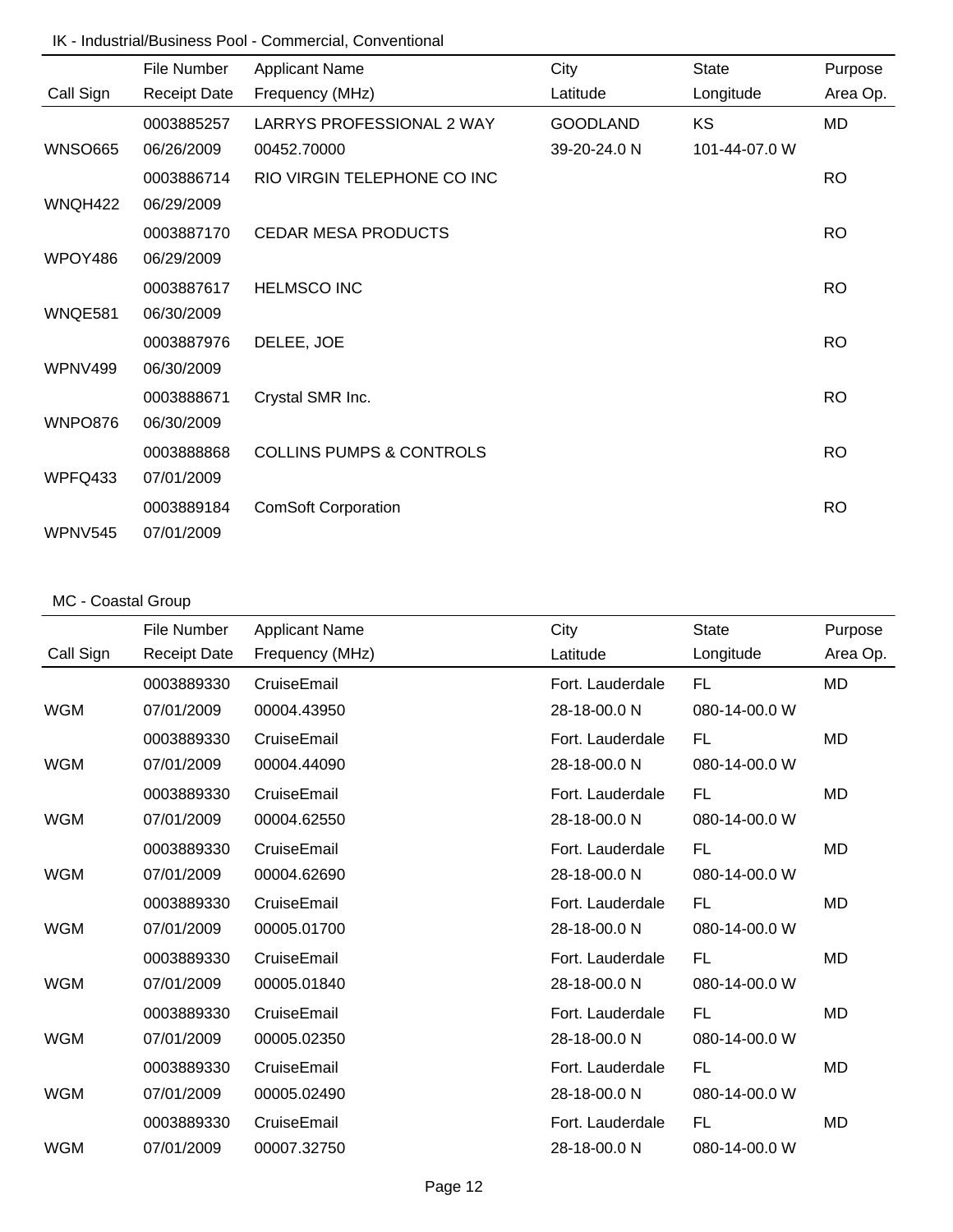## MC - Coastal Group

|            | File Number         | <b>Applicant Name</b> | City             | <b>State</b>  | Purpose   |
|------------|---------------------|-----------------------|------------------|---------------|-----------|
| Call Sign  | <b>Receipt Date</b> | Frequency (MHz)       | Latitude         | Longitude     | Area Op.  |
|            | 0003889330          | CruiseEmail           | Fort. Lauderdale | <b>FL</b>     | <b>MD</b> |
| <b>WGM</b> | 07/01/2009          | 00007.32890           | 28-18-00.0 N     | 080-14-00.0 W |           |
|            | 0003889330          | CruiseEmail           | Fort. Lauderdale | FL.           | <b>MD</b> |
| <b>WGM</b> | 07/01/2009          | 00008.05550           | 28-18-00.0 N     | 080-14-00.0 W |           |
|            | 0003889330          | CruiseEmail           | Fort. Lauderdale | <b>FL</b>     | <b>MD</b> |
| <b>WGM</b> | 07/01/2009          | 00008.05690           | 28-18-00.0 N     | 080-14-00.0 W |           |
|            | 0003889330          | CruiseEmail           | Fort. Lauderdale | FL.           | <b>MD</b> |
| <b>WGM</b> | 07/01/2009          | 00008.06550           | 28-18-00.0 N     | 080-14-00.0 W |           |
|            | 0003889330          | CruiseEmail           | Fort. Lauderdale | <b>FL</b>     | <b>MD</b> |
| <b>WGM</b> | 07/01/2009          | 00008.06690           | 28-18-00.0 N     | 080-14-00.0 W |           |
|            | 0003889330          | CruiseEmail           | Fort. Lauderdale | <b>FL</b>     | <b>MD</b> |
| <b>WGM</b> | 07/01/2009          | 00008.26650           | 28-18-00.0 N     | 080-14-00.0 W |           |
|            | 0003889330          | CruiseEmail           | Fort. Lauderdale | <b>FL</b>     | <b>MD</b> |
| <b>WGM</b> | 07/01/2009          | 00008.26790           | 28-18-00.0 N     | 080-14-00.0 W |           |
|            | 0003889330          | CruiseEmail           | Fort. Lauderdale | FL.           | <b>MD</b> |
| <b>WGM</b> | 07/01/2009          | 00009.36000           | 28-18-00.0 N     | 080-14-00.0 W |           |
|            | 0003889330          | CruiseEmail           | Fort. Lauderdale | <b>FL</b>     | <b>MD</b> |
| <b>WGM</b> | 07/01/2009          | 00009.36140           | 28-18-00.0 N     | 080-14-00.0 W |           |
|            | 0003889330          | CruiseEmail           | Fort. Lauderdale | FL.           | <b>MD</b> |
| <b>WGM</b> | 07/01/2009          | 00012.18500           | 28-18-00.0 N     | 080-14-00.0 W |           |
|            | 0003889330          | CruiseEmail           | Fort. Lauderdale | <b>FL</b>     | <b>MD</b> |
| <b>WGM</b> | 07/01/2009          | 00012.18640           | 28-18-00.0 N     | 080-14-00.0 W |           |
|            | 0003889330          | CruiseEmail           | Fort. Lauderdale | <b>FL</b>     | <b>MD</b> |
| <b>WGM</b> | 07/01/2009          | 00012.19700           | 28-18-00.0 N     | 080-14-00.0 W |           |
|            | 0003889330          | CruiseEmail           | Fort. Lauderdale | FL.           | MD        |
| WGM        | 07/01/2009          | 00012.19840           | 28-18-00.0 N     | 080-14-00.0 W |           |
|            | 0003889330          | CruiseEmail           | Fort. Lauderdale | FL.           | MD        |
| <b>WGM</b> | 07/01/2009          | 00013.58500           | 28-18-00.0 N     | 080-14-00.0 W |           |
|            | 0003889330          | CruiseEmail           | Fort. Lauderdale | FL.           | MD        |
| WGM        | 07/01/2009          | 00013.58640           | 28-18-00.0 N     | 080-14-00.0 W |           |
|            | 0003889330          | CruiseEmail           | Fort. Lauderdale | FL.           | MD        |
| <b>WGM</b> | 07/01/2009          | 00013.86500           | 28-18-00.0 N     | 080-14-00.0 W |           |
|            | 0003889330          | CruiseEmail           | Fort. Lauderdale | FL.           | MD        |
| WGM        | 07/01/2009          | 00013.86640           | 28-18-00.0 N     | 080-14-00.0 W |           |
|            | 0003889330          | CruiseEmail           | Fort. Lauderdale | FL.           | MD        |
| WGM        | 07/01/2009          | 00018.17200           | 28-18-00.0 N     | 080-14-00.0 W |           |
|            | 0003889330          | CruiseEmail           | Fort. Lauderdale | FL.           | <b>MD</b> |
| WGM        | 07/01/2009          | 00018.17340           | 28-18-00.0 N     | 080-14-00.0 W |           |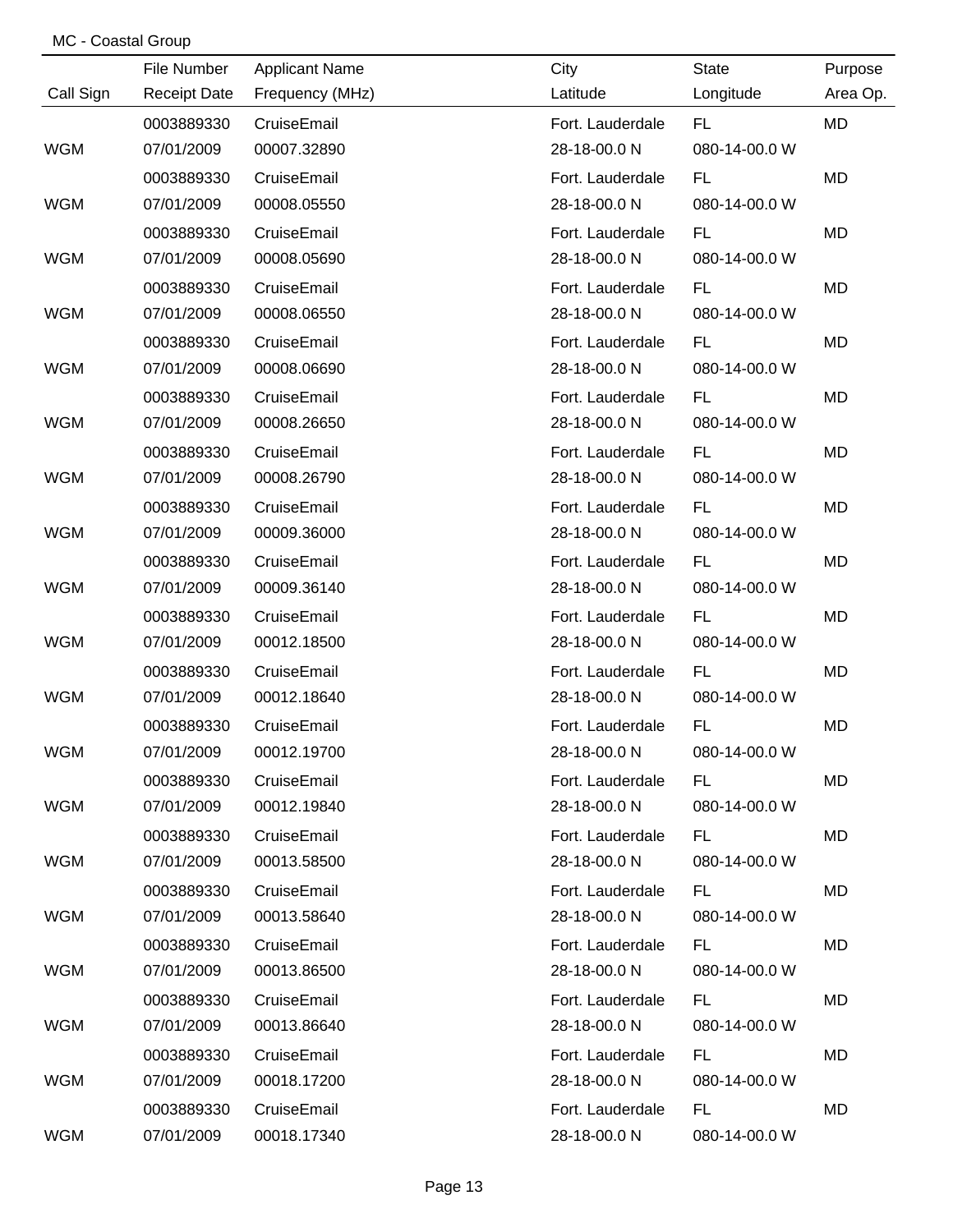|  | MC - Coastal Group |  |
|--|--------------------|--|
|--|--------------------|--|

|            | File Number         | <b>Applicant Name</b> | City             | <b>State</b>  | Purpose   |
|------------|---------------------|-----------------------|------------------|---------------|-----------|
| Call Sign  | <b>Receipt Date</b> | Frequency (MHz)       | Latitude         | Longitude     | Area Op.  |
|            | 0003889330          | CruiseEmail           | Fort. Lauderdale | FL.           | <b>MD</b> |
| <b>WGM</b> | 07/01/2009          | 00018.91050           | 28-18-00.0 N     | 080-14-00.0 W |           |
|            | 0003889330          | CruiseEmail           | Fort. Lauderdale | <b>FL</b>     | MD        |
| WGM        | 07/01/2009          | 00018.91140           | 28-18-00.0 N     | 080-14-00.0 W |           |
|            | 0003889330          | CruiseEmail           | Fort. Lauderdale | <b>FL</b>     | <b>MD</b> |
| <b>WGM</b> | 07/01/2009          | 00022.87600           | 28-18-00.0 N     | 080-14-00.0 W |           |
|            | 0003889330          | CruiseEmail           | Fort. Lauderdale | <b>FL</b>     | <b>MD</b> |
| <b>WGM</b> | 07/01/2009          | 00022.87740           | 28-18-00.0 N     | 080-14-00.0 W |           |
|            | 0003889330          | CruiseEmail           | Fort. Lauderdale | FL            | <b>MD</b> |
| <b>WGM</b> | 07/01/2009          | 00022.88800           | 28-18-00.0 N     | 080-14-00.0 W |           |
|            | 0003889330          | CruiseEmail           | Fort. Lauderdale | <b>FL</b>     | <b>MD</b> |
| <b>WGM</b> | 07/01/2009          | 00022.88940           | 28-18-00.0 N     | 080-14-00.0 W |           |
|            | 0003889330          | CruiseEmail           | Fort. Lauderdale | <b>FL</b>     | MD        |
| <b>WGM</b> | 07/01/2009          | 00024.57550           | 28-18-00.0 N     | 080-14-00.0 W |           |
|            | 0003889330          | CruiseEmail           | Fort. Lauderdale | FL.           | MD        |
| <b>WGM</b> | 07/01/2009          | 00024.57690           | 28-18-00.0 N     | 080-14-00.0 W |           |
|            | 0003889330          | CruiseEmail           | Fort. Lauderdale | <b>FL</b>     | MD        |
| <b>WGM</b> | 07/01/2009          | 00024.61500           | 28-18-00.0 N     | 080-14-00.0 W |           |
|            | 0003889330          | CruiseEmail           | Fort. Lauderdale | <b>FL</b>     | <b>MD</b> |
| <b>WGM</b> | 07/01/2009          | 00024.61640           | 28-18-00.0 N     | 080-14-00.0 W |           |

|               | File Number         | <b>Applicant Name</b>                        | City                     | <b>State</b>  | Purpose  |
|---------------|---------------------|----------------------------------------------|--------------------------|---------------|----------|
| Call Sign     | <b>Receipt Date</b> | Frequency (MHz)                              | Latitude                 | Longitude     | Area Op. |
|               | 0003861996          | PEOPLES NATURAL GAS COMPANY                  | <b>MUDDYCREEK TO' PA</b> |               | AM       |
| <b>WHJ297</b> | 07/01/2009          | 06728.12500                                  | 40-54-13.2 N             | 080-08-48.2 W |          |
|               | 0003861996          | PEOPLES NATURAL GAS COMPANY                  | <b>MUDDYCREEK TO'PA</b>  |               | AM       |
| <b>WHJ297</b> | 07/01/2009          | 06736.87500                                  | 40-54-13.2 N             | 080-08-48.2 W |          |
|               | 0003862781          | PEOPLES NATURAL GAS COMPANY                  | <b>HOPEWELL TOWN PA</b>  |               | AM       |
| <b>WHJ296</b> | 07/01/2009          | 02141.20000                                  | 40-33-49.2 N             | 080-16-14.2 W |          |
|               | 0003862781          | PEOPLES NATURAL GAS COMPANY                  | <b>HOPEWELL TOWN PA</b>  |               | AM       |
| <b>WHJ296</b> | 07/01/2009          | 06566.87500                                  | 40-33-49.2 N             | 080-16-14.2 W |          |
|               | 0003864115          | Northrop Grumman Information Technolog Bronx |                          | NY.           | AM       |
|               | 07/02/2009          | 21825,00000                                  | 40-48-42.0 N             | 073-51-22.2 W |          |
|               | 0003864115          | Northrop Grumman Information Technolog Bronx |                          | NY.           | AM       |
|               | 07/02/2009          | 21925.00000                                  | 40-48-42.0 N             | 073-51-22.2 W |          |
|               | 0003864698          | UNION PACIFIC RAILROAD                       | <b>RIVERSIDE</b>         | <b>NV</b>     | AM       |
| KDP31         | 07/01/2009          | 06805.00000                                  | 36-53-42.9 N             | 114-17-20.9 W |          |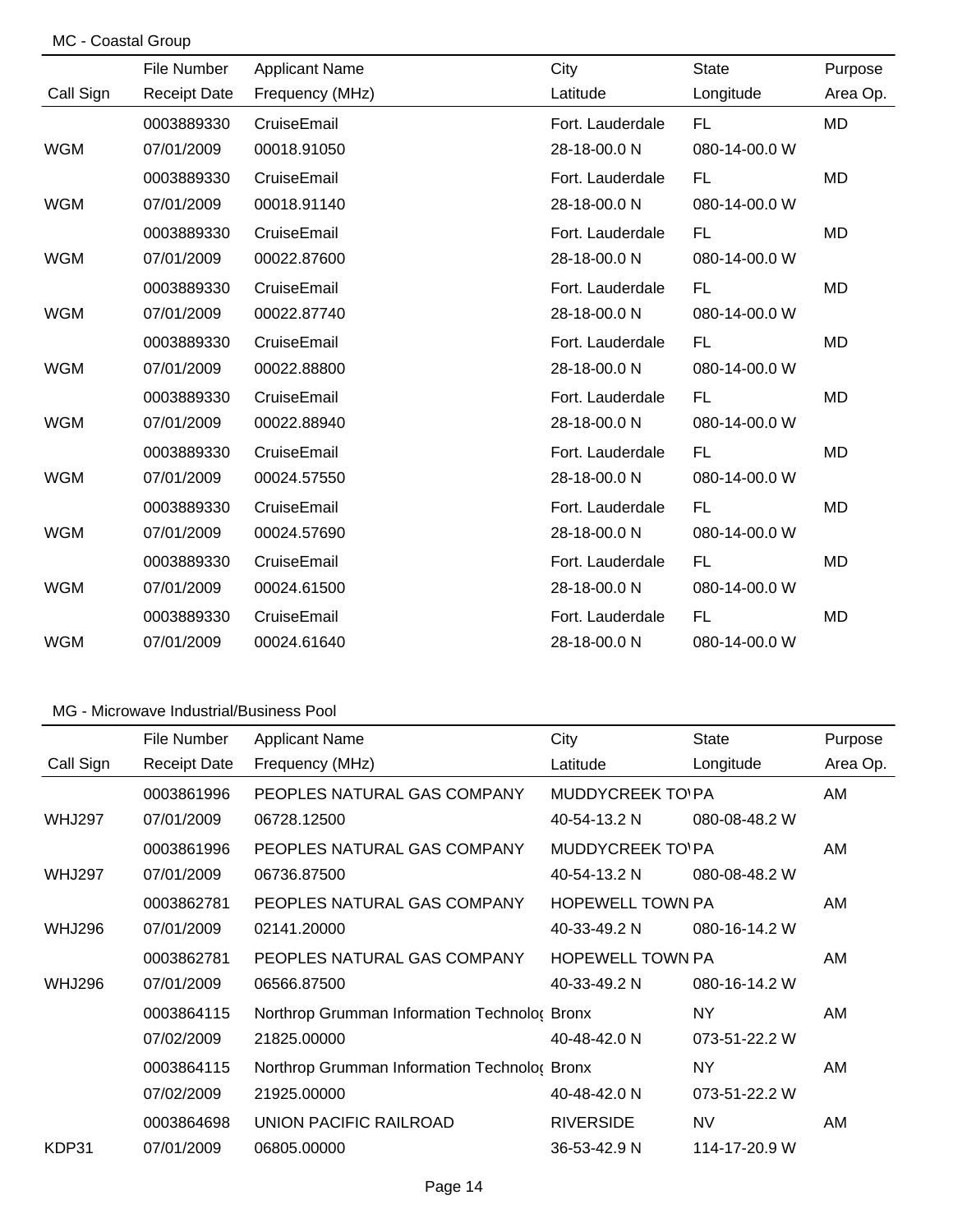|                   | File Number         | <b>Applicant Name</b>                        | City                     | <b>State</b>  | Purpose  |
|-------------------|---------------------|----------------------------------------------|--------------------------|---------------|----------|
| Call Sign         | <b>Receipt Date</b> | Frequency (MHz)                              | Latitude                 | Longitude     | Area Op. |
|                   | 0003864698          | UNION PACIFIC RAILROAD                       | <b>RIVERSIDE</b>         | <b>NV</b>     | AM       |
| KDP31             | 07/01/2009          | 06825.00000                                  | 36-53-42.9 N             | 114-17-20.9 W |          |
|                   | 0003875685          | CLEARWIRE SPECTRUM HOLDINGS III DOUGLASVILLE |                          | GA            | AM       |
|                   | 06/30/2009          | 11265.00000                                  | 33-46-18.0 N             | 084-43-04.9 W |          |
|                   | 0003875685          | CLEARWIRE SPECTRUM HOLDINGS III DOUGLASVILLE |                          | GA            | AM       |
|                   | 06/30/2009          | 11345.00000                                  | 33-46-18.0 N             | 084-43-04.9 W |          |
|                   | 0003875685          | CLEARWIRE SPECTRUM HOLDINGS III DOUGLASVILLE |                          | GA            | AM       |
|                   | 06/30/2009          | 11385.00000                                  | 33-46-18.0 N             | 084-43-04.9 W |          |
|                   | 0003875685          | CLEARWIRE SPECTRUM HOLDINGS III DOUGLASVILLE |                          | GA            | AM       |
|                   | 06/30/2009          | 11465.00000                                  | 33-46-18.0 N             | 084-43-04.9 W |          |
|                   | 0003875685          | CLEARWIRE SPECTRUM HOLDINGS III DOUGLASVILLE |                          | GA            | AM       |
|                   | 06/30/2009          | 11545.00000                                  | 33-46-18.0 N             | 084-43-04.9 W |          |
|                   | 0003875685          | CLEARWIRE SPECTRUM HOLDINGS III DOUGLASVILLE |                          | GA            | AM       |
|                   | 06/30/2009          | 11625.00000                                  | 33-46-18.0 N             | 084-43-04.9 W |          |
|                   | 0003877504          | UNION PACIFIC RAILROAD                       | <b>HELIOGRAPH PEA AZ</b> |               | AM       |
| KTT23             | 06/29/2009          | 00933.37500                                  | 32-38-57.2 N             | 109-50-57.2 W |          |
|                   | 0003877504          | UNION PACIFIC RAILROAD                       | <b>HELIOGRAPH PEA AZ</b> |               | AM       |
| KTT <sub>23</sub> | 06/29/2009          | 06665.00000                                  | 32-38-57.2 N             | 109-50-57.2 W |          |
|                   | 0003877504          | UNION PACIFIC RAILROAD                       | <b>HELIOGRAPH PEA AZ</b> |               | AM       |
| KTT <sub>23</sub> | 06/29/2009          | 06795.00000                                  | 32-38-57.2 N             | 109-50-57.2 W |          |
|                   | 0003877504          | UNION PACIFIC RAILROAD                       | HELIOGRAPH PEA AZ        |               | AM       |
| KTT <sub>23</sub> | 06/29/2009          | 06845.00000                                  | 32-38-57.2 N             | 109-50-57.2 W |          |
|                   | 0003877552          | UNION PACIFIC RAILROAD                       | <b>DRAGOON</b>           | <b>AZ</b>     | AM       |
| WNTQ903           | 06/29/2009          | 00942.37500                                  | 32-01-07.0 N             | 110-05-34.0 W |          |
|                   | 0003877552          | UNION PACIFIC RAILROAD                       | <b>DRAGOON</b>           | AZ            | AM       |
| WNTQ903           | 06/29/2009          | 00943.17500                                  | 32-01-07.0 N             | 110-05-34.0 W |          |
|                   | 0003887685          | <b>BNSF Railway Co.</b>                      | <b>ROLLAG</b>            | MN            | AM       |
| KTT44             | 07/01/2009          | 06705.00000                                  | 46-42-07.0 N             | 096-13-10.0 W |          |
|                   | 0003887685          | <b>BNSF Railway Co.</b>                      | <b>ROLLAG</b>            | MN            | AM       |
| KTT44             | 07/01/2009          | 06725.00000                                  | 46-42-07.0 N             | 096-13-10.0 W |          |
|                   | 0003887814          | <b>BNSF Railway Co.</b>                      | <b>RANDALL</b>           | MN            | AM       |
| KTT46             | 07/01/2009          | 06625.00000                                  | 46-11-02.9 N             | 094-29-36.0 W |          |
|                   | 0003887814          | <b>BNSF Railway Co.</b>                      | <b>RANDALL</b>           | <b>MN</b>     | AM       |
| KTT46             | 07/01/2009          | 06665.00000                                  | 46-11-02.9 N             | 094-29-36.0 W |          |
|                   | 0003887814          | <b>BNSF Railway Co.</b>                      | <b>RANDALL</b>           | <b>MN</b>     | AM       |
| KTT46             | 07/01/2009          | 06805.00000                                  | 46-11-02.9 N             | 094-29-36.0 W |          |
|                   | 0003887371          | <b>Energy Northwest</b>                      | Richland                 | <b>WA</b>     | MD       |
| WQIM739           | 06/29/2009          | 11425.00000                                  | 46-23-51.4 N             | 119-35-59.1 W |          |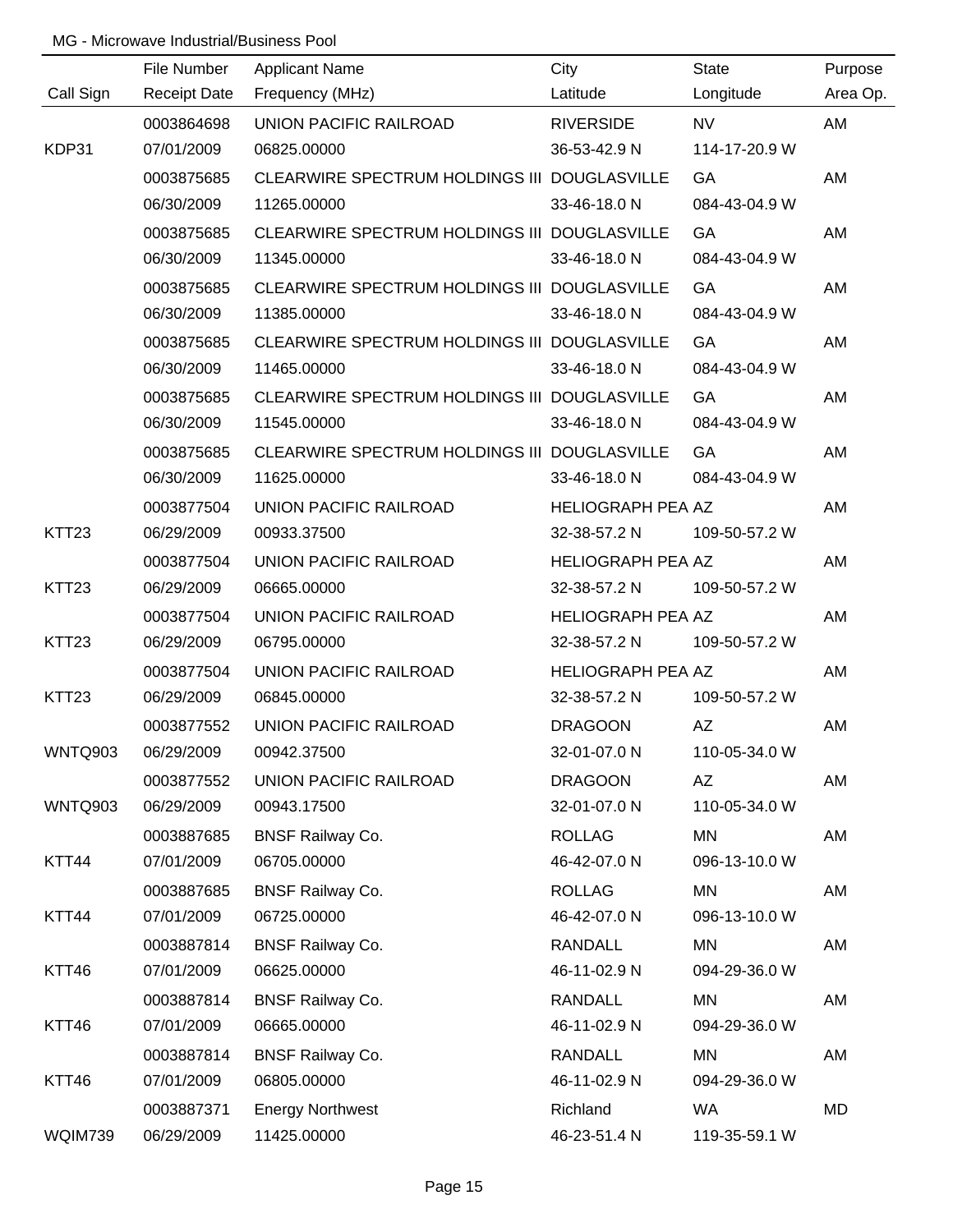|                | File Number         | <b>Applicant Name</b>                 | City                | <b>State</b>  | Purpose   |
|----------------|---------------------|---------------------------------------|---------------------|---------------|-----------|
| Call Sign      | <b>Receipt Date</b> | Frequency (MHz)                       | Latitude            | Longitude     | Area Op.  |
|                | 0003887663          | Norfolk Southern Railway Company      | <b>RUSTBURG</b>     | VA            | MD        |
| <b>WAH765</b>  | 06/30/2009          | 06169.37500                           | 37-17-27.5 N        | 079-05-10.0 W |           |
|                | 0003887663          | Norfolk Southern Railway Company      | <b>RUSTBURG</b>     | VA            | MD        |
| <b>WAH765</b>  | 06/30/2009          | 06735.00000                           | 37-17-27.5 N        | 079-05-10.0 W |           |
|                | 0003887663          | Norfolk Southern Railway Company      | <b>RUSTBURG</b>     | VA            | <b>MD</b> |
| <b>WAH765</b>  | 06/30/2009          | 06745.00000                           | 37-17-27.5 N        | 079-05-10.0 W |           |
|                | 0003887663          | Norfolk Southern Railway Company      | <b>RUSTBURG</b>     | VA            | MD        |
| <b>WAH765</b>  | 06/30/2009          | 06785.00000                           | 37-17-27.5 N        | 079-05-10.0 W |           |
|                | 0003887663          | Norfolk Southern Railway Company      | <b>RUSTBURG</b>     | VA            | MD        |
| <b>WAH765</b>  | 06/30/2009          | 06815.00000                           | 37-17-27.5 N        | 079-05-10.0 W |           |
|                | 0003887663          | Norfolk Southern Railway Company      | <b>RUSTBURG</b>     | VA            | <b>MD</b> |
| <b>WAH765</b>  | 06/30/2009          | 06825.00000                           | 37-17-27.5 N        | 079-05-10.0 W |           |
|                | 0003887663          | Norfolk Southern Railway Company      | <b>RUSTBURG</b>     | VA            | <b>MD</b> |
| <b>WAH765</b>  | 06/30/2009          | 06836.25000                           | 37-17-27.5 N        | 079-05-10.0 W |           |
|                | 0003887663          | Norfolk Southern Railway Company      | <b>RUSTBURG</b>     | VA            | <b>MD</b> |
| <b>WAH765</b>  | 06/30/2009          | 06855.00000                           | 37-17-27.5 N        | 079-05-10.0 W |           |
|                | 0003887670          | <b>BNSF Railway Co.</b>               | <b>FARGO</b>        | <b>ND</b>     | <b>MD</b> |
| KTT50          | 06/30/2009          | 06805.00000                           | 46-52-28.8 N        | 096-47-31.2 W |           |
|                | 0003887685          | <b>BNSF Railway Co.</b>               | <b>ROLLAG</b>       | <b>MN</b>     | <b>MD</b> |
| KTT44          | 06/30/2009          | 06705.00000                           | 46-42-07.0 N        | 096-13-10.0 W |           |
|                | 0003887718          | <b>BNSF Railway Co.</b>               | Richdale            | <b>MN</b>     | <b>MD</b> |
| KTT43          | 06/30/2009          | 06625.00000                           | 46-34-19.8 N        | 095-28-09.6 W |           |
|                | 0003887718          | <b>BNSF Railway Co.</b>               | Richdale            | <b>MN</b>     | <b>MD</b> |
| KTT43          | 06/30/2009          | 06805.00000                           | 46-34-19.8 N        | 095-28-09.6 W |           |
|                | 0003887779          | <b>BNSF Railway Co.</b>               | <b>STAPLES</b>      | <b>MN</b>     | MD        |
| KTT47          | 06/30/2009          | 06705.00000                           | 46-21-09.0 N        | 094-47-12.0 W |           |
|                | 0003887779          | <b>BNSF Railway Co.</b>               | <b>STAPLES</b>      | <b>MN</b>     | MD        |
| KTT47          | 06/30/2009          | 06725.00000                           | 46-21-09.0 N        | 094-47-12.0 W |           |
|                | 0003887797          | <b>CLEARWIRE SPECTRUM HOLDINGS II</b> | <b>JACKSONVILLE</b> | FL.           | MD        |
| <b>WQIW862</b> | 06/30/2009          | 19360.00000                           | 30-20-08.0 N        | 081-35-45.0 W |           |
|                | 0003887797          | <b>CLEARWIRE SPECTRUM HOLDINGS II</b> | <b>JACKSONVILLE</b> | FL            | MD        |
| <b>WQIW862</b> | 06/30/2009          | 19440.00000                           | 30-20-08.0 N        | 081-35-45.0 W |           |
|                | 0003887797          | CLEARWIRE SPECTRUM HOLDINGS II        | <b>JACKSONVILLE</b> | <b>FL</b>     | MD        |
| <b>WQIW862</b> | 06/30/2009          | 19520.00000                           | 30-20-08.0 N        | 081-35-45.0 W |           |
|                | 0003887798          | Clearwire Spectrum Holdings, LLC      | <b>JACKSONVILLE</b> | <b>FL</b>     | MD        |
| WQCH226        | 06/30/2009          | 17800.00000                           | 30-16-51.7 N        | 081-34-11.6 W |           |
|                | 0003887798          | Clearwire Spectrum Holdings, LLC      | <b>JACKSONVILLE</b> | <b>FL</b>     | MD        |
| WQCH226        | 06/30/2009          | 17920.00000                           | 30-16-51.7 N        | 081-34-11.6 W |           |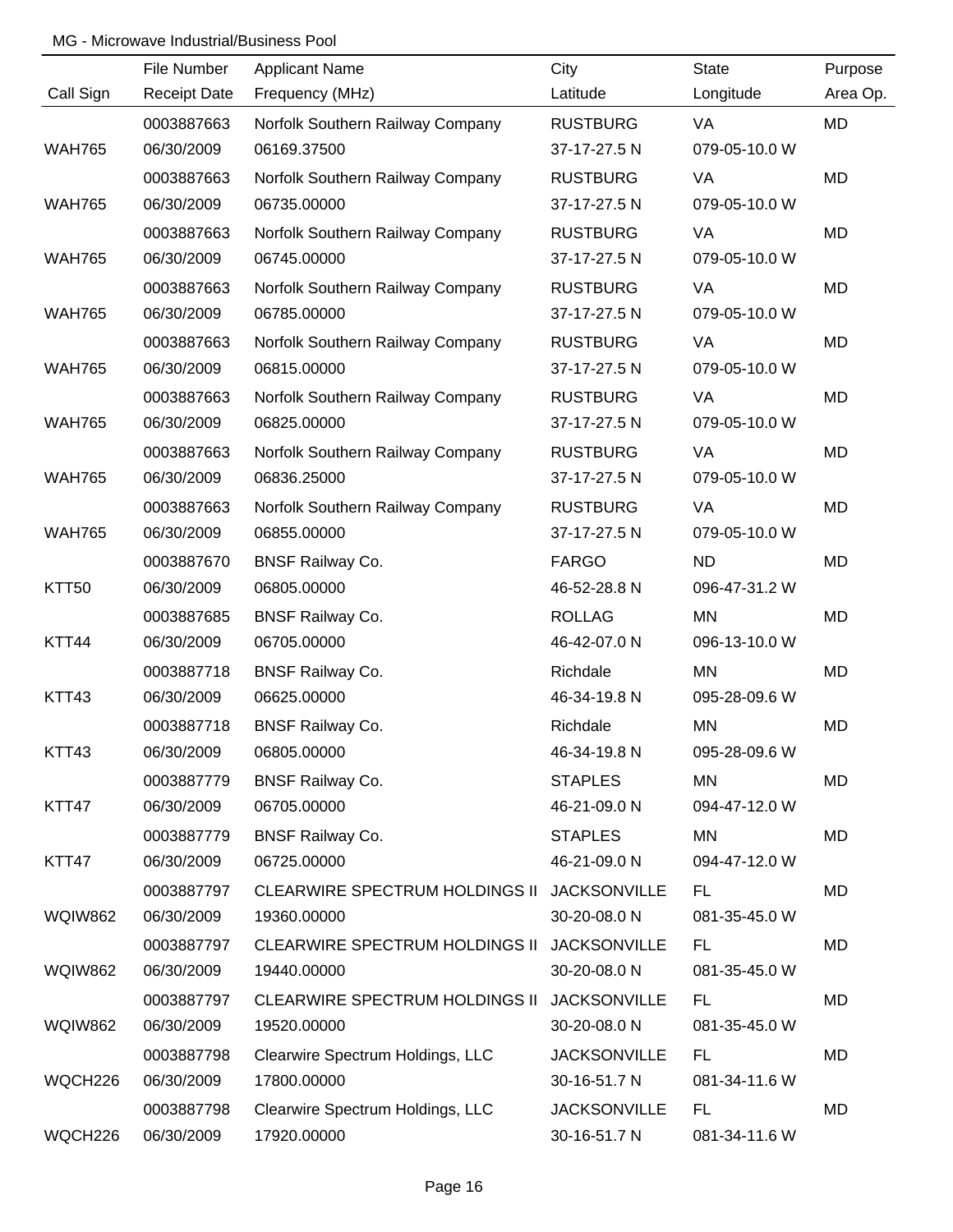|                   | File Number         | <b>Applicant Name</b>                              | City                | <b>State</b>  | Purpose   |
|-------------------|---------------------|----------------------------------------------------|---------------------|---------------|-----------|
| Call Sign         | <b>Receipt Date</b> | Frequency (MHz)                                    | Latitude            | Longitude     | Area Op.  |
|                   | 0003887798          | Clearwire Spectrum Holdings, LLC                   | <b>JACKSONVILLE</b> | FL.           | MD        |
| WQCH226           | 06/30/2009          | 17960.00000                                        | 30-16-51.7 N        | 081-34-11.6 W |           |
|                   | 0003887798          | Clearwire Spectrum Holdings, LLC                   | <b>JACKSONVILLE</b> | <b>FL</b>     | MD        |
| WQCH226           | 06/30/2009          | 21875.00000                                        | 30-16-51.7 N        | 081-34-11.6 W |           |
|                   | 0003887800          | Clearwire Hawaii Partners Spectrum LLC PEARL CITY  |                     | HI            | MD        |
| WQJI383           | 06/30/2009          | 10735.00000                                        | 21-24-12.2 N        | 158-05-52.8 W |           |
|                   | 0003887800          | Clearwire Hawaii Partners Spectrum LLC PEARL CITY  |                     | HI            | MD        |
| WQJI383           | 06/30/2009          | 11345.00000                                        | 21-24-12.2 N        | 158-05-52.8 W |           |
|                   | 0003887800          | Clearwire Hawaii Partners Spectrum LLC PEARL CITY  |                     | HI            | <b>MD</b> |
| WQJI383           | 06/30/2009          | 11405.00000                                        | 21-24-12.2 N        | 158-05-52.8 W |           |
|                   | 0003887800          | Clearwire Hawaii Partners Spectrum LLC PEARL CITY  |                     | HI            | <b>MD</b> |
| WQJI383           | 06/30/2009          | 11465.00000                                        | 21-24-12.2 N        | 158-05-52.8 W |           |
|                   | 0003887814          | <b>BNSF Railway Co.</b>                            | <b>RANDALL</b>      | <b>MN</b>     | <b>MD</b> |
| KTT46             | 06/30/2009          | 06625.00000                                        | 46-11-02.9 N        | 094-29-36.0 W |           |
|                   | 0003887814          | <b>BNSF Railway Co.</b>                            | <b>RANDALL</b>      | <b>MN</b>     | <b>MD</b> |
| KTT46             | 06/30/2009          | 06805.00000                                        | 46-11-02.9 N        | 094-29-36.0 W |           |
|                   | 0003887831          | <b>BNSF Railway Co.</b>                            | NORTH BENTON        | <b>MN</b>     | <b>MD</b> |
| KTT45             | 06/30/2009          | 06705.00000                                        | 45-46-44.9 N        | 093-59-29.9 W |           |
|                   | 0003887831          | <b>BNSF Railway Co.</b>                            | <b>NORTH BENTON</b> | <b>MN</b>     | <b>MD</b> |
| KTT45             | 06/30/2009          | 06725.00000                                        | 45-46-44.9 N        | 093-59-29.9 W |           |
|                   | 0003888085          | <b>BNSF Railway Co.</b>                            | <b>ELK RIVER</b>    | <b>MN</b>     | <b>MD</b> |
| KTT <sub>51</sub> | 06/30/2009          | 06625.00000                                        | 45-20-36.8 N        | 093-34-07.8 W |           |
|                   | 0003888085          | <b>BNSF Railway Co.</b>                            | <b>ELK RIVER</b>    | <b>MN</b>     | <b>MD</b> |
| KTT51             | 06/30/2009          | 06805.00000                                        | 45-20-36.8 N        | 093-34-07.8 W |           |
|                   | 0003888106          | <b>BNSF Railway Co.</b>                            | Mineapolis          | MN            | MD        |
| KTT53             | 06/30/2009          | 06705.00000                                        | 45-02-23.9 N        | 093-16-10.8 W |           |
|                   | 0003888203          | <b>BNSF Railway Co.</b>                            | <b>BRAINERD</b>     | <b>MN</b>     | MD        |
| KTT42             | 06/30/2009          | 06765.00000                                        | 46-21-23.8 N        | 094-11-50.9 W |           |
|                   | 0003888203          | <b>BNSF Railway Co.</b>                            | <b>BRAINERD</b>     | MN            | MD        |
| KTT42             | 06/30/2009          | 06865.00000                                        | 46-21-23.8 N        | 094-11-50.9 W |           |
|                   | 0003888480          | Lexington County Joint Municipal Water & Batesburg |                     | <b>SC</b>     | MD        |
| WQAD851           | 06/30/2009          | 00956.44375                                        | 33-46-47.8 N        | 081-14-54.7 W | P         |
|                   | 0003890470          | Xcel Energy Services Inc.                          | <b>GOLDEN</b>       | CO            | MD        |
| KAP43             | 07/02/2009          | 00953.30000                                        | 39-43-54.9 N        | 105-14-58.9 W |           |
|                   | 0003890470          | Xcel Energy Services Inc.                          | <b>GOLDEN</b>       | CO            | MD        |
| KAP43             | 07/02/2009          | 02142.80000                                        | 39-43-54.9 N        | 105-14-58.9 W |           |
|                   | 0003890470          | Xcel Energy Services Inc.                          | <b>GOLDEN</b>       | CO            | MD        |
| KAP43             | 07/02/2009          | 06545.00000                                        | 39-43-54.9 N        | 105-14-58.9 W |           |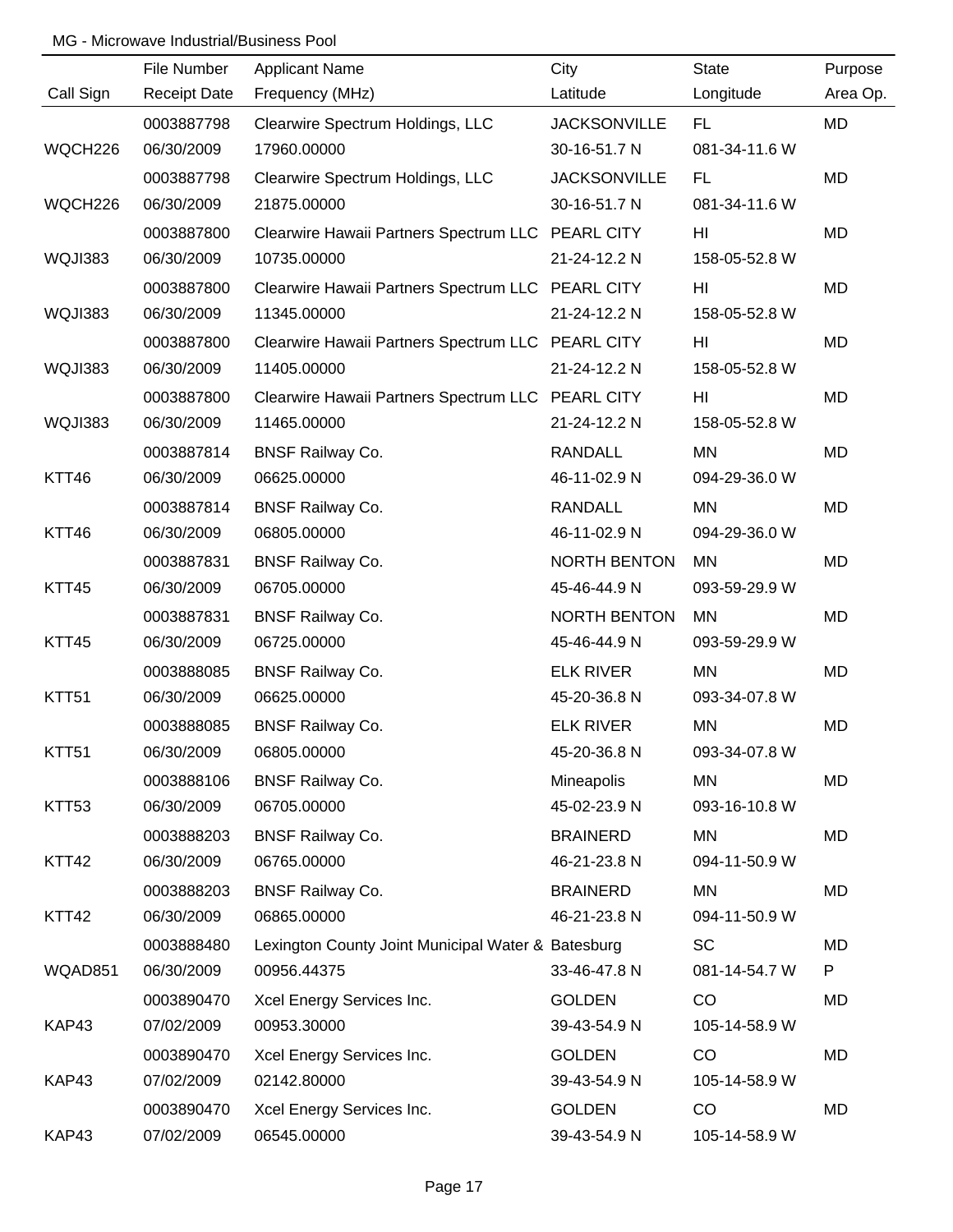|                | File Number         | <b>Applicant Name</b>             | City               | State         | Purpose   |
|----------------|---------------------|-----------------------------------|--------------------|---------------|-----------|
| Call Sign      | <b>Receipt Date</b> | Frequency (MHz)                   | Latitude           | Longitude     | Area Op.  |
|                | 0003890470          | Xcel Energy Services Inc.         | <b>GOLDEN</b>      | CO            | <b>MD</b> |
| KAP43          | 07/02/2009          | 06805.00000                       | 39-43-54.9 N       | 105-14-58.9 W |           |
|                | 0003890470          | Xcel Energy Services Inc.         | <b>GOLDEN</b>      | CO            | MD        |
| KAP43          | 07/02/2009          | 06825.00000                       | 39-43-54.9 N       | 105-14-58.9 W |           |
|                | 0003890470          | Xcel Energy Services Inc.         | <b>GOLDEN</b>      | CO            | MD        |
| KAP43          | 07/02/2009          | 06845.00000                       | 39-43-54.9 N       | 105-14-58.9 W |           |
|                | 0003890470          | Xcel Energy Services Inc.         | <b>GOLDEN</b>      | CO            | MD        |
| KAP43          | 07/02/2009          | 06855.00000                       | 39-43-54.9 N       | 105-14-58.9 W |           |
|                | 0003890474          | Xcel Energy Services Inc.         | <b>PLATTEVILLE</b> | CO            | MD        |
| <b>WEE702</b>  | 07/02/2009          | 06695.00000                       | 40-14-40.9 N       | 104-52-29.9 W |           |
|                | 0003890478          | Xcel Energy Services Inc.         | <b>HENDERSON</b>   | CO            | MD        |
| <b>WNEO280</b> | 07/02/2009          | 06755.00000                       | 39-52-03.9 N       | 104-53-57.9 W |           |
|                | 0003890480          | Xcel Energy Services Inc.         | <b>BRIGHTON</b>    | CO            | MD        |
| WKJ85          | 07/02/2009          | 06595.00000                       | 40-00-08.9 N       | 104-49-10.9 W |           |
|                | 0003890480          | Xcel Energy Services Inc.         | <b>BRIGHTON</b>    | CO            | MD        |
| WKJ85          | 07/02/2009          | 06695.00000                       | 40-00-08.9 N       | 104-49-10.9 W |           |
|                | 0003890482          | Xcel Energy Services Inc.         | FORT LUPTON        | CO            | MD        |
| <b>WNEO281</b> | 07/02/2009          | 02131.60000                       | 40-06-01.1 N       | 104-46-23.3 W |           |
|                | 0003890482          | Xcel Energy Services Inc.         | FORT LUPTON        | CO            | MD        |
| <b>WNEO281</b> | 07/02/2009          | 02141.20000                       | 40-06-01.1 N       | 104-46-23.3 W |           |
|                | 0003890482          | Xcel Energy Services Inc.         | FORT LUPTON        | CO            | MD        |
| <b>WNEO281</b> | 07/02/2009          | 06855.00000                       | 40-06-01.1 N       | 104-46-23.3 W |           |
|                | 0003886122          | TransCanada Keystone Pipeline, LP | Howard             | <b>SD</b>     | <b>NE</b> |
|                | 06/29/2009          | 00928.29375                       | 43-57-57.4 N       | 097-41-31.2 W |           |
|                | 0003886122          | TransCanada Keystone Pipeline, LP | Howard             | <b>SD</b>     | <b>NE</b> |
|                | 06/29/2009          | 00952.29375                       | 43-57-57.4 N       | 097-41-31.2 W |           |
|                | 0003886132          | TransCanada Keystone Pipeline, LP | Freeman            | <b>SD</b>     | <b>NE</b> |
|                | 06/29/2009          | 00928.04375                       | 43-17-34.0 N       | 097-28-49.3 W |           |
|                | 0003886132          | TransCanada Keystone Pipeline, LP | Freeman            | <b>SD</b>     | <b>NE</b> |
|                | 06/29/2009          | 00952.04375                       | 43-17-34.0 N       | 097-28-49.3 W |           |
|                | 0003886143          | TransCanada Keystone Pipeline, LP | Menno              | <b>SD</b>     | <b>NE</b> |
|                | 06/29/2009          | 00928.03125                       | 43-07-31.2 N       | 097-25-40.1 W |           |
|                | 0003886143          | TransCanada Keystone Pipeline, LP | Menno              | <b>SD</b>     | <b>NE</b> |
|                | 06/29/2009          | 00952.03125                       | 43-07-31.2 N       | 097-25-40.1 W |           |
|                | 0003886157          | TransCanada Keystone Pipeline, LP | Hartington         | <b>NE</b>     | <b>NE</b> |
|                | 06/29/2009          | 00928.03125                       | 42-38-06.8 N       | 097-20-13.6 W |           |
|                | 0003886157          | TransCanada Keystone Pipeline, LP | Hartington         | <b>NE</b>     | <b>NE</b> |
|                | 06/29/2009          | 00952.03125                       | 42-38-06.8 N       | 097-20-13.6 W |           |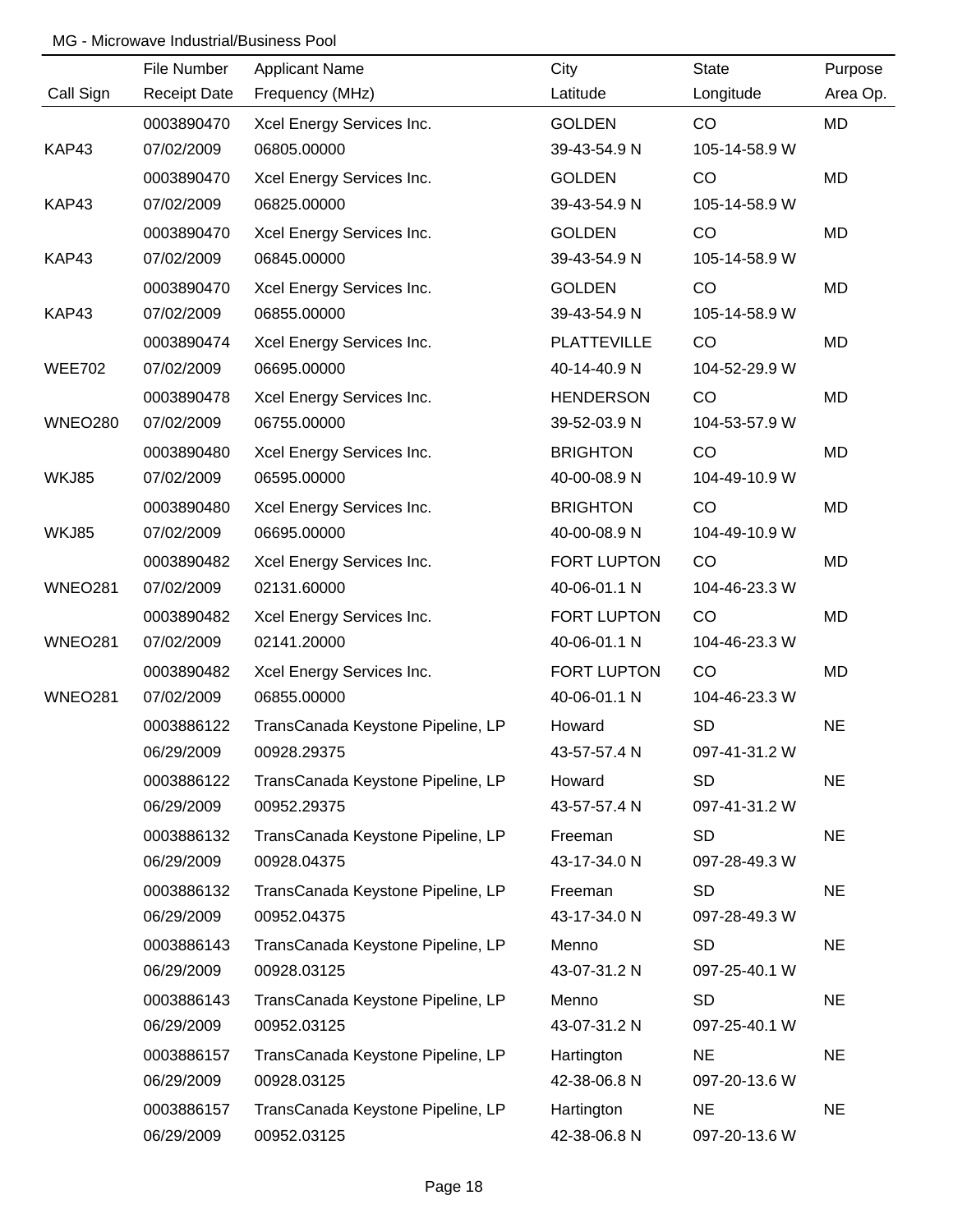|           | File Number              | <b>Applicant Name</b>                    | City                 | <b>State</b>        | Purpose        |
|-----------|--------------------------|------------------------------------------|----------------------|---------------------|----------------|
| Call Sign | <b>Receipt Date</b>      | Frequency (MHz)                          | Latitude             | Longitude           | Area Op.       |
|           | 0003886168               | TransCanada Keystone Pipeline, LP        | Norfolk              | <b>NE</b>           | <b>NE</b>      |
|           | 06/29/2009               | 00928.20625                              | 41-54-59.1 N         | 097-15-46.6 W       |                |
|           | 0003886168               | TransCanada Keystone Pipeline, LP        | Norfolk              | <b>NE</b>           | <b>NE</b>      |
|           | 06/29/2009               | 00952.20625                              | 41-54-59.1 N         | 097-15-46.6 W       |                |
|           | 0003886187               | TransCanada Keystone Pipeline, LP        | David City           | <b>NE</b>           | <b>NE</b>      |
|           | 06/29/2009               | 00928.25625                              | 41-15-50.0 N         | 097-11-08.4 W       |                |
|           | 0003886187               | TransCanada Keystone Pipeline, LP        | David City           | <b>NE</b>           | <b>NE</b>      |
|           | 06/29/2009               | 00952.25625                              | 41-15-50.0 N         | 097-11-08.4 W       |                |
|           | 0003886202               | TransCanada Keystone Pipeline, LP        | Staplehurst          | <b>NE</b>           | <b>NE</b>      |
|           | 06/29/2009               | 00928.74375                              | 40-57-33.4 N         | 097-07-47.3 W       |                |
|           | 0003886202               | TransCanada Keystone Pipeline, LP        | Staplehurst          | <b>NE</b>           | <b>NE</b>      |
|           | 06/29/2009               | 00952.74375                              | 40-57-33.4 N         | 097-07-47.3 W       |                |
|           | 0003886208               | TransCanada Keystone Pipeline, LP        | Dorchester           | <b>NE</b>           | <b>NE</b>      |
|           | 06/29/2009               | 00928.74375                              | 40-32-13.3 N         | 097-05-02.9 W       |                |
|           | 0003886208               | TransCanada Keystone Pipeline, LP        | Dorchester           | <b>NE</b>           | <b>NE</b>      |
|           | 06/29/2009               | 00952.74375                              | 40-32-13.3 N         | 097-05-02.9 W       |                |
|           | 0003886227               | TransCanada Keystone Pipeline, LP        | Seneca               | KS                  | <b>NE</b>      |
|           | 06/29/2009               | 00928.66875                              | 39-52-05.6 N         | 096-03-12.1 W       |                |
|           | 0003886227               | TransCanada Keystone Pipeline, LP        | Seneca               | KS                  | <b>NE</b>      |
|           | 06/29/2009               | 00952.66875                              | 39-52-05.6 N         | 096-03-12.1 W       |                |
|           | 0003886367               | TransCanada Keystone Pipeline, LP        | Bendena              | KS                  | <b>NE</b>      |
|           | 06/29/2009               | 00932.29375                              | 39-43-07.1 N         | 095-08-06.1 W       |                |
|           | 0003886367               | TransCanada Keystone Pipeline, LP        | Bendena              | KS                  | <b>NE</b>      |
|           | 06/29/2009               | 00941.29375                              | 39-43-07.1 N         | 095-08-06.1 W       |                |
|           | 0003886399               | TransCanada Keystone Pipeline, LP        | Salsbury             | <b>MO</b>           | <b>NE</b>      |
|           | 06/29/2009               | 00928.74375                              | 39-24-32.4 N         | 092-50-50.9 W       |                |
|           | 0003886399               | TransCanada Keystone Pipeline, LP        | Salsbury             | <b>MO</b>           | <b>NE</b>      |
|           | 06/29/2009               | 00952.74375                              | 39-24-32.4 N         | 092-50-50.9 W       |                |
|           | 0003886433               | TransCanada Keystone Pipeline, LP        | Clark                | <b>MO</b>           | <b>NE</b>      |
|           | 06/29/2009               | 00928.31875                              | 39-17-25.9 N         | 092-13-49.4 W       |                |
|           | 0003886433               | TransCanada Keystone Pipeline, LP        | Clark                | <b>MO</b>           | <b>NE</b>      |
|           | 06/29/2009               | 00952.31875                              | 39-17-25.9 N         | 092-13-49.4 W       |                |
|           | 0003886572               | SUMMERTOWN UTILITY DISTRICT              | <b>SUMMERTOWN</b>    | TN<br>087-18-22.8 W | <b>NE</b><br>P |
|           | 06/29/2009               | 00956.38125                              | 35-26-14.3 N         |                     |                |
|           | 0003887095<br>06/29/2009 | OPEN RANGE COMMUNICATIONS<br>11525.00000 | Erie<br>40-01-42.1 N | CO<br>105-04-45.7 W | <b>NE</b>      |
|           |                          |                                          |                      |                     |                |
|           | 0003887095<br>06/29/2009 | OPEN RANGE COMMUNICATIONS<br>21925.00000 | Erie<br>40-01-42.1 N | CO<br>105-04-45.7 W | <b>NE</b>      |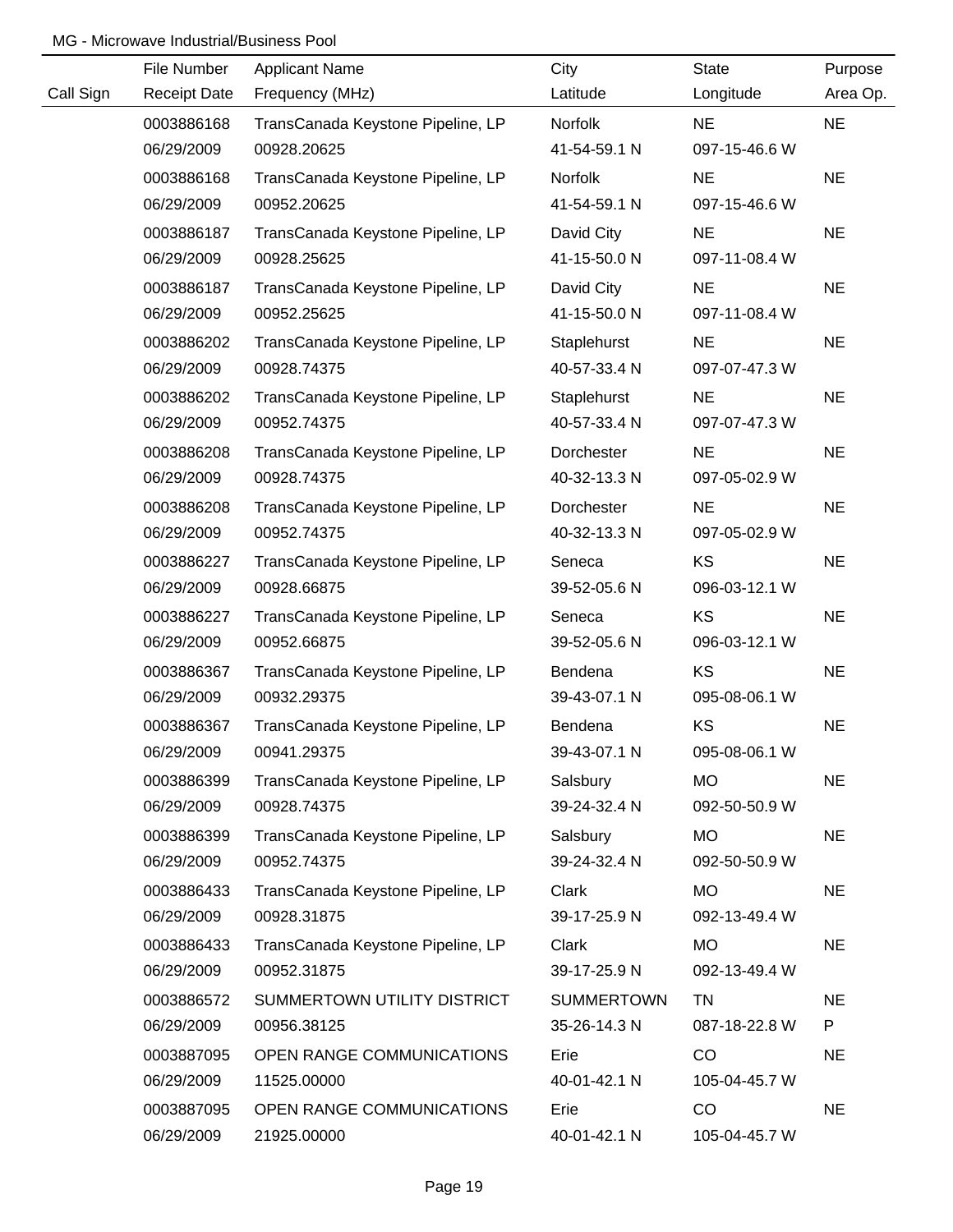|           | File Number         | <b>Applicant Name</b>            | City              | State         | Purpose   |
|-----------|---------------------|----------------------------------|-------------------|---------------|-----------|
| Call Sign | <b>Receipt Date</b> | Frequency (MHz)                  | Latitude          | Longitude     | Area Op.  |
|           | 0003887098          | OPEN RANGE COMMUNICATIONS        | Eaton             | CO            | <b>NE</b> |
|           | 06/29/2009          | 10955.00000                      | 40-31-32.1 N      | 104-42-27.3 W |           |
|           | 0003887103          | OPEN RANGE COMMUNICATIONS        | <b>JOHNSTOWN</b>  | CO            | <b>NE</b> |
|           | 06/29/2009          | 06197.24000                      | 40-23-30.0 N      | 104-53-19.0 W |           |
|           | 0003887103          | OPEN RANGE COMMUNICATIONS        | <b>JOHNSTOWN</b>  | CO            | <b>NE</b> |
|           | 06/29/2009          | 06226.89000                      | 40-23-30.0 N      | 104-53-19.0 W |           |
|           | 0003887103          | OPEN RANGE COMMUNICATIONS        | <b>JOHNSTOWN</b>  | CO            | <b>NE</b> |
|           | 06/29/2009          | 06256.54000                      | 40-23-30.0 N      | 104-53-19.0 W |           |
|           | 0003887103          | OPEN RANGE COMMUNICATIONS        | <b>JOHNSTOWN</b>  | CO            | <b>NE</b> |
|           | 06/29/2009          | 06375.14000                      | 40-23-30.0 N      | 104-53-19.0 W |           |
|           | 0003887103          | OPEN RANGE COMMUNICATIONS        | <b>JOHNSTOWN</b>  | CO            | <b>NE</b> |
|           | 06/29/2009          | 11325.00000                      | 40-23-30.0 N      | 104-53-19.0 W |           |
|           | 0003887103          | OPEN RANGE COMMUNICATIONS        | <b>JOHNSTOWN</b>  | CO            | <b>NE</b> |
|           | 06/29/2009          | 11445.00000                      | 40-23-30.0 N      | 104-53-19.0 W |           |
|           | 0003887103          | OPEN RANGE COMMUNICATIONS        | <b>JOHNSTOWN</b>  | CO            | <b>NE</b> |
|           | 06/29/2009          | 21825.00000                      | 40-23-30.0 N      | 104-53-19.0 W |           |
|           | 0003887103          | OPEN RANGE COMMUNICATIONS        | <b>JOHNSTOWN</b>  | CO            | <b>NE</b> |
|           | 06/29/2009          | 21975.00000                      | 40-23-30.0 N      | 104-53-19.0 W |           |
|           | 0003887106          | OPEN RANGE COMMUNICATIONS        | <b>Berthoud</b>   | CO            | <b>NE</b> |
|           | 06/29/2009          | 11405.00000                      | 40-18-23.1 N      | 105-04-42.2 W |           |
|           | 0003887109          | OPEN RANGE COMMUNICATIONS        | <b>MILLIKEN</b>   | CO            | <b>NE</b> |
|           | 06/29/2009          | 23025.00000                      | 40-19-49.8 N      | 104-51-10.8 W |           |
|           | 0003887112          | OPEN RANGE COMMUNICATIONS        | <b>JOHNSTOWN</b>  | CO            | <b>NE</b> |
|           | 06/29/2009          | 23175.00000                      | 40-20-14.0 N      | 104-55-27.9 W |           |
|           | 0003887115          | OPEN RANGE COMMUNICATIONS        | Loveland          | <b>CO</b>     | <b>NE</b> |
|           | 06/29/2009          | 10835.00000                      | 40-21-01.1 N      | 105-04-47.6 W |           |
|           | 0003887115          | OPEN RANGE COMMUNICATIONS        | Loveland          | CO.           | <b>NE</b> |
|           | 06/29/2009          | 10915.00000                      | 40-21-01.1 N      | 105-04-47.6 W |           |
|           | 0003887119          | OPEN RANGE COMMUNICATIONS        | Platteville       | CO.           | <b>NE</b> |
|           | 06/29/2009          | 23075.00000                      | 40-13-20.8 N      | 104-49-47.2 W |           |
|           | 0003887122          | <b>OPEN RANGE COMMUNICATIONS</b> | Erie              | CO.           | <b>NE</b> |
|           | 06/29/2009          | 23125.00000                      | 40-03-10.3 N      | 105-02-34.7 W |           |
|           | 0003887125          | OPEN RANGE COMMUNICATIONS        | <b>Ft Collins</b> | CO            | <b>NE</b> |
|           | 06/29/2009          | 05945.20000                      | 40-35-09.7 N      | 105-04-52.8 W |           |
|           | 0003887125          | OPEN RANGE COMMUNICATIONS        | <b>Ft Collins</b> | CO            | <b>NE</b> |
|           | 06/29/2009          | 06004.50000                      | 40-35-09.7 N      | 105-04-52.8 W |           |
|           | 0003887125          | OPEN RANGE COMMUNICATIONS        | <b>Ft Collins</b> | CO            | <b>NE</b> |
|           | 06/29/2009          | 06123.10000                      | 40-35-09.7 N      | 105-04-52.8 W |           |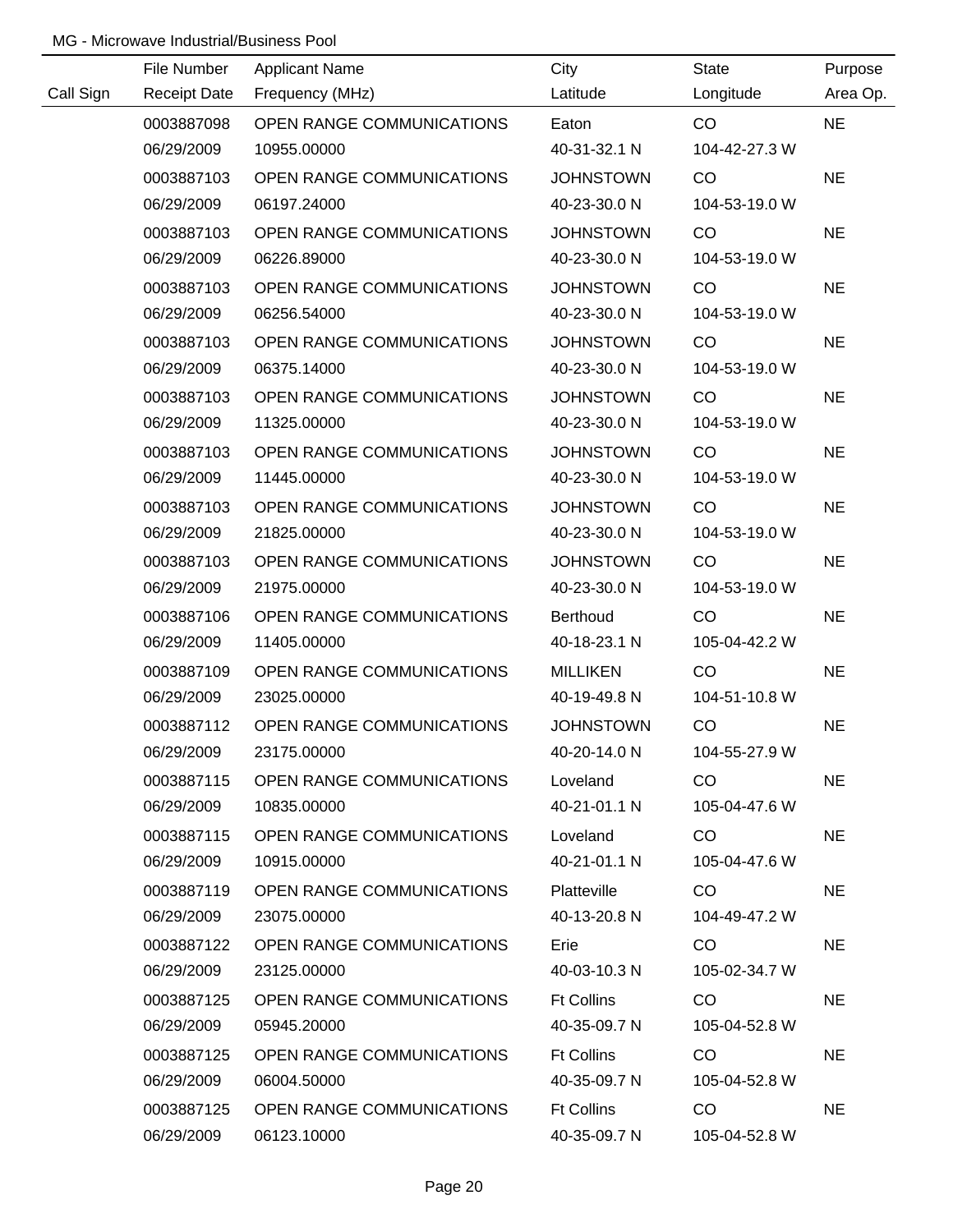|           | File Number         | <b>Applicant Name</b>                   | City               | State          | Purpose   |
|-----------|---------------------|-----------------------------------------|--------------------|----------------|-----------|
| Call Sign | <b>Receipt Date</b> | Frequency (MHz)                         | Latitude           | Longitude      | Area Op.  |
|           | 0003887130          | OPEN RANGE COMMUNICATIONS               | Longmont           | CO             | <b>NE</b> |
|           | 06/29/2009          | 10795.00000                             | 40-06-43.1 N       | 104-55-27.4 W  |           |
|           | 0003887130          | OPEN RANGE COMMUNICATIONS               | Longmont           | CO             | <b>NE</b> |
|           | 06/29/2009          | 10915.00000                             | 40-06-43.1 N       | 104-55-27.4 W  |           |
|           | 0003887130          | OPEN RANGE COMMUNICATIONS               | Longmont           | CO             | <b>NE</b> |
|           | 06/29/2009          | 11035.00000                             | 40-06-43.1 N       | 104-55-27.4 W  |           |
|           | 0003887131          | OPEN RANGE COMMUNICATIONS               | <b>PLATTEVILLE</b> | CO             | <b>NE</b> |
|           | 06/29/2009          | 05945.20000                             | 40-11-10.2 N       | 104-49-02.8 W  |           |
|           | 0003887131          | OPEN RANGE COMMUNICATIONS               | <b>PLATTEVILLE</b> | CO             | <b>NE</b> |
|           | 06/29/2009          | 05974.85000                             | 40-11-10.2 N       | 104-49-02.8 W  |           |
|           | 0003887131          | OPEN RANGE COMMUNICATIONS               | <b>PLATTEVILLE</b> | CO             | <b>NE</b> |
|           | 06/29/2009          | 06004.50000                             | 40-11-10.2 N       | 104-49-02.8 W  |           |
|           | 0003887131          | OPEN RANGE COMMUNICATIONS               | <b>PLATTEVILLE</b> | CO             | <b>NE</b> |
|           | 06/29/2009          | 11285.00000                             | 40-11-10.2 N       | 104-49-02.8 W  |           |
|           | 0003887131          | OPEN RANGE COMMUNICATIONS               | <b>PLATTEVILLE</b> | CO             | <b>NE</b> |
|           | 06/29/2009          | 11405.00000                             | 40-11-10.2 N       | 104-49-02.8 W  |           |
|           | 0003887131          | OPEN RANGE COMMUNICATIONS               | <b>PLATTEVILLE</b> | CO             | <b>NE</b> |
|           | 06/29/2009          | 11485.00000                             | 40-11-10.2 N       | 104-49-02.8 W  |           |
|           | 0003887131          | OPEN RANGE COMMUNICATIONS               | <b>PLATTEVILLE</b> | CO             | <b>NE</b> |
|           | 06/29/2009          | 21875.00000                             | 40-11-10.2 N       | 104-49-02.8 W  |           |
|           | 0003887132          | OPEN RANGE COMMUNICATIONS               | <b>MEAD</b>        | CO             | <b>NE</b> |
|           | 06/29/2009          | 10995.00000                             | 40-14-30.6 N       | 105-00-27.1 W  |           |
|           | 0003887799          | CLEARWIRE HAWAII PARTNERS SPEC HONOLULU |                    | H <sub>l</sub> | <b>NE</b> |
|           | 06/30/2009          | 10915.00000                             | 21-28-34.0 N       | 158-01-04.8 W  |           |
|           | 0003888321          | <b>Gulf Pines Communications</b>        | Hattiesburg        | <b>MS</b>      | <b>NE</b> |
|           | 06/30/2009          | 10775.00000                             | 31-18-30.9 N       | 089-22-53.6 W  |           |
|           | 0003888321          | <b>Gulf Pines Communications</b>        | Hattiesburg        | MS             | <b>NE</b> |
|           | 06/30/2009          | 10815.00000                             | 31-18-30.9 N       | 089-22-53.6 W  |           |
|           | 0003888321          | <b>Gulf Pines Communications</b>        | Hattiesburg        | <b>MS</b>      | <b>NE</b> |
|           | 06/30/2009          | 10855.00000                             | 31-18-30.9 N       | 089-22-53.6 W  |           |
|           | 0003888321          | <b>Gulf Pines Communications</b>        | Hattiesburg        | MS             | <b>NE</b> |
|           | 06/30/2009          | 11545.00000                             | 31-18-30.9 N       | 089-22-53.6 W  |           |
|           | 0003888321          | <b>Gulf Pines Communications</b>        | Hattiesburg        | <b>MS</b>      | <b>NE</b> |
|           | 06/30/2009          | 11585.00000                             | 31-18-30.9 N       | 089-22-53.6 W  |           |
|           | 0003888321          | <b>Gulf Pines Communications</b>        | Hattiesburg        | <b>MS</b>      | <b>NE</b> |
|           | 06/30/2009          | 11625.00000                             | 31-18-30.9 N       | 089-22-53.6 W  |           |
|           | 0003888321          | <b>Gulf Pines Communications</b>        | Hattiesburg        | <b>MS</b>      | <b>NE</b> |
|           | 06/30/2009          | 11665.00000                             | 31-18-30.9 N       | 089-22-53.6 W  |           |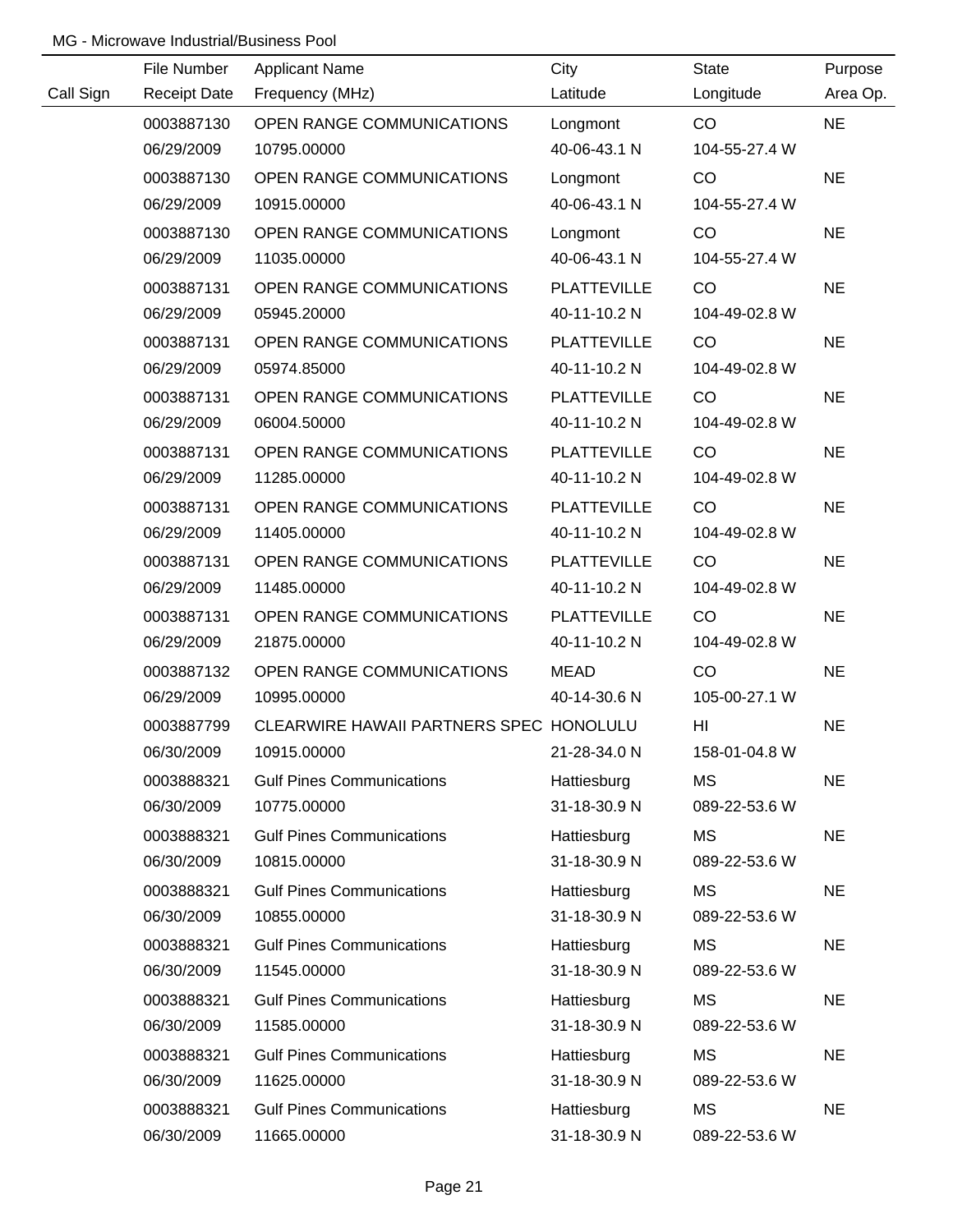|           | File Number         | <b>Applicant Name</b>                        | City         | <b>State</b>  | Purpose   |
|-----------|---------------------|----------------------------------------------|--------------|---------------|-----------|
| Call Sign | <b>Receipt Date</b> | Frequency (MHz)                              | Latitude     | Longitude     | Area Op.  |
|           | 0003888321          | <b>Gulf Pines Communications</b>             | Hattiesburg  | MS            | <b>NE</b> |
|           | 06/30/2009          | 23025.00000                                  | 31-18-30.9 N | 089-22-53.6 W |           |
|           | 0003888321          | <b>Gulf Pines Communications</b>             | Hattiesburg  | <b>MS</b>     | <b>NE</b> |
|           | 06/30/2009          | 23075.00000                                  | 31-18-30.9 N | 089-22-53.6 W |           |
|           | 0003888321          | <b>Gulf Pines Communications</b>             | Hattiesburg  | MS            | <b>NE</b> |
|           | 06/30/2009          | 23125.00000                                  | 31-18-30.9 N | 089-22-53.6 W |           |
|           | 0003888321          | <b>Gulf Pines Communications</b>             | Hattiesburg  | MS            | <b>NE</b> |
|           | 06/30/2009          | 23175.00000                                  | 31-18-30.9 N | 089-22-53.6 W |           |
|           | 0003888321          | <b>Gulf Pines Communications</b>             | Hattiesburg  | МS            | <b>NE</b> |
|           | 06/30/2009          | 23325.00000                                  | 31-18-30.9 N | 089-22-53.6 W |           |
|           | 0003888321          | <b>Gulf Pines Communications</b>             | Hattiesburg  | MS            | <b>NE</b> |
|           | 06/30/2009          | 23375.00000                                  | 31-18-30.9 N | 089-22-53.6 W |           |
|           | 0003888321          | <b>Gulf Pines Communications</b>             | Hattiesburg  | MS            | <b>NE</b> |
|           | 06/30/2009          | 23425.00000                                  | 31-18-30.9 N | 089-22-53.6 W |           |
|           | 0003888321          | <b>Gulf Pines Communications</b>             | Hattiesburg  | <b>MS</b>     | <b>NE</b> |
|           | 06/30/2009          | 23475.00000                                  | 31-18-30.9 N | 089-22-53.6 W |           |
|           | 0003888414          | CLEARWIRE SPECTRUM HOLDINGS III DOUGLASVILLE |              | GA            | <b>NE</b> |
|           | 06/30/2009          | 10735.00000                                  | 33-46-12.7 N | 084-40-02.7 W |           |
|           | 0003888414          | CLEARWIRE SPECTRUM HOLDINGS III DOUGLASVILLE |              | GA            | <b>NE</b> |
|           | 06/30/2009          | 10775.00000                                  | 33-46-12.7 N | 084-40-02.7 W |           |
|           | 0003888414          | CLEARWIRE SPECTRUM HOLDINGS III DOUGLASVILLE |              | GA            | <b>NE</b> |
|           | 06/30/2009          | 10815.00000                                  | 33-46-12.7 N | 084-40-02.7 W |           |
|           | 0003888414          | CLEARWIRE SPECTRUM HOLDINGS III DOUGLASVILLE |              | GA            | <b>NE</b> |
|           | 06/30/2009          | 10855.00000                                  | 33-46-12.7 N | 084-40-02.7 W |           |
|           | 0003888414          | CLEARWIRE SPECTRUM HOLDINGS III DOUGLASVILLE |              | GA            | <b>NE</b> |
|           | 06/30/2009          | 10975.00000                                  | 33-46-12.7 N | 084-40-02.7 W |           |
|           | 0003888414          | CLEARWIRE SPECTRUM HOLDINGS III DOUGLASVILLE |              | GA            | <b>NE</b> |
|           | 06/30/2009          | 11015.00000                                  | 33-46-12.7 N | 084-40-02.7 W |           |
|           | 0003888414          | CLEARWIRE SPECTRUM HOLDINGS III DOUGLASVILLE |              | GA            | <b>NE</b> |
|           | 06/30/2009          | 11055.00000                                  | 33-46-12.7 N | 084-40-02.7 W |           |
|           | 0003888414          | CLEARWIRE SPECTRUM HOLDINGS III DOUGLASVILLE |              | GA            | <b>NE</b> |
|           | 06/30/2009          | 11095.00000                                  | 33-46-12.7 N | 084-40-02.7 W |           |
|           | 0003888796          | <b>Gulf Pines Communications</b>             | Hattiesburg  | MS            | <b>NE</b> |
|           | 07/01/2009          | 11225.00000                                  | 31-19-05.8 N | 089-21-10.3 W |           |
|           | 0003888796          | <b>Gulf Pines Communications</b>             | Hattiesburg  | MS            | <b>NE</b> |
|           | 07/01/2009          | 11265.00000                                  | 31-19-05.8 N | 089-21-10.3 W |           |
|           | 0003888796          | <b>Gulf Pines Communications</b>             | Hattiesburg  | <b>MS</b>     | <b>NE</b> |
|           | 07/01/2009          | 11305.00000                                  | 31-19-05.8 N | 089-21-10.3 W |           |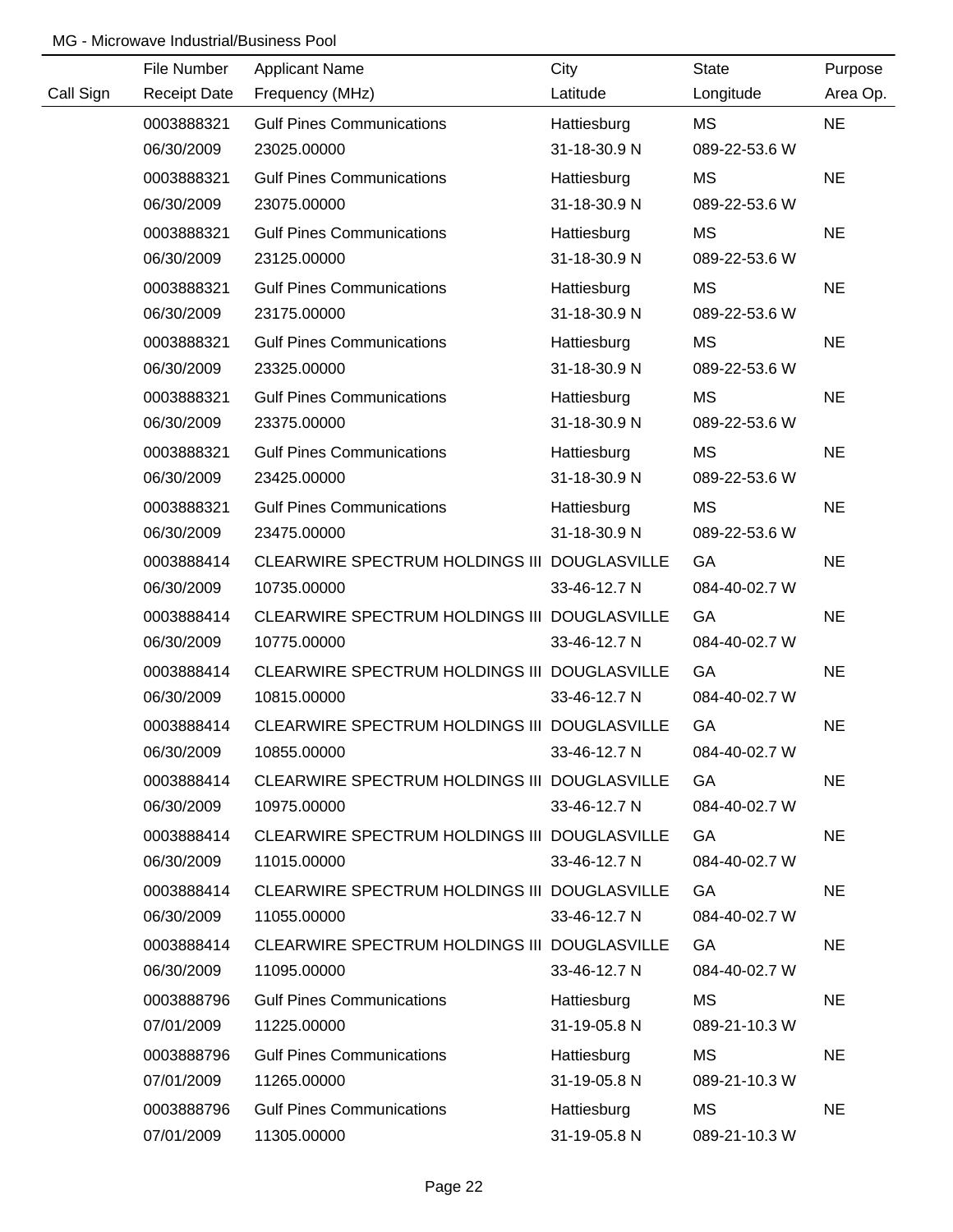|                | File Number         | <b>Applicant Name</b>                            | City           | State         | Purpose   |
|----------------|---------------------|--------------------------------------------------|----------------|---------------|-----------|
| Call Sign      | <b>Receipt Date</b> | Frequency (MHz)                                  | Latitude       | Longitude     | Area Op.  |
|                | 0003888796          | <b>Gulf Pines Communications</b>                 | Hattiesburg    | MS            | <b>NE</b> |
|                | 07/01/2009          | 11345.00000                                      | 31-19-05.8 N   | 089-21-10.3 W |           |
|                | 0003888841          | <b>Gulf Pines Communications</b>                 | Hattiesburg    | <b>MS</b>     | <b>NE</b> |
|                | 07/01/2009          | 21875.00000                                      | 31-19-44.4 N   | 089-22-54.7 W |           |
|                | 0003888841          | <b>Gulf Pines Communications</b>                 | Hattiesburg    | <b>MS</b>     | <b>NE</b> |
|                | 07/01/2009          | 21975.00000                                      | 31-19-44.4 N   | 089-22-54.7 W |           |
|                | 0003888841          | <b>Gulf Pines Communications</b>                 | Hattiesburg    | <b>MS</b>     | <b>NE</b> |
|                | 07/01/2009          | 22175.00000                                      | 31-19-44.4 N   | 089-22-54.7 W |           |
|                | 0003889468          | <b>Gulf Pines Communications</b>                 | Hattiesburg    | <b>MS</b>     | <b>NE</b> |
|                | 07/01/2009          | 11095.00000                                      | 31-19-38.3 N   | 089-21-28.4 W |           |
|                | 0003889468          | <b>Gulf Pines Communications</b>                 | Hattiesburg    | <b>MS</b>     | <b>NE</b> |
|                | 07/01/2009          | 11175.00000                                      | 31-19-38.3 N   | 089-21-28.4 W |           |
|                | 0003890619          | <b>EPEC Communications Corporation</b>           | Offshore       | <b>GM</b>     | <b>NE</b> |
|                | 07/02/2009          | 00942.97500                                      | 28-13-22.9 N   | 091-32-14.6 W |           |
|                | 0003890619          | <b>EPEC Communications Corporation</b>           | Offshore       | <b>GM</b>     | <b>NE</b> |
|                | 07/02/2009          | 00954.75000                                      | 28-13-22.9 N   | 091-32-14.6 W |           |
|                | 0003890625          | <b>EPEC Communications Corporation</b>           | Offshore       | <b>GM</b>     | <b>NE</b> |
|                | 07/02/2009          | 00933.97500                                      | 28-06-29.0 N   | 091-28-46.0 W |           |
|                | 0003890636          | <b>EPEC Communications Corporation</b>           | Offshore       | <b>GM</b>     | <b>NE</b> |
|                | 07/02/2009          | 00958.35000                                      | 28-07-04.9 N   | 091-39-30.3 W |           |
|                | 0003890647          | <b>EPEC Communications Corporation</b>           | Johnsons Bayou | LA            | <b>NE</b> |
|                | 07/02/2009          | 00958.35000                                      | 29-45-32.0 N   | 093-38-53.0 W |           |
|                | 0003890649          | <b>EPEC Communications Corporation</b>           | Offshore       | <b>GM</b>     | <b>NE</b> |
|                | 07/02/2009          | 00954.75000                                      | 29-37-28.0 N   | 093-45-02.0 W |           |
|                | 0003887250          | Plains Exploration & Production Company OFFSHORE |                | CA            | <b>RM</b> |
| WNEH879        | 06/29/2009          | 02146.00000                                      | 34-27-18.9 N   | 120-38-50.6 W |           |
|                | 0003887250          | Plains Exploration & Production Company OFFSHORE |                | CA            | <b>RM</b> |
| WNEH879        | 06/29/2009          | 06625.00000                                      | 34-27-18.9 N   | 120-38-50.6 W |           |
|                | 0003889194          | <b>BNSF Railway Co.</b>                          | <b>PALMYRA</b> | <b>MO</b>     | <b>RM</b> |
| <b>WNTW302</b> | 07/01/2009          | 02133.20000                                      | 39-47-44.1 N   | 091-30-54.5 W |           |
|                | 0003889209          | <b>BNSF Railway Co.</b>                          | <b>PALMYRA</b> | <b>MO</b>     | <b>RM</b> |
| <b>WNEX525</b> | 07/01/2009          | 02183.20000                                      | 39-46-44.0 N   | 091-33-28.0 W |           |
|                | 0003889209          | <b>BNSF Railway Co.</b>                          | <b>PALMYRA</b> | <b>MO</b>     | <b>RM</b> |
| WNEX525        | 07/01/2009          | 06545.00000                                      | 39-46-44.0 N   | 091-33-28.0 W |           |
|                | 0003889209          | <b>BNSF Railway Co.</b>                          | <b>PALMYRA</b> | <b>MO</b>     | <b>RM</b> |
| WNEX525        | 07/01/2009          | 06595.00000                                      | 39-46-44.0 N   | 091-33-28.0 W |           |
|                | 0003889209          | <b>BNSF Railway Co.</b>                          | <b>PALMYRA</b> | <b>MO</b>     | <b>RM</b> |
| WNEX525        | 07/01/2009          | 06685.00000                                      | 39-46-44.0 N   | 091-33-28.0 W |           |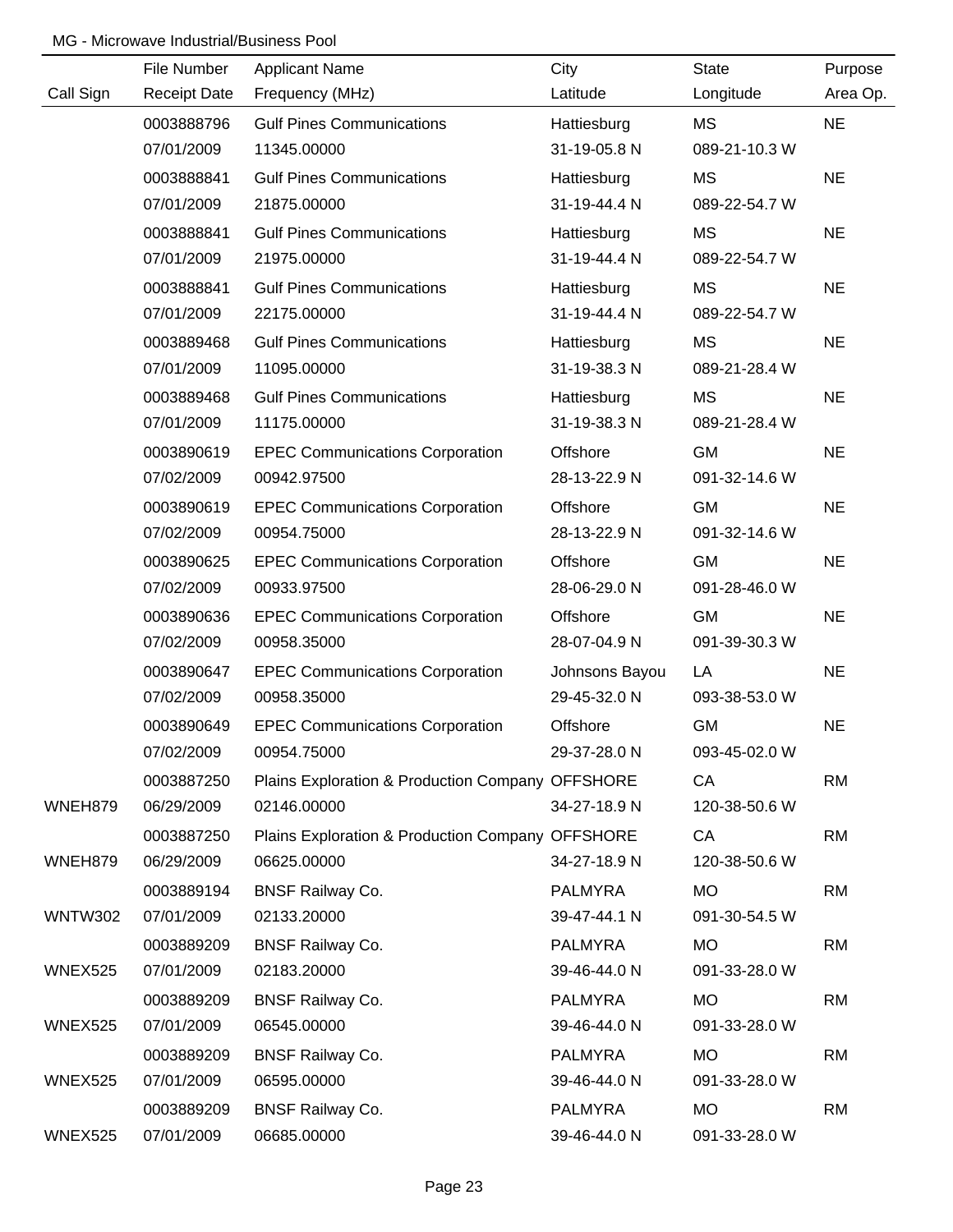|                | File Number         | <b>Applicant Name</b>                | City           | <b>State</b>  | Purpose   |
|----------------|---------------------|--------------------------------------|----------------|---------------|-----------|
| Call Sign      | <b>Receipt Date</b> | Frequency (MHz)                      | Latitude       | Longitude     | Area Op.  |
|                | 0003889233          | <b>BNSF Railway Co.</b>              | <b>PRESTON</b> | <b>WA</b>     | <b>RM</b> |
| KZV70          | 07/01/2009          | 06585.00000                          | 47-29-19.3 N   | 121-56-48.4 W |           |
|                | 0003889233          | <b>BNSF Railway Co.</b>              | <b>PRESTON</b> | WA            | <b>RM</b> |
| KZV70          | 07/01/2009          | 06605.00000                          | 47-29-19.3 N   | 121-56-48.4 W |           |
|                | 0003889233          | <b>BNSF Railway Co.</b>              | <b>PRESTON</b> | <b>WA</b>     | <b>RM</b> |
| KZV70          | 07/01/2009          | 06625.00000                          | 47-29-19.3 N   | 121-56-48.4 W |           |
|                | 0003889233          | <b>BNSF Railway Co.</b>              | <b>PRESTON</b> | WA            | <b>RM</b> |
| KZV70          | 07/01/2009          | 06685.00000                          | 47-29-19.3 N   | 121-56-48.4 W |           |
|                | 0003889233          | <b>BNSF Railway Co.</b>              | <b>PRESTON</b> | WA            | <b>RM</b> |
| KZV70          | 07/01/2009          | 06725.00000                          | 47-29-19.3 N   | 121-56-48.4 W |           |
|                | 0003886517          | Trunkline Gas Company, LLC           |                |               | <b>RO</b> |
| KUU38          | 06/29/2009          |                                      |                |               |           |
|                | 0003886551          | Air Liquide Large Industries U.S. LP |                |               | <b>RO</b> |
| <b>WNTV809</b> | 06/29/2009          |                                      |                |               |           |
|                | 0003886552          | Air Liquide Large Industries U.S. LP |                |               | <b>RO</b> |
| <b>WNTV810</b> | 06/29/2009          |                                      |                |               |           |
|                | 0003886635          | Nexstar Broadcasting, Inc.           |                |               | <b>RO</b> |
| WPOU895        | 06/29/2009          |                                      |                |               |           |
|                | 0003887060          | Chugach Electric Association Inc.    |                |               | <b>RO</b> |
| WNTQ274        | 06/29/2009          |                                      |                |               |           |
|                | 0003887078          | MULTIMEDIA KSDK, INC.                |                |               | <b>RO</b> |
| <b>WCF215</b>  | 06/29/2009          |                                      |                |               |           |
|                | 0003887084          | MULTIMEDIA KSDK, INC.                |                |               | <b>RO</b> |
| WNTW259        | 06/29/2009          |                                      |                |               |           |
|                | 0003887498          | MIDSTATE ELECTRIC COOPERATIVE II     |                |               | <b>RO</b> |
| WNEZ435        | 06/29/2009          |                                      |                |               |           |
|                | 0003887812          | ConocoPhillips Communications Inc.   |                |               | <b>RO</b> |
| <b>WNTW225</b> | 06/30/2009          |                                      |                |               |           |
|                | 0003888195          | <b>CLARK COUNTY SCHOOL DISTRICT</b>  |                |               | <b>RO</b> |
| WNTC324        | 06/30/2009          |                                      |                |               |           |
|                | 0003888329          | MUNICIPAL AUTHORITY OF THE BORC      |                |               | <b>RO</b> |
| <b>WNTV768</b> | 06/30/2009          |                                      |                |               |           |
|                | 0003888366          | <b>Pinnacle Towers LLC</b>           |                |               | <b>RO</b> |
| WNEE312        | 06/30/2009          |                                      |                |               |           |
|                | 0003888367          | <b>Pinnacle Towers LLC</b>           |                |               | <b>RO</b> |
| WNEE313        | 06/30/2009          |                                      |                |               |           |
|                | 0003888368          | <b>Pinnacle Towers LLC</b>           |                |               | <b>RO</b> |
| WNEE472        | 06/30/2009          |                                      |                |               |           |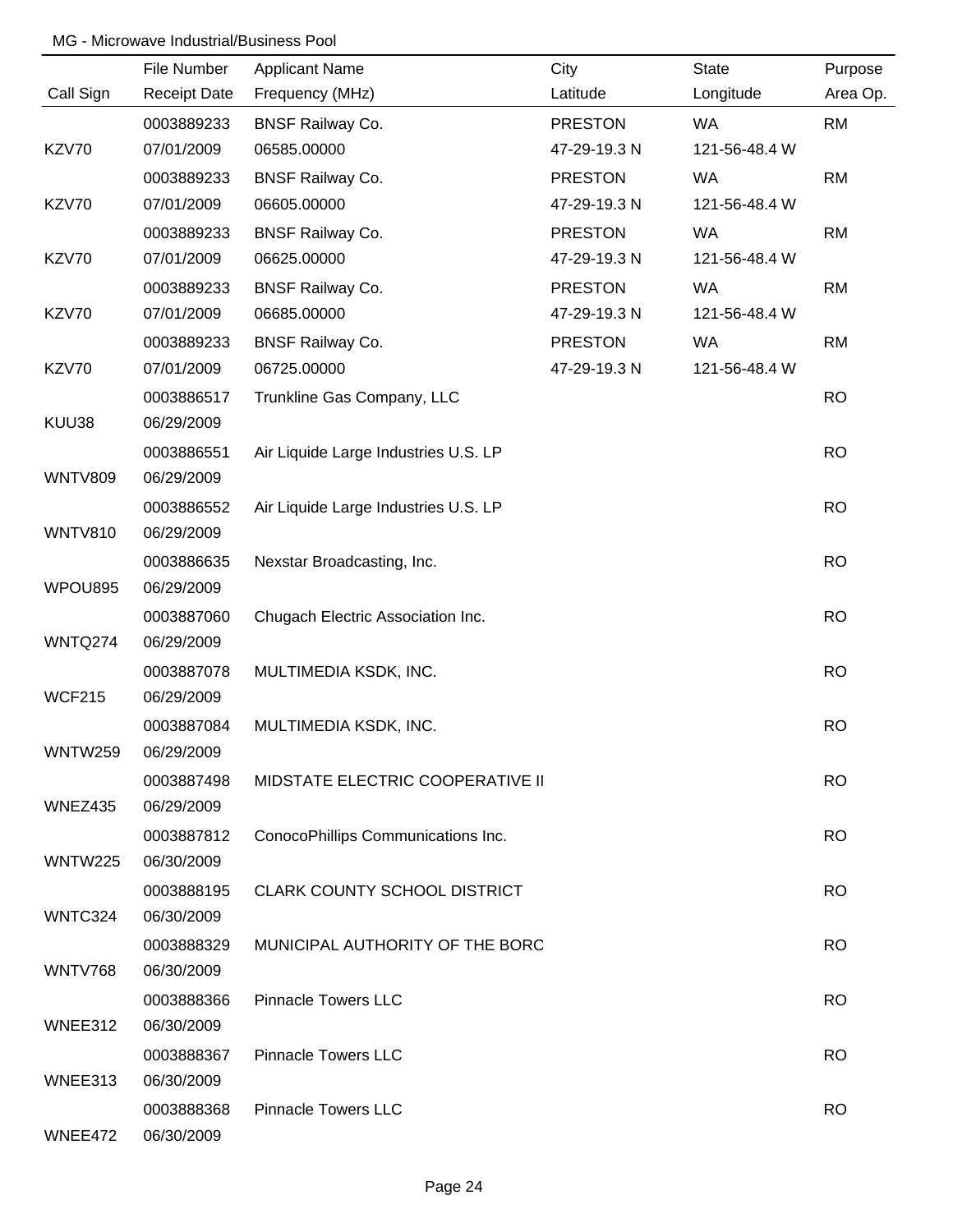|                   | File Number         | <b>Applicant Name</b>               | City     | <b>State</b> | Purpose   |
|-------------------|---------------------|-------------------------------------|----------|--------------|-----------|
| Call Sign         | <b>Receipt Date</b> | Frequency (MHz)                     | Latitude | Longitude    | Area Op.  |
|                   | 0003888369          | <b>Pinnacle Towers LLC</b>          |          |              | <b>RO</b> |
| WNEE473           | 06/30/2009          |                                     |          |              |           |
|                   | 0003888397          | <b>METRO CHANNEL LLC</b>            |          |              | <b>RO</b> |
| WPOV233           | 06/30/2009          |                                     |          |              |           |
|                   | 0003888484          | MOON LAKE ELECTRIC ASSOCIATION      |          |              | <b>RO</b> |
| <b>WHI227</b>     | 06/30/2009          |                                     |          |              |           |
|                   | 0003888495          | MOON LAKE ELECTRIC ASSOCIATION      |          |              | <b>RO</b> |
| WNTV711           | 06/30/2009          |                                     |          |              |           |
|                   | 0003888505          | Moon Lake Electric Association Inc. |          |              | <b>RO</b> |
| <b>WHI226</b>     | 06/30/2009          |                                     |          |              |           |
|                   | 0003888517          | Moon Lake Electric Association Inc. |          |              | <b>RO</b> |
| <b>WNTV710</b>    | 06/30/2009          |                                     |          |              |           |
|                   | 0003888845          | <b>Equistar Chemicals LP</b>        |          |              | <b>RO</b> |
| <b>WEF812</b>     | 07/01/2009          |                                     |          |              |           |
|                   | 0003888846          | <b>Equistar Chemicals LP</b>        |          |              | <b>RO</b> |
| <b>WEF815</b>     | 07/01/2009          |                                     |          |              |           |
|                   | 0003888847          | <b>Equistar Chemicals LP</b>        |          |              | <b>RO</b> |
| <b>WEF945</b>     | 07/01/2009          |                                     |          |              |           |
|                   | 0003888874          | Knight Inc.                         |          |              | <b>RO</b> |
| KAQ64             | 07/01/2009          |                                     |          |              |           |
|                   | 0003888875          | Knight Inc.                         |          |              | <b>RO</b> |
| KAQ65             | 07/01/2009          |                                     |          |              |           |
|                   | 0003888876          | Knight Inc.                         |          |              | <b>RO</b> |
| KAQ66             | 07/01/2009          |                                     |          |              |           |
|                   | 0003888877          | Knight Inc.                         |          |              | <b>RO</b> |
| KCU48             | 07/01/2009          |                                     |          |              |           |
|                   | 0003888878          | Knight Inc.                         |          |              | <b>RO</b> |
| KCU49             | 07/01/2009          |                                     |          |              |           |
|                   | 0003888879          | Knight Inc.                         |          |              | <b>RO</b> |
| KCU <sub>50</sub> | 07/01/2009          |                                     |          |              |           |
|                   | 0003888880          | Knight Inc.                         |          |              | <b>RO</b> |
| KCU <sub>51</sub> | 07/01/2009          |                                     |          |              |           |
|                   | 0003888882          | <b>ANR Pipeline Company</b>         |          |              | <b>RO</b> |
| KVP43             | 07/01/2009          |                                     |          |              |           |
|                   | 0003889172          | DCP Midstream LP                    |          |              | <b>RO</b> |
| <b>WNTV986</b>    | 07/01/2009          |                                     |          |              |           |
|                   | 0003889173          | DCP Midstream LP                    |          |              | <b>RO</b> |
| <b>WNTW232</b>    | 07/01/2009          |                                     |          |              |           |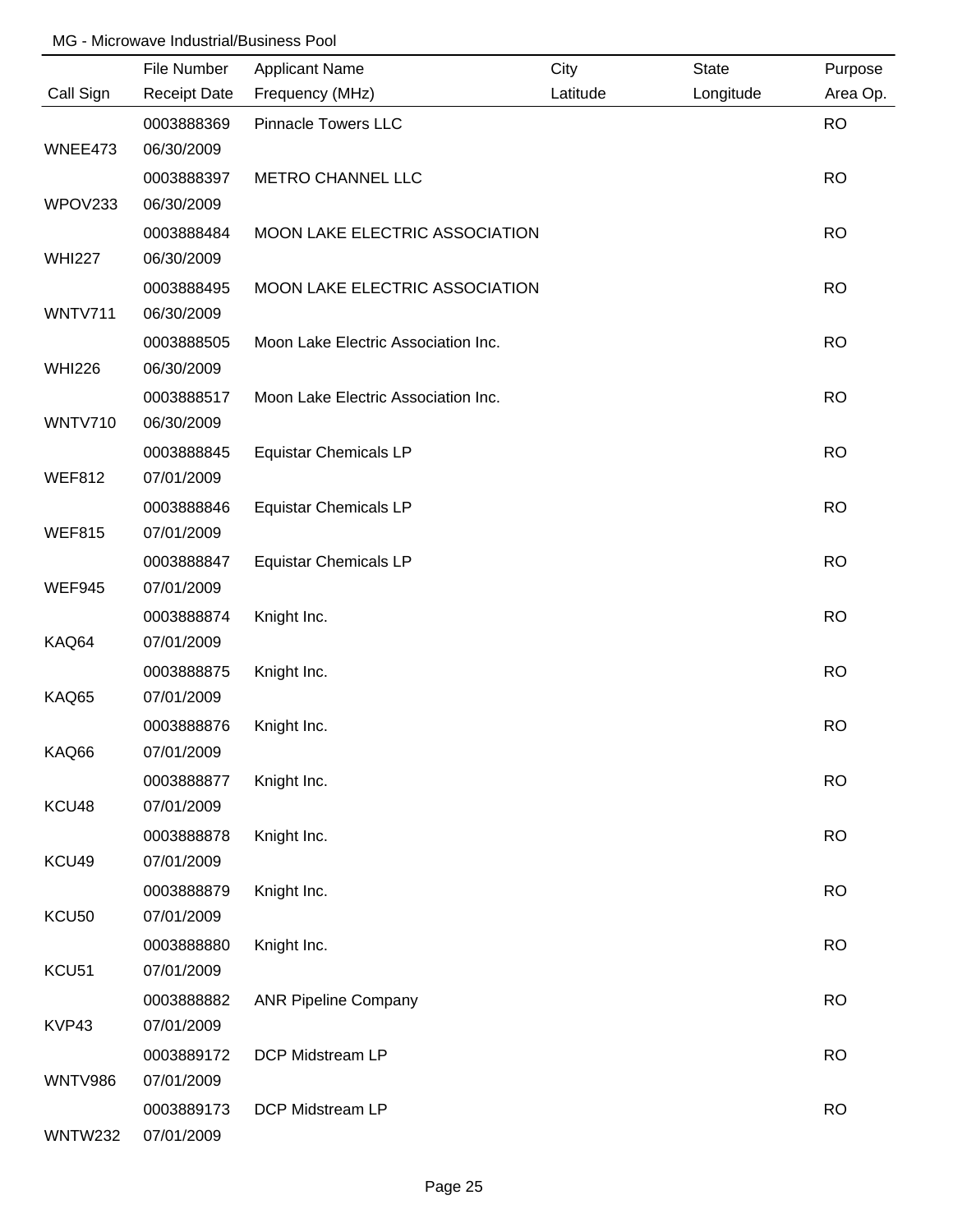|           | File Number | Applicant Name               | City     | State     | Purpose  |
|-----------|-------------|------------------------------|----------|-----------|----------|
| Call Sign |             | Receipt Date Frequency (MHz) | Latitude | Longitude | Area Op. |
|           | 0003889534  | KIRO-TV, Inc.                |          |           | RO       |
| WPOU852   | 07/01/2009  |                              |          |           |          |

#### NN - 3650-3700 MHz

|           | <b>File Number</b>  | <b>Applicant Name</b>                     | City     | <b>State</b> | Purpose   |
|-----------|---------------------|-------------------------------------------|----------|--------------|-----------|
| Call Sign | <b>Receipt Date</b> | Frequency (MHz)                           | Latitude | Longitude    | Area Op.  |
|           | 0003886619          | PLATTE CLAY ELECTRIC COOPERATIV           |          |              | <b>NE</b> |
|           | 06/29/2009          | 03650.00000 - 03700.00000                 |          |              |           |
|           | 0003886966          | O-Tech Solutions, LLC                     |          |              | <b>NE</b> |
|           | 06/29/2009          | 03650.00000 - 03700.00000                 |          |              |           |
|           | 0003887067          | <b>Advanced Wireless Solutions</b>        |          |              | <b>NE</b> |
| WQKK960   | 06/29/2009          | 03650.00000 - 03700.00000                 |          |              |           |
|           | 0003887992          | <b>Bembrey Enterprises</b>                |          |              | <b>NE</b> |
|           | 06/30/2009          | 03650.00000 - 03700.00000                 |          |              |           |
|           | 0003888093          | City of Norman                            |          |              | <b>NE</b> |
| WQKL275   | 06/30/2009          | 03650.00000 - 03700.00000                 |          |              |           |
|           | 0003888132          | Apeiro Networks, LLC                      |          |              | <b>NE</b> |
|           | 06/30/2009          | 03650.00000 - 03700.00000                 |          |              |           |
|           | 0003888319          | <b>Buggs Island Telephone Cooperative</b> |          |              | <b>NE</b> |
|           | 06/30/2009          | 03650.00000 - 03700.00000                 |          |              |           |
|           | 0003888642          | FuzeCore, LLC                             |          |              | <b>NE</b> |
|           | 06/30/2009          | 03650.00000 - 03700.00000                 |          |              |           |
|           | 0003889015          | Bay's ET Highspeed Internet               |          |              | <b>NE</b> |
|           | 07/01/2009          | 03650.00000 - 03700.00000                 |          |              |           |
|           | 0003889075          | RadioWire.net                             |          |              | <b>NE</b> |
| WQKL364   | 07/01/2009          | 03650.00000 - 03700.00000                 |          |              |           |
|           | 0003889240          | New Knoxville Telephone Co.               |          |              | <b>NE</b> |
|           | 07/01/2009          | 03650.00000 - 03700.00000                 |          |              |           |
|           | 0003889318          | Town of Milford                           |          |              | <b>NE</b> |
| WQKL371   | 07/01/2009          | 03650.00000 - 03700.00000                 |          |              |           |

# TI - TV Intercity Relay

|               | File Number  | <b>Applicant Name</b>         | City               | State         | Purpose  |
|---------------|--------------|-------------------------------|--------------------|---------------|----------|
| Call Sign     | Receipt Date | Frequency (MHz)               | Latitude           | Longitude     | Area Op. |
|               | 0003809901   | LOCAL TV ALABAMA LICENSE, LLC | <b>TUSCUMBIA</b>   | AL            | AM.      |
| <b>WMU503</b> | 06/29/2009   | 02059.00000 - 02076.00000     | $34 - 43 - 50.3$ N | 087-42-15.1 W |          |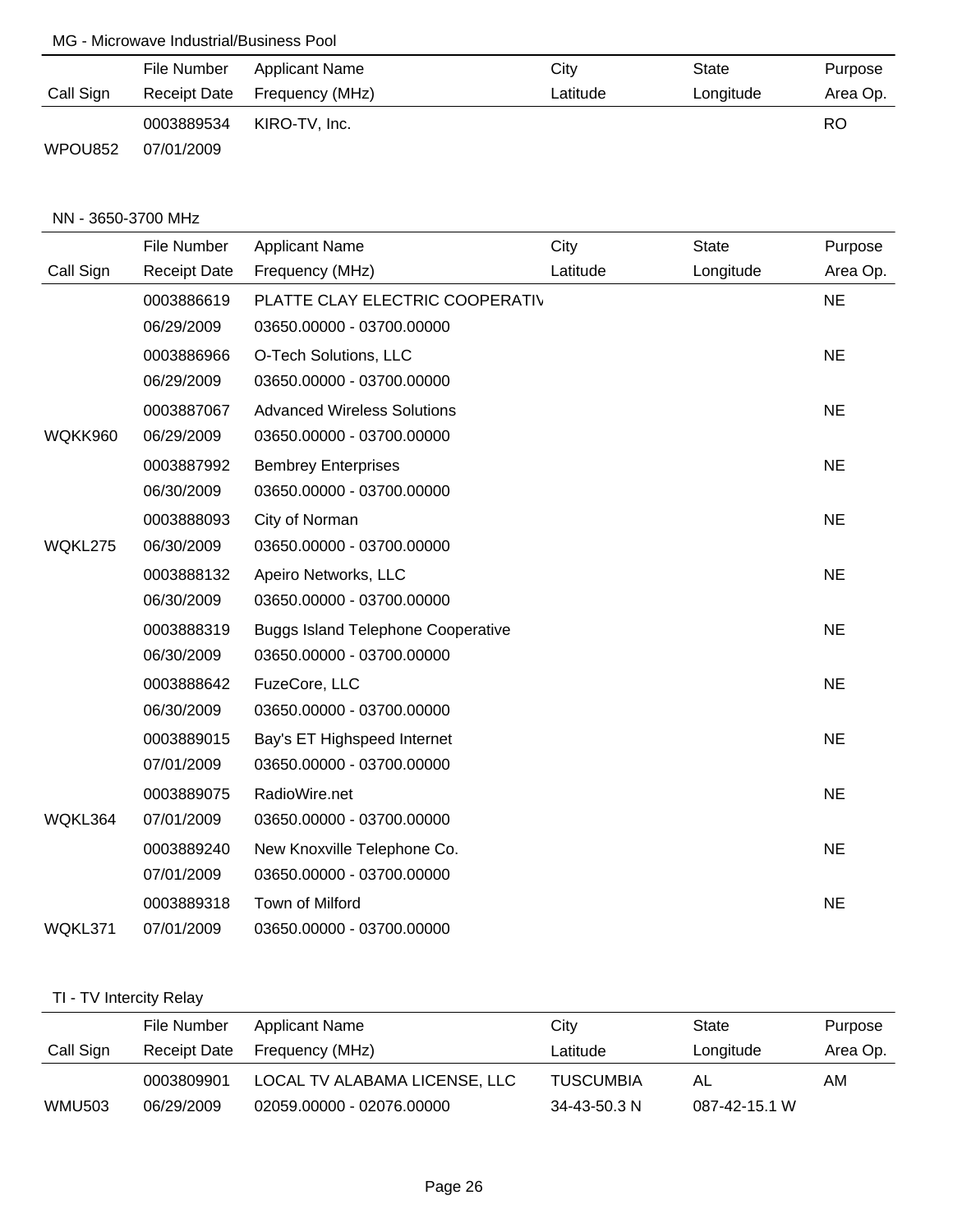# TI - TV Intercity Relay

|               | File Number         | <b>Applicant Name</b>         | City              | State         | Purpose  |
|---------------|---------------------|-------------------------------|-------------------|---------------|----------|
| Call Sign     | <b>Receipt Date</b> | Frequency (MHz)               | Latitude          | Longitude     | Area Op. |
|               | 0003809901          | LOCAL TV ALABAMA LICENSE, LLC | <b>TUSCUMBIA</b>  | AL            | AM       |
| <b>WMU503</b> | 06/29/2009          | 02073.50000 - 02085.50000     | 34-43-50.3 N      | 087-42-15.1 W |          |
|               | 0003886977          | WAFF LICENSE SUBSIDIARY, LLC  | <b>HUNTSVILLE</b> | AL            | MD       |
| KOU27         | 06/29/2009          | 06950.00000 - 06975.00000     | 34-42-39.3 N      | 086-32-07.0 W |          |

## TP - TV Pickup

|           | File Number         | <b>Applicant Name</b>     | City           | State         | Purpose  |
|-----------|---------------------|---------------------------|----------------|---------------|----------|
| Call Sign | <b>Receipt Date</b> | Frequency (MHz)           | Latitude       | Longitude     | Area Op. |
|           | 0003828723          | KIRO-TV, INC.             | <b>SEATTLE</b> | <b>WA</b>     | AM       |
| KC24219   | 07/01/2009          | 01999.00000               | 47-38-00.0 N   | 122-21-24.0 W | P        |
|           | 0003828723          | KIRO-TV, INC.             | <b>SEATTLE</b> | <b>WA</b>     | AM       |
| KC24219   | 07/01/2009          | 02016.50000               | 47-38-00.0 N   | 122-21-24.0 W | P        |
|           | 0003828723          | KIRO-TV, INC.             | <b>SEATTLE</b> | <b>WA</b>     | AM       |
| KC24219   | 07/01/2009          | 02025.00000 - 02025.50000 | 47-38-00.0 N   | 122-21-24.0 W | P        |
|           | 0003828723          | KIRO-TV, INC.             | <b>SEATTLE</b> | <b>WA</b>     | AM       |
| KC24219   | 07/01/2009          | 02025.50000 - 02109.50000 | 47-38-00.0 N   | 122-21-24.0 W | P        |
|           | 0003828723          | KIRO-TV, INC.             | <b>SEATTLE</b> | <b>WA</b>     | AM       |
| KC24219   | 07/01/2009          | 02031.50000               | 47-38-00.0 N   | 122-21-24.0 W | P        |
|           | 0003828723          | KIRO-TV, INC.             | <b>SEATTLE</b> | <b>WA</b>     | AM       |
| KC24219   | 07/01/2009          | 02033.50000               | 47-38-00.0 N   | 122-21-24.0 W | P        |
|           | 0003828723          | KIRO-TV, INC.             | <b>SEATTLE</b> | <b>WA</b>     | AM       |
| KC24219   | 07/01/2009          | 02043.50000               | 47-38-00.0 N   | 122-21-24.0 W | P        |
|           | 0003828723          | KIRO-TV, INC.             | <b>SEATTLE</b> | <b>WA</b>     | AM       |
| KC24219   | 07/01/2009          | 02050.05000               | 47-38-00.0 N   | 122-21-24.0 W | P        |
|           | 0003828723          | KIRO-TV, INC.             | <b>SEATTLE</b> | <b>WA</b>     | AM       |
| KC24219   | 07/01/2009          | 02050.50000               | 47-38-00.0 N   | 122-21-24.0 W | P        |
|           | 0003828723          | KIRO-TV, INC.             | <b>SEATTLE</b> | <b>WA</b>     | AM       |
| KC24219   | 07/01/2009          | 02055.50000               | 47-38-00.0 N   | 122-21-24.0 W | P        |
|           | 0003828723          | KIRO-TV, INC.             | <b>SEATTLE</b> | <b>WA</b>     | AM       |
| KC24219   | 07/01/2009          | 02067.50000               | 47-38-00.0 N   | 122-21-24.0 W | P        |
|           | 0003828723          | KIRO-TV, INC.             | <b>SEATTLE</b> | WA            | AM       |
| KC24219   | 07/01/2009          | 02079.50000               | 47-38-00.0 N   | 122-21-24.0 W | P        |
|           | 0003828723          | KIRO-TV, INC.             | <b>SEATTLE</b> | WA            | AM       |
| KC24219   | 07/01/2009          | 02084.50000               | 47-38-00.0 N   | 122-21-24.0 W | P        |
|           | 0003828723          | KIRO-TV, INC.             | <b>SEATTLE</b> | WA            | AM       |
| KC24219   | 07/01/2009          | 02091.50000               | 47-38-00.0 N   | 122-21-24.0 W | P        |
|           | 0003828723          | KIRO-TV, INC.             | <b>SEATTLE</b> | WA            | AM       |
| KC24219   | 07/01/2009          | 02101.50000               | 47-38-00.0 N   | 122-21-24.0 W | P        |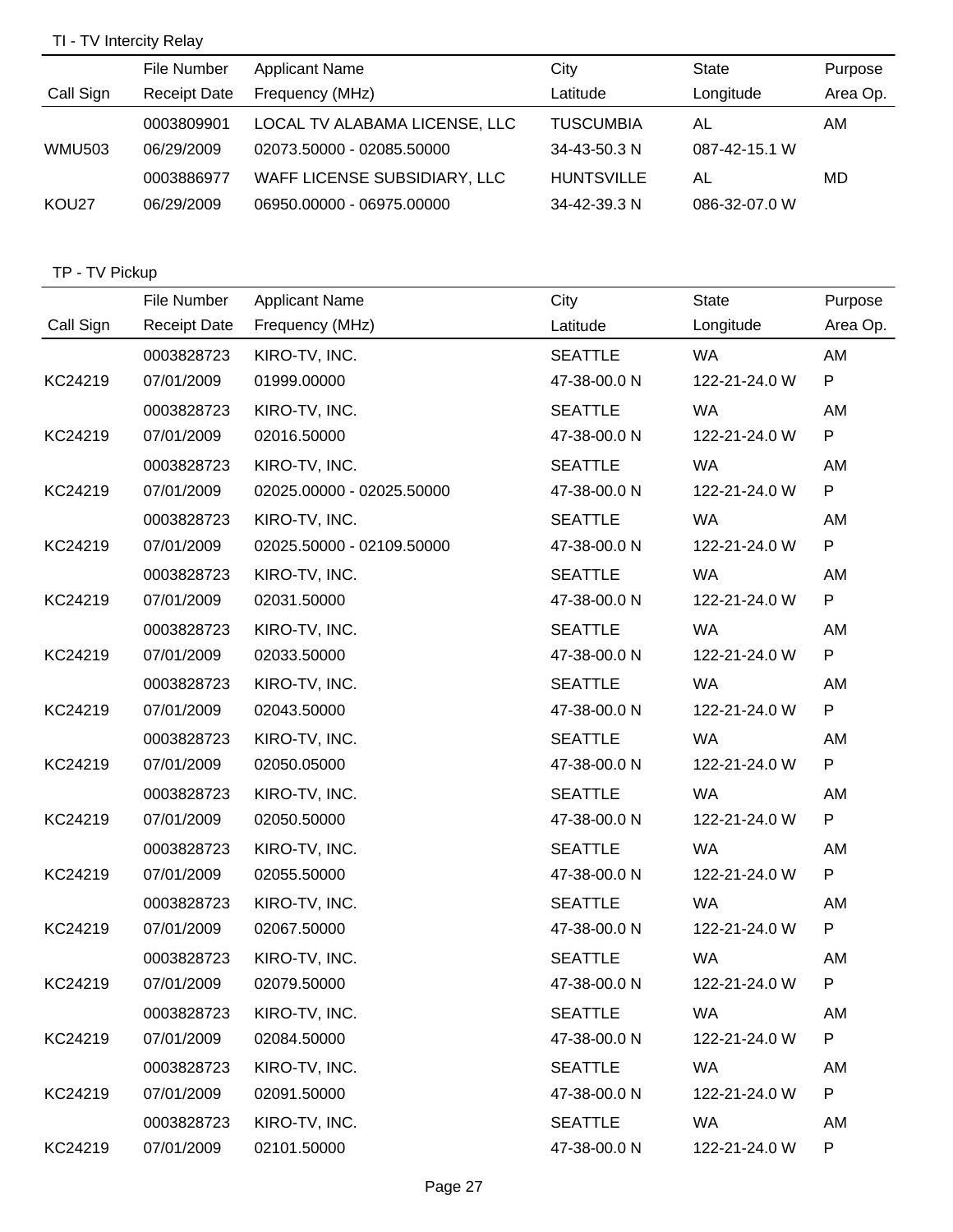|               | File Number         | <b>Applicant Name</b>                      | City           | <b>State</b>  | Purpose  |
|---------------|---------------------|--------------------------------------------|----------------|---------------|----------|
| Call Sign     | <b>Receipt Date</b> | Frequency (MHz)                            | Latitude       | Longitude     | Area Op. |
|               | 0003828723          | KIRO-TV, INC.                              | <b>SEATTLE</b> | <b>WA</b>     | AM       |
| KC24219       | 07/01/2009          | 02103.50000                                | 47-38-00.0 N   | 122-21-24.0 W | P        |
|               | 0003828723          | KIRO-TV, INC.                              | <b>SEATTLE</b> | <b>WA</b>     | AM       |
| KC24219       | 07/01/2009          | 02109.50000 - 02110.00000                  | 47-38-00.0 N   | 122-21-24.0 W | P        |
|               | 0003828723          | KIRO-TV, INC.                              | <b>SEATTLE</b> | <b>WA</b>     | AM       |
| KC24219       | 07/01/2009          | 02458.50000                                | 47-38-00.0 N   | 122-21-24.0 W | P        |
|               | 0003828723          | KIRO-TV, INC.                              | <b>SEATTLE</b> | <b>WA</b>     | AM       |
| KC24219       | 07/01/2009          | 02475.25000                                | 47-38-00.0 N   | 122-21-24.0 W | P        |
|               | 0003886414          | <b>GRAY TELEVISION LICENSEE, LLC</b>       | South Bend     | IN            | MD       |
| KC4957        | 06/29/2009          | 01990.00000 - 02008.00000                  | 41-40-33.1 N   | 086-15-01.0 W | P        |
|               | 0003886414          | <b>GRAY TELEVISION LICENSEE, LLC</b>       | South Bend     | IN            | MD       |
| <b>KC4957</b> | 06/29/2009          | 02008.00000 - 02110.00000                  | 41-40-33.1 N   | 086-15-01.0 W | P        |
|               | 0003886414          | <b>GRAY TELEVISION LICENSEE, LLC</b>       | South Bend     | IN            | MD       |
| <b>KC4957</b> | 06/29/2009          | 02025.50000 - 02109.50000                  | 41-40-33.1 N   | 086-15-01.0 W | P        |
|               | 0003886414          | <b>GRAY TELEVISION LICENSEE, LLC</b>       | South Bend     | IN            | MD       |
| <b>KC4957</b> | 06/29/2009          | 02450.00000 - 02467.00000                  | 41-40-33.1 N   | 086-15-01.0 W | P        |
|               | 0003886414          | <b>GRAY TELEVISION LICENSEE, LLC</b>       | South Bend     | IN            | MD       |
| KC4957        | 06/29/2009          | 02467.00000 - 02483.50000                  | 41-40-33.1 N   | 086-15-01.0 W | P        |
|               | 0003888192          | COMCORP OF INDIANA LICENSE CORI EVANSVILLE |                | IN            | MD       |
| KC26358       | 06/30/2009          | 01990.00000 - 02008.00000                  | 37-53-14.1 N   | 087-34-38.0 W | P        |
|               | 0003888192          | COMCORP OF INDIANA LICENSE CORI EVANSVILLE |                | IN            | MD       |
| KC26358       | 06/30/2009          | 02008.00000 - 02110.00000                  | 37-53-14.1 N   | 087-34-38.0 W | P        |
|               | 0003888192          | COMCORP OF INDIANA LICENSE CORI EVANSVILLE |                | IN            | MD       |
| KC26358       | 06/30/2009          | 02025.50000 - 02109.50000                  | 37-53-14.1 N   | 087-34-38.0 W | P.       |
|               | 0003888192          | COMCORP OF INDIANA LICENSE CORI EVANSVILLE |                | IN            | MD       |
| KC26358       | 06/30/2009          | 02450.00000 - 02467.00000                  | 37-53-14.1 N   | 087-34-38.0 W | P        |
|               | 0003888192          | COMCORP OF INDIANA LICENSE CORI EVANSVILLE |                | IN            | MD       |
| KC26358       | 06/30/2009          | 02467.00000 - 02483.50000                  | 37-53-14.1 N   | 087-34-38.0 W | P        |
|               | 0003888225          | COMCORP OF EL PASO LICENSE COR EL PASO     |                | TX            | MD       |
| KA62419       | 06/30/2009          | 01990.00000 - 02008.00000                  |                |               | $\circ$  |
|               | 0003888225          | COMCORP OF EL PASO LICENSE COR EL PASO     |                | TX            | MD       |
| KA62419       | 06/30/2009          | 02008.00000 - 02110.00000                  |                |               | $\circ$  |
|               | 0003888225          | COMCORP OF EL PASO LICENSE COR EL PASO     |                | TX            | MD       |
| KA62419       | 06/30/2009          | 02025.50000 - 02109.50000                  |                |               | $\circ$  |
|               | 0003889284          | LOCAL TV ILLINOIS LICENSE, LLC             | <b>MOLINE</b>  | IL.           | MD.      |
| KS2033        | 07/01/2009          | 02025.00000 - 02025.50000                  | 41-28-55.4 N   | 090-30-44.0 W | P        |
|               | 0003889284          | LOCAL TV ILLINOIS LICENSE, LLC             | <b>MOLINE</b>  | IL.           | MD       |
| KS2033        | 07/01/2009          | 02076.00000 - 02110.00000                  | 41-28-55.4 N   | 090-30-44.0 W | P        |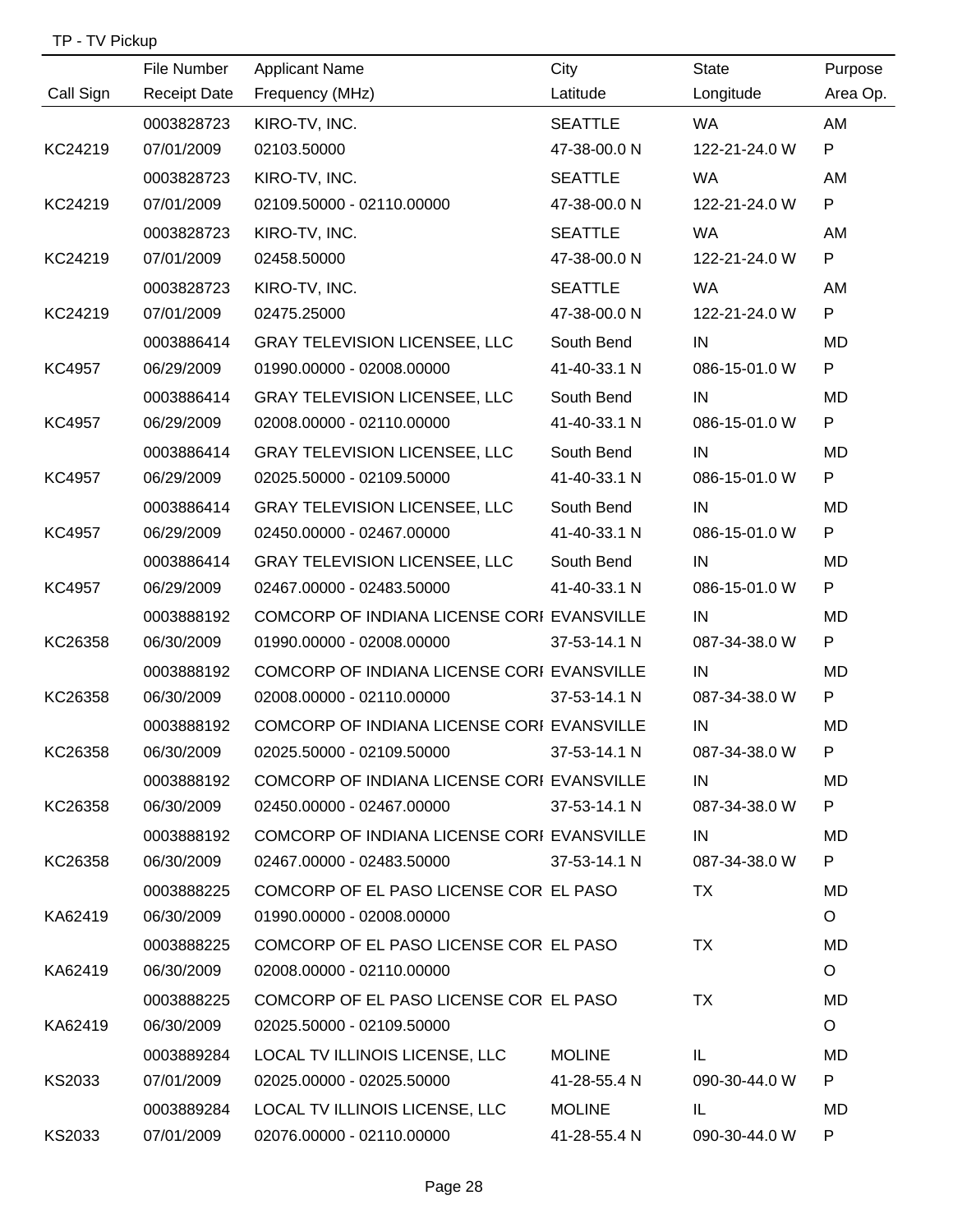## TP - TV Pickup

|           | File Number         | <b>Applicant Name</b>          | City          | <b>State</b>  | Purpose   |
|-----------|---------------------|--------------------------------|---------------|---------------|-----------|
| Call Sign | <b>Receipt Date</b> | Frequency (MHz)                | Latitude      | Longitude     | Area Op.  |
|           | 0003889284          | LOCAL TV ILLINOIS LICENSE, LLC | <b>MOLINE</b> | IL            | MD        |
| KS2033    | 07/01/2009          | 02085.50000 - 02097.50000      | 41-28-55.4 N  | 090-30-44.0 W | P         |
|           | 0003889284          | LOCAL TV ILLINOIS LICENSE, LLC | <b>MOLINE</b> | IL            | <b>MD</b> |
| KS2033    | 07/01/2009          | 02109.50000 - 02110.00000      | 41-28-55.4 N  | 090-30-44.0 W | P         |
|           | 0003890388          | KSEE LICENSE, INC.             | <b>FRESNO</b> | CA            | <b>MD</b> |
| KE5854    | 07/02/2009          | 01990.00000 - 02008.00000      | 36-45-55.8 N  | 119-43-34.5 W | P         |
|           | 0003890388          | <b>KSEE LICENSE, INC.</b>      | <b>FRESNO</b> | CA            | MD        |
| KE5854    | 07/02/2009          | 02008.00000 - 02110.00000      | 36-45-55.8 N  | 119-43-34.5 W | P         |
|           | 0003890388          | KSEE LICENSE, INC.             | <b>FRESNO</b> | CA            | <b>MD</b> |
| KE5854    | 07/02/2009          | 02025.00000 - 02025.50000      | 36-45-55.8 N  | 119-43-34.5 W | P         |
|           | 0003890388          | KSEE LICENSE, INC.             | <b>FRESNO</b> | CA            | MD        |
| KE5854    | 07/02/2009          | 02025.50000 - 02037.50000      | 36-45-55.8 N  | 119-43-34.5 W | P         |
|           | 0003890388          | KSEE LICENSE, INC.             | <b>FRESNO</b> | CA            | <b>MD</b> |
| KE5854    | 07/02/2009          | 02037.50000 - 02109.50000      | 36-45-55.8 N  | 119-43-34.5 W | P         |
|           | 0003890388          | KSEE LICENSE, INC.             | <b>FRESNO</b> | CA            | MD        |
| KE5854    | 07/02/2009          | 02109.50000 - 02110.00000      | 36-45-55.8 N  | 119-43-34.5 W | P         |

# TS - TV Studio Transmitter Link

|                   | File Number         | <b>Applicant Name</b>                       | City         | <b>State</b>  | Purpose  |
|-------------------|---------------------|---------------------------------------------|--------------|---------------|----------|
| Call Sign         | <b>Receipt Date</b> | Frequency (MHz)                             | Latitude     | Longitude     | Area Op. |
|                   | 0003887719          | MID-SOUTH PUBLIC COMMUNICATION Cordova      |              | TN            | MD.      |
| <b>WFD464</b>     | 06/30/2009          | 06875.00000 - 06900.00000                   | 35-10-23.7 N | 089-49-32.1 W |          |
|                   | 0003887719          | MID-SOUTH PUBLIC COMMUNICATION Cordova      |              | TN            | MD       |
| <b>WFD464</b>     | 06/30/2009          | 06887.50000                                 | 35-10-23.7 N | 089-49-32.1 W |          |
|                   | 0003887728          | MID-SOUTH PUBLIC COMMUNICATION Memphis      |              | TN            | MD       |
| KIR <sub>93</sub> | 06/30/2009          | 07075.00000 - 07100.00000                   | 35-09-14.0 N | 089-49-19.0 W |          |
|                   | 0003887728          | MID-SOUTH PUBLIC COMMUNICATION Memphis      |              | TN            | MD       |
| KIR <sub>93</sub> | 06/30/2009          | 07087.50000                                 | 35-09-14.0 N | 089-49-19.0 W |          |
|                   | 0003889301          | <b>DECATUR COMMUNICATION PROPER Decatur</b> |              | AL            | MD       |
| WQCG823           | 07/01/2009          | 00599.00000                                 | 34-35-15.0 N | 086-59-10.0 W |          |

# TT - TV Translator Relay

|           | File Number  | <b>Applicant Name</b>                            | Citv         | State         | Purpose  |
|-----------|--------------|--------------------------------------------------|--------------|---------------|----------|
| Call Sign | Receipt Date | Frequency (MHz)                                  | Latitude     | Longitude     | Area Op. |
|           | 0003885431   | <b>ONEIDA COUNTY TRANSLATOR DISTR Malad City</b> |              | ID            | NE.      |
|           | 06/29/2009   | 00470.00000 - 00476.00000                        | 42-11-06.7 N | 112-27-16.5 W |          |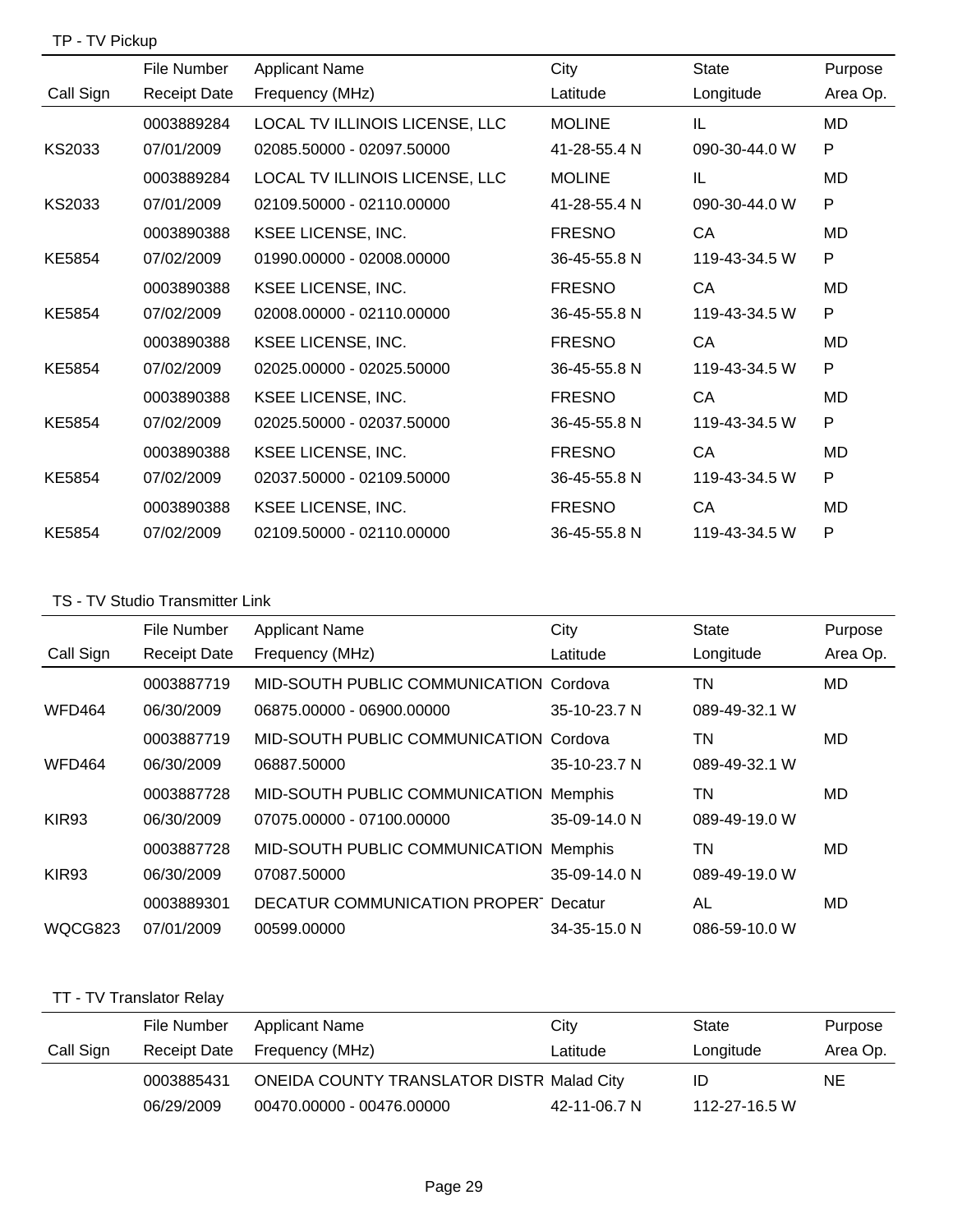## TT - TV Translator Relay

|           | File Number  | Applicant Name                                   | City         | State         | Purpose  |
|-----------|--------------|--------------------------------------------------|--------------|---------------|----------|
| Call Sign | Receipt Date | Frequency (MHz)                                  | Latitude     | Longitude     | Area Op. |
|           | 0003885437   | <b>ONEIDA COUNTY TRANSLATOR DISTR Malad City</b> |              | ID            | NE.      |
|           | 06/29/2009   | 00632.00000 - 00638.00000                        | 42-11-06.7 N | 112-27-16.5 W |          |

## YK - Industrial/Business Pool - Commercial, Trunked

|           | File Number              | <b>Applicant Name</b>      | City     | State     | Purpose   |
|-----------|--------------------------|----------------------------|----------|-----------|-----------|
| Call Sign | Receipt Date             | Frequency (MHz)            | Latitude | Longitude | Area Op.  |
| WPOY224   | 0003886520<br>06/29/2009 | R D C COMMUNICATIONS INC   |          |           | RO.       |
|           | 0003888621               | <b>TORRETTA, CHARLES A</b> |          |           | <b>RO</b> |
| WPNW213   | 06/30/2009               |                            |          |           |           |

|           | File Number         | <b>Applicant Name</b>                | City            | <b>State</b>  | Purpose  |
|-----------|---------------------|--------------------------------------|-----------------|---------------|----------|
| Call Sign | <b>Receipt Date</b> | Frequency (MHz)                      | Latitude        | Longitude     | Area Op. |
|           | 0003840108          | <b>FISHER WIRELESS SERVICES INC</b>  |                 |               | AM       |
| KNRT444   | 06/29/2009          | 00806.00000 - 00821.00000            |                 |               | A        |
|           | 0003840108          | FISHER WIRELESS SERVICES INC         | <b>SAN LUIS</b> | <b>AZ</b>     | AM       |
| KNRT444   | 06/29/2009          | 00856.72500                          | 32-29-03.2 N    | 114-46-25.5 W |          |
|           | 0003840108          | FISHER WIRELESS SERVICES INC         | <b>SAN LUIS</b> | AZ            | AM       |
| KNRT444   | 06/29/2009          | 00856.80000                          | 32-29-03.2 N    | 114-46-25.5 W |          |
|           | 0003840108          | FISHER WIRELESS SERVICES INC         | <b>SAN LUIS</b> | <b>AZ</b>     | AM       |
| KNRT444   | 06/29/2009          | 00856.82500                          | 32-29-03.2 N    | 114-46-25.5 W |          |
|           | 0003840108          | <b>FISHER WIRELESS SERVICES INC.</b> | <b>SAN LUIS</b> | <b>AZ</b>     | AM       |
| KNRT444   | 06/29/2009          | 00856.85000                          | 32-29-03.2 N    | 114-46-25.5 W |          |
|           | 0003840108          | FISHER WIRELESS SERVICES INC         | <b>SAN LUIS</b> | AΖ            | AM       |
| KNRT444   | 06/29/2009          | 00856.90000                          | 32-29-03.2 N    | 114-46-25.5 W |          |
|           | 0003840108          | FISHER WIRELESS SERVICES INC         | <b>SAN LUIS</b> | AZ            | AM       |
| KNRT444   | 06/29/2009          | 00856.97500                          | 32-29-03.2 N    | 114-46-25.5 W |          |
|           | 0003840108          | FISHER WIRELESS SERVICES INC         | <b>SAN LUIS</b> | <b>AZ</b>     | AM       |
| KNRT444   | 06/29/2009          | 00857.72500                          | 32-29-03.2 N    | 114-46-25.5 W |          |
|           | 0003840108          | <b>FISHER WIRELESS SERVICES INC</b>  | <b>SAN LUIS</b> | <b>AZ</b>     | AM       |
| KNRT444   | 06/29/2009          | 00857.80000                          | 32-29-03.2 N    | 114-46-25.5 W |          |
|           | 0003840108          | FISHER WIRELESS SERVICES INC         | <b>SAN LUIS</b> | <b>AZ</b>     | AM       |
| KNRT444   | 06/29/2009          | 00857.82500                          | 32-29-03.2 N    | 114-46-25.5 W |          |
|           | 0003840108          | FISHER WIRELESS SERVICES INC         | <b>SAN LUIS</b> | <b>AZ</b>     | AM       |
| KNRT444   | 06/29/2009          | 00857.97500                          | 32-29-03.2 N    | 114-46-25.5 W |          |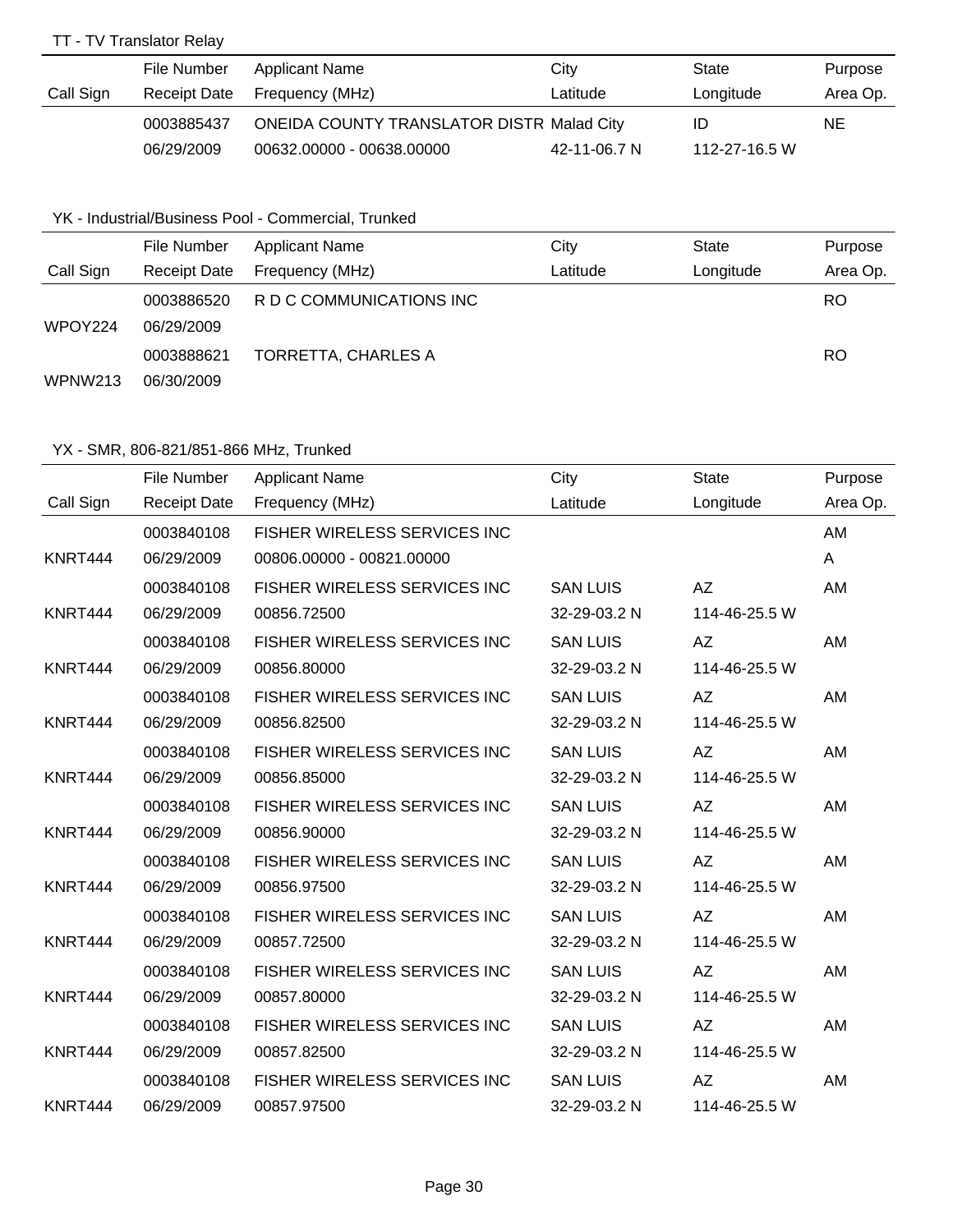|           | File Number | <b>Applicant Name</b>                 | City            | State         | Purpose  |
|-----------|-------------|---------------------------------------|-----------------|---------------|----------|
| Call Sign |             | Receipt Date Frequency (MHz)          | Latitude        | Longitude     | Area Op. |
|           | 0003840108  | FISHER WIRELESS SERVICES INC          | <b>SAN LUIS</b> | AZ            | AM       |
| KNRT444   | 06/29/2009  | 00858.72500                           | 32-29-03.2 N    | 114-46-25.5 W |          |
|           | 0003840108  | FISHER WIRELESS SERVICES INC          | <b>SAN LUIS</b> | AZ            | AM       |
| KNRT444   | 06/29/2009  | 00858.80000                           | 32-29-03.2 N    | 114-46-25.5 W |          |
|           | 0003840108  | FISHER WIRELESS SERVICES INC          | <b>SAN LUIS</b> | AZ            | AM       |
| KNRT444   | 06/29/2009  | 00858.82500                           | 32-29-03.2 N    | 114-46-25.5 W |          |
|           | 0003840108  | FISHER WIRELESS SERVICES INC          | <b>SAN LUIS</b> | AZ            | AM       |
| KNRT444   | 06/29/2009  | 00858.97500                           | 32-29-03.2 N    | 114-46-25.5 W |          |
|           | 0003840108  | FISHER WIRELESS SERVICES INC          | <b>SAN LUIS</b> | AZ            | AM       |
| KNRT444   | 06/29/2009  | 00859.72500                           | 32-29-03.2 N    | 114-46-25.5 W |          |
|           | 0003840108  | FISHER WIRELESS SERVICES INC          | <b>SAN LUIS</b> | AZ            | AM       |
| KNRT444   | 06/29/2009  | 00859.80000                           | 32-29-03.2 N    | 114-46-25.5 W |          |
|           | 0003840108  | FISHER WIRELESS SERVICES INC          | <b>SAN LUIS</b> | AZ            | AM       |
| KNRT444   | 06/29/2009  | 00859.82500                           | 32-29-03.2 N    | 114-46-25.5 W |          |
|           | 0003840108  | FISHER WIRELESS SERVICES INC          | <b>SAN LUIS</b> | AZ            | AM       |
| KNRT444   | 06/29/2009  | 00859.97500                           | 32-29-03.2 N    | 114-46-25.5 W |          |
|           | 0003840108  | FISHER WIRELESS SERVICES INC          | <b>SAN LUIS</b> | AZ            | AM       |
| KNRT444   | 06/29/2009  | 00860.72500                           | 32-29-03.2 N    | 114-46-25.5 W |          |
|           | 0003840108  | FISHER WIRELESS SERVICES INC          | <b>SAN LUIS</b> | AZ            | AM       |
| KNRT444   | 06/29/2009  | 00860.80000                           | 32-29-03.2 N    | 114-46-25.5 W |          |
|           | 0003840108  | FISHER WIRELESS SERVICES INC          | <b>SAN LUIS</b> | AZ            | AM       |
| KNRT444   | 06/29/2009  | 00860.82500                           | 32-29-03.2 N    | 114-46-25.5 W |          |
|           | 0003840108  | FISHER WIRELESS SERVICES INC          | <b>SAN LUIS</b> | AZ            | AM       |
| KNRT444   | 06/29/2009  | 00860.97500                           | 32-29-03.2 N    | 114-46-25.5 W |          |
|           | 0003840108  | FISHER WIRELESS SERVICES INC SAN LUIS |                 | AZ            | AM       |
| KNRT444   | 06/29/2009  | 00861.70000                           | 32-29-03.2 N    | 114-46-25.5 W |          |
|           | 0003840108  | FISHER WIRELESS SERVICES INC          | SAN LUIS        | AZ            | AM       |
| KNRT444   | 06/29/2009  | 00861.75000                           | 32-29-03.2 N    | 114-46-25.5 W |          |
|           | 0003840108  | FISHER WIRELESS SERVICES INC          | SAN LUIS        |               | AM       |
| KNRT444   | 06/29/2009  | 00861.80000                           | 32-29-03.2 N    | 114-46-25.5 W |          |
|           | 0003840108  | FISHER WIRELESS SERVICES INC          | <b>SAN LUIS</b> | AZ            | AM       |
| KNRT444   | 06/29/2009  | 00861.85000                           | 32-29-03.2 N    | 114-46-25.5 W |          |
|           | 0003840108  | FISHER WIRELESS SERVICES INC          | <b>SAN LUIS</b> | AZ            | AM       |
| KNRT444   | 06/29/2009  | 00862.70000                           | 32-29-03.2 N    | 114-46-25.5 W |          |
|           | 0003840108  | FISHER WIRELESS SERVICES INC          | <b>SAN LUIS</b> | AZ            | AM       |
| KNRT444   | 06/29/2009  | 00862.75000                           | 32-29-03.2 N    | 114-46-25.5 W |          |
|           | 0003840108  | FISHER WIRELESS SERVICES INC          | <b>SAN LUIS</b> | AZ            | AM       |
| KNRT444   | 06/29/2009  | 00862.80000                           | 32-29-03.2 N    | 114-46-25.5 W |          |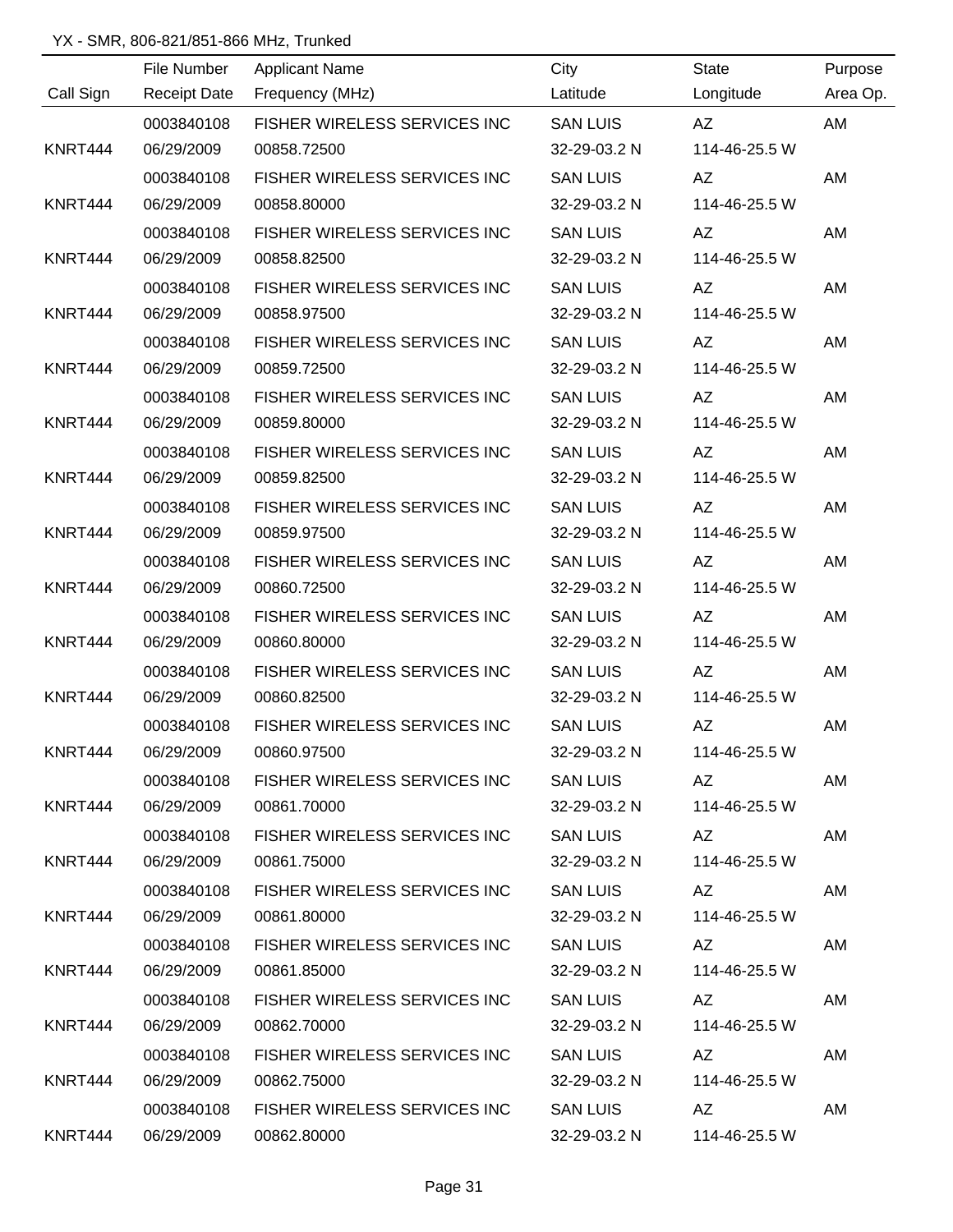|           | File Number | <b>Applicant Name</b>        | City            | State         | Purpose  |
|-----------|-------------|------------------------------|-----------------|---------------|----------|
| Call Sign |             | Receipt Date Frequency (MHz) | Latitude        | Longitude     | Area Op. |
|           | 0003840108  | FISHER WIRELESS SERVICES INC | <b>SAN LUIS</b> | AZ            | AM       |
| KNRT444   | 06/29/2009  | 00862.85000                  | 32-29-03.2 N    | 114-46-25.5 W |          |
|           | 0003840108  | FISHER WIRELESS SERVICES INC | <b>SAN LUIS</b> | AZ            | AM       |
| KNRT444   | 06/29/2009  | 00863.70000                  | 32-29-03.2 N    | 114-46-25.5 W |          |
|           | 0003840108  | FISHER WIRELESS SERVICES INC | <b>SAN LUIS</b> | AZ            | AM       |
| KNRT444   | 06/29/2009  | 00863.75000                  | 32-29-03.2 N    | 114-46-25.5 W |          |
|           | 0003840108  | FISHER WIRELESS SERVICES INC | <b>SAN LUIS</b> | AZ            | AM       |
| KNRT444   | 06/29/2009  | 00863.80000                  | 32-29-03.2 N    | 114-46-25.5 W |          |
|           | 0003840108  | FISHER WIRELESS SERVICES INC | <b>SAN LUIS</b> | AZ            | AM       |
| KNRT444   | 06/29/2009  | 00863.85000                  | 32-29-03.2 N    | 114-46-25.5 W |          |
|           | 0003840108  | FISHER WIRELESS SERVICES INC | <b>SAN LUIS</b> | AZ            | AM       |
| KNRT444   | 06/29/2009  | 00864.70000                  | 32-29-03.2 N    | 114-46-25.5 W |          |
|           | 0003840108  | FISHER WIRELESS SERVICES INC | <b>SAN LUIS</b> | AZ            | AM       |
| KNRT444   | 06/29/2009  | 00864.75000                  | 32-29-03.2 N    | 114-46-25.5 W |          |
|           | 0003840108  | FISHER WIRELESS SERVICES INC | <b>SAN LUIS</b> | AZ            | AM       |
| KNRT444   | 06/29/2009  | 00864.80000                  | 32-29-03.2 N    | 114-46-25.5 W |          |
|           | 0003840108  | FISHER WIRELESS SERVICES INC | <b>SAN LUIS</b> | AZ            | AM       |
| KNRT444   | 06/29/2009  | 00864.85000                  | 32-29-03.2 N    | 114-46-25.5 W |          |
|           | 0003840108  | FISHER WIRELESS SERVICES INC | <b>SAN LUIS</b> | AZ            | AM       |
| KNRT444   | 06/29/2009  | 00865.70000                  | 32-29-03.2 N    | 114-46-25.5 W |          |
|           | 0003840108  | FISHER WIRELESS SERVICES INC | <b>SAN LUIS</b> | AZ            | AM       |
| KNRT444   | 06/29/2009  | 00865.75000                  | 32-29-03.2 N    | 114-46-25.5 W |          |
|           | 0003840108  | FISHER WIRELESS SERVICES INC | <b>SAN LUIS</b> | AZ            | AM       |
| KNRT444   | 06/29/2009  | 00865.80000                  | 32-29-03.2 N    | 114-46-25.5 W |          |
|           | 0003840108  | FISHER WIRELESS SERVICES INC | <b>SAN LUIS</b> | AZ            | AM       |
| KNRT444   | 06/29/2009  | 00865.85000                  | 32-29-03.2 N    | 114-46-25.5 W |          |
|           | 0003840108  | FISHER WIRELESS SERVICES INC | SOMERTON        |               | AM       |
| KNRT444   | 06/29/2009  | 00856.72500                  | 32-36-05.8 N    | 114-42-19.2 W |          |
|           | 0003840108  | FISHER WIRELESS SERVICES INC | SOMERTON        | AZ            | AM       |
| KNRT444   | 06/29/2009  | 00856.80000                  | 32-36-05.8 N    | 114-42-19.2 W |          |
|           | 0003840108  | FISHER WIRELESS SERVICES INC | SOMERTON        | AZ            | AM       |
| KNRT444   | 06/29/2009  | 00856.82500                  | 32-36-05.8 N    | 114-42-19.2 W |          |
|           | 0003840108  | FISHER WIRELESS SERVICES INC | SOMERTON        | AZ            | AM       |
| KNRT444   | 06/29/2009  | 00856.85000                  | 32-36-05.8 N    | 114-42-19.2 W |          |
|           | 0003840108  | FISHER WIRELESS SERVICES INC | SOMERTON        | AZ            | AM       |
| KNRT444   | 06/29/2009  | 00856.90000                  | 32-36-05.8 N    | 114-42-19.2 W |          |
|           | 0003840108  | FISHER WIRELESS SERVICES INC | SOMERTON        | AZ            | AM       |
| KNRT444   | 06/29/2009  | 00856.97500                  | 32-36-05.8 N    | 114-42-19.2 W |          |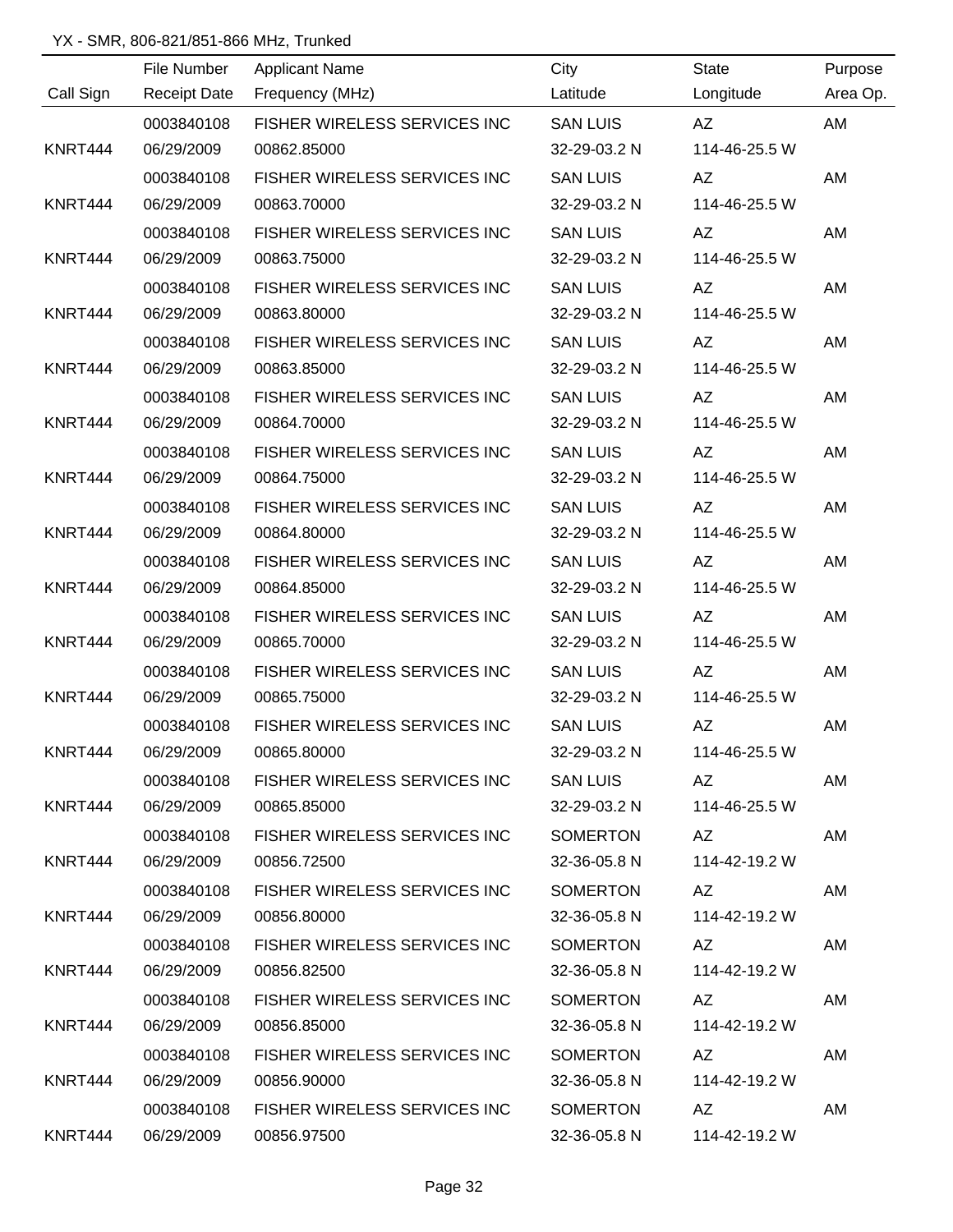|           | File Number         | <b>Applicant Name</b>        | City            | State         | Purpose  |
|-----------|---------------------|------------------------------|-----------------|---------------|----------|
| Call Sign | <b>Receipt Date</b> | Frequency (MHz)              | Latitude        | Longitude     | Area Op. |
|           | 0003840108          | FISHER WIRELESS SERVICES INC | SOMERTON        | AZ            | AM       |
| KNRT444   | 06/29/2009          | 00857.72500                  | 32-36-05.8 N    | 114-42-19.2 W |          |
|           | 0003840108          | FISHER WIRELESS SERVICES INC | <b>SOMERTON</b> | AZ            | AM       |
| KNRT444   | 06/29/2009          | 00857.80000                  | 32-36-05.8 N    | 114-42-19.2 W |          |
|           | 0003840108          | FISHER WIRELESS SERVICES INC | <b>SOMERTON</b> | AZ            | AM       |
| KNRT444   | 06/29/2009          | 00857.82500                  | 32-36-05.8 N    | 114-42-19.2 W |          |
|           | 0003840108          | FISHER WIRELESS SERVICES INC | <b>SOMERTON</b> | AZ            | AM       |
| KNRT444   | 06/29/2009          | 00857.97500                  | 32-36-05.8 N    | 114-42-19.2 W |          |
|           | 0003840108          | FISHER WIRELESS SERVICES INC | SOMERTON        | AZ            | AM       |
| KNRT444   | 06/29/2009          | 00858.72500                  | 32-36-05.8 N    | 114-42-19.2 W |          |
|           | 0003840108          | FISHER WIRELESS SERVICES INC | <b>SOMERTON</b> | AZ            | AM       |
| KNRT444   | 06/29/2009          | 00858.80000                  | 32-36-05.8 N    | 114-42-19.2 W |          |
|           | 0003840108          | FISHER WIRELESS SERVICES INC | <b>SOMERTON</b> | AZ            | AM       |
| KNRT444   | 06/29/2009          | 00858.82500                  | 32-36-05.8 N    | 114-42-19.2 W |          |
|           | 0003840108          | FISHER WIRELESS SERVICES INC | <b>SOMERTON</b> | AZ            | AM       |
| KNRT444   | 06/29/2009          | 00858.97500                  | 32-36-05.8 N    | 114-42-19.2 W |          |
|           | 0003840108          | FISHER WIRELESS SERVICES INC | <b>SOMERTON</b> | AZ            | AM       |
| KNRT444   | 06/29/2009          | 00859.72500                  | 32-36-05.8 N    | 114-42-19.2 W |          |
|           | 0003840108          | FISHER WIRELESS SERVICES INC | <b>SOMERTON</b> | AZ            | AM       |
| KNRT444   | 06/29/2009          | 00859.80000                  | 32-36-05.8 N    | 114-42-19.2 W |          |
|           | 0003840108          | FISHER WIRELESS SERVICES INC | SOMERTON        | AZ            | AM       |
| KNRT444   | 06/29/2009          | 00859.82500                  | 32-36-05.8 N    | 114-42-19.2 W |          |
|           | 0003840108          | FISHER WIRELESS SERVICES INC | <b>SOMERTON</b> | AZ            | AM       |
| KNRT444   | 06/29/2009          | 00859.97500                  | 32-36-05.8 N    | 114-42-19.2 W |          |
|           | 0003840108          | FISHER WIRELESS SERVICES INC | SOMERTON        | AZ            | AM       |
| KNRT444   | 06/29/2009          | 00860.72500                  | 32-36-05.8 N    | 114-42-19.2 W |          |
|           | 0003840108          | FISHER WIRELESS SERVICES INC | SOMERTON        | AZ MARI       | AM       |
| KNRT444   | 06/29/2009          | 00860.80000                  | 32-36-05.8 N    | 114-42-19.2 W |          |
|           | 0003840108          | FISHER WIRELESS SERVICES INC | SOMERTON        | AZ            | AM       |
| KNRT444   | 06/29/2009          | 00860.82500                  | 32-36-05.8 N    | 114-42-19.2 W |          |
|           | 0003840108          | FISHER WIRELESS SERVICES INC | SOMERTON        | AZ            | AM       |
| KNRT444   | 06/29/2009          | 00860.97500                  | 32-36-05.8 N    | 114-42-19.2 W |          |
|           | 0003840108          | FISHER WIRELESS SERVICES INC | SOMERTON        | AZ            | AM       |
| KNRT444   | 06/29/2009          | 00861.70000                  | 32-36-05.8 N    | 114-42-19.2 W |          |
|           | 0003840108          | FISHER WIRELESS SERVICES INC | SOMERTON        | AZ            | AM       |
| KNRT444   | 06/29/2009          | 00861.75000                  | 32-36-05.8 N    | 114-42-19.2 W |          |
|           | 0003840108          | FISHER WIRELESS SERVICES INC | SOMERTON        | AZ            | AM       |
| KNRT444   | 06/29/2009          | 00861.80000                  | 32-36-05.8 N    | 114-42-19.2 W |          |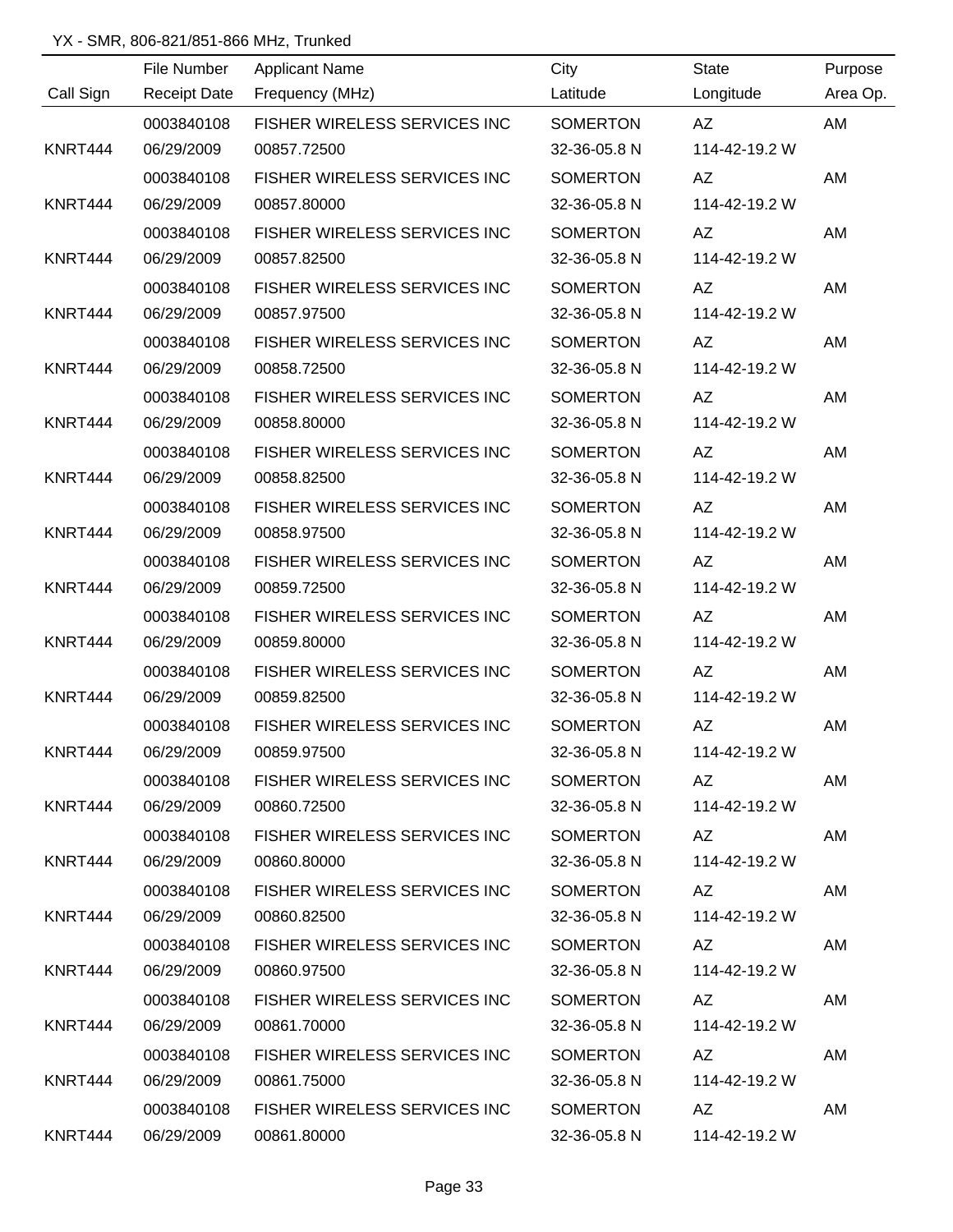|           |                     | <u> 1989 - Johann Barn, amerikansk politiker (</u> |                 |                    |          |
|-----------|---------------------|----------------------------------------------------|-----------------|--------------------|----------|
|           | File Number         | <b>Applicant Name</b>                              | City            | State              | Purpose  |
| Call Sign | <b>Receipt Date</b> | Frequency (MHz)                                    | Latitude        | Longitude          | Area Op. |
|           | 0003840108          | FISHER WIRELESS SERVICES INC                       | SOMERTON        | AZ                 | AM       |
| KNRT444   | 06/29/2009          | 00861.85000                                        | 32-36-05.8 N    | 114-42-19.2 W      |          |
|           | 0003840108          | FISHER WIRELESS SERVICES INC                       | <b>SOMERTON</b> | AZ                 | AM       |
| KNRT444   | 06/29/2009          | 00862.70000                                        | 32-36-05.8 N    | 114-42-19.2 W      |          |
|           | 0003840108          | FISHER WIRELESS SERVICES INC                       | <b>SOMERTON</b> | AZ                 | AM       |
| KNRT444   | 06/29/2009          | 00862.75000                                        | 32-36-05.8 N    | 114-42-19.2 W      |          |
|           | 0003840108          | FISHER WIRELESS SERVICES INC                       | <b>SOMERTON</b> | AZ                 | AM       |
| KNRT444   | 06/29/2009          | 00862.80000                                        | 32-36-05.8 N    | 114-42-19.2 W      |          |
|           | 0003840108          | FISHER WIRELESS SERVICES INC                       | <b>SOMERTON</b> | AZ                 | AM       |
| KNRT444   | 06/29/2009          | 00862.85000                                        | 32-36-05.8 N    | 114-42-19.2 W      |          |
|           | 0003840108          | FISHER WIRELESS SERVICES INC                       | <b>SOMERTON</b> | AZ                 | AM       |
| KNRT444   | 06/29/2009          | 00863.70000                                        | 32-36-05.8 N    | 114-42-19.2 W      |          |
|           | 0003840108          | FISHER WIRELESS SERVICES INC                       | <b>SOMERTON</b> | AZ                 | AM       |
| KNRT444   | 06/29/2009          | 00863.75000                                        | 32-36-05.8 N    | 114-42-19.2 W      |          |
|           | 0003840108          | FISHER WIRELESS SERVICES INC                       | <b>SOMERTON</b> | AZ                 | AM       |
| KNRT444   | 06/29/2009          | 00863.80000                                        | 32-36-05.8 N    | 114-42-19.2 W      |          |
|           | 0003840108          | FISHER WIRELESS SERVICES INC                       | <b>SOMERTON</b> | AZ                 | AM       |
| KNRT444   | 06/29/2009          | 00863.85000                                        | 32-36-05.8 N    | 114-42-19.2 W      |          |
|           | 0003840108          | FISHER WIRELESS SERVICES INC                       | <b>SOMERTON</b> | AZ                 | AM       |
| KNRT444   | 06/29/2009          | 00864.70000                                        | 32-36-05.8 N    | 114-42-19.2 W      |          |
|           | 0003840108          | FISHER WIRELESS SERVICES INC                       | <b>SOMERTON</b> | AZ                 | AM       |
| KNRT444   | 06/29/2009          | 00864.75000                                        | 32-36-05.8 N    | 114-42-19.2 W      |          |
|           | 0003840108          | FISHER WIRELESS SERVICES INC                       | <b>SOMERTON</b> | AZ                 | AM       |
| KNRT444   | 06/29/2009          | 00864.80000                                        | 32-36-05.8 N    | 114-42-19.2 W      |          |
|           | 0003840108          | FISHER WIRELESS SERVICES INC SOMERTON              |                 | AZ                 | AM       |
| KNRT444   | 06/29/2009          | 00864.85000                                        | 32-36-05.8 N    | 114-42-19.2 W      |          |
|           | 0003840108          | FISHER WIRELESS SERVICES INC                       | SOMERTON        | AZ                 | AM       |
| KNRT444   | 06/29/2009          | 00865.70000                                        | 32-36-05.8 N    | 114-42-19.2 W      |          |
|           | 0003840108          | FISHER WIRELESS SERVICES INC                       | SOMERTON        | AZ                 | AM       |
| KNRT444   | 06/29/2009          | 00865.75000                                        | 32-36-05.8 N    | 114-42-19.2 W      |          |
|           | 0003840108          | FISHER WIRELESS SERVICES INC                       | SOMERTON        | AZ                 | AM       |
| KNRT444   | 06/29/2009          | 00865.80000                                        | 32-36-05.8 N    | 114-42-19.2 W      |          |
|           | 0003840108          | FISHER WIRELESS SERVICES INC                       | SOMERTON        |                    | AM       |
| KNRT444   | 06/29/2009          | 00865.85000                                        | 32-36-05.8 N    | 114-42-19.2 W      |          |
|           | 0003840108          | FISHER WIRELESS SERVICES INC                       | WELLTON         | AZ MARI            | AM       |
| KNRT444   | 06/29/2009          | 00856.72500                                        | 32-40-35.4 N    | 114-06-56.0 W      |          |
|           | 0003840108          | FISHER WIRELESS SERVICES INC                       | WELLTON         | AZ <b>National</b> | AM       |
| KNRT444   | 06/29/2009          | 00856.80000                                        | 32-40-35.4 N    | 114-06-56.0 W      |          |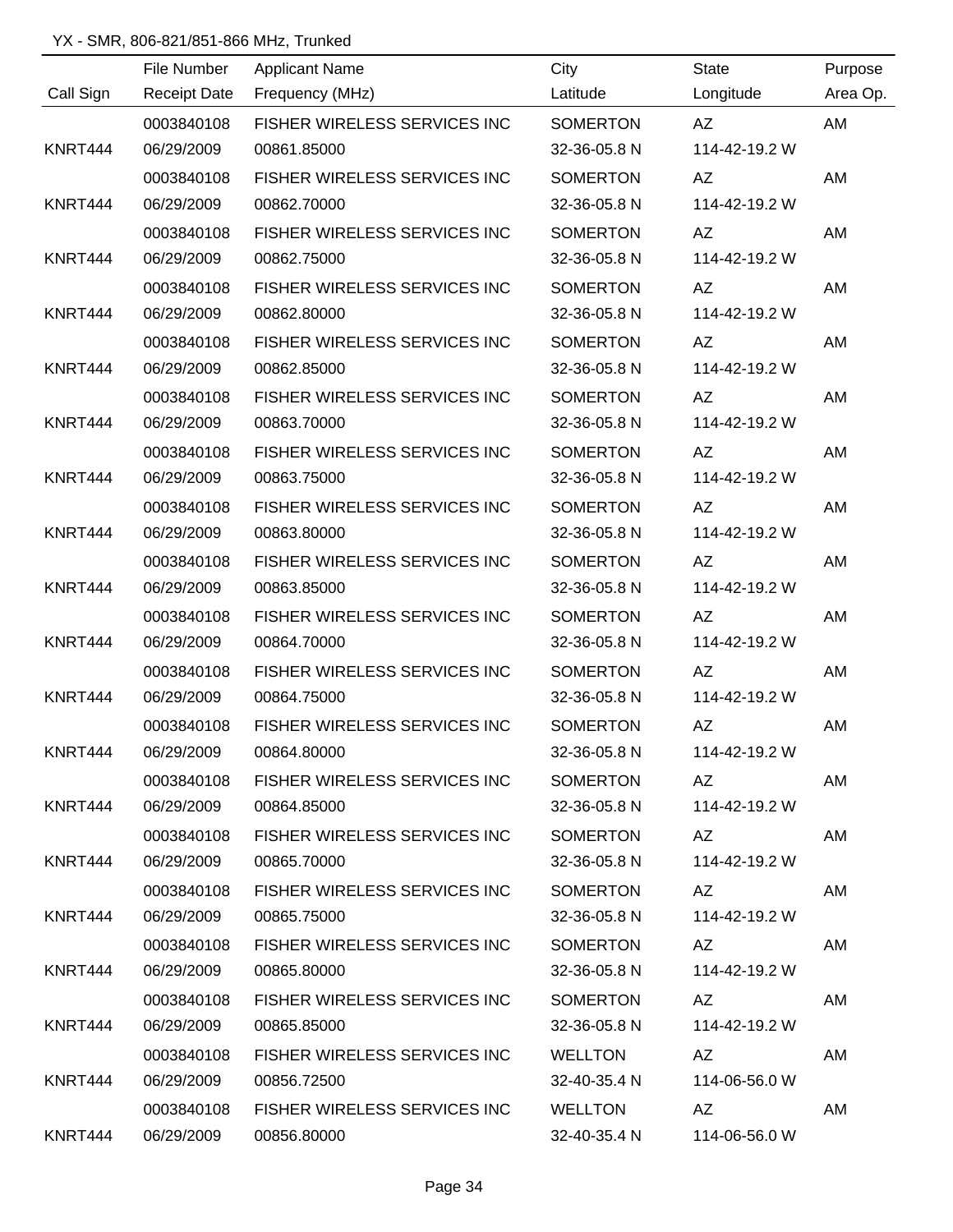|           | File Number         | <b>Applicant Name</b>                | City           | <b>State</b>  | Purpose  |
|-----------|---------------------|--------------------------------------|----------------|---------------|----------|
| Call Sign | <b>Receipt Date</b> | Frequency (MHz)                      | Latitude       | Longitude     | Area Op. |
|           | 0003840108          | FISHER WIRELESS SERVICES INC         | <b>WELLTON</b> | AZ            | AM       |
| KNRT444   | 06/29/2009          | 00856.82500                          | 32-40-35.4 N   | 114-06-56.0 W |          |
|           | 0003840108          | FISHER WIRELESS SERVICES INC         | <b>WELLTON</b> | AZ            | AM       |
| KNRT444   | 06/29/2009          | 00856.85000                          | 32-40-35.4 N   | 114-06-56.0 W |          |
|           | 0003840108          | FISHER WIRELESS SERVICES INC         | <b>WELLTON</b> | AZ            | AM       |
| KNRT444   | 06/29/2009          | 00856.90000                          | 32-40-35.4 N   | 114-06-56.0 W |          |
|           | 0003840108          | FISHER WIRELESS SERVICES INC         | <b>WELLTON</b> | AZ            | AM       |
| KNRT444   | 06/29/2009          | 00856.97500                          | 32-40-35.4 N   | 114-06-56.0 W |          |
|           | 0003840108          | FISHER WIRELESS SERVICES INC         | <b>WELLTON</b> | AZ            | AM       |
| KNRT444   | 06/29/2009          | 00857.72500                          | 32-40-35.4 N   | 114-06-56.0 W |          |
|           | 0003840108          | FISHER WIRELESS SERVICES INC         | <b>WELLTON</b> | AZ            | AM       |
| KNRT444   | 06/29/2009          | 00857.80000                          | 32-40-35.4 N   | 114-06-56.0 W |          |
|           | 0003840108          | FISHER WIRELESS SERVICES INC         | <b>WELLTON</b> | AZ            | AM       |
| KNRT444   | 06/29/2009          | 00857.82500                          | 32-40-35.4 N   | 114-06-56.0 W |          |
|           | 0003840108          | FISHER WIRELESS SERVICES INC         | <b>WELLTON</b> | AZ            | AM       |
| KNRT444   | 06/29/2009          | 00857.97500                          | 32-40-35.4 N   | 114-06-56.0 W |          |
|           | 0003840108          | FISHER WIRELESS SERVICES INC         | <b>WELLTON</b> | AZ            | AM       |
| KNRT444   | 06/29/2009          | 00858.72500                          | 32-40-35.4 N   | 114-06-56.0 W |          |
|           | 0003840108          | FISHER WIRELESS SERVICES INC         | <b>WELLTON</b> | AZ            | AM       |
| KNRT444   | 06/29/2009          | 00858.80000                          | 32-40-35.4 N   | 114-06-56.0 W |          |
|           | 0003840108          | FISHER WIRELESS SERVICES INC         | <b>WELLTON</b> | AZ            | AM       |
| KNRT444   | 06/29/2009          | 00858.82500                          | 32-40-35.4 N   | 114-06-56.0 W |          |
|           | 0003840108          | <b>FISHER WIRELESS SERVICES INC.</b> | <b>WELLTON</b> | AZ            | AM       |
| KNRT444   | 06/29/2009          | 00858.97500                          | 32-40-35.4 N   | 114-06-56.0 W |          |
|           | 0003840108          | FISHER WIRELESS SERVICES INC WELLTON |                | AZ            | AM       |
| KNRT444   | 06/29/2009          | 00859.72500                          | 32-40-35.4 N   | 114-06-56.0 W |          |
|           | 0003840108          | FISHER WIRELESS SERVICES INC         | WELLTON        | AZ            | AM       |
| KNRT444   | 06/29/2009          | 00859.80000                          | 32-40-35.4 N   | 114-06-56.0 W |          |
|           | 0003840108          | FISHER WIRELESS SERVICES INC         | WELLTON        |               | AM       |
| KNRT444   | 06/29/2009          | 00859.82500                          | 32-40-35.4 N   | 114-06-56.0 W |          |
|           | 0003840108          | FISHER WIRELESS SERVICES INC         | WELLTON        | AZ            | AM       |
| KNRT444   | 06/29/2009          | 00859.97500                          | 32-40-35.4 N   | 114-06-56.0 W |          |
|           | 0003840108          | FISHER WIRELESS SERVICES INC         | WELLTON        | AZ            | AM       |
| KNRT444   | 06/29/2009          | 00860.72500                          | 32-40-35.4 N   | 114-06-56.0 W |          |
|           | 0003840108          | FISHER WIRELESS SERVICES INC         | WELLTON        | AZ            | AM       |
| KNRT444   | 06/29/2009          | 00860.80000                          | 32-40-35.4 N   | 114-06-56.0 W |          |
|           | 0003840108          | FISHER WIRELESS SERVICES INC         | WELLTON        | AZ            | AM       |
| KNRT444   | 06/29/2009          | 00860.82500                          | 32-40-35.4 N   | 114-06-56.0 W |          |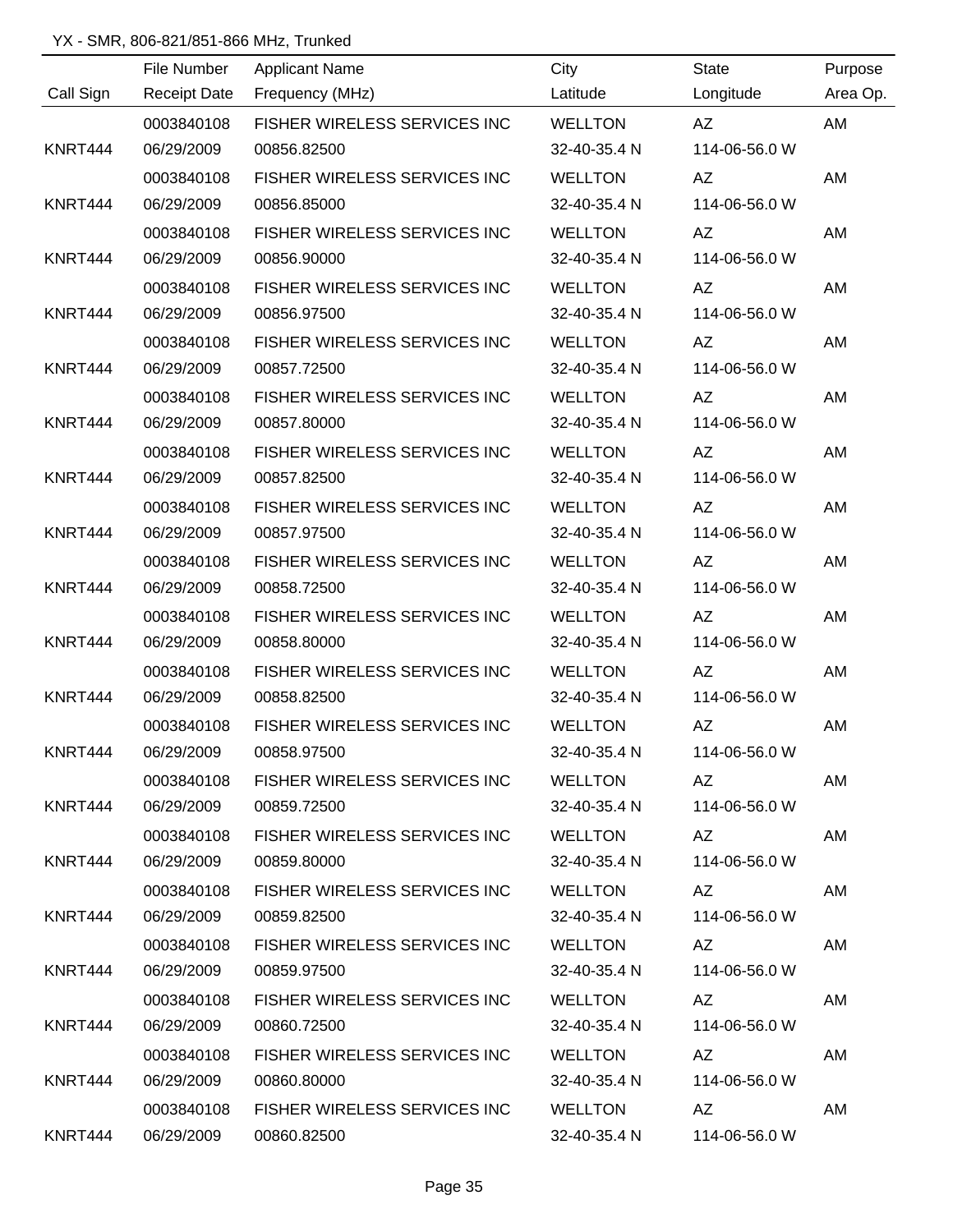|           | File Number         | <b>Applicant Name</b>                | City           | State                      | Purpose  |
|-----------|---------------------|--------------------------------------|----------------|----------------------------|----------|
| Call Sign | <b>Receipt Date</b> | Frequency (MHz)                      | Latitude       | Longitude                  | Area Op. |
|           | 0003840108          | FISHER WIRELESS SERVICES INC         | <b>WELLTON</b> | AZ                         | AM       |
| KNRT444   | 06/29/2009          | 00860.97500                          | 32-40-35.4 N   | 114-06-56.0 W              |          |
|           | 0003840108          | FISHER WIRELESS SERVICES INC         | <b>WELLTON</b> | AZ                         | AM       |
| KNRT444   | 06/29/2009          | 00861.70000                          | 32-40-35.4 N   | 114-06-56.0 W              |          |
|           | 0003840108          | FISHER WIRELESS SERVICES INC         | <b>WELLTON</b> | AZ                         | AM       |
| KNRT444   | 06/29/2009          | 00861.75000                          | 32-40-35.4 N   | 114-06-56.0 W              |          |
|           | 0003840108          | FISHER WIRELESS SERVICES INC         | <b>WELLTON</b> | AZ                         | AM       |
| KNRT444   | 06/29/2009          | 00861.80000                          | 32-40-35.4 N   | 114-06-56.0 W              |          |
|           | 0003840108          | FISHER WIRELESS SERVICES INC         | <b>WELLTON</b> | AZ                         | AM       |
| KNRT444   | 06/29/2009          | 00861.85000                          | 32-40-35.4 N   | 114-06-56.0 W              |          |
|           | 0003840108          | FISHER WIRELESS SERVICES INC         | <b>WELLTON</b> | AZ                         | AM       |
| KNRT444   | 06/29/2009          | 00862.70000                          | 32-40-35.4 N   | 114-06-56.0 W              |          |
|           | 0003840108          | FISHER WIRELESS SERVICES INC         | <b>WELLTON</b> | AZ                         | AM       |
| KNRT444   | 06/29/2009          | 00862.75000                          | 32-40-35.4 N   | 114-06-56.0 W              |          |
|           | 0003840108          | FISHER WIRELESS SERVICES INC         | <b>WELLTON</b> | AZ                         | AM       |
| KNRT444   | 06/29/2009          | 00862.80000                          | 32-40-35.4 N   | 114-06-56.0 W              |          |
|           | 0003840108          | FISHER WIRELESS SERVICES INC         | <b>WELLTON</b> | AZ                         | AM       |
| KNRT444   | 06/29/2009          | 00862.85000                          | 32-40-35.4 N   | 114-06-56.0 W              |          |
|           | 0003840108          | FISHER WIRELESS SERVICES INC         | <b>WELLTON</b> | AZ                         | AM       |
| KNRT444   | 06/29/2009          | 00863.70000                          | 32-40-35.4 N   | 114-06-56.0 W              |          |
|           | 0003840108          | FISHER WIRELESS SERVICES INC         | <b>WELLTON</b> | AZ                         | AM       |
| KNRT444   | 06/29/2009          | 00863.75000                          | 32-40-35.4 N   | 114-06-56.0 W              |          |
|           | 0003840108          | FISHER WIRELESS SERVICES INC         | <b>WELLTON</b> | AZ                         | AM       |
| KNRT444   | 06/29/2009          | 00863.80000                          | 32-40-35.4 N   | 114-06-56.0 W              |          |
|           | 0003840108          | FISHER WIRELESS SERVICES INC WELLTON |                | AZ                         | AM       |
| KNRT444   | 06/29/2009          | 00863.85000                          | 32-40-35.4 N   | 114-06-56.0 W              |          |
|           | 0003840108          | FISHER WIRELESS SERVICES INC WELLTON |                | AZ                         | AM       |
| KNRT444   | 06/29/2009          | 00864.70000                          | 32-40-35.4 N   | 114-06-56.0 W              |          |
|           | 0003840108          | FISHER WIRELESS SERVICES INC WELLTON |                | AZ                         | AM       |
| KNRT444   | 06/29/2009          | 00864.75000                          | 32-40-35.4 N   | 114-06-56.0 W              |          |
|           | 0003840108          | FISHER WIRELESS SERVICES INC         | WELLTON        | AZ                         | AM       |
| KNRT444   | 06/29/2009          | 00864.80000                          | 32-40-35.4 N   | 114-06-56.0 W              |          |
|           | 0003840108          | FISHER WIRELESS SERVICES INC WELLTON |                | AZ DO                      | AM       |
| KNRT444   | 06/29/2009          | 00864.85000                          | 32-40-35.4 N   | 114-06-56.0 W              |          |
|           | 0003840108          | FISHER WIRELESS SERVICES INC         | WELLTON        | AZ                         | AM       |
| KNRT444   | 06/29/2009          | 00865.70000                          | 32-40-35.4 N   | 114-06-56.0 W              |          |
|           | 0003840108          | FISHER WIRELESS SERVICES INC WELLTON |                | AZ                         | AM       |
| KNRT444   | 06/29/2009          | 00865.75000                          |                | 32-40-35.4 N 114-06-56.0 W |          |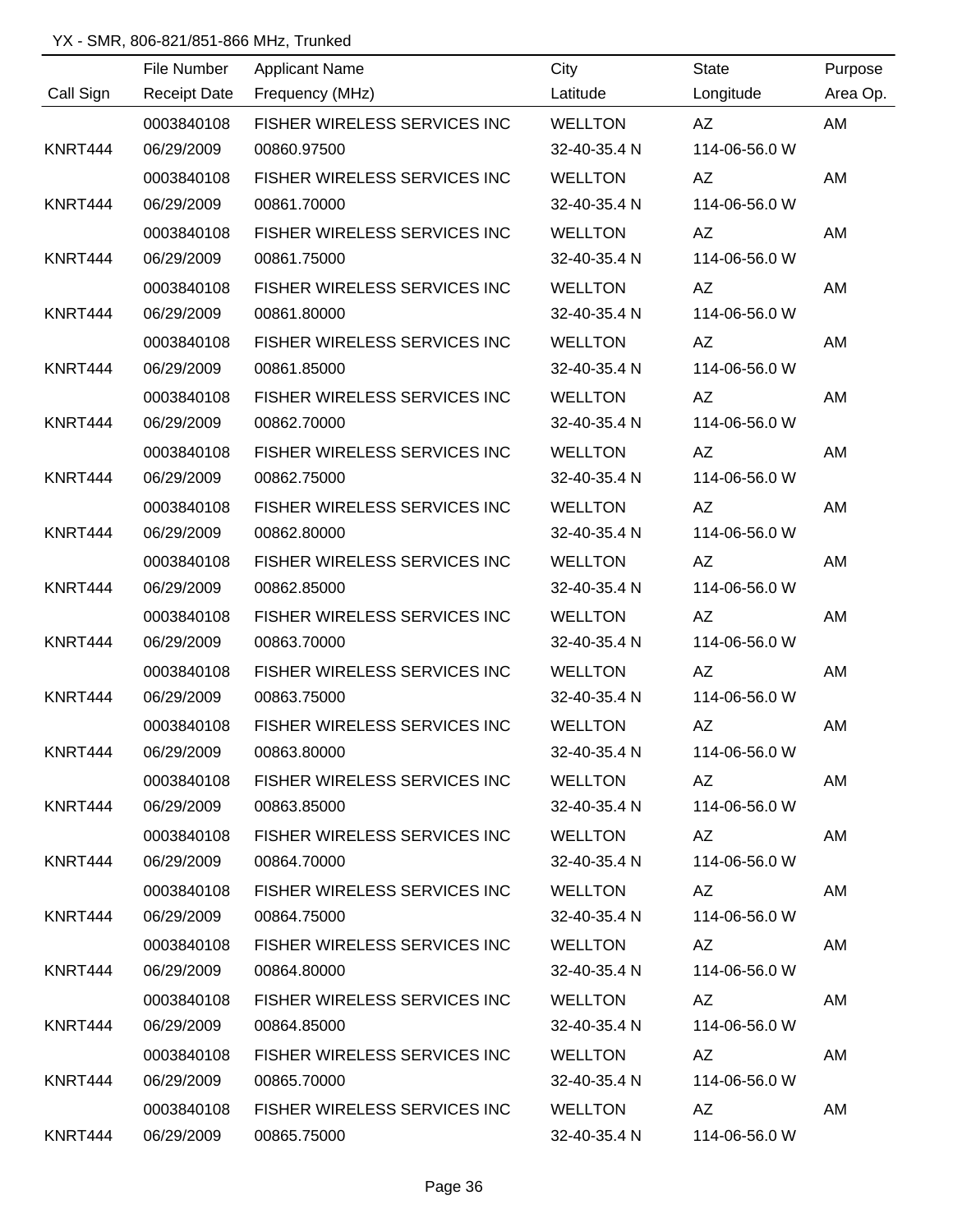|           | File Number         | <b>Applicant Name</b>               | City           | <b>State</b>                                                                                                                                                                                                                   | Purpose  |
|-----------|---------------------|-------------------------------------|----------------|--------------------------------------------------------------------------------------------------------------------------------------------------------------------------------------------------------------------------------|----------|
| Call Sign | <b>Receipt Date</b> | Frequency (MHz)                     | Latitude       | Longitude                                                                                                                                                                                                                      | Area Op. |
|           | 0003840108          | FISHER WIRELESS SERVICES INC        | <b>WELLTON</b> | AZ                                                                                                                                                                                                                             | AM       |
| KNRT444   | 06/29/2009          | 00865.80000                         | 32-40-35.4 N   | 114-06-56.0 W                                                                                                                                                                                                                  |          |
|           | 0003840108          | FISHER WIRELESS SERVICES INC        | <b>WELLTON</b> | AZ                                                                                                                                                                                                                             | AM       |
| KNRT444   | 06/29/2009          | 00865.85000                         | 32-40-35.4 N   | 114-06-56.0 W                                                                                                                                                                                                                  |          |
|           | 0003840108          | FISHER WIRELESS SERVICES INC        | <b>YUMA</b>    | AZ                                                                                                                                                                                                                             | AM       |
| KNRT444   | 06/29/2009          | 00856.72500                         | 32-41-13.6 N   | 114-35-26.3 W                                                                                                                                                                                                                  |          |
|           | 0003840108          | FISHER WIRELESS SERVICES INC        | <b>YUMA</b>    | AZ                                                                                                                                                                                                                             | AM       |
| KNRT444   | 06/29/2009          | 00856.80000                         | 32-41-13.6 N   | 114-35-26.3 W                                                                                                                                                                                                                  |          |
|           | 0003840108          | FISHER WIRELESS SERVICES INC        | <b>YUMA</b>    | AZ                                                                                                                                                                                                                             | AM       |
| KNRT444   | 06/29/2009          | 00856.82500                         | 32-41-13.6 N   | 114-35-26.3 W                                                                                                                                                                                                                  |          |
|           | 0003840108          | FISHER WIRELESS SERVICES INC        | <b>YUMA</b>    | AZ                                                                                                                                                                                                                             | AM       |
| KNRT444   | 06/29/2009          | 00856.85000                         | 32-41-13.6 N   | 114-35-26.3 W                                                                                                                                                                                                                  |          |
|           | 0003840108          | FISHER WIRELESS SERVICES INC        | <b>YUMA</b>    | AZ                                                                                                                                                                                                                             | AM       |
| KNRT444   | 06/29/2009          | 00856.90000                         | 32-41-13.6 N   | 114-35-26.3 W                                                                                                                                                                                                                  |          |
|           | 0003840108          | FISHER WIRELESS SERVICES INC        | <b>YUMA</b>    | AZ                                                                                                                                                                                                                             | AM       |
| KNRT444   | 06/29/2009          | 00856.97500                         | 32-41-13.6 N   | 114-35-26.3 W                                                                                                                                                                                                                  |          |
|           | 0003840108          | FISHER WIRELESS SERVICES INC        | <b>YUMA</b>    | AZ                                                                                                                                                                                                                             | AM       |
| KNRT444   | 06/29/2009          | 00857.72500                         | 32-41-13.6 N   | 114-35-26.3 W                                                                                                                                                                                                                  |          |
|           | 0003840108          | FISHER WIRELESS SERVICES INC        | <b>YUMA</b>    | AZ                                                                                                                                                                                                                             | AM       |
| KNRT444   | 06/29/2009          | 00857.80000                         | 32-41-13.6 N   | 114-35-26.3 W                                                                                                                                                                                                                  |          |
|           | 0003840108          | FISHER WIRELESS SERVICES INC        | <b>YUMA</b>    | AZ                                                                                                                                                                                                                             | AM       |
| KNRT444   | 06/29/2009          | 00857.82500                         | 32-41-13.6 N   | 114-35-26.3 W                                                                                                                                                                                                                  |          |
|           | 0003840108          | <b>FISHER WIRELESS SERVICES INC</b> | <b>YUMA</b>    | AZ                                                                                                                                                                                                                             | AM       |
| KNRT444   | 06/29/2009          | 00857.97500                         | 32-41-13.6 N   | 114-35-26.3 W                                                                                                                                                                                                                  |          |
|           | 0003840108          | FISHER WIRELESS SERVICES INC YUMA   |                | AZ                                                                                                                                                                                                                             | AM       |
| KNRT444   | 06/29/2009          | 00858.72500                         | 32-41-13.6 N   | 114-35-26.3 W                                                                                                                                                                                                                  |          |
|           | 0003840108          | FISHER WIRELESS SERVICES INC YUMA   |                | AZ                                                                                                                                                                                                                             | AM       |
| KNRT444   | 06/29/2009          | 00858.80000                         | 32-41-13.6 N   | 114-35-26.3 W                                                                                                                                                                                                                  |          |
|           | 0003840108          | FISHER WIRELESS SERVICES INC YUMA   |                |                                                                                                                                                                                                                                | AM       |
| KNRT444   | 06/29/2009          | 00858.82500                         | 32-41-13.6 N   | 114-35-26.3 W                                                                                                                                                                                                                  |          |
|           | 0003840108          | FISHER WIRELESS SERVICES INC YUMA   |                | AZ                                                                                                                                                                                                                             | AM       |
| KNRT444   | 06/29/2009          | 00858.97500                         | 32-41-13.6 N   | 114-35-26.3 W                                                                                                                                                                                                                  |          |
|           | 0003840108          | FISHER WIRELESS SERVICES INC        | YUMA           | AZ                                                                                                                                                                                                                             | AM       |
| KNRT444   | 06/29/2009          | 00859.72500                         | 32-41-13.6 N   | 114-35-26.3 W                                                                                                                                                                                                                  |          |
|           | 0003840108          | FISHER WIRELESS SERVICES INC        | YUMA           | AZ                                                                                                                                                                                                                             | AM       |
| KNRT444   | 06/29/2009          | 00859.80000                         | 32-41-13.6 N   | 114-35-26.3 W                                                                                                                                                                                                                  |          |
|           | 0003840108          | FISHER WIRELESS SERVICES INC        | YUMA           | AZ and the set of the set of the set of the set of the set of the set of the set of the set of the set of the set of the set of the set of the set of the set of the set of the set of the set of the set of the set of the se | AM       |
| KNRT444   | 06/29/2009          | 00859.82500                         |                | 32-41-13.6 N 114-35-26.3 W                                                                                                                                                                                                     |          |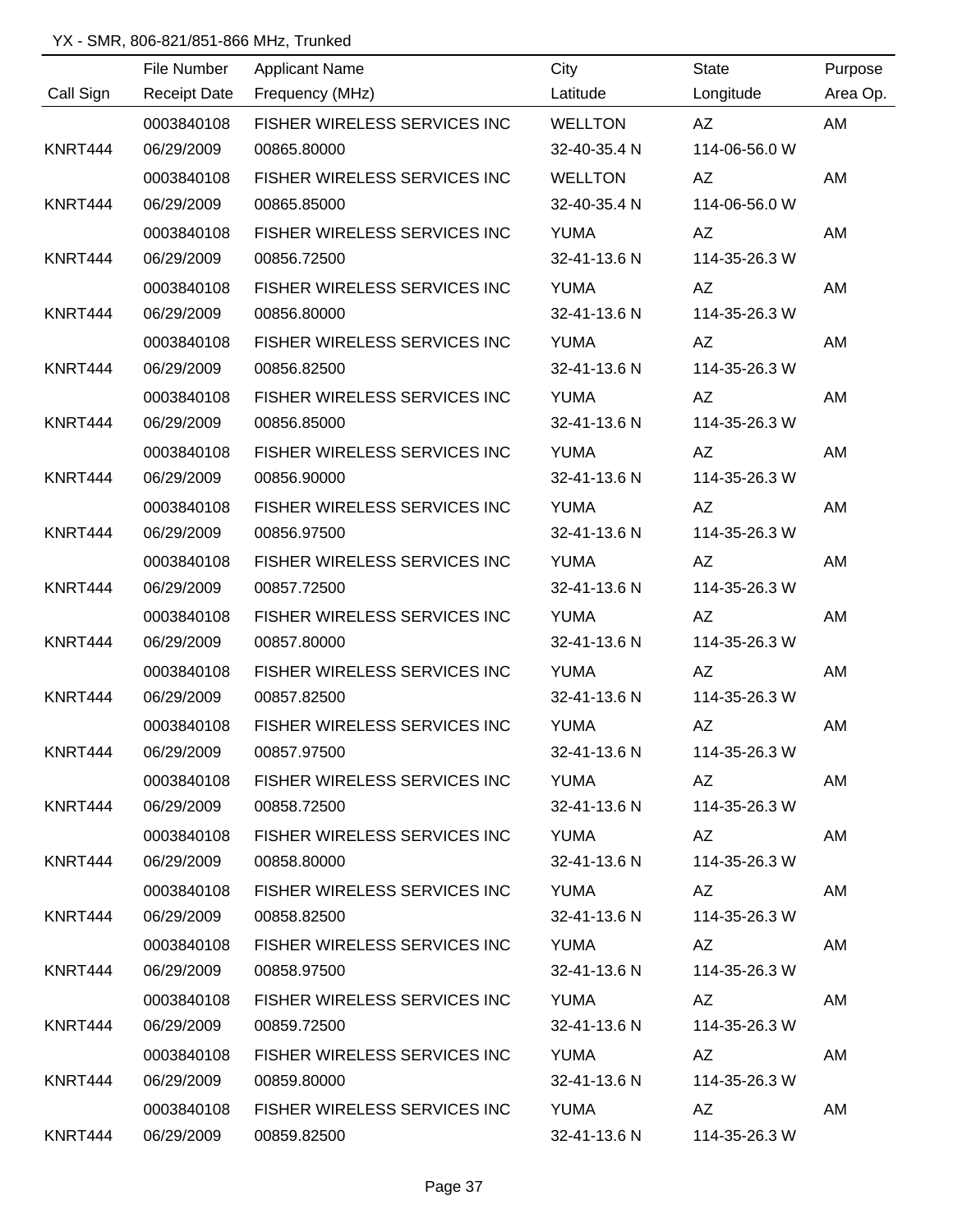|           | File Number         | <b>Applicant Name</b>             | City         | <b>State</b>                                                                                                                                                                                                                   | Purpose  |
|-----------|---------------------|-----------------------------------|--------------|--------------------------------------------------------------------------------------------------------------------------------------------------------------------------------------------------------------------------------|----------|
| Call Sign | <b>Receipt Date</b> | Frequency (MHz)                   | Latitude     | Longitude                                                                                                                                                                                                                      | Area Op. |
|           | 0003840108          | FISHER WIRELESS SERVICES INC      | <b>YUMA</b>  | AZ                                                                                                                                                                                                                             | AM       |
| KNRT444   | 06/29/2009          | 00859.97500                       | 32-41-13.6 N | 114-35-26.3 W                                                                                                                                                                                                                  |          |
|           | 0003840108          | FISHER WIRELESS SERVICES INC      | <b>YUMA</b>  | AZ                                                                                                                                                                                                                             | AM       |
| KNRT444   | 06/29/2009          | 00860.72500                       | 32-41-13.6 N | 114-35-26.3 W                                                                                                                                                                                                                  |          |
|           | 0003840108          | FISHER WIRELESS SERVICES INC      | <b>YUMA</b>  | AZ                                                                                                                                                                                                                             | AM       |
| KNRT444   | 06/29/2009          | 00860.80000                       | 32-41-13.6 N | 114-35-26.3 W                                                                                                                                                                                                                  |          |
|           | 0003840108          | FISHER WIRELESS SERVICES INC      | <b>YUMA</b>  | AZ                                                                                                                                                                                                                             | AM       |
| KNRT444   | 06/29/2009          | 00860.82500                       | 32-41-13.6 N | 114-35-26.3 W                                                                                                                                                                                                                  |          |
|           | 0003840108          | FISHER WIRELESS SERVICES INC      | <b>YUMA</b>  | AZ                                                                                                                                                                                                                             | AM       |
| KNRT444   | 06/29/2009          | 00860.97500                       | 32-41-13.6 N | 114-35-26.3 W                                                                                                                                                                                                                  |          |
|           | 0003840108          | FISHER WIRELESS SERVICES INC      | <b>YUMA</b>  | AZ                                                                                                                                                                                                                             | AM       |
| KNRT444   | 06/29/2009          | 00861.70000                       | 32-41-13.6 N | 114-35-26.3 W                                                                                                                                                                                                                  |          |
|           | 0003840108          | FISHER WIRELESS SERVICES INC      | <b>YUMA</b>  | AZ                                                                                                                                                                                                                             | AM       |
| KNRT444   | 06/29/2009          | 00861.75000                       | 32-41-13.6 N | 114-35-26.3 W                                                                                                                                                                                                                  |          |
|           | 0003840108          | FISHER WIRELESS SERVICES INC      | <b>YUMA</b>  | AZ                                                                                                                                                                                                                             | AM       |
| KNRT444   | 06/29/2009          | 00861.80000                       | 32-41-13.6 N | 114-35-26.3 W                                                                                                                                                                                                                  |          |
|           | 0003840108          | FISHER WIRELESS SERVICES INC      | <b>YUMA</b>  | AZ                                                                                                                                                                                                                             | AM       |
| KNRT444   | 06/29/2009          | 00861.85000                       | 32-41-13.6 N | 114-35-26.3 W                                                                                                                                                                                                                  |          |
|           | 0003840108          | FISHER WIRELESS SERVICES INC      | <b>YUMA</b>  | AZ                                                                                                                                                                                                                             | AM       |
| KNRT444   | 06/29/2009          | 00862.70000                       | 32-41-13.6 N | 114-35-26.3 W                                                                                                                                                                                                                  |          |
|           | 0003840108          | FISHER WIRELESS SERVICES INC      | <b>YUMA</b>  | AZ                                                                                                                                                                                                                             | AM       |
| KNRT444   | 06/29/2009          | 00862.75000                       | 32-41-13.6 N | 114-35-26.3 W                                                                                                                                                                                                                  |          |
|           | 0003840108          | FISHER WIRELESS SERVICES INC      | <b>YUMA</b>  | AZ                                                                                                                                                                                                                             | AM       |
| KNRT444   | 06/29/2009          | 00862.80000                       | 32-41-13.6 N | 114-35-26.3 W                                                                                                                                                                                                                  |          |
|           | 0003840108          | FISHER WIRELESS SERVICES INC YUMA |              | AZ and the set of the set of the set of the set of the set of the set of the set of the set of the set of the set of the set of the set of the set of the set of the set of the set of the set of the set of the set of the se | AM       |
| KNRT444   | 06/29/2009          | 00862.85000                       | 32-41-13.6 N | 114-35-26.3 W                                                                                                                                                                                                                  |          |
|           | 0003840108          | FISHER WIRELESS SERVICES INC YUMA |              |                                                                                                                                                                                                                                | AM       |
| KNRT444   | 06/29/2009          | 00863.70000                       | 32-41-13.6 N | 114-35-26.3 W                                                                                                                                                                                                                  |          |
|           | 0003840108          | FISHER WIRELESS SERVICES INC YUMA |              | AZ                                                                                                                                                                                                                             | AM       |
| KNRT444   | 06/29/2009          | 00863.75000                       | 32-41-13.6 N | 114-35-26.3 W                                                                                                                                                                                                                  |          |
|           | 0003840108          | FISHER WIRELESS SERVICES INC YUMA |              | AZ                                                                                                                                                                                                                             | AM       |
| KNRT444   | 06/29/2009          | 00863.80000                       | 32-41-13.6 N | 114-35-26.3 W                                                                                                                                                                                                                  |          |
|           | 0003840108          | FISHER WIRELESS SERVICES INC      | YUMA         | AZ                                                                                                                                                                                                                             | AM       |
| KNRT444   | 06/29/2009          | 00863.85000                       | 32-41-13.6 N | 114-35-26.3 W                                                                                                                                                                                                                  |          |
|           | 0003840108          | FISHER WIRELESS SERVICES INC      | YUMA         | AZ                                                                                                                                                                                                                             | AM       |
| KNRT444   | 06/29/2009          | 00864.70000                       | 32-41-13.6 N | 114-35-26.3 W                                                                                                                                                                                                                  |          |
|           | 0003840108          | FISHER WIRELESS SERVICES INC      | YUMA         | AZ and the set of the set of the set of the set of the set of the set of the set of the set of the set of the set of the set of the set of the set of the set of the set of the set of the set of the set of the set of the se | AM       |
| KNRT444   | 06/29/2009          | 00864.75000                       | 32-41-13.6 N | 114-35-26.3 W                                                                                                                                                                                                                  |          |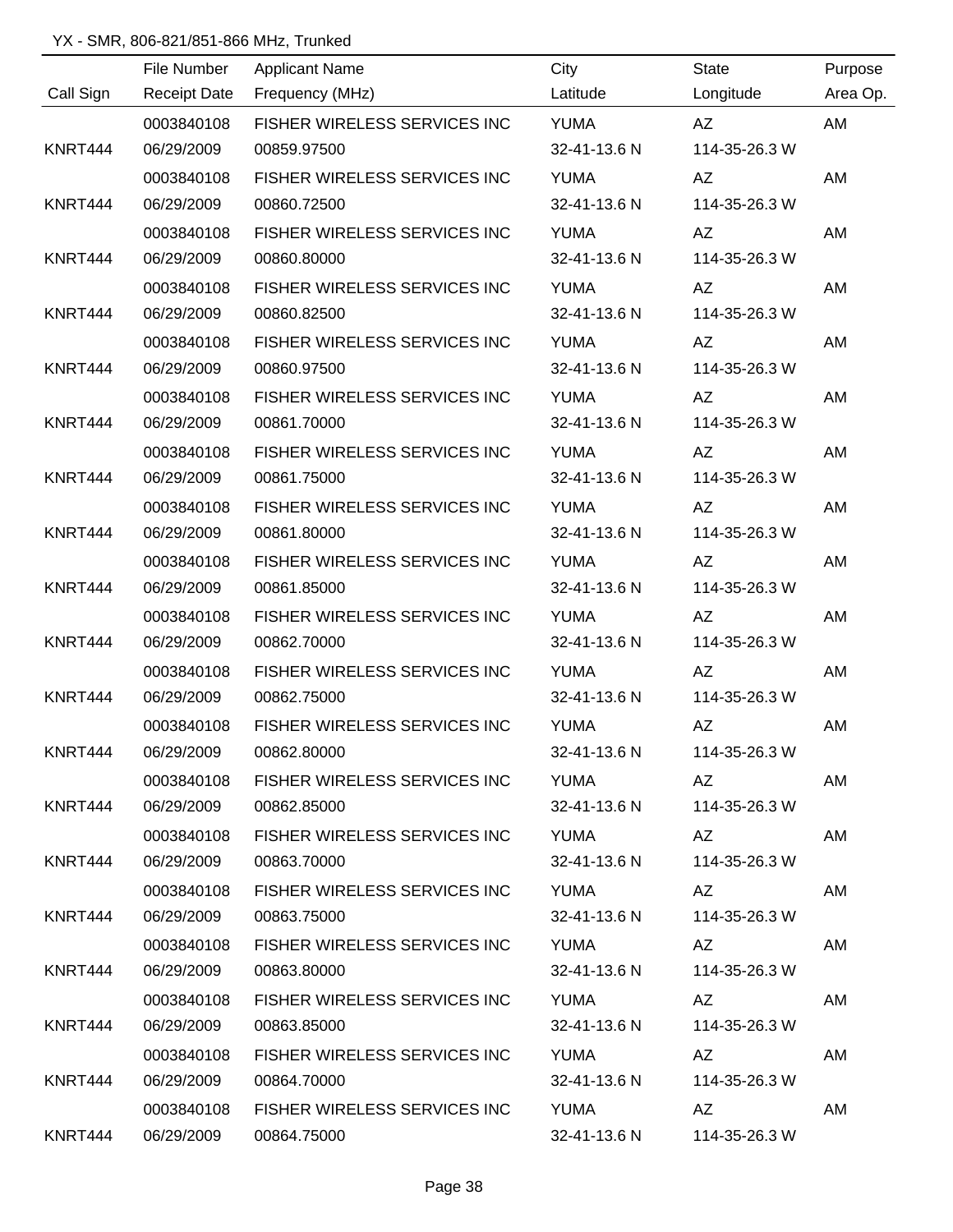|                | File Number         | <b>Applicant Name</b>               | City          | <b>State</b>  | Purpose  |
|----------------|---------------------|-------------------------------------|---------------|---------------|----------|
| Call Sign      | <b>Receipt Date</b> | Frequency (MHz)                     | Latitude      | Longitude     | Area Op. |
|                | 0003840108          | FISHER WIRELESS SERVICES INC        | <b>YUMA</b>   | AZ            | AM       |
| KNRT444        | 06/29/2009          | 00864.80000                         | 32-41-13.6 N  | 114-35-26.3 W |          |
|                | 0003840108          | FISHER WIRELESS SERVICES INC        | <b>YUMA</b>   | AZ            | AM       |
| KNRT444        | 06/29/2009          | 00864.85000                         | 32-41-13.6 N  | 114-35-26.3 W |          |
|                | 0003840108          | FISHER WIRELESS SERVICES INC        | <b>YUMA</b>   | AZ            | AM       |
| KNRT444        | 06/29/2009          | 00865.70000                         | 32-41-13.6 N  | 114-35-26.3 W |          |
|                | 0003840108          | FISHER WIRELESS SERVICES INC        | <b>YUMA</b>   | AZ            | AM       |
| KNRT444        | 06/29/2009          | 00865.75000                         | 32-41-13.6 N  | 114-35-26.3 W |          |
|                | 0003840108          | FISHER WIRELESS SERVICES INC        | <b>YUMA</b>   | AZ            | AM       |
| KNRT444        | 06/29/2009          | 00865.80000                         | 32-41-13.6 N  | 114-35-26.3 W |          |
|                | 0003840108          | FISHER WIRELESS SERVICES INC        | <b>YUMA</b>   | AZ            | AM       |
| KNRT444        | 06/29/2009          | 00865.85000                         | 32-41-13.6 N  | 114-35-26.3 W |          |
|                | 0003842296          | FISHER WIRELESS SERVICES INC        |               |               | AM       |
| <b>KNIV783</b> | 06/29/2009          | 00806.00000 - 00821.00000           |               |               | A        |
|                | 0003842296          | FISHER WIRELESS SERVICES INC        | <b>PARKER</b> | AZ            | AM       |
| <b>KNIV783</b> | 06/29/2009          | 00856.72500                         | 34-08-37.2 N  | 114-17-20.4 W |          |
|                | 0003842296          | FISHER WIRELESS SERVICES INC        | <b>PARKER</b> | AZ            | AM       |
| <b>KNIV783</b> | 06/29/2009          | 00856.77500                         | 34-08-37.2 N  | 114-17-20.4 W |          |
|                | 0003842296          | FISHER WIRELESS SERVICES INC        | <b>PARKER</b> | AZ            | AM       |
| KNIV783        | 06/29/2009          | 00856.80000                         | 34-08-37.2 N  | 114-17-20.4 W |          |
|                | 0003842296          | FISHER WIRELESS SERVICES INC        | <b>PARKER</b> | AZ            | AM       |
| <b>KNIV783</b> | 06/29/2009          | 00856.85000                         | 34-08-37.2 N  | 114-17-20.4 W |          |
|                | 0003842296          | FISHER WIRELESS SERVICES INC        | <b>PARKER</b> | AZ            | AM       |
| KNIV783        | 06/29/2009          | 00856.90000                         | 34-08-37.2 N  | 114-17-20.4 W |          |
|                | 0003842296          | FISHER WIRELESS SERVICES INC PARKER |               | AZ            | AM       |
| KNIV783        | 06/29/2009          | 00856.97500                         | 34-08-37.2 N  | 114-17-20.4 W |          |
|                | 0003842296          | FISHER WIRELESS SERVICES INC PARKER |               |               | AM       |
| KNIV783        | 06/29/2009          | 00857.72500                         | 34-08-37.2 N  | 114-17-20.4 W |          |
|                | 0003842296          | FISHER WIRELESS SERVICES INC        | PARKER        | AZ.           | AM       |
| <b>KNIV783</b> | 06/29/2009          | 00857.77500                         | 34-08-37.2 N  | 114-17-20.4 W |          |
|                | 0003842296          | FISHER WIRELESS SERVICES INC        | PARKER        | AZ            | AM       |
| KNIV783        | 06/29/2009          | 00857.80000                         | 34-08-37.2 N  | 114-17-20.4 W |          |
|                | 0003842296          | FISHER WIRELESS SERVICES INC        | PARKER        | AZ            | AM       |
| KNIV783        | 06/29/2009          | 00857.97500                         | 34-08-37.2 N  | 114-17-20.4 W |          |
|                | 0003842296          | FISHER WIRELESS SERVICES INC        | PARKER        | AZ            | AM       |
| KNIV783        | 06/29/2009          | 00858.72500                         | 34-08-37.2 N  | 114-17-20.4 W |          |
|                | 0003842296          | FISHER WIRELESS SERVICES INC        | PARKER        | AZ            | AM       |
| KNIV783        | 06/29/2009          | 00858.77500                         | 34-08-37.2 N  | 114-17-20.4 W |          |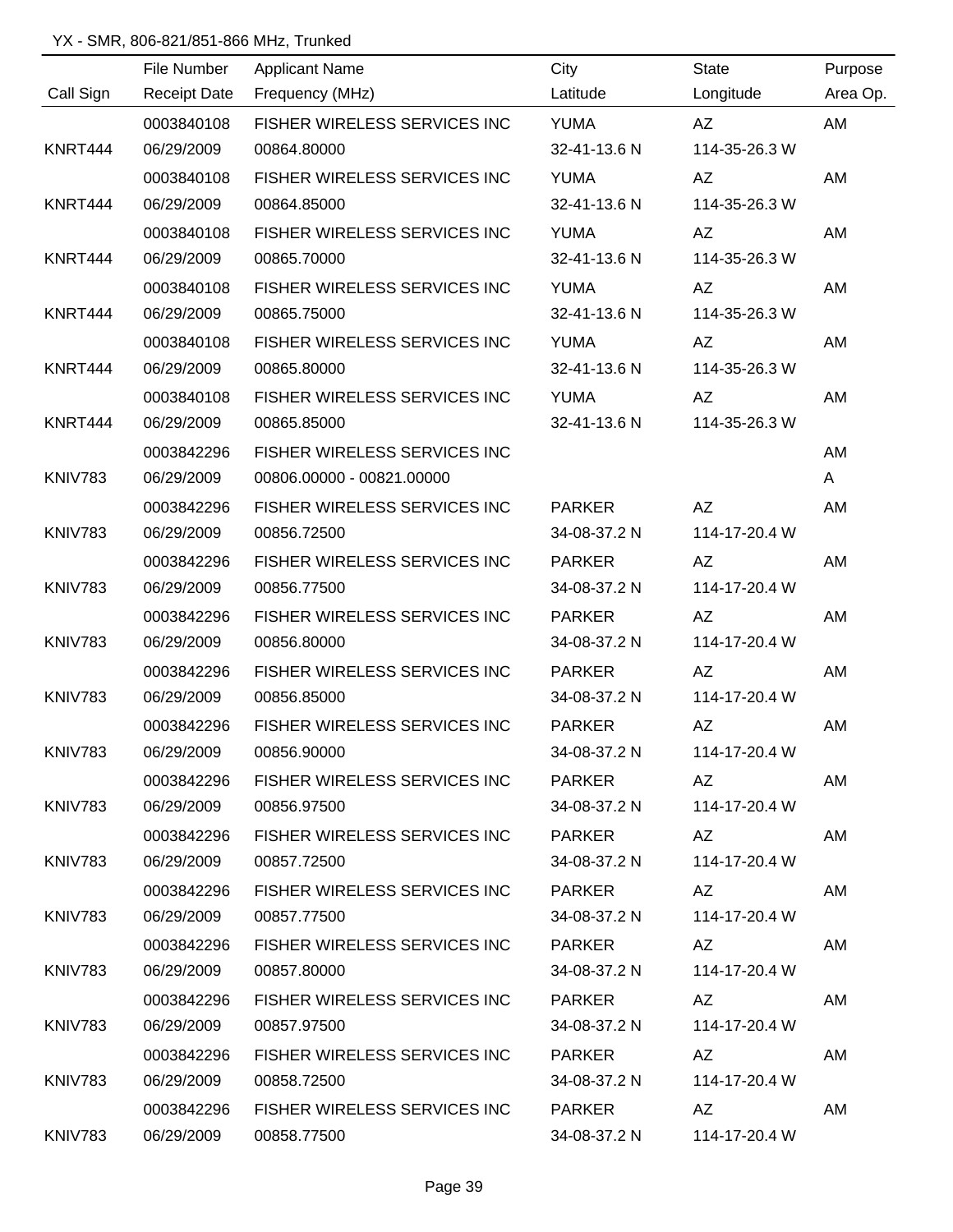|                | File Number         | <b>Applicant Name</b>               | City          | <b>State</b>  | Purpose  |
|----------------|---------------------|-------------------------------------|---------------|---------------|----------|
| Call Sign      | <b>Receipt Date</b> | Frequency (MHz)                     | Latitude      | Longitude     | Area Op. |
|                | 0003842296          | FISHER WIRELESS SERVICES INC        | <b>PARKER</b> | AZ            | AM       |
| <b>KNIV783</b> | 06/29/2009          | 00858.80000                         | 34-08-37.2 N  | 114-17-20.4 W |          |
|                | 0003842296          | FISHER WIRELESS SERVICES INC        | <b>PARKER</b> | AZ            | AM       |
| <b>KNIV783</b> | 06/29/2009          | 00858.97500                         | 34-08-37.2 N  | 114-17-20.4 W |          |
|                | 0003842296          | FISHER WIRELESS SERVICES INC        | <b>PARKER</b> | AZ            | AM       |
| <b>KNIV783</b> | 06/29/2009          | 00859.72500                         | 34-08-37.2 N  | 114-17-20.4 W |          |
|                | 0003842296          | FISHER WIRELESS SERVICES INC        | <b>PARKER</b> | AZ            | AM       |
| <b>KNIV783</b> | 06/29/2009          | 00859.77500                         | 34-08-37.2 N  | 114-17-20.4 W |          |
|                | 0003842296          | FISHER WIRELESS SERVICES INC        | <b>PARKER</b> | AZ            | AM       |
| <b>KNIV783</b> | 06/29/2009          | 00859.80000                         | 34-08-37.2 N  | 114-17-20.4 W |          |
|                | 0003842296          | FISHER WIRELESS SERVICES INC        | <b>PARKER</b> | AZ            | AM       |
| <b>KNIV783</b> | 06/29/2009          | 00859.97500                         | 34-08-37.2 N  | 114-17-20.4 W |          |
|                | 0003842296          | FISHER WIRELESS SERVICES INC        | <b>PARKER</b> | AZ            | AM       |
| <b>KNIV783</b> | 06/29/2009          | 00860.72500                         | 34-08-37.2 N  | 114-17-20.4 W |          |
|                | 0003842296          | FISHER WIRELESS SERVICES INC        | <b>PARKER</b> | <b>AZ</b>     | AM       |
| <b>KNIV783</b> | 06/29/2009          | 00860.77500                         | 34-08-37.2 N  | 114-17-20.4 W |          |
|                | 0003842296          | FISHER WIRELESS SERVICES INC        | <b>PARKER</b> | <b>AZ</b>     | AM       |
| <b>KNIV783</b> | 06/29/2009          | 00860.80000                         | 34-08-37.2 N  | 114-17-20.4 W |          |
|                | 0003842296          | FISHER WIRELESS SERVICES INC        | <b>PARKER</b> | <b>AZ</b>     | AM       |
| <b>KNIV783</b> | 06/29/2009          | 00860.97500                         | 34-08-37.2 N  | 114-17-20.4 W |          |
|                | 0003842296          | FISHER WIRELESS SERVICES INC        | <b>PARKER</b> | <b>AZ</b>     | AM       |
| <b>KNIV783</b> | 06/29/2009          | 00861.70000                         | 34-08-37.2 N  | 114-17-20.4 W |          |
|                | 0003842296          | FISHER WIRELESS SERVICES INC        | <b>PARKER</b> | <b>AZ</b>     | AM       |
| KNIV783        | 06/29/2009          | 00861.75000                         | 34-08-37.2 N  | 114-17-20.4 W |          |
|                | 0003842296          | FISHER WIRELESS SERVICES INC PARKER |               | AZ            | AM       |
| KNIV783        | 06/29/2009          | 00861.80000                         | 34-08-37.2 N  | 114-17-20.4 W |          |
|                | 0003842296          | FISHER WIRELESS SERVICES INC PARKER |               | AZ            | AM       |
| KNIV783        | 06/29/2009          | 00861.85000                         | 34-08-37.2 N  | 114-17-20.4 W |          |
|                | 0003842296          | FISHER WIRELESS SERVICES INC PARKER |               | AZ.           | AM       |
| KNIV783        | 06/29/2009          | 00862.70000                         | 34-08-37.2 N  | 114-17-20.4 W |          |
|                | 0003842296          | FISHER WIRELESS SERVICES INC PARKER |               | AZ.           | AM       |
| KNIV783        | 06/29/2009          | 00862.75000                         | 34-08-37.2 N  | 114-17-20.4 W |          |
|                | 0003842296          | FISHER WIRELESS SERVICES INC PARKER |               | AZ            | AM       |
| KNIV783        | 06/29/2009          | 00862.80000                         | 34-08-37.2 N  | 114-17-20.4 W |          |
|                | 0003842296          | FISHER WIRELESS SERVICES INC PARKER |               | AZ.           | AM       |
| KNIV783        | 06/29/2009          | 00862.85000                         | 34-08-37.2 N  | 114-17-20.4 W |          |
|                | 0003842296          | FISHER WIRELESS SERVICES INC PARKER |               | AZ.           | AM       |
| KNIV783        | 06/29/2009          | 00863.70000                         | 34-08-37.2 N  | 114-17-20.4 W |          |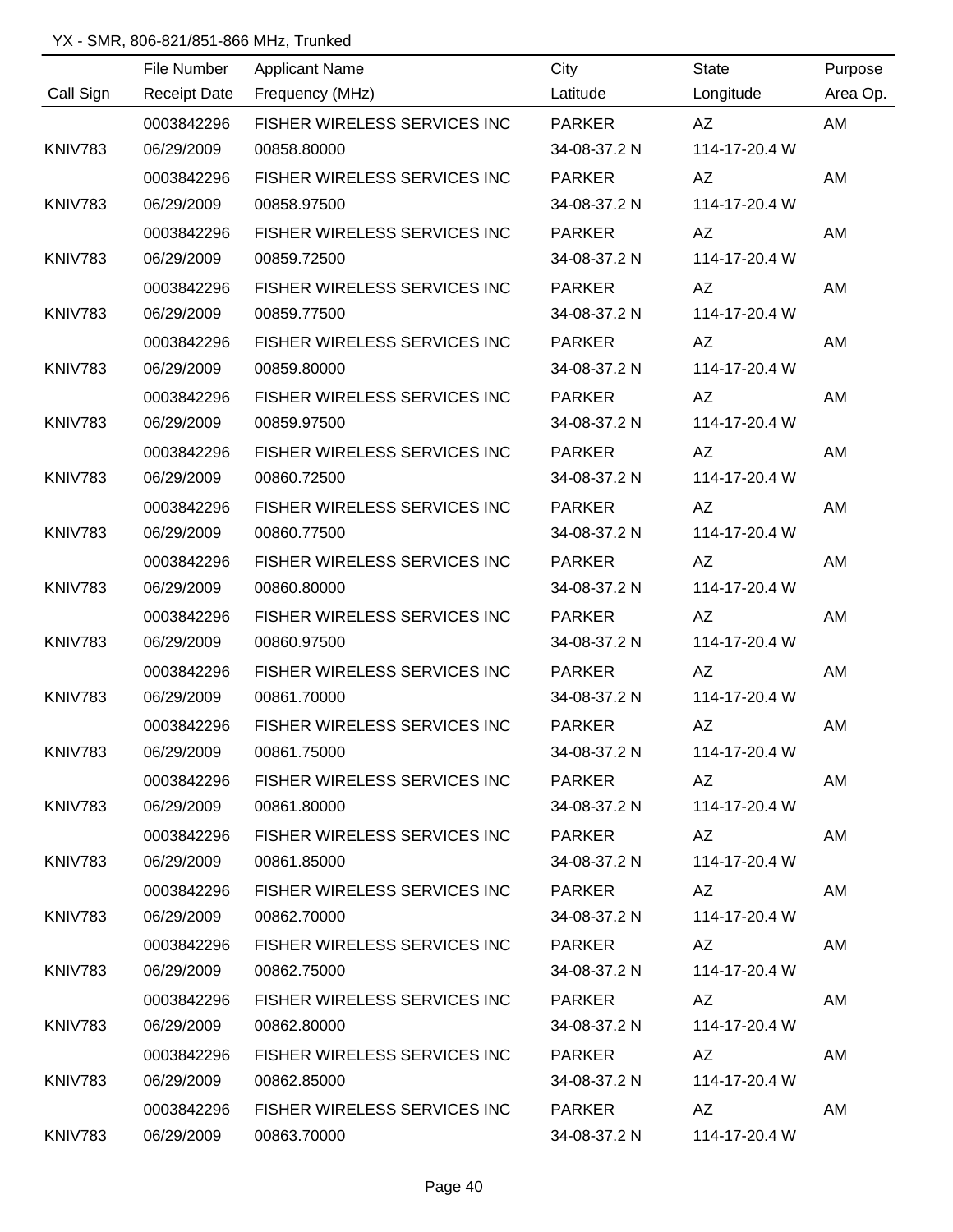|                | File Number         | <b>Applicant Name</b>                 | City            | State                                                                                                                                                                                                                          | Purpose  |
|----------------|---------------------|---------------------------------------|-----------------|--------------------------------------------------------------------------------------------------------------------------------------------------------------------------------------------------------------------------------|----------|
| Call Sign      | <b>Receipt Date</b> | Frequency (MHz)                       | Latitude        | Longitude                                                                                                                                                                                                                      | Area Op. |
|                | 0003842296          | FISHER WIRELESS SERVICES INC          | <b>PARKER</b>   | AZ                                                                                                                                                                                                                             | AM       |
| <b>KNIV783</b> | 06/29/2009          | 00863.75000                           | 34-08-37.2 N    | 114-17-20.4 W                                                                                                                                                                                                                  |          |
|                | 0003842296          | FISHER WIRELESS SERVICES INC          | <b>PARKER</b>   | AZ                                                                                                                                                                                                                             | AM       |
| <b>KNIV783</b> | 06/29/2009          | 00863.80000                           | 34-08-37.2 N    | 114-17-20.4 W                                                                                                                                                                                                                  |          |
|                | 0003842296          | FISHER WIRELESS SERVICES INC          | <b>PARKER</b>   | AZ                                                                                                                                                                                                                             | AM       |
| KNIV783        | 06/29/2009          | 00863.85000                           | 34-08-37.2 N    | 114-17-20.4 W                                                                                                                                                                                                                  |          |
|                | 0003842296          | FISHER WIRELESS SERVICES INC          | <b>PARKER</b>   | AZ                                                                                                                                                                                                                             | AM       |
| <b>KNIV783</b> | 06/29/2009          | 00864.70000                           | 34-08-37.2 N    | 114-17-20.4 W                                                                                                                                                                                                                  |          |
|                | 0003842296          | FISHER WIRELESS SERVICES INC          | <b>PARKER</b>   | AZ                                                                                                                                                                                                                             | AM       |
| <b>KNIV783</b> | 06/29/2009          | 00864.75000                           | 34-08-37.2 N    | 114-17-20.4 W                                                                                                                                                                                                                  |          |
|                | 0003842296          | <b>FISHER WIRELESS SERVICES INC.</b>  | <b>PARKER</b>   | AZ                                                                                                                                                                                                                             | AM       |
| KNIV783        | 06/29/2009          | 00864.80000                           | 34-08-37.2 N    | 114-17-20.4 W                                                                                                                                                                                                                  |          |
|                | 0003842296          | FISHER WIRELESS SERVICES INC          | <b>PARKER</b>   | AZ                                                                                                                                                                                                                             | AM       |
| <b>KNIV783</b> | 06/29/2009          | 00864.85000                           | 34-08-37.2 N    | 114-17-20.4 W                                                                                                                                                                                                                  |          |
|                | 0003842296          | FISHER WIRELESS SERVICES INC          | <b>PARKER</b>   | AZ                                                                                                                                                                                                                             | AM       |
| KNIV783        | 06/29/2009          | 00865.70000                           | 34-08-37.2 N    | 114-17-20.4 W                                                                                                                                                                                                                  |          |
|                | 0003842296          | FISHER WIRELESS SERVICES INC          | <b>PARKER</b>   | AZ                                                                                                                                                                                                                             | AM       |
| <b>KNIV783</b> | 06/29/2009          | 00865.75000                           | 34-08-37.2 N    | 114-17-20.4 W                                                                                                                                                                                                                  |          |
|                | 0003842296          | FISHER WIRELESS SERVICES INC          | <b>PARKER</b>   | AZ                                                                                                                                                                                                                             | AM       |
| KNIV783        | 06/29/2009          | 00865.80000                           | 34-08-37.2 N    | 114-17-20.4 W                                                                                                                                                                                                                  |          |
|                | 0003842296          | FISHER WIRELESS SERVICES INC          | <b>PARKER</b>   | AZ                                                                                                                                                                                                                             | AM       |
| KNIV783        | 06/29/2009          | 00865.85000                           | 34-08-37.2 N    | 114-17-20.4 W                                                                                                                                                                                                                  |          |
|                | 0003842296          | FISHER WIRELESS SERVICES INC          | <b>QUARTITE</b> | AZ                                                                                                                                                                                                                             | AM       |
| KNIV783        | 06/29/2009          | 00856.72500                           | 33-40-12.1 N    | 114-03-30.8 W                                                                                                                                                                                                                  |          |
|                | 0003842296          | FISHER WIRELESS SERVICES INC QUARTITE |                 | AZ                                                                                                                                                                                                                             | AM       |
| KNIV783        | 06/29/2009          | 00856.77500                           | 33-40-12.1 N    | 114-03-30.8 W                                                                                                                                                                                                                  |          |
|                | 0003842296          | FISHER WIRELESS SERVICES INC          | QUARTITE        |                                                                                                                                                                                                                                | AM       |
| KNIV783        | 06/29/2009          | 00856.80000                           | 33-40-12.1 N    | 114-03-30.8 W                                                                                                                                                                                                                  |          |
|                | 0003842296          | FISHER WIRELESS SERVICES INC          | QUARTITE        |                                                                                                                                                                                                                                | AM       |
| KNIV783        | 06/29/2009          | 00856.85000                           | 33-40-12.1 N    | 114-03-30.8 W                                                                                                                                                                                                                  |          |
|                | 0003842296          | FISHER WIRELESS SERVICES INC          | QUARTITE        | AZ                                                                                                                                                                                                                             | AM       |
| KNIV783        | 06/29/2009          | 00856.90000                           | 33-40-12.1 N    | 114-03-30.8 W                                                                                                                                                                                                                  |          |
|                | 0003842296          | FISHER WIRELESS SERVICES INC          | QUARTITE        | AZ and the set of the set of the set of the set of the set of the set of the set of the set of the set of the set of the set of the set of the set of the set of the set of the set of the set of the set of the set of the se | AM       |
| KNIV783        | 06/29/2009          | 00856.97500                           | 33-40-12.1 N    | 114-03-30.8 W                                                                                                                                                                                                                  |          |
|                | 0003842296          | FISHER WIRELESS SERVICES INC          | QUARTITE        | AZ                                                                                                                                                                                                                             | AM       |
| KNIV783        | 06/29/2009          | 00857.72500                           | 33-40-12.1 N    | 114-03-30.8 W                                                                                                                                                                                                                  |          |
|                | 0003842296          | FISHER WIRELESS SERVICES INC          | QUARTITE        | AZ <b>National</b>                                                                                                                                                                                                             | AM       |
| KNIV783        | 06/29/2009          | 00857.77500                           |                 | 33-40-12.1 N 114-03-30.8 W                                                                                                                                                                                                     |          |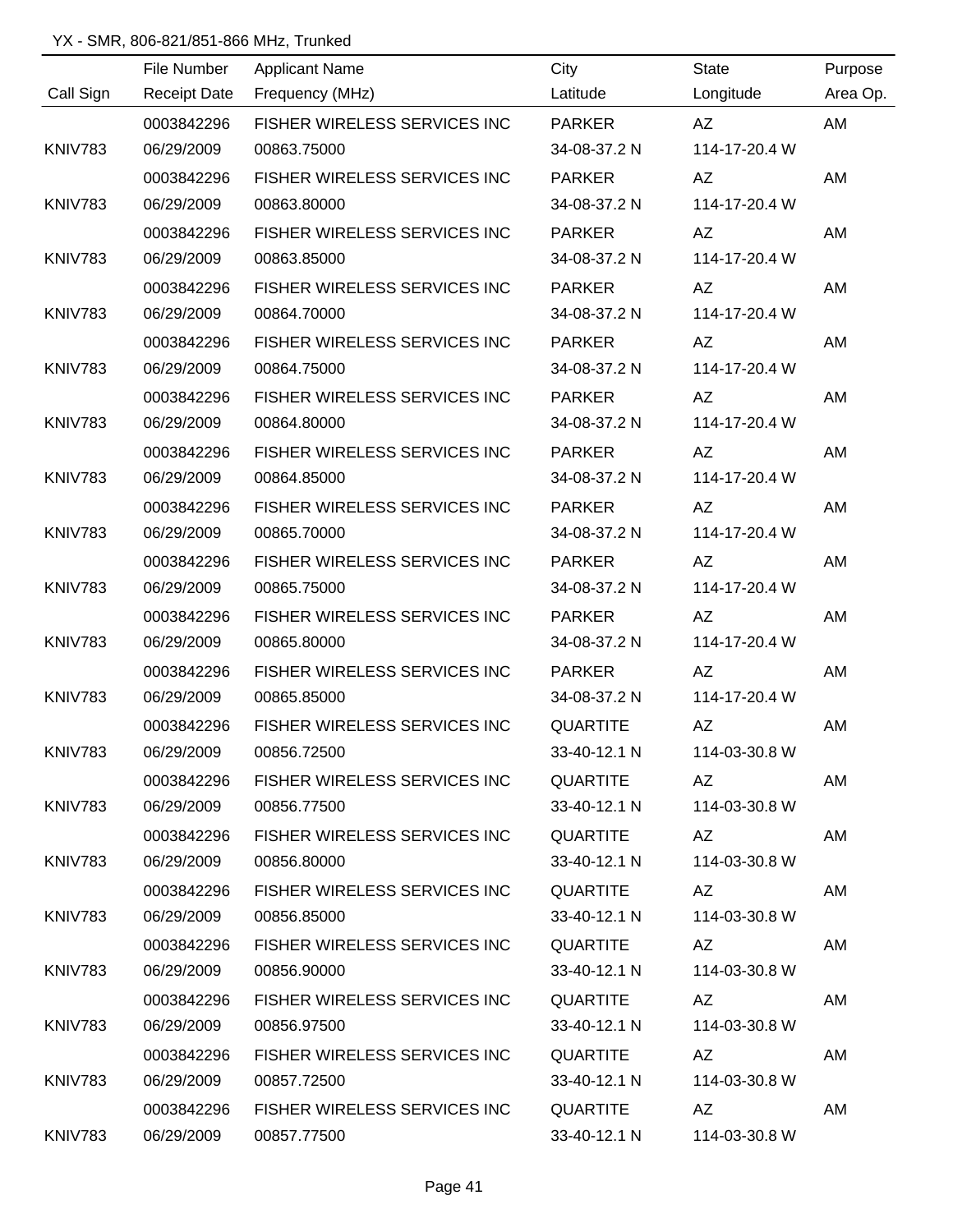|                |             | the control of the control of the control of the control of |                 |               |          |
|----------------|-------------|-------------------------------------------------------------|-----------------|---------------|----------|
|                | File Number | <b>Applicant Name</b>                                       | City            | State         | Purpose  |
| Call Sign      |             | Receipt Date Frequency (MHz)                                | Latitude        | Longitude     | Area Op. |
|                | 0003842296  | FISHER WIRELESS SERVICES INC                                | QUARTITE        | AZ            | AM       |
| <b>KNIV783</b> | 06/29/2009  | 00857.80000                                                 | 33-40-12.1 N    | 114-03-30.8 W |          |
|                | 0003842296  | FISHER WIRELESS SERVICES INC                                | <b>QUARTITE</b> | AZ            | AM       |
| KNIV783        | 06/29/2009  | 00858.72500                                                 | 33-40-12.1 N    | 114-03-30.8 W |          |
|                | 0003842296  | FISHER WIRELESS SERVICES INC                                | QUARTITE        | AZ            | AM       |
| KNIV783        | 06/29/2009  | 00858.77500                                                 | 33-40-12.1 N    | 114-03-30.8 W |          |
|                | 0003842296  | FISHER WIRELESS SERVICES INC                                | <b>QUARTITE</b> | AZ            | AM       |
| <b>KNIV783</b> | 06/29/2009  | 00858.80000                                                 | 33-40-12.1 N    | 114-03-30.8 W |          |
|                | 0003842296  | FISHER WIRELESS SERVICES INC                                | QUARTITE        | AZ            | AM       |
| <b>KNIV783</b> | 06/29/2009  | 00858.97500                                                 | 33-40-12.1 N    | 114-03-30.8 W |          |
|                | 0003842296  | FISHER WIRELESS SERVICES INC                                | QUARTITE        | AZ            | AM       |
| KNIV783        | 06/29/2009  | 00859.72500                                                 | 33-40-12.1 N    | 114-03-30.8 W |          |
|                | 0003842296  | FISHER WIRELESS SERVICES INC                                | <b>QUARTITE</b> | AZ            | AM       |
| <b>KNIV783</b> | 06/29/2009  | 00859.77500                                                 | 33-40-12.1 N    | 114-03-30.8 W |          |
|                | 0003842296  | FISHER WIRELESS SERVICES INC                                | <b>QUARTITE</b> | AZ            | AM       |
| <b>KNIV783</b> | 06/29/2009  | 00859.80000                                                 | 33-40-12.1 N    | 114-03-30.8 W |          |
|                | 0003842296  | FISHER WIRELESS SERVICES INC                                | QUARTITE        | AZ            | AM       |
| <b>KNIV783</b> | 06/29/2009  | 00860.72500                                                 | 33-40-12.1 N    | 114-03-30.8 W |          |
|                | 0003842296  | FISHER WIRELESS SERVICES INC                                | QUARTITE        | AZ            | AM       |
| KNIV783        | 06/29/2009  | 00860.77500                                                 | 33-40-12.1 N    | 114-03-30.8 W |          |
|                | 0003842296  | FISHER WIRELESS SERVICES INC                                | QUARTITE        | AZ            | AM       |
| KNIV783        | 06/29/2009  | 00860.80000                                                 | 33-40-12.1 N    | 114-03-30.8 W |          |
|                | 0003842296  | FISHER WIRELESS SERVICES INC                                | <b>QUARTITE</b> | AZ            | AM       |
| KNIV783        | 06/29/2009  | 00860.97500                                                 | 33-40-12.1 N    | 114-03-30.8 W |          |
|                | 0003842296  | FISHER WIRELESS SERVICES INC QUARTITE                       |                 | AZ            | AM       |
| KNIV783        | 06/29/2009  | 00861.70000                                                 | 33-40-12.1 N    | 114-03-30.8 W |          |
|                | 0003842296  | FISHER WIRELESS SERVICES INC QUARTITE                       |                 | AZ            | AM       |
| KNIV783        | 06/29/2009  | 00861.75000                                                 | 33-40-12.1 N    | 114-03-30.8 W |          |
|                | 0003842296  | FISHER WIRELESS SERVICES INC                                | QUARTITE        | AZ            | AM       |
| KNIV783        | 06/29/2009  | 00861.80000                                                 | 33-40-12.1 N    | 114-03-30.8 W |          |
|                | 0003842296  | FISHER WIRELESS SERVICES INC                                | QUARTITE        | AZ            | AM       |
| KNIV783        | 06/29/2009  | 00861.85000                                                 | 33-40-12.1 N    | 114-03-30.8 W |          |
|                | 0003842296  | FISHER WIRELESS SERVICES INC                                | QUARTITE        | AZ            | AM       |
| KNIV783        | 06/29/2009  | 00862.70000                                                 | 33-40-12.1 N    | 114-03-30.8 W |          |
|                | 0003842296  | FISHER WIRELESS SERVICES INC                                | QUARTITE        | AZ            | AM       |
| KNIV783        | 06/29/2009  | 00862.75000                                                 | 33-40-12.1 N    | 114-03-30.8 W |          |
|                | 0003842296  | FISHER WIRELESS SERVICES INC                                | QUARTITE        | AZ            | AM       |
| KNIV783        | 06/29/2009  | 00862.80000                                                 | 33-40-12.1 N    | 114-03-30.8 W |          |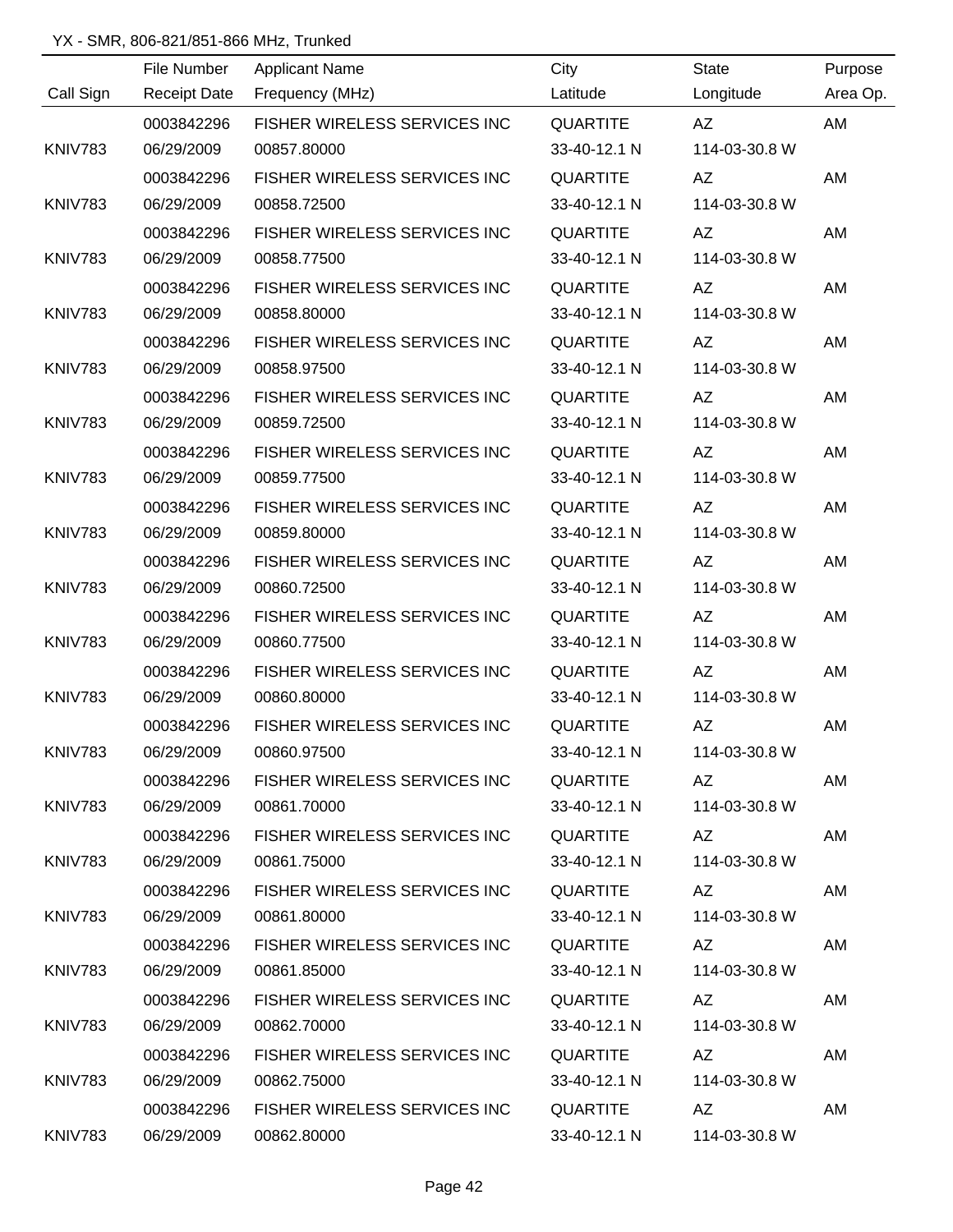|                | File Number         | <b>Applicant Name</b>                 | City            | <b>State</b>  | Purpose  |
|----------------|---------------------|---------------------------------------|-----------------|---------------|----------|
| Call Sign      | <b>Receipt Date</b> | Frequency (MHz)                       | Latitude        | Longitude     | Area Op. |
|                | 0003842296          | FISHER WIRELESS SERVICES INC          | <b>QUARTITE</b> | AZ            | AM       |
| KNIV783        | 06/29/2009          | 00862.85000                           | 33-40-12.1 N    | 114-03-30.8 W |          |
|                | 0003842296          | FISHER WIRELESS SERVICES INC          | <b>QUARTITE</b> | AZ            | AM       |
| <b>KNIV783</b> | 06/29/2009          | 00863.70000                           | 33-40-12.1 N    | 114-03-30.8 W |          |
|                | 0003842296          | FISHER WIRELESS SERVICES INC          | <b>QUARTITE</b> | AZ            | AM       |
| <b>KNIV783</b> | 06/29/2009          | 00863.75000                           | 33-40-12.1 N    | 114-03-30.8 W |          |
|                | 0003842296          | FISHER WIRELESS SERVICES INC          | <b>QUARTITE</b> | AZ            | AM       |
| <b>KNIV783</b> | 06/29/2009          | 00863.80000                           | 33-40-12.1 N    | 114-03-30.8 W |          |
|                | 0003842296          | FISHER WIRELESS SERVICES INC          | <b>QUARTITE</b> | AZ            | AM       |
| <b>KNIV783</b> | 06/29/2009          | 00863.85000                           | 33-40-12.1 N    | 114-03-30.8 W |          |
|                | 0003842296          | FISHER WIRELESS SERVICES INC          | <b>QUARTITE</b> | AZ            | AM       |
| <b>KNIV783</b> | 06/29/2009          | 00864.70000                           | 33-40-12.1 N    | 114-03-30.8 W |          |
|                | 0003842296          | FISHER WIRELESS SERVICES INC          | <b>QUARTITE</b> | AZ            | AM       |
| <b>KNIV783</b> | 06/29/2009          | 00864.75000                           | 33-40-12.1 N    | 114-03-30.8 W |          |
|                | 0003842296          | FISHER WIRELESS SERVICES INC          | <b>QUARTITE</b> | AZ            | AM       |
| KNIV783        | 06/29/2009          | 00864.80000                           | 33-40-12.1 N    | 114-03-30.8 W |          |
|                | 0003842296          | FISHER WIRELESS SERVICES INC          | <b>QUARTITE</b> | AZ            | AM       |
| <b>KNIV783</b> | 06/29/2009          | 00864.85000                           | 33-40-12.1 N    | 114-03-30.8 W |          |
|                | 0003842296          | FISHER WIRELESS SERVICES INC          | <b>QUARTITE</b> | <b>AZ</b>     | AM       |
| <b>KNIV783</b> | 06/29/2009          | 00865.70000                           | 33-40-12.1 N    | 114-03-30.8 W |          |
|                | 0003842296          | FISHER WIRELESS SERVICES INC          | <b>QUARTITE</b> | <b>AZ</b>     | AM       |
| <b>KNIV783</b> | 06/29/2009          | 00865.75000                           | 33-40-12.1 N    | 114-03-30.8 W |          |
|                | 0003842296          | FISHER WIRELESS SERVICES INC          | QUARTITE        | AZ            | AM       |
| KNIV783        | 06/29/2009          | 00865.80000                           | 33-40-12.1 N    | 114-03-30.8 W |          |
|                | 0003842296          | FISHER WIRELESS SERVICES INC QUARTITE |                 | AZ —          | AM       |
| KNIV783        | 06/29/2009          | 00865.85000                           | 33-40-12.1 N    | 114-03-30.8 W |          |
|                | 0003842296          | FISHER WIRELESS SERVICES INC          | ROLL            | AZ            | AM       |
| <b>KNIV783</b> | 06/29/2009          | 00856.72500                           | 32-48-43.5 N    | 113-46-55.6 W |          |
|                | 0003842296          | FISHER WIRELESS SERVICES INC          | ROLL            | AZ.           | AM       |
| KNIV783        | 06/29/2009          | 00856.77500                           | 32-48-43.5 N    | 113-46-55.6 W |          |
|                | 0003842296          | FISHER WIRELESS SERVICES INC          | ROLL            | AZ            | AM       |
| KNIV783        | 06/29/2009          | 00856.80000                           | 32-48-43.5 N    | 113-46-55.6 W |          |
|                | 0003842296          | FISHER WIRELESS SERVICES INC          | ROLL            | AZ.           | AM       |
| KNIV783        | 06/29/2009          | 00856.82500                           | 32-48-43.5 N    | 113-46-55.6 W |          |
|                | 0003842296          | FISHER WIRELESS SERVICES INC          | ROLL            | AZ            | AM       |
| KNIV783        | 06/29/2009          | 00856.85000                           | 32-48-43.5 N    | 113-46-55.6 W |          |
|                | 0003842296          | <b>FISHER WIRELESS SERVICES INC</b>   | ROLL            | AZ.           | AM       |
| KNIV783        | 06/29/2009          | 00856.90000                           | 32-48-43.5 N    | 113-46-55.6 W |          |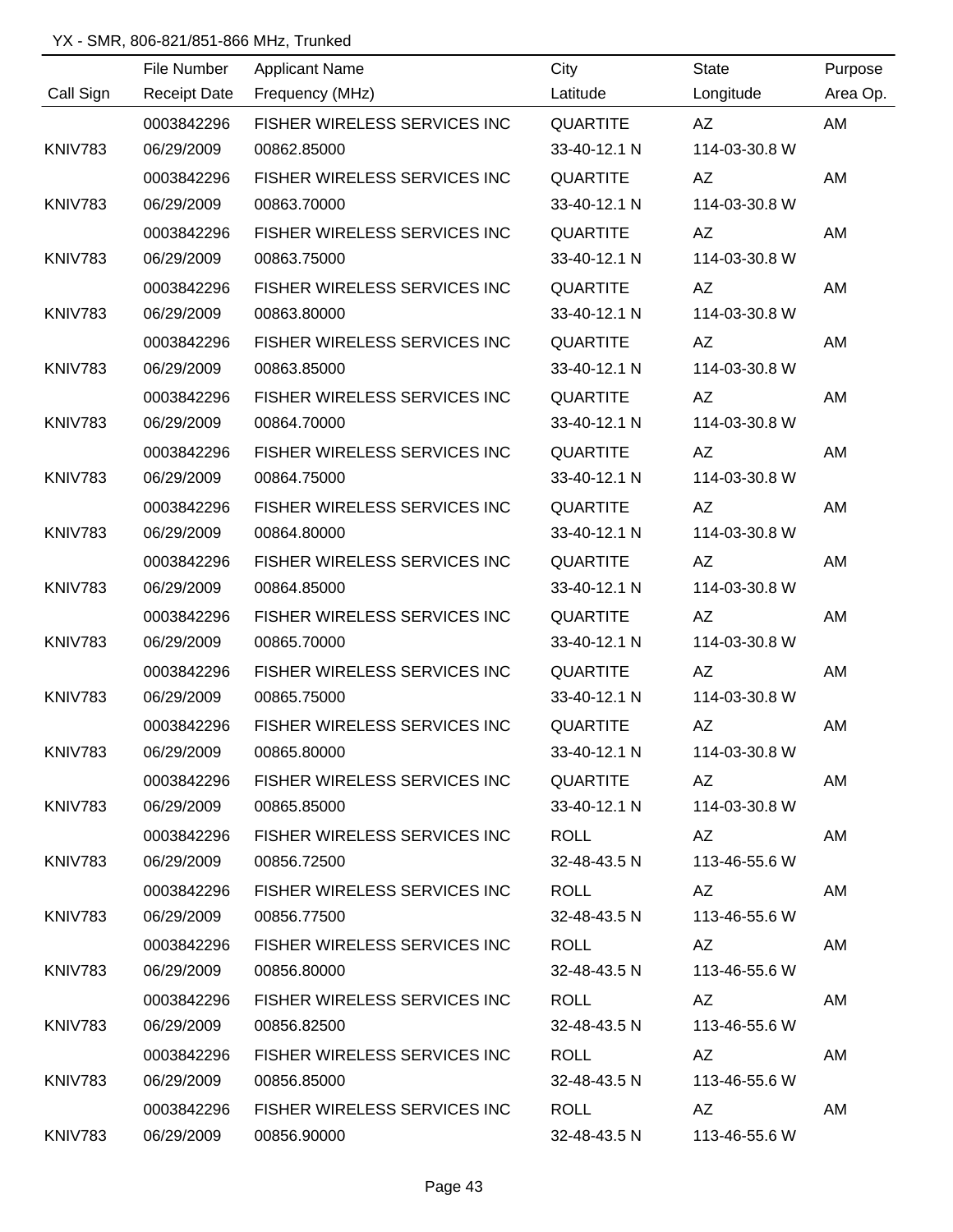|                | File Number         | <b>Applicant Name</b>               | City         | <b>State</b>                                                                                                                                                                                                                   | Purpose  |
|----------------|---------------------|-------------------------------------|--------------|--------------------------------------------------------------------------------------------------------------------------------------------------------------------------------------------------------------------------------|----------|
| Call Sign      | <b>Receipt Date</b> | Frequency (MHz)                     | Latitude     | Longitude                                                                                                                                                                                                                      | Area Op. |
|                | 0003842296          | FISHER WIRELESS SERVICES INC        | <b>ROLL</b>  | AZ                                                                                                                                                                                                                             | AM       |
| <b>KNIV783</b> | 06/29/2009          | 00856.97500                         | 32-48-43.5 N | 113-46-55.6 W                                                                                                                                                                                                                  |          |
|                | 0003842296          | FISHER WIRELESS SERVICES INC        | <b>ROLL</b>  | AZ                                                                                                                                                                                                                             | AM       |
| <b>KNIV783</b> | 06/29/2009          | 00857.72500                         | 32-48-43.5 N | 113-46-55.6 W                                                                                                                                                                                                                  |          |
|                | 0003842296          | FISHER WIRELESS SERVICES INC        | <b>ROLL</b>  | AZ                                                                                                                                                                                                                             | AM       |
| <b>KNIV783</b> | 06/29/2009          | 00857.77500                         | 32-48-43.5 N | 113-46-55.6 W                                                                                                                                                                                                                  |          |
|                | 0003842296          | FISHER WIRELESS SERVICES INC        | <b>ROLL</b>  | AZ                                                                                                                                                                                                                             | AM       |
| <b>KNIV783</b> | 06/29/2009          | 00857.80000                         | 32-48-43.5 N | 113-46-55.6 W                                                                                                                                                                                                                  |          |
|                | 0003842296          | FISHER WIRELESS SERVICES INC        | <b>ROLL</b>  | AZ                                                                                                                                                                                                                             | AM       |
| <b>KNIV783</b> | 06/29/2009          | 00857.82500                         | 32-48-43.5 N | 113-46-55.6 W                                                                                                                                                                                                                  |          |
|                | 0003842296          | FISHER WIRELESS SERVICES INC        | <b>ROLL</b>  | AZ                                                                                                                                                                                                                             | AM       |
| <b>KNIV783</b> | 06/29/2009          | 00857.97500                         | 32-48-43.5 N | 113-46-55.6 W                                                                                                                                                                                                                  |          |
|                | 0003842296          | FISHER WIRELESS SERVICES INC        | <b>ROLL</b>  | AZ                                                                                                                                                                                                                             | AM       |
| <b>KNIV783</b> | 06/29/2009          | 00858.72500                         | 32-48-43.5 N | 113-46-55.6 W                                                                                                                                                                                                                  |          |
|                | 0003842296          | FISHER WIRELESS SERVICES INC        | <b>ROLL</b>  | AZ                                                                                                                                                                                                                             | AM       |
| KNIV783        | 06/29/2009          | 00858.77500                         | 32-48-43.5 N | 113-46-55.6 W                                                                                                                                                                                                                  |          |
|                | 0003842296          | FISHER WIRELESS SERVICES INC        | <b>ROLL</b>  | <b>AZ</b>                                                                                                                                                                                                                      | AM       |
| KNIV783        | 06/29/2009          | 00858.80000                         | 32-48-43.5 N | 113-46-55.6 W                                                                                                                                                                                                                  |          |
|                | 0003842296          | FISHER WIRELESS SERVICES INC        | <b>ROLL</b>  | <b>AZ</b>                                                                                                                                                                                                                      | AM       |
| KNIV783        | 06/29/2009          | 00858.82500                         | 32-48-43.5 N | 113-46-55.6 W                                                                                                                                                                                                                  |          |
|                | 0003842296          | FISHER WIRELESS SERVICES INC        | <b>ROLL</b>  | AZ                                                                                                                                                                                                                             | AM       |
| KNIV783        | 06/29/2009          | 00858.97500                         | 32-48-43.5 N | 113-46-55.6 W                                                                                                                                                                                                                  |          |
|                | 0003842296          | FISHER WIRELESS SERVICES INC        | <b>ROLL</b>  | <b>AZ</b>                                                                                                                                                                                                                      | AM       |
| KNIV783        | 06/29/2009          | 00859.72500                         | 32-48-43.5 N | 113-46-55.6 W                                                                                                                                                                                                                  |          |
|                | 0003842296          | FISHER WIRELESS SERVICES INC        | <b>ROLL</b>  | AZ and the set of the set of the set of the set of the set of the set of the set of the set of the set of the set of the set of the set of the set of the set of the set of the set of the set of the set of the set of the se | AM       |
| KNIV783        | 06/29/2009          | 00859.77500                         | 32-48-43.5 N | 113-46-55.6 W                                                                                                                                                                                                                  |          |
|                | 0003842296          | FISHER WIRELESS SERVICES INC        | ROLL         | AZ                                                                                                                                                                                                                             | AM       |
| KNIV783        | 06/29/2009          | 00859.80000                         | 32-48-43.5 N | 113-46-55.6 W                                                                                                                                                                                                                  |          |
|                | 0003842296          | FISHER WIRELESS SERVICES INC        | <b>ROLL</b>  | AZ                                                                                                                                                                                                                             | AM       |
| KNIV783        | 06/29/2009          | 00859.82500                         | 32-48-43.5 N | 113-46-55.6 W                                                                                                                                                                                                                  |          |
|                | 0003842296          | FISHER WIRELESS SERVICES INC        | <b>ROLL</b>  | AZ DO                                                                                                                                                                                                                          | AM       |
| KNIV783        | 06/29/2009          | 00859.97500                         | 32-48-43.5 N | 113-46-55.6 W                                                                                                                                                                                                                  |          |
|                | 0003842296          | FISHER WIRELESS SERVICES INC        | <b>ROLL</b>  | AZ.                                                                                                                                                                                                                            | AM       |
| KNIV783        | 06/29/2009          | 00860.72500                         | 32-48-43.5 N | 113-46-55.6 W                                                                                                                                                                                                                  |          |
|                | 0003842296          | <b>FISHER WIRELESS SERVICES INC</b> | ROLL         | AZ.                                                                                                                                                                                                                            | AM       |
| KNIV783        | 06/29/2009          | 00860.77500                         | 32-48-43.5 N | 113-46-55.6 W                                                                                                                                                                                                                  |          |
|                | 0003842296          | <b>FISHER WIRELESS SERVICES INC</b> | ROLL         | AZ.                                                                                                                                                                                                                            | AM       |
| KNIV783        | 06/29/2009          | 00860.80000                         | 32-48-43.5 N | 113-46-55.6 W                                                                                                                                                                                                                  |          |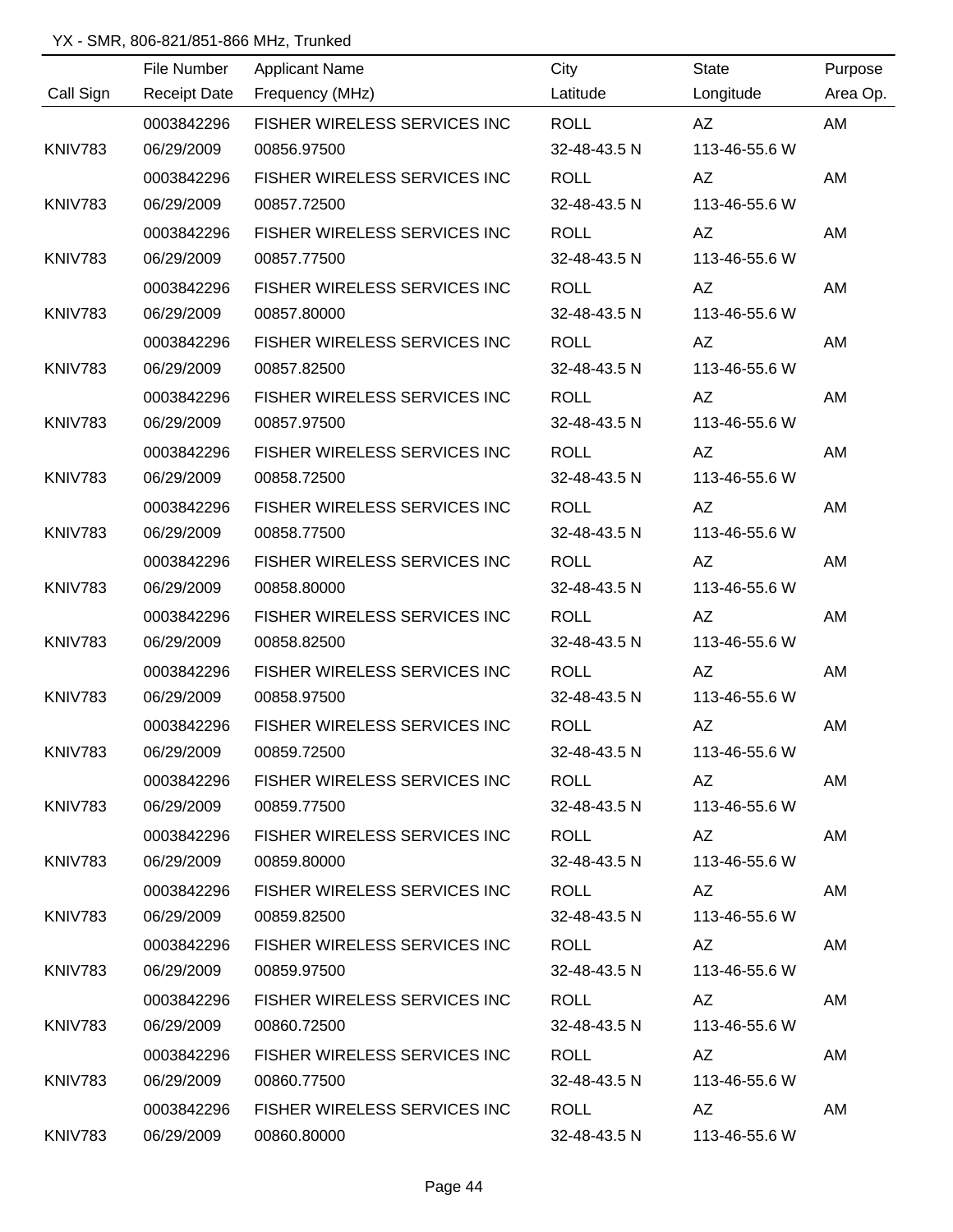|                | File Number         | <b>Applicant Name</b>               | City         | <b>State</b>                                                                                                                                                                                                                   | Purpose  |
|----------------|---------------------|-------------------------------------|--------------|--------------------------------------------------------------------------------------------------------------------------------------------------------------------------------------------------------------------------------|----------|
| Call Sign      | <b>Receipt Date</b> | Frequency (MHz)                     | Latitude     | Longitude                                                                                                                                                                                                                      | Area Op. |
|                | 0003842296          | FISHER WIRELESS SERVICES INC        | <b>ROLL</b>  | AZ                                                                                                                                                                                                                             | AM       |
| <b>KNIV783</b> | 06/29/2009          | 00860.82500                         | 32-48-43.5 N | 113-46-55.6 W                                                                                                                                                                                                                  |          |
|                | 0003842296          | FISHER WIRELESS SERVICES INC        | <b>ROLL</b>  | AZ                                                                                                                                                                                                                             | AM       |
| <b>KNIV783</b> | 06/29/2009          | 00860.97500                         | 32-48-43.5 N | 113-46-55.6 W                                                                                                                                                                                                                  |          |
|                | 0003842296          | FISHER WIRELESS SERVICES INC        | <b>ROLL</b>  | AZ                                                                                                                                                                                                                             | AM       |
| <b>KNIV783</b> | 06/29/2009          | 00861.70000                         | 32-48-43.5 N | 113-46-55.6 W                                                                                                                                                                                                                  |          |
|                | 0003842296          | FISHER WIRELESS SERVICES INC        | <b>ROLL</b>  | AZ                                                                                                                                                                                                                             | AM       |
| <b>KNIV783</b> | 06/29/2009          | 00861.75000                         | 32-48-43.5 N | 113-46-55.6 W                                                                                                                                                                                                                  |          |
|                | 0003842296          | FISHER WIRELESS SERVICES INC        | <b>ROLL</b>  | AZ                                                                                                                                                                                                                             | AM       |
| <b>KNIV783</b> | 06/29/2009          | 00861.80000                         | 32-48-43.5 N | 113-46-55.6 W                                                                                                                                                                                                                  |          |
|                | 0003842296          | FISHER WIRELESS SERVICES INC        | <b>ROLL</b>  | AZ                                                                                                                                                                                                                             | AM       |
| <b>KNIV783</b> | 06/29/2009          | 00861.85000                         | 32-48-43.5 N | 113-46-55.6 W                                                                                                                                                                                                                  |          |
|                | 0003842296          | FISHER WIRELESS SERVICES INC        | <b>ROLL</b>  | AZ                                                                                                                                                                                                                             | AM       |
| <b>KNIV783</b> | 06/29/2009          | 00862.70000                         | 32-48-43.5 N | 113-46-55.6 W                                                                                                                                                                                                                  |          |
|                | 0003842296          | FISHER WIRELESS SERVICES INC        | <b>ROLL</b>  | AZ                                                                                                                                                                                                                             | AM       |
| KNIV783        | 06/29/2009          | 00862.75000                         | 32-48-43.5 N | 113-46-55.6 W                                                                                                                                                                                                                  |          |
|                | 0003842296          | FISHER WIRELESS SERVICES INC        | <b>ROLL</b>  | <b>AZ</b>                                                                                                                                                                                                                      | AM       |
| KNIV783        | 06/29/2009          | 00862.80000                         | 32-48-43.5 N | 113-46-55.6 W                                                                                                                                                                                                                  |          |
|                | 0003842296          | FISHER WIRELESS SERVICES INC        | <b>ROLL</b>  | <b>AZ</b>                                                                                                                                                                                                                      | AM       |
| KNIV783        | 06/29/2009          | 00862.85000                         | 32-48-43.5 N | 113-46-55.6 W                                                                                                                                                                                                                  |          |
|                | 0003842296          | FISHER WIRELESS SERVICES INC        | <b>ROLL</b>  | AZ                                                                                                                                                                                                                             | AM       |
| KNIV783        | 06/29/2009          | 00863.70000                         | 32-48-43.5 N | 113-46-55.6 W                                                                                                                                                                                                                  |          |
|                | 0003842296          | FISHER WIRELESS SERVICES INC        | <b>ROLL</b>  | <b>AZ</b>                                                                                                                                                                                                                      | AM       |
| KNIV783        | 06/29/2009          | 00863.75000                         | 32-48-43.5 N | 113-46-55.6 W                                                                                                                                                                                                                  |          |
|                | 0003842296          | FISHER WIRELESS SERVICES INC        | <b>ROLL</b>  | AZ and the set of the set of the set of the set of the set of the set of the set of the set of the set of the set of the set of the set of the set of the set of the set of the set of the set of the set of the set of the se | AM       |
| KNIV783        | 06/29/2009          | 00863.80000                         | 32-48-43.5 N | 113-46-55.6 W                                                                                                                                                                                                                  |          |
|                | 0003842296          | FISHER WIRELESS SERVICES INC        | ROLL         | AZ                                                                                                                                                                                                                             | AM       |
| KNIV783        | 06/29/2009          | 00863.85000                         | 32-48-43.5 N | 113-46-55.6 W                                                                                                                                                                                                                  |          |
|                | 0003842296          | FISHER WIRELESS SERVICES INC        | <b>ROLL</b>  |                                                                                                                                                                                                                                | AM       |
| KNIV783        | 06/29/2009          | 00864.70000                         | 32-48-43.5 N | 113-46-55.6 W                                                                                                                                                                                                                  |          |
|                | 0003842296          | FISHER WIRELESS SERVICES INC        | ROLL         | AZ DO                                                                                                                                                                                                                          | AM       |
| KNIV783        | 06/29/2009          | 00864.75000                         | 32-48-43.5 N | 113-46-55.6 W                                                                                                                                                                                                                  |          |
|                | 0003842296          | FISHER WIRELESS SERVICES INC        | ROLL         | AZ.                                                                                                                                                                                                                            | AM       |
| KNIV783        | 06/29/2009          | 00864.80000                         | 32-48-43.5 N | 113-46-55.6 W                                                                                                                                                                                                                  |          |
|                | 0003842296          | <b>FISHER WIRELESS SERVICES INC</b> | ROLL         | AZ.                                                                                                                                                                                                                            | AM       |
| KNIV783        | 06/29/2009          | 00864.85000                         | 32-48-43.5 N | 113-46-55.6 W                                                                                                                                                                                                                  |          |
|                | 0003842296          | <b>FISHER WIRELESS SERVICES INC</b> | ROLL         | AZ.                                                                                                                                                                                                                            | AM       |
| KNIV783        | 06/29/2009          | 00865.70000                         | 32-48-43.5 N | 113-46-55.6 W                                                                                                                                                                                                                  |          |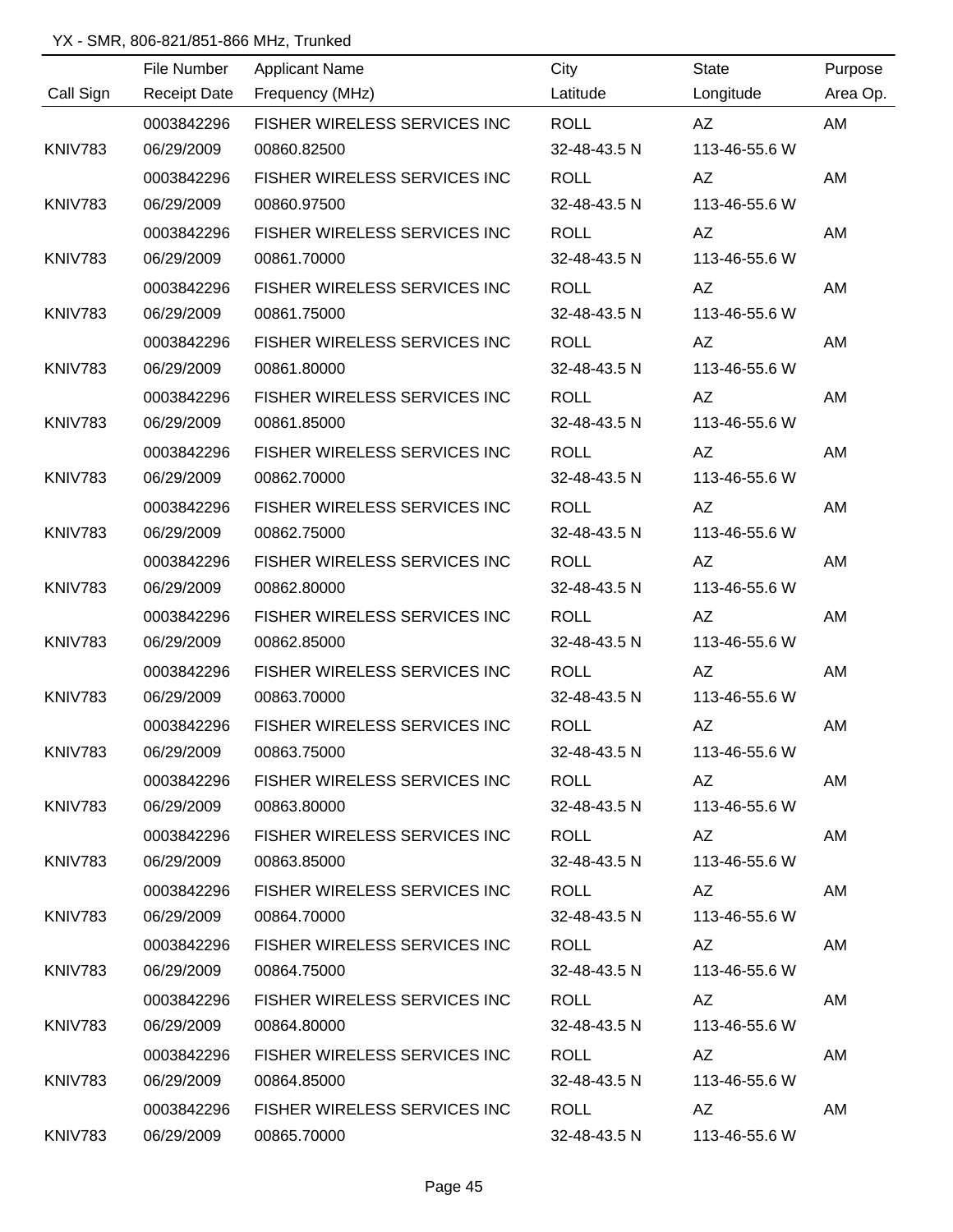|                | File Number         | <b>Applicant Name</b>             | City         | <b>State</b>                                                                                                                                                                                                                   | Purpose  |
|----------------|---------------------|-----------------------------------|--------------|--------------------------------------------------------------------------------------------------------------------------------------------------------------------------------------------------------------------------------|----------|
| Call Sign      | <b>Receipt Date</b> | Frequency (MHz)                   | Latitude     | Longitude                                                                                                                                                                                                                      | Area Op. |
|                | 0003842296          | FISHER WIRELESS SERVICES INC      | <b>ROLL</b>  | AZ                                                                                                                                                                                                                             | AM       |
| <b>KNIV783</b> | 06/29/2009          | 00865.75000                       | 32-48-43.5 N | 113-46-55.6 W                                                                                                                                                                                                                  |          |
|                | 0003842296          | FISHER WIRELESS SERVICES INC      | <b>ROLL</b>  | AZ                                                                                                                                                                                                                             | AM       |
| <b>KNIV783</b> | 06/29/2009          | 00865.80000                       | 32-48-43.5 N | 113-46-55.6 W                                                                                                                                                                                                                  |          |
|                | 0003842296          | FISHER WIRELESS SERVICES INC      | <b>ROLL</b>  | AZ                                                                                                                                                                                                                             | AM       |
| <b>KNIV783</b> | 06/29/2009          | 00865.85000                       | 32-48-43.5 N | 113-46-55.6 W                                                                                                                                                                                                                  |          |
|                | 0003842296          | FISHER WIRELESS SERVICES INC      | <b>YUMA</b>  | <b>AZ</b>                                                                                                                                                                                                                      | AM       |
| <b>KNIV783</b> | 06/29/2009          | 00856.72500                       | 32-40-40.5 N | 114-38-31.0 W                                                                                                                                                                                                                  |          |
|                | 0003842296          | FISHER WIRELESS SERVICES INC      | <b>YUMA</b>  | AZ                                                                                                                                                                                                                             | AM       |
| <b>KNIV783</b> | 06/29/2009          | 00856.80000                       | 32-40-40.5 N | 114-38-31.0 W                                                                                                                                                                                                                  |          |
|                | 0003842296          | FISHER WIRELESS SERVICES INC      | <b>YUMA</b>  | <b>AZ</b>                                                                                                                                                                                                                      | AM       |
| <b>KNIV783</b> | 06/29/2009          | 00856.82500                       | 32-40-40.5 N | 114-38-31.0 W                                                                                                                                                                                                                  |          |
|                | 0003842296          | FISHER WIRELESS SERVICES INC      | <b>YUMA</b>  | AZ                                                                                                                                                                                                                             | AM       |
| <b>KNIV783</b> | 06/29/2009          | 00856.85000                       | 32-40-40.5 N | 114-38-31.0 W                                                                                                                                                                                                                  |          |
|                | 0003842296          | FISHER WIRELESS SERVICES INC      | <b>YUMA</b>  | AZ                                                                                                                                                                                                                             | AM       |
| KNIV783        | 06/29/2009          | 00856.90000                       | 32-40-40.5 N | 114-38-31.0 W                                                                                                                                                                                                                  |          |
|                | 0003842296          | FISHER WIRELESS SERVICES INC      | <b>YUMA</b>  | AZ                                                                                                                                                                                                                             | AM       |
| KNIV783        | 06/29/2009          | 00856.97500                       | 32-40-40.5 N | 114-38-31.0 W                                                                                                                                                                                                                  |          |
|                | 0003842296          | FISHER WIRELESS SERVICES INC      | <b>YUMA</b>  | AZ                                                                                                                                                                                                                             | AM       |
| KNIV783        | 06/29/2009          | 00857.72500                       | 32-40-40.5 N | 114-38-31.0 W                                                                                                                                                                                                                  |          |
|                | 0003842296          | FISHER WIRELESS SERVICES INC      | <b>YUMA</b>  | AZ                                                                                                                                                                                                                             | AM       |
| KNIV783        | 06/29/2009          | 00857.80000                       | 32-40-40.5 N | 114-38-31.0 W                                                                                                                                                                                                                  |          |
|                | 0003842296          | FISHER WIRELESS SERVICES INC      | <b>YUMA</b>  | AZ                                                                                                                                                                                                                             | AM       |
| KNIV783        | 06/29/2009          | 00857.82500                       | 32-40-40.5 N | 114-38-31.0 W                                                                                                                                                                                                                  |          |
|                | 0003842296          | FISHER WIRELESS SERVICES INC YUMA |              | AZ L                                                                                                                                                                                                                           | AM       |
| KNIV783        | 06/29/2009          | 00857.97500                       | 32-40-40.5 N | 114-38-31.0 W                                                                                                                                                                                                                  |          |
|                | 0003842296          | FISHER WIRELESS SERVICES INC      | YUMA         | AZ                                                                                                                                                                                                                             | AM       |
| KNIV783        | 06/29/2009          | 00858.72500                       | 32-40-40.5 N | 114-38-31.0 W                                                                                                                                                                                                                  |          |
|                | 0003842296          | FISHER WIRELESS SERVICES INC      | YUMA         | AZ                                                                                                                                                                                                                             | AM       |
| KNIV783        | 06/29/2009          | 00858.80000                       | 32-40-40.5 N | 114-38-31.0 W                                                                                                                                                                                                                  |          |
|                | 0003842296          | FISHER WIRELESS SERVICES INC      | YUMA         | AZ and the set of the set of the set of the set of the set of the set of the set of the set of the set of the set of the set of the set of the set of the set of the set of the set of the set of the set of the set of the se | AM       |
| KNIV783        | 06/29/2009          | 00858.82500                       | 32-40-40.5 N | 114-38-31.0 W                                                                                                                                                                                                                  |          |
|                | 0003842296          | FISHER WIRELESS SERVICES INC      | YUMA         | AZ                                                                                                                                                                                                                             | AM       |
| KNIV783        | 06/29/2009          | 00858.97500                       | 32-40-40.5 N | 114-38-31.0 W                                                                                                                                                                                                                  |          |
|                | 0003842296          | FISHER WIRELESS SERVICES INC      | YUMA         | AZ.                                                                                                                                                                                                                            | AM       |
| KNIV783        | 06/29/2009          | 00859.72500                       | 32-40-40.5 N | 114-38-31.0 W                                                                                                                                                                                                                  |          |
|                | 0003842296          | FISHER WIRELESS SERVICES INC      | YUMA         | AZ                                                                                                                                                                                                                             | AM       |
| KNIV783        | 06/29/2009          | 00859.80000                       |              | 32-40-40.5 N 114-38-31.0 W                                                                                                                                                                                                     |          |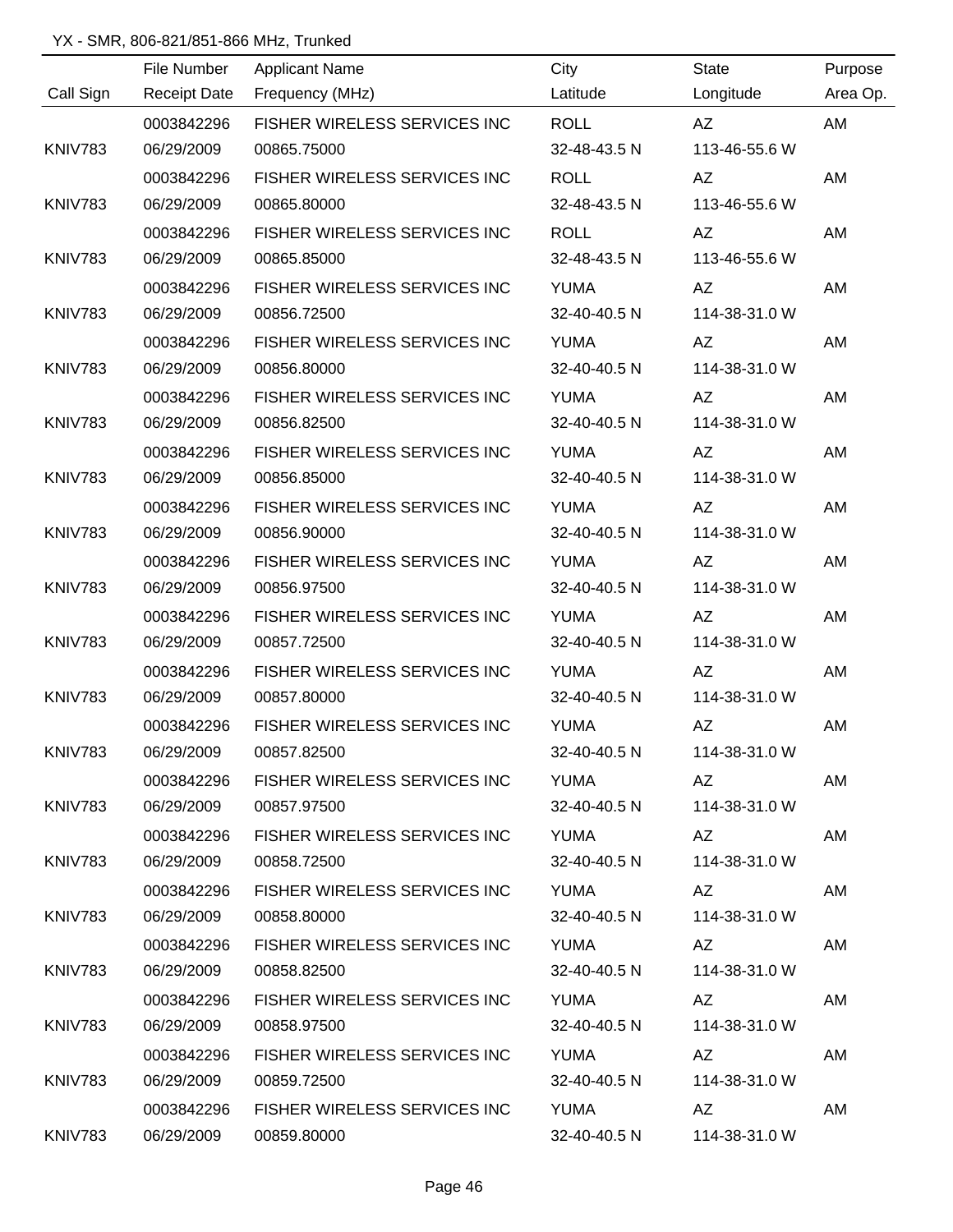|                | File Number         | <b>Applicant Name</b>             | City         | <b>State</b>  | Purpose  |
|----------------|---------------------|-----------------------------------|--------------|---------------|----------|
| Call Sign      | <b>Receipt Date</b> | Frequency (MHz)                   | Latitude     | Longitude     | Area Op. |
|                | 0003842296          | FISHER WIRELESS SERVICES INC      | <b>YUMA</b>  | AZ            | AM       |
| <b>KNIV783</b> | 06/29/2009          | 00859.82500                       | 32-40-40.5 N | 114-38-31.0 W |          |
|                | 0003842296          | FISHER WIRELESS SERVICES INC      | <b>YUMA</b>  | AZ            | AM       |
| <b>KNIV783</b> | 06/29/2009          | 00859.97500                       | 32-40-40.5 N | 114-38-31.0 W |          |
|                | 0003842296          | FISHER WIRELESS SERVICES INC      | <b>YUMA</b>  | AZ            | AM       |
| <b>KNIV783</b> | 06/29/2009          | 00860.72500                       | 32-40-40.5 N | 114-38-31.0 W |          |
|                | 0003842296          | FISHER WIRELESS SERVICES INC      | <b>YUMA</b>  | AZ            | AM       |
| <b>KNIV783</b> | 06/29/2009          | 00860.80000                       | 32-40-40.5 N | 114-38-31.0 W |          |
|                | 0003842296          | FISHER WIRELESS SERVICES INC      | <b>YUMA</b>  | AZ            | AM       |
| <b>KNIV783</b> | 06/29/2009          | 00860.82500                       | 32-40-40.5 N | 114-38-31.0 W |          |
|                | 0003842296          | FISHER WIRELESS SERVICES INC      | <b>YUMA</b>  | AZ            | AM       |
| <b>KNIV783</b> | 06/29/2009          | 00860.97500                       | 32-40-40.5 N | 114-38-31.0 W |          |
|                | 0003842296          | FISHER WIRELESS SERVICES INC      | <b>YUMA</b>  | AZ            | AM       |
| <b>KNIV783</b> | 06/29/2009          | 00861.70000                       | 32-40-40.5 N | 114-38-31.0 W |          |
|                | 0003842296          | FISHER WIRELESS SERVICES INC      | <b>YUMA</b>  | AZ            | AM       |
| <b>KNIV783</b> | 06/29/2009          | 00861.75000                       | 32-40-40.5 N | 114-38-31.0 W |          |
|                | 0003842296          | FISHER WIRELESS SERVICES INC      | <b>YUMA</b>  | AZ            | AM       |
| <b>KNIV783</b> | 06/29/2009          | 00861.80000                       | 32-40-40.5 N | 114-38-31.0 W |          |
|                | 0003842296          | FISHER WIRELESS SERVICES INC      | <b>YUMA</b>  | AZ            | AM       |
| KNIV783        | 06/29/2009          | 00861.85000                       | 32-40-40.5 N | 114-38-31.0 W |          |
|                | 0003842296          | FISHER WIRELESS SERVICES INC      | <b>YUMA</b>  | AZ            | AM       |
| <b>KNIV783</b> | 06/29/2009          | 00862.70000                       | 32-40-40.5 N | 114-38-31.0 W |          |
|                | 0003842296          | FISHER WIRELESS SERVICES INC      | <b>YUMA</b>  | AZ            | AM       |
| KNIV783        | 06/29/2009          | 00862.75000                       | 32-40-40.5 N | 114-38-31.0 W |          |
|                | 0003842296          | FISHER WIRELESS SERVICES INC YUMA |              | AZ DO         | AM       |
| KNIV783        | 06/29/2009          | 00862.80000                       | 32-40-40.5 N | 114-38-31.0 W |          |
|                | 0003842296          | FISHER WIRELESS SERVICES INC YUMA |              | AZ            | AM       |
| KNIV783        | 06/29/2009          | 00862.85000                       | 32-40-40.5 N | 114-38-31.0 W |          |
|                | 0003842296          | FISHER WIRELESS SERVICES INC      | YUMA         | AZ            | AM       |
| KNIV783        | 06/29/2009          | 00863.70000                       | 32-40-40.5 N | 114-38-31.0 W |          |
|                | 0003842296          | FISHER WIRELESS SERVICES INC      | YUMA         | AZ            | AM       |
| KNIV783        | 06/29/2009          | 00863.75000                       | 32-40-40.5 N | 114-38-31.0 W |          |
|                | 0003842296          | FISHER WIRELESS SERVICES INC      | YUMA         | AZ            | AM       |
| KNIV783        | 06/29/2009          | 00863.80000                       | 32-40-40.5 N | 114-38-31.0 W |          |
|                | 0003842296          | FISHER WIRELESS SERVICES INC      | YUMA         | AZ            | AM       |
| KNIV783        | 06/29/2009          | 00863.85000                       | 32-40-40.5 N | 114-38-31.0 W |          |
|                | 0003842296          | FISHER WIRELESS SERVICES INC      | YUMA         | AZ            | AM       |
| KNIV783        | 06/29/2009          | 00864.70000                       | 32-40-40.5 N | 114-38-31.0 W |          |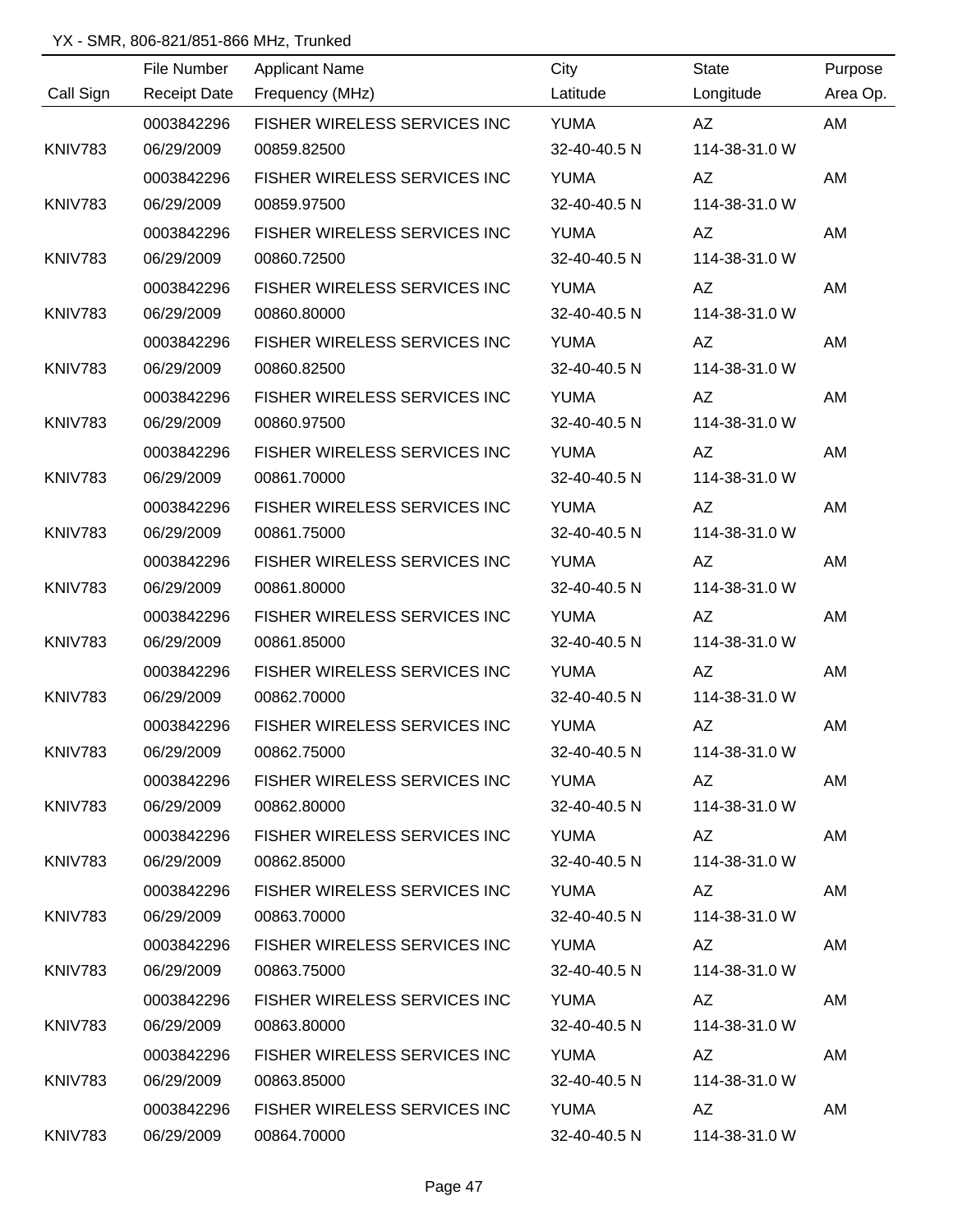|                | File Number         | <b>Applicant Name</b>        | City          | <b>State</b>  | Purpose  |
|----------------|---------------------|------------------------------|---------------|---------------|----------|
| Call Sign      | <b>Receipt Date</b> | Frequency (MHz)              | Latitude      | Longitude     | Area Op. |
|                | 0003842296          | FISHER WIRELESS SERVICES INC | <b>YUMA</b>   | AZ            | AM       |
| <b>KNIV783</b> | 06/29/2009          | 00864.75000                  | 32-40-40.5 N  | 114-38-31.0 W |          |
|                | 0003842296          | FISHER WIRELESS SERVICES INC | <b>YUMA</b>   | AZ            | AM       |
| <b>KNIV783</b> | 06/29/2009          | 00864.80000                  | 32-40-40.5 N  | 114-38-31.0 W |          |
|                | 0003842296          | FISHER WIRELESS SERVICES INC | <b>YUMA</b>   | AZ            | AM       |
| <b>KNIV783</b> | 06/29/2009          | 00864.85000                  | 32-40-40.5 N  | 114-38-31.0 W |          |
|                | 0003842296          | FISHER WIRELESS SERVICES INC | <b>YUMA</b>   | <b>AZ</b>     | AM       |
| <b>KNIV783</b> | 06/29/2009          | 00865.70000                  | 32-40-40.5 N  | 114-38-31.0 W |          |
|                | 0003842296          | FISHER WIRELESS SERVICES INC | <b>YUMA</b>   | <b>AZ</b>     | AM       |
| <b>KNIV783</b> | 06/29/2009          | 00865.75000                  | 32-40-40.5 N  | 114-38-31.0 W |          |
|                | 0003842296          | FISHER WIRELESS SERVICES INC | <b>YUMA</b>   | <b>AZ</b>     | AM       |
| <b>KNIV783</b> | 06/29/2009          | 00865.80000                  | 32-40-40.5 N  | 114-38-31.0 W |          |
|                | 0003842296          | FISHER WIRELESS SERVICES INC | <b>YUMA</b>   | AZ            | AM       |
| <b>KNIV783</b> | 06/29/2009          | 00865.85000                  | 32-40-40.5 N  | 114-38-31.0 W |          |
|                | 0003842301          | FISHER WIRELESS SERVICES INC |               |               | AM       |
| WNYZ775        | 06/29/2009          | 00806.00000 - 00821.00000    |               |               | A        |
|                | 0003842301          | FISHER WIRELESS SERVICES INC | <b>Blythe</b> | CA            | AM       |
| WNYZ775        | 06/29/2009          | 00856.72500                  | 33-35-59.5 N  | 114-36-08.0 W |          |
|                | 0003842301          | FISHER WIRELESS SERVICES INC | <b>Blythe</b> | CA            | AM       |
| WNYZ775        | 06/29/2009          | 00856.77500                  | 33-35-59.5 N  | 114-36-08.0 W |          |
|                | 0003842301          | FISHER WIRELESS SERVICES INC | <b>Blythe</b> | CA            | AM       |
| WNYZ775        | 06/29/2009          | 00856.80000                  | 33-35-59.5 N  | 114-36-08.0 W |          |
|                | 0003842301          | FISHER WIRELESS SERVICES INC | <b>Blythe</b> | CA            | AM       |
| WNYZ775        | 06/29/2009          | 00856.82500                  | 33-35-59.5 N  | 114-36-08.0 W |          |
|                | 0003842301          | FISHER WIRELESS SERVICES INC | <b>Blythe</b> | CA            | AM       |
| WNYZ775        | 06/29/2009          | 00856.85000                  | 33-35-59.5 N  | 114-36-08.0 W |          |
|                | 0003842301          | FISHER WIRELESS SERVICES INC | <b>Blythe</b> | CA            | AM       |
| WNYZ775        | 06/29/2009          | 00856.90000                  | 33-35-59.5 N  | 114-36-08.0 W |          |
|                | 0003842301          | FISHER WIRELESS SERVICES INC | <b>Blythe</b> | CA            | AM       |
| WNYZ775        | 06/29/2009          | 00856.97500                  | 33-35-59.5 N  | 114-36-08.0 W |          |
|                | 0003842301          | FISHER WIRELESS SERVICES INC | <b>Blythe</b> | CA            | AM       |
| WNYZ775        | 06/29/2009          | 00857.72500                  | 33-35-59.5 N  | 114-36-08.0 W |          |
|                | 0003842301          | FISHER WIRELESS SERVICES INC | <b>Blythe</b> | CA            | AM       |
| WNYZ775        | 06/29/2009          | 00857.77500                  | 33-35-59.5 N  | 114-36-08.0 W |          |
|                | 0003842301          | FISHER WIRELESS SERVICES INC | <b>Blythe</b> | CA            | AM       |
| WNYZ775        | 06/29/2009          | 00857.80000                  | 33-35-59.5 N  | 114-36-08.0 W |          |
|                | 0003842301          | FISHER WIRELESS SERVICES INC | <b>Blythe</b> | CA            | AM       |
| WNYZ775        | 06/29/2009          | 00857.82500                  | 33-35-59.5 N  | 114-36-08.0 W |          |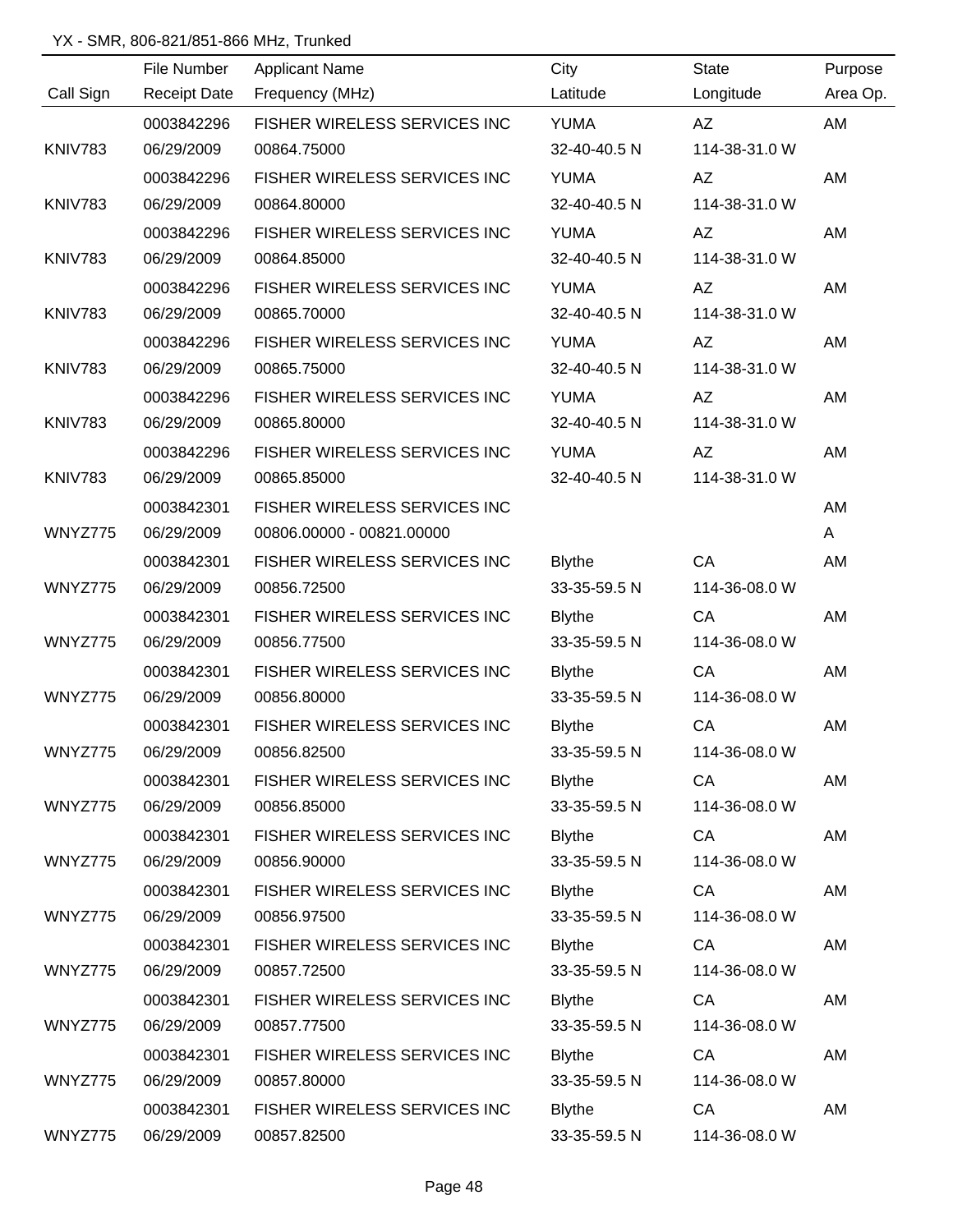|           | File Number         | <b>Applicant Name</b>        | City          | <b>State</b>  | Purpose   |
|-----------|---------------------|------------------------------|---------------|---------------|-----------|
| Call Sign | <b>Receipt Date</b> | Frequency (MHz)              | Latitude      | Longitude     | Area Op.  |
|           | 0003842301          | FISHER WIRELESS SERVICES INC | <b>Blythe</b> | CA            | AM        |
| WNYZ775   | 06/29/2009          | 00857.97500                  | 33-35-59.5 N  | 114-36-08.0 W |           |
|           | 0003842301          | FISHER WIRELESS SERVICES INC | <b>Blythe</b> | CA            | AM        |
| WNYZ775   | 06/29/2009          | 00858.72500                  | 33-35-59.5 N  | 114-36-08.0 W |           |
|           | 0003842301          | FISHER WIRELESS SERVICES INC | <b>Blythe</b> | CA            | AM        |
| WNYZ775   | 06/29/2009          | 00858.77500                  | 33-35-59.5 N  | 114-36-08.0 W |           |
|           | 0003842301          | FISHER WIRELESS SERVICES INC | <b>Blythe</b> | CA            | AM        |
| WNYZ775   | 06/29/2009          | 00858.80000                  | 33-35-59.5 N  | 114-36-08.0 W |           |
|           | 0003842301          | FISHER WIRELESS SERVICES INC | <b>Blythe</b> | CA            | AM        |
| WNYZ775   | 06/29/2009          | 00858.82500                  | 33-35-59.5 N  | 114-36-08.0 W |           |
|           | 0003842301          | FISHER WIRELESS SERVICES INC | <b>Blythe</b> | CA            | AM        |
| WNYZ775   | 06/29/2009          | 00858.97500                  | 33-35-59.5 N  | 114-36-08.0 W |           |
|           | 0003842301          | FISHER WIRELESS SERVICES INC | <b>Blythe</b> | CA            | AM        |
| WNYZ775   | 06/29/2009          | 00859.72500                  | 33-35-59.5 N  | 114-36-08.0 W |           |
|           | 0003842301          | FISHER WIRELESS SERVICES INC | <b>Blythe</b> | CA            | AM        |
| WNYZ775   | 06/29/2009          | 00859.77500                  | 33-35-59.5 N  | 114-36-08.0 W |           |
|           | 0003842301          | FISHER WIRELESS SERVICES INC | <b>Blythe</b> | CA            | AM        |
| WNYZ775   | 06/29/2009          | 00859.80000                  | 33-35-59.5 N  | 114-36-08.0 W |           |
|           | 0003842301          | FISHER WIRELESS SERVICES INC | <b>Blythe</b> | CA            | AM        |
| WNYZ775   | 06/29/2009          | 00859.82500                  | 33-35-59.5 N  | 114-36-08.0 W |           |
|           | 0003842301          | FISHER WIRELESS SERVICES INC | <b>Blythe</b> | CA            | AM        |
| WNYZ775   | 06/29/2009          | 00859.97500                  | 33-35-59.5 N  | 114-36-08.0 W |           |
|           | 0003842301          | FISHER WIRELESS SERVICES INC | <b>Blythe</b> | CA            | <b>AM</b> |
| WNYZ775   | 06/29/2009          | 00860.72500                  | 33-35-59.5 N  | 114-36-08.0 W |           |
|           | 0003842301          | FISHER WIRELESS SERVICES INC | <b>Blythe</b> | CA            | AM        |
| WNYZ775   | 06/29/2009          | 00860.77500                  | 33-35-59.5 N  | 114-36-08.0 W |           |
|           | 0003842301          | FISHER WIRELESS SERVICES INC | <b>Blythe</b> | CA            | AM        |
| WNYZ775   | 06/29/2009          | 00860.80000                  | 33-35-59.5 N  | 114-36-08.0 W |           |
|           | 0003842301          | FISHER WIRELESS SERVICES INC | <b>Blythe</b> | CA            | AM        |
| WNYZ775   | 06/29/2009          | 00860.82500                  | 33-35-59.5 N  | 114-36-08.0 W |           |
|           | 0003842301          | FISHER WIRELESS SERVICES INC | <b>Blythe</b> | CA            | AM        |
| WNYZ775   | 06/29/2009          | 00860.97500                  | 33-35-59.5 N  | 114-36-08.0 W |           |
|           | 0003842301          | FISHER WIRELESS SERVICES INC | <b>Blythe</b> | CA            | AM        |
| WNYZ775   | 06/29/2009          | 00861.70000                  | 33-35-59.5 N  | 114-36-08.0 W |           |
|           | 0003842301          | FISHER WIRELESS SERVICES INC | <b>Blythe</b> | CA            | AM        |
| WNYZ775   | 06/29/2009          | 00861.75000                  | 33-35-59.5 N  | 114-36-08.0 W |           |
|           | 0003842301          | FISHER WIRELESS SERVICES INC | <b>Blythe</b> | CA            | AM        |
| WNYZ775   | 06/29/2009          | 00861.80000                  | 33-35-59.5 N  | 114-36-08.0 W |           |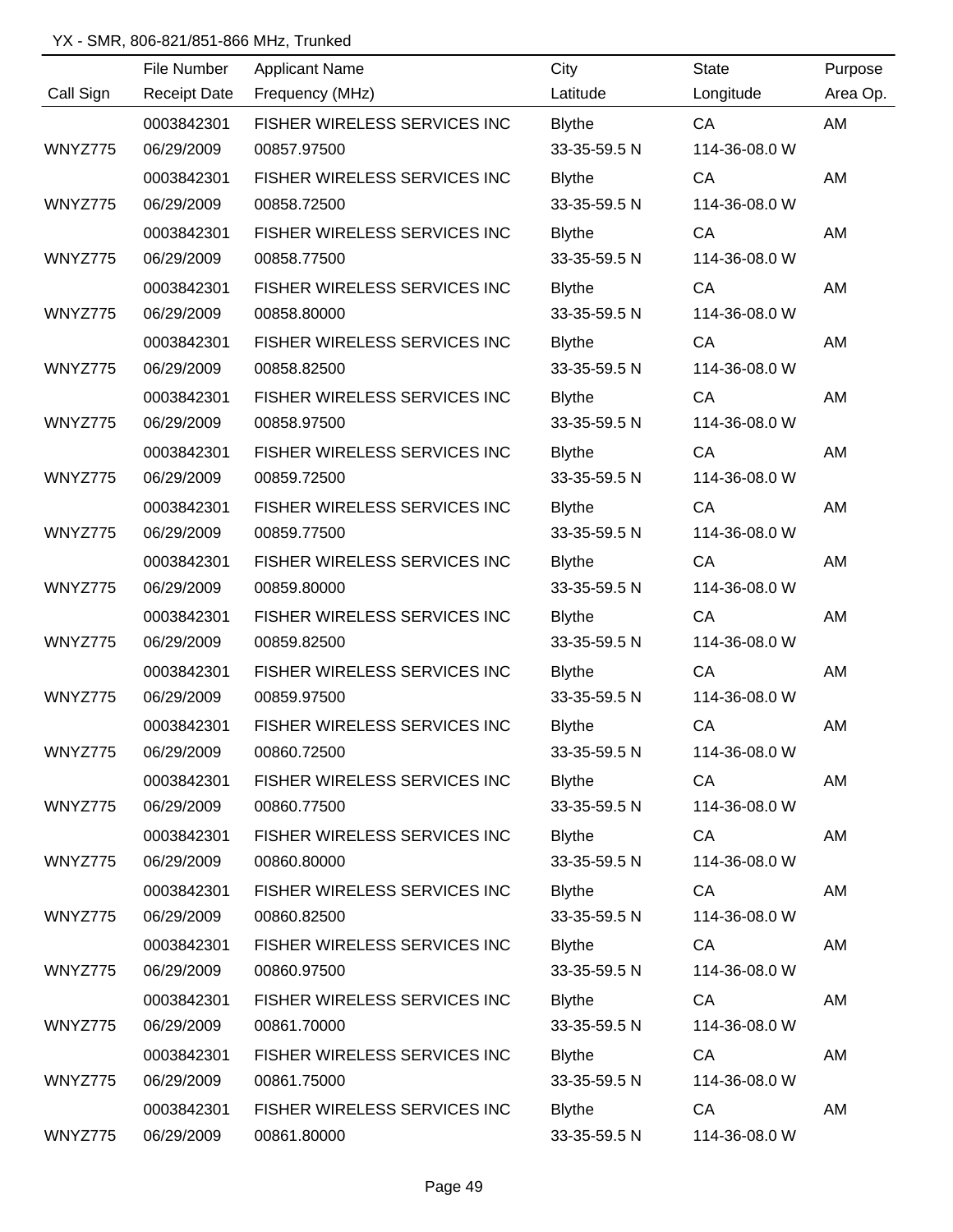|           | File Number         | <b>Applicant Name</b>        | City          | <b>State</b>  | Purpose   |
|-----------|---------------------|------------------------------|---------------|---------------|-----------|
| Call Sign | <b>Receipt Date</b> | Frequency (MHz)              | Latitude      | Longitude     | Area Op.  |
|           | 0003842301          | FISHER WIRELESS SERVICES INC | <b>Blythe</b> | CA            | AM        |
| WNYZ775   | 06/29/2009          | 00861.85000                  | 33-35-59.5 N  | 114-36-08.0 W |           |
|           | 0003842301          | FISHER WIRELESS SERVICES INC | <b>Blythe</b> | CA            | AM        |
| WNYZ775   | 06/29/2009          | 00862.70000                  | 33-35-59.5 N  | 114-36-08.0 W |           |
|           | 0003842301          | FISHER WIRELESS SERVICES INC | <b>Blythe</b> | CA            | AM        |
| WNYZ775   | 06/29/2009          | 00862.75000                  | 33-35-59.5 N  | 114-36-08.0 W |           |
|           | 0003842301          | FISHER WIRELESS SERVICES INC | <b>Blythe</b> | CA            | AM        |
| WNYZ775   | 06/29/2009          | 00862.80000                  | 33-35-59.5 N  | 114-36-08.0 W |           |
|           | 0003842301          | FISHER WIRELESS SERVICES INC | <b>Blythe</b> | CA            | AM        |
| WNYZ775   | 06/29/2009          | 00862.85000                  | 33-35-59.5 N  | 114-36-08.0 W |           |
|           | 0003842301          | FISHER WIRELESS SERVICES INC | <b>Blythe</b> | CA            | AM        |
| WNYZ775   | 06/29/2009          | 00863.70000                  | 33-35-59.5 N  | 114-36-08.0 W |           |
|           | 0003842301          | FISHER WIRELESS SERVICES INC | <b>Blythe</b> | CA            | AM        |
| WNYZ775   | 06/29/2009          | 00863.75000                  | 33-35-59.5 N  | 114-36-08.0 W |           |
|           | 0003842301          | FISHER WIRELESS SERVICES INC | <b>Blythe</b> | CA            | AM        |
| WNYZ775   | 06/29/2009          | 00863.80000                  | 33-35-59.5 N  | 114-36-08.0 W |           |
|           | 0003842301          | FISHER WIRELESS SERVICES INC | <b>Blythe</b> | CA            | AM        |
| WNYZ775   | 06/29/2009          | 00863.85000                  | 33-35-59.5 N  | 114-36-08.0 W |           |
|           | 0003842301          | FISHER WIRELESS SERVICES INC | <b>Blythe</b> | CA            | AM        |
| WNYZ775   | 06/29/2009          | 00864.70000                  | 33-35-59.5 N  | 114-36-08.0 W |           |
|           | 0003842301          | FISHER WIRELESS SERVICES INC | <b>Blythe</b> | CA            | AM        |
| WNYZ775   | 06/29/2009          | 00864.75000                  | 33-35-59.5 N  | 114-36-08.0 W |           |
|           | 0003842301          | FISHER WIRELESS SERVICES INC | <b>Blythe</b> | CA            | <b>AM</b> |
| WNYZ775   | 06/29/2009          | 00864.80000                  | 33-35-59.5 N  | 114-36-08.0 W |           |
|           | 0003842301          | FISHER WIRELESS SERVICES INC | <b>Blythe</b> | CA            | AM        |
| WNYZ775   | 06/29/2009          | 00864.85000                  | 33-35-59.5 N  | 114-36-08.0 W |           |
|           | 0003842301          | FISHER WIRELESS SERVICES INC | <b>Blythe</b> | CA            | AM        |
| WNYZ775   | 06/29/2009          | 00865.70000                  | 33-35-59.5 N  | 114-36-08.0 W |           |
|           | 0003842301          | FISHER WIRELESS SERVICES INC | <b>Blythe</b> | CA            | AM        |
| WNYZ775   | 06/29/2009          | 00865.75000                  | 33-35-59.5 N  | 114-36-08.0 W |           |
|           | 0003842301          | FISHER WIRELESS SERVICES INC | <b>Blythe</b> | CA            | AM        |
| WNYZ775   | 06/29/2009          | 00865.80000                  | 33-35-59.5 N  | 114-36-08.0 W |           |
|           | 0003842301          | FISHER WIRELESS SERVICES INC | <b>Blythe</b> | CA            | AM        |
| WNYZ775   | 06/29/2009          | 00865.85000                  | 33-35-59.5 N  | 114-36-08.0 W |           |
|           | 0003842301          | FISHER WIRELESS SERVICES INC | <b>Blythe</b> | CA            | AM        |
| WNYZ775   | 06/29/2009          | 00856.72500                  | 33-45-00.1 N  | 114-31-21.8 W |           |
|           | 0003842301          | FISHER WIRELESS SERVICES INC | <b>Blythe</b> | CA            | AM        |
| WNYZ775   | 06/29/2009          | 00856.77500                  | 33-45-00.1 N  | 114-31-21.8 W |           |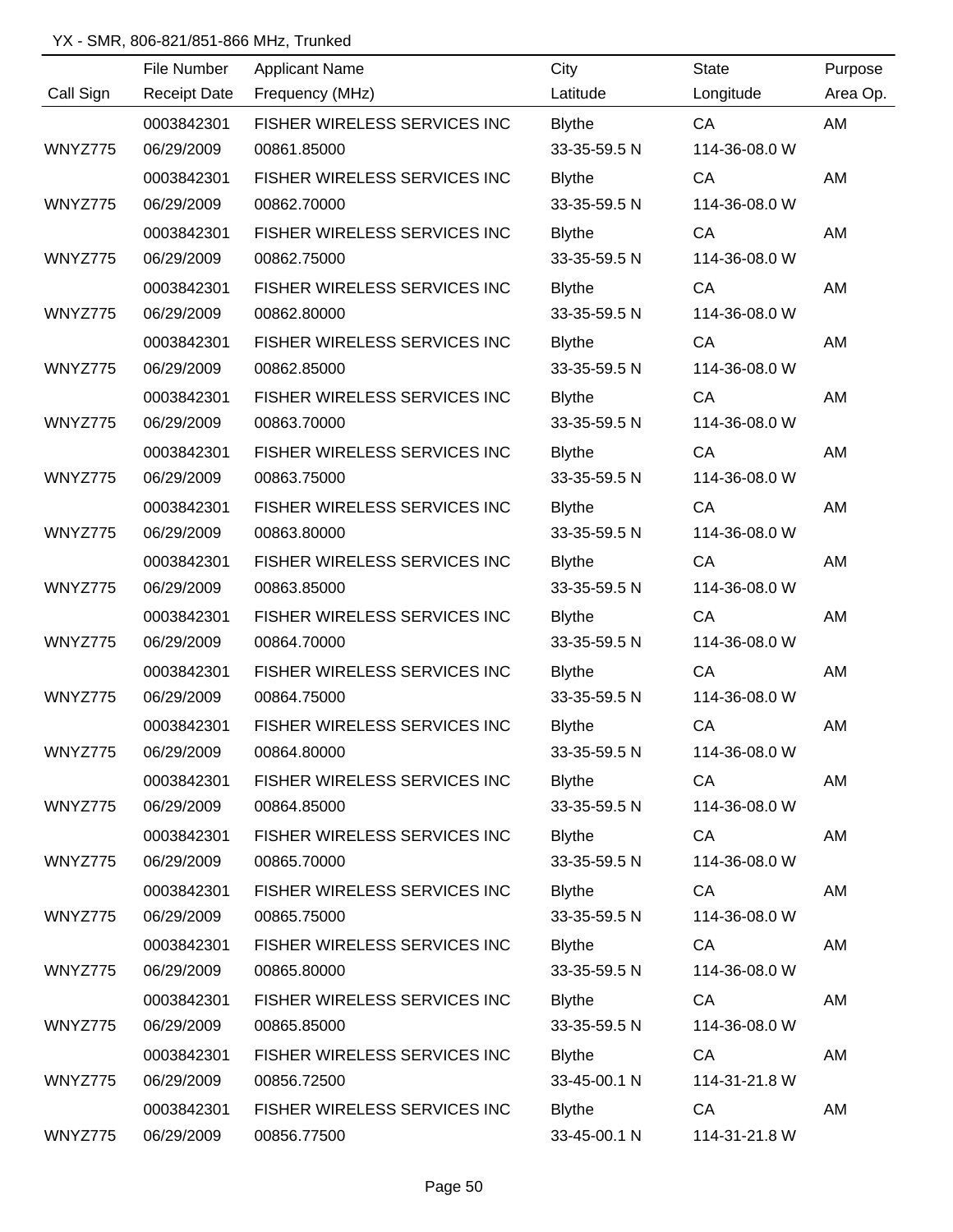|           | File Number         | <b>Applicant Name</b>        | City          | <b>State</b>  | Purpose   |
|-----------|---------------------|------------------------------|---------------|---------------|-----------|
| Call Sign | <b>Receipt Date</b> | Frequency (MHz)              | Latitude      | Longitude     | Area Op.  |
|           | 0003842301          | FISHER WIRELESS SERVICES INC | <b>Blythe</b> | CA            | AM        |
| WNYZ775   | 06/29/2009          | 00856.80000                  | 33-45-00.1 N  | 114-31-21.8 W |           |
|           | 0003842301          | FISHER WIRELESS SERVICES INC | <b>Blythe</b> | CA            | AM        |
| WNYZ775   | 06/29/2009          | 00856.85000                  | 33-45-00.1 N  | 114-31-21.8 W |           |
|           | 0003842301          | FISHER WIRELESS SERVICES INC | <b>Blythe</b> | CA            | AM        |
| WNYZ775   | 06/29/2009          | 00856.90000                  | 33-45-00.1 N  | 114-31-21.8 W |           |
|           | 0003842301          | FISHER WIRELESS SERVICES INC | <b>Blythe</b> | CA            | AM        |
| WNYZ775   | 06/29/2009          | 00856.97500                  | 33-45-00.1 N  | 114-31-21.8 W |           |
|           | 0003842301          | FISHER WIRELESS SERVICES INC | <b>Blythe</b> | CA            | AM        |
| WNYZ775   | 06/29/2009          | 00857.72500                  | 33-45-00.1 N  | 114-31-21.8 W |           |
|           | 0003842301          | FISHER WIRELESS SERVICES INC | <b>Blythe</b> | CA            | AM        |
| WNYZ775   | 06/29/2009          | 00857.77500                  | 33-45-00.1 N  | 114-31-21.8 W |           |
|           | 0003842301          | FISHER WIRELESS SERVICES INC | <b>Blythe</b> | CA            | AM        |
| WNYZ775   | 06/29/2009          | 00857.80000                  | 33-45-00.1 N  | 114-31-21.8 W |           |
|           | 0003842301          | FISHER WIRELESS SERVICES INC | <b>Blythe</b> | CA            | AM        |
| WNYZ775   | 06/29/2009          | 00857.97500                  | 33-45-00.1 N  | 114-31-21.8 W |           |
|           | 0003842301          | FISHER WIRELESS SERVICES INC | <b>Blythe</b> | CA            | AM        |
| WNYZ775   | 06/29/2009          | 00858.72500                  | 33-45-00.1 N  | 114-31-21.8 W |           |
|           | 0003842301          | FISHER WIRELESS SERVICES INC | <b>Blythe</b> | CA            | AM        |
| WNYZ775   | 06/29/2009          | 00858.77500                  | 33-45-00.1 N  | 114-31-21.8 W |           |
|           | 0003842301          | FISHER WIRELESS SERVICES INC | <b>Blythe</b> | CA            | AM        |
| WNYZ775   | 06/29/2009          | 00858.80000                  | 33-45-00.1 N  | 114-31-21.8 W |           |
|           | 0003842301          | FISHER WIRELESS SERVICES INC | <b>Blythe</b> | CA            | <b>AM</b> |
| WNYZ775   | 06/29/2009          | 00858.97500                  | 33-45-00.1 N  | 114-31-21.8 W |           |
|           | 0003842301          | FISHER WIRELESS SERVICES INC | <b>Blythe</b> | CA            | AM        |
| WNYZ775   | 06/29/2009          | 00859.72500                  | 33-45-00.1 N  | 114-31-21.8 W |           |
|           | 0003842301          | FISHER WIRELESS SERVICES INC | <b>Blythe</b> | CA            | AM        |
| WNYZ775   | 06/29/2009          | 00859.77500                  | 33-45-00.1 N  | 114-31-21.8 W |           |
|           | 0003842301          | FISHER WIRELESS SERVICES INC | <b>Blythe</b> | CA            | AM        |
| WNYZ775   | 06/29/2009          | 00859.80000                  | 33-45-00.1 N  | 114-31-21.8 W |           |
|           | 0003842301          | FISHER WIRELESS SERVICES INC | <b>Blythe</b> | CA            | AM        |
| WNYZ775   | 06/29/2009          | 00859.97500                  | 33-45-00.1 N  | 114-31-21.8 W |           |
|           | 0003842301          | FISHER WIRELESS SERVICES INC | <b>Blythe</b> | CA            | AM        |
| WNYZ775   | 06/29/2009          | 00860.72500                  | 33-45-00.1 N  | 114-31-21.8 W |           |
|           | 0003842301          | FISHER WIRELESS SERVICES INC | <b>Blythe</b> | CA            | AM        |
| WNYZ775   | 06/29/2009          | 00860.77500                  | 33-45-00.1 N  | 114-31-21.8 W |           |
|           | 0003842301          | FISHER WIRELESS SERVICES INC | <b>Blythe</b> | CA            | AM        |
| WNYZ775   | 06/29/2009          | 00860.80000                  | 33-45-00.1 N  | 114-31-21.8 W |           |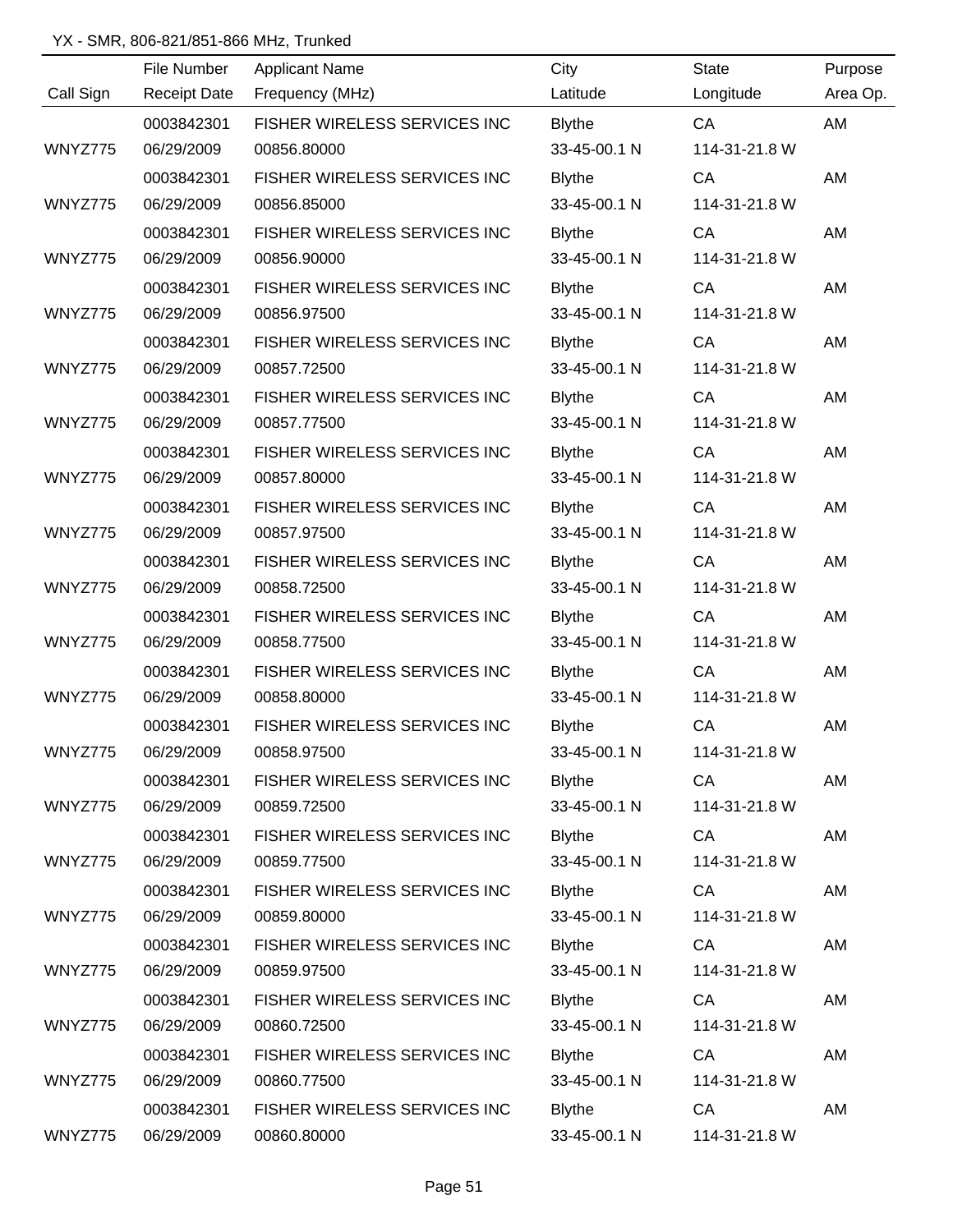|           | File Number         | <b>Applicant Name</b>        | City          | <b>State</b>  | Purpose  |
|-----------|---------------------|------------------------------|---------------|---------------|----------|
| Call Sign | <b>Receipt Date</b> | Frequency (MHz)              | Latitude      | Longitude     | Area Op. |
|           | 0003842301          | FISHER WIRELESS SERVICES INC | <b>Blythe</b> | CA            | AM       |
| WNYZ775   | 06/29/2009          | 00860.97500                  | 33-45-00.1 N  | 114-31-21.8 W |          |
|           | 0003842301          | FISHER WIRELESS SERVICES INC | <b>Blythe</b> | CA            | AM       |
| WNYZ775   | 06/29/2009          | 00861.70000                  | 33-45-00.1 N  | 114-31-21.8 W |          |
|           | 0003842301          | FISHER WIRELESS SERVICES INC | <b>Blythe</b> | CA            | AM       |
| WNYZ775   | 06/29/2009          | 00861.75000                  | 33-45-00.1 N  | 114-31-21.8 W |          |
|           | 0003842301          | FISHER WIRELESS SERVICES INC | <b>Blythe</b> | CA            | AM       |
| WNYZ775   | 06/29/2009          | 00861.80000                  | 33-45-00.1 N  | 114-31-21.8 W |          |
|           | 0003842301          | FISHER WIRELESS SERVICES INC | <b>Blythe</b> | CA            | AM       |
| WNYZ775   | 06/29/2009          | 00861.85000                  | 33-45-00.1 N  | 114-31-21.8 W |          |
|           | 0003842301          | FISHER WIRELESS SERVICES INC | <b>Blythe</b> | CA            | AM       |
| WNYZ775   | 06/29/2009          | 00862.70000                  | 33-45-00.1 N  | 114-31-21.8 W |          |
|           | 0003842301          | FISHER WIRELESS SERVICES INC | <b>Blythe</b> | CA            | AM       |
| WNYZ775   | 06/29/2009          | 00862.75000                  | 33-45-00.1 N  | 114-31-21.8 W |          |
|           | 0003842301          | FISHER WIRELESS SERVICES INC | <b>Blythe</b> | CA            | AM       |
| WNYZ775   | 06/29/2009          | 00862.80000                  | 33-45-00.1 N  | 114-31-21.8 W |          |
|           | 0003842301          | FISHER WIRELESS SERVICES INC | <b>Blythe</b> | CA            | AM       |
| WNYZ775   | 06/29/2009          | 00862.85000                  | 33-45-00.1 N  | 114-31-21.8 W |          |
|           | 0003842301          | FISHER WIRELESS SERVICES INC | <b>Blythe</b> | CA            | AM       |
| WNYZ775   | 06/29/2009          | 00863.70000                  | 33-45-00.1 N  | 114-31-21.8 W |          |
|           | 0003842301          | FISHER WIRELESS SERVICES INC | <b>Blythe</b> | CA            | AM       |
| WNYZ775   | 06/29/2009          | 00863.75000                  | 33-45-00.1 N  | 114-31-21.8 W |          |
|           | 0003842301          | FISHER WIRELESS SERVICES INC | <b>Blythe</b> | CA            | AM       |
| WNYZ775   | 06/29/2009          | 00863.80000                  | 33-45-00.1 N  | 114-31-21.8 W |          |
|           | 0003842301          | FISHER WIRELESS SERVICES INC | <b>Blythe</b> | CA            | AM       |
| WNYZ775   | 06/29/2009          | 00863.85000                  | 33-45-00.1 N  | 114-31-21.8 W |          |
|           | 0003842301          | FISHER WIRELESS SERVICES INC | <b>Blythe</b> | CA            | AM       |
| WNYZ775   | 06/29/2009          | 00864.70000                  | 33-45-00.1 N  | 114-31-21.8 W |          |
|           | 0003842301          | FISHER WIRELESS SERVICES INC | <b>Blythe</b> | CA            | AM       |
| WNYZ775   | 06/29/2009          | 00864.75000                  | 33-45-00.1 N  | 114-31-21.8 W |          |
|           | 0003842301          | FISHER WIRELESS SERVICES INC | <b>Blythe</b> | CA            | AM       |
| WNYZ775   | 06/29/2009          | 00864.80000                  | 33-45-00.1 N  | 114-31-21.8 W |          |
|           | 0003842301          | FISHER WIRELESS SERVICES INC | <b>Blythe</b> | CA            | AM       |
| WNYZ775   | 06/29/2009          | 00864.85000                  | 33-45-00.1 N  | 114-31-21.8 W |          |
|           | 0003842301          | FISHER WIRELESS SERVICES INC | <b>Blythe</b> | CA            | AM       |
| WNYZ775   | 06/29/2009          | 00865.70000                  | 33-45-00.1 N  | 114-31-21.8 W |          |
|           | 0003842301          | FISHER WIRELESS SERVICES INC | <b>Blythe</b> | CA            | AM       |
| WNYZ775   | 06/29/2009          | 00865.75000                  | 33-45-00.1 N  | 114-31-21.8 W |          |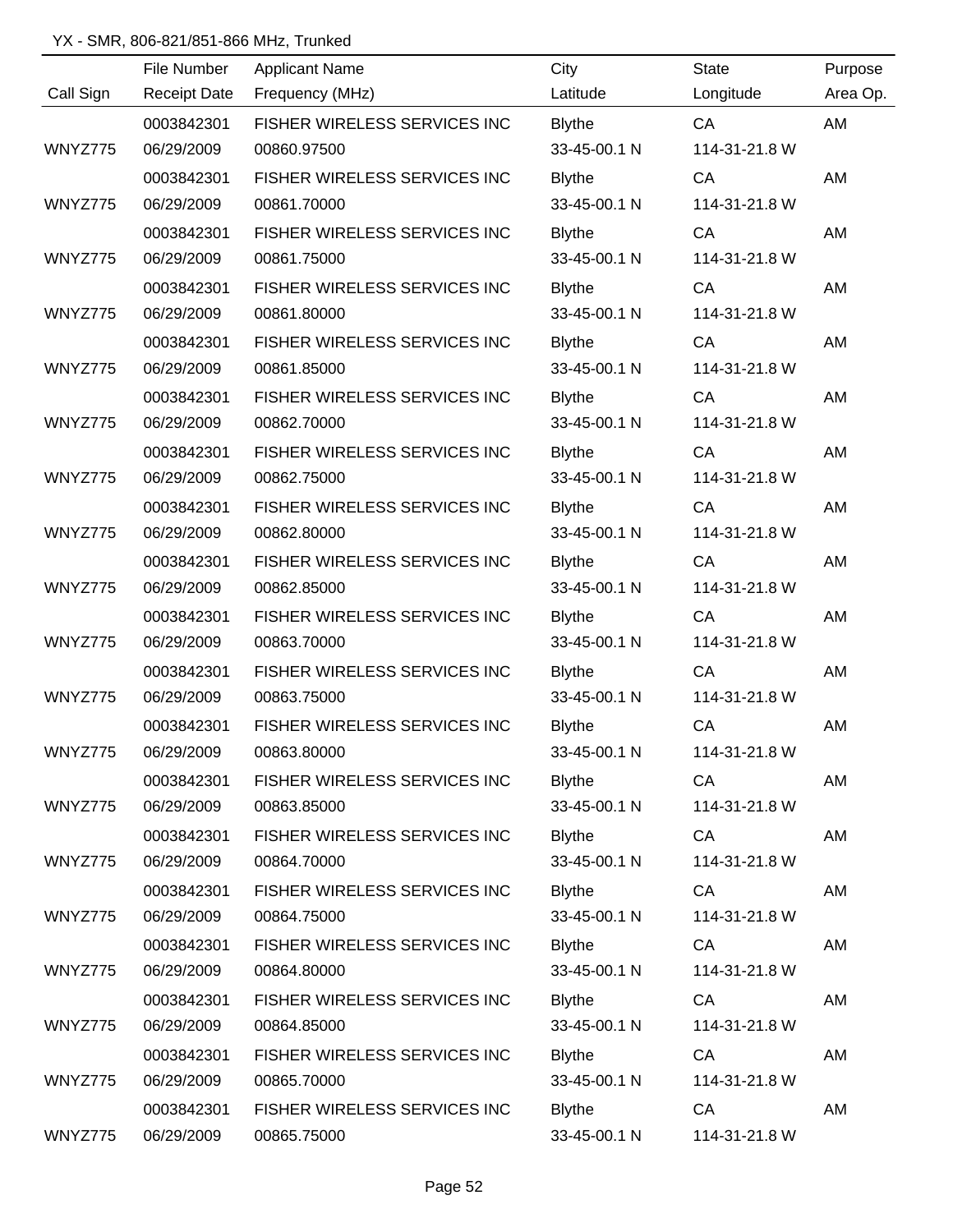|           | File Number         | <b>Applicant Name</b>        | City          | <b>State</b>  | Purpose   |
|-----------|---------------------|------------------------------|---------------|---------------|-----------|
| Call Sign | <b>Receipt Date</b> | Frequency (MHz)              | Latitude      | Longitude     | Area Op.  |
|           | 0003842301          | FISHER WIRELESS SERVICES INC | <b>Blythe</b> | CA            | AM        |
| WNYZ775   | 06/29/2009          | 00865.80000                  | 33-45-00.1 N  | 114-31-21.8 W |           |
|           | 0003842301          | FISHER WIRELESS SERVICES INC | <b>Blythe</b> | CA            | AM        |
| WNYZ775   | 06/29/2009          | 00865.85000                  | 33-45-00.1 N  | 114-31-21.8 W |           |
|           | 0003842301          | FISHER WIRELESS SERVICES INC | Calipatria    | CA            | AM        |
| WNYZ775   | 06/29/2009          | 00856.03750                  | 33-09-55.2 N  | 115-36-57.0 W |           |
|           | 0003842301          | FISHER WIRELESS SERVICES INC | Calipatria    | CA            | AM        |
| WNYZ775   | 06/29/2009          | 00856.06250                  | 33-09-55.2 N  | 115-36-57.0 W |           |
|           | 0003842301          | FISHER WIRELESS SERVICES INC | Calipatria    | CA            | AM        |
| WNYZ775   | 06/29/2009          | 00856.08750                  | 33-09-55.2 N  | 115-36-57.0 W |           |
|           | 0003842301          | FISHER WIRELESS SERVICES INC | Calipatria    | CA            | AM        |
| WNYZ775   | 06/29/2009          | 00856.72500                  | 33-09-55.2 N  | 115-36-57.0 W |           |
|           | 0003842301          | FISHER WIRELESS SERVICES INC | Calipatria    | CA            | AM        |
| WNYZ775   | 06/29/2009          | 00856.80000                  | 33-09-55.2 N  | 115-36-57.0 W |           |
|           | 0003842301          | FISHER WIRELESS SERVICES INC | Calipatria    | CA            | AM        |
| WNYZ775   | 06/29/2009          | 00856.87500                  | 33-09-55.2 N  | 115-36-57.0 W |           |
|           | 0003842301          | FISHER WIRELESS SERVICES INC | Calipatria    | CA            | AM        |
| WNYZ775   | 06/29/2009          | 00856.97500                  | 33-09-55.2 N  | 115-36-57.0 W |           |
|           | 0003842301          | FISHER WIRELESS SERVICES INC | Calipatria    | CA            | AM        |
| WNYZ775   | 06/29/2009          | 00857.03750                  | 33-09-55.2 N  | 115-36-57.0 W |           |
|           | 0003842301          | FISHER WIRELESS SERVICES INC | Calipatria    | CA            | AM        |
| WNYZ775   | 06/29/2009          | 00857.06250                  | 33-09-55.2 N  | 115-36-57.0 W |           |
|           | 0003842301          | FISHER WIRELESS SERVICES INC | Calipatria    | CA            | <b>AM</b> |
| WNYZ775   | 06/29/2009          | 00857.08750                  | 33-09-55.2 N  | 115-36-57.0 W |           |
|           | 0003842301          | FISHER WIRELESS SERVICES INC | Calipatria    | CA            | AM        |
| WNYZ775   | 06/29/2009          | 00857.72500                  | 33-09-55.2 N  | 115-36-57.0 W |           |
|           | 0003842301          | FISHER WIRELESS SERVICES INC | Calipatria    | CA            | AM        |
| WNYZ775   | 06/29/2009          | 00857.80000                  | 33-09-55.2 N  | 115-36-57.0 W |           |
|           | 0003842301          | FISHER WIRELESS SERVICES INC | Calipatria    | CA            | AM        |
| WNYZ775   | 06/29/2009          | 00857.97500                  | 33-09-55.2 N  | 115-36-57.0 W |           |
|           | 0003842301          | FISHER WIRELESS SERVICES INC | Calipatria    | CA            | AM        |
| WNYZ775   | 06/29/2009          | 00858.03750                  | 33-09-55.2 N  | 115-36-57.0 W |           |
|           | 0003842301          | FISHER WIRELESS SERVICES INC | Calipatria    | CA            | AM        |
| WNYZ775   | 06/29/2009          | 00858.06250                  | 33-09-55.2 N  | 115-36-57.0 W |           |
|           | 0003842301          | FISHER WIRELESS SERVICES INC | Calipatria    | CA            | AM        |
| WNYZ775   | 06/29/2009          | 00858.08750                  | 33-09-55.2 N  | 115-36-57.0 W |           |
|           | 0003842301          | FISHER WIRELESS SERVICES INC | Calipatria    | CA            | AM        |
| WNYZ775   | 06/29/2009          | 00858.72500                  | 33-09-55.2 N  | 115-36-57.0 W |           |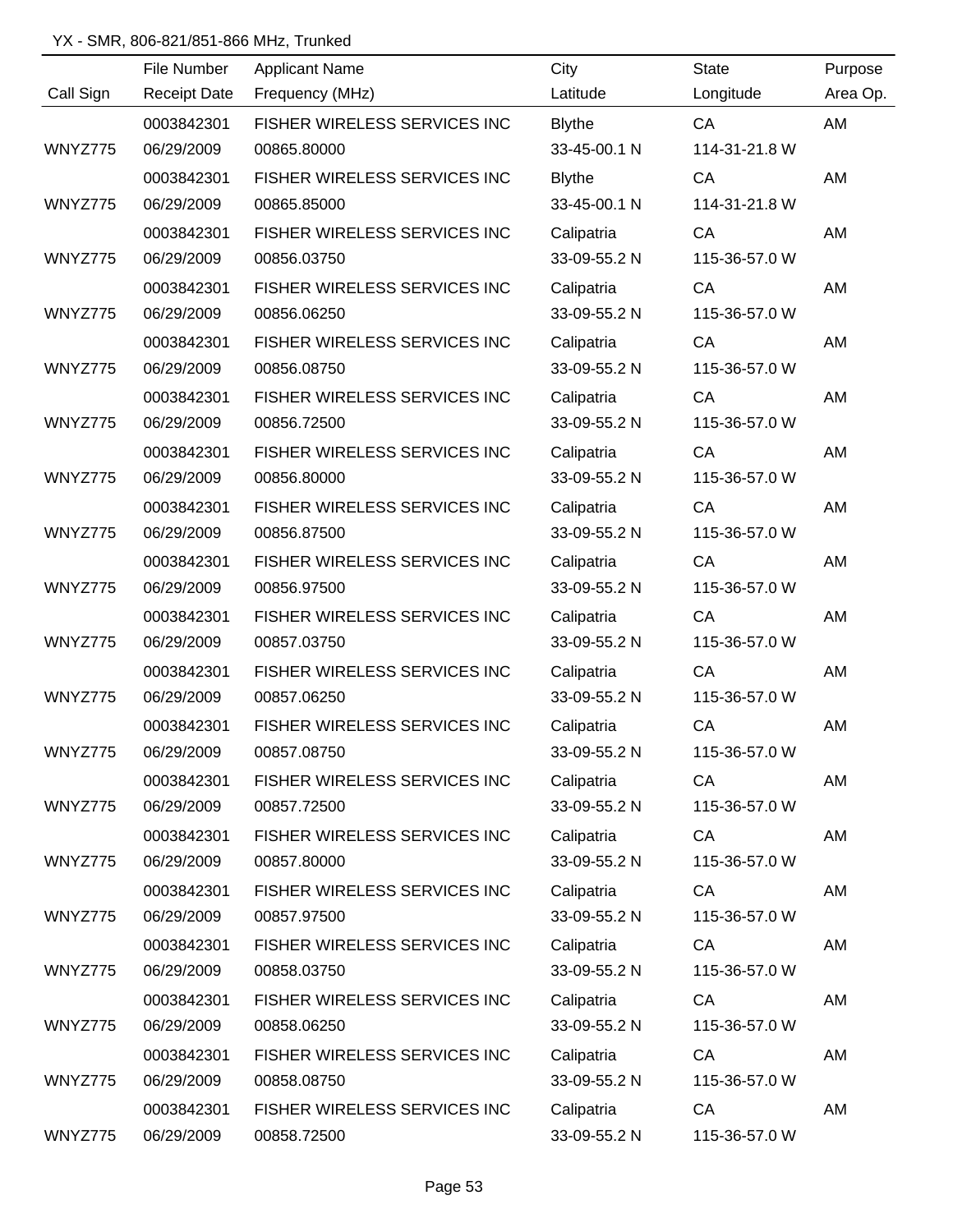|           | File Number         | <b>Applicant Name</b>        | City         | <b>State</b>  | Purpose   |
|-----------|---------------------|------------------------------|--------------|---------------|-----------|
| Call Sign | <b>Receipt Date</b> | Frequency (MHz)              | Latitude     | Longitude     | Area Op.  |
|           | 0003842301          | FISHER WIRELESS SERVICES INC | Calipatria   | CA            | AM        |
| WNYZ775   | 06/29/2009          | 00858.80000                  | 33-09-55.2 N | 115-36-57.0 W |           |
|           | 0003842301          | FISHER WIRELESS SERVICES INC | Calipatria   | CA            | AM        |
| WNYZ775   | 06/29/2009          | 00858.97500                  | 33-09-55.2 N | 115-36-57.0 W |           |
|           | 0003842301          | FISHER WIRELESS SERVICES INC | Calipatria   | CA            | AM        |
| WNYZ775   | 06/29/2009          | 00859.03750                  | 33-09-55.2 N | 115-36-57.0 W |           |
|           | 0003842301          | FISHER WIRELESS SERVICES INC | Calipatria   | CA            | AM        |
| WNYZ775   | 06/29/2009          | 00859.06250                  | 33-09-55.2 N | 115-36-57.0 W |           |
|           | 0003842301          | FISHER WIRELESS SERVICES INC | Calipatria   | CA            | AM        |
| WNYZ775   | 06/29/2009          | 00859.72500                  | 33-09-55.2 N | 115-36-57.0 W |           |
|           | 0003842301          | FISHER WIRELESS SERVICES INC | Calipatria   | CA            | AM        |
| WNYZ775   | 06/29/2009          | 00859.80000                  | 33-09-55.2 N | 115-36-57.0 W |           |
|           | 0003842301          | FISHER WIRELESS SERVICES INC | Calipatria   | CA            | AM        |
| WNYZ775   | 06/29/2009          | 00859.97500                  | 33-09-55.2 N | 115-36-57.0 W |           |
|           | 0003842301          | FISHER WIRELESS SERVICES INC | Calipatria   | CA            | AM        |
| WNYZ775   | 06/29/2009          | 00860.03750                  | 33-09-55.2 N | 115-36-57.0 W |           |
|           | 0003842301          | FISHER WIRELESS SERVICES INC | Calipatria   | CA            | AM        |
| WNYZ775   | 06/29/2009          | 00860.06250                  | 33-09-55.2 N | 115-36-57.0 W |           |
|           | 0003842301          | FISHER WIRELESS SERVICES INC | Calipatria   | CA            | AM        |
| WNYZ775   | 06/29/2009          | 00860.72500                  | 33-09-55.2 N | 115-36-57.0 W |           |
|           | 0003842301          | FISHER WIRELESS SERVICES INC | Calipatria   | CA            | AM        |
| WNYZ775   | 06/29/2009          | 00860.80000                  | 33-09-55.2 N | 115-36-57.0 W |           |
|           | 0003842301          | FISHER WIRELESS SERVICES INC | Calipatria   | CA            | <b>AM</b> |
| WNYZ775   | 06/29/2009          | 00860.97500                  | 33-09-55.2 N | 115-36-57.0 W |           |
|           | 0003842301          | FISHER WIRELESS SERVICES INC | Calipatria   | CA            | AM        |
| WNYZ775   | 06/29/2009          | 00861.70000                  | 33-09-55.2 N | 115-36-57.0 W |           |
|           | 0003842301          | FISHER WIRELESS SERVICES INC | Calipatria   | CA            | AM        |
| WNYZ775   | 06/29/2009          | 00861.80000                  | 33-09-55.2 N | 115-36-57.0 W |           |
|           | 0003842301          | FISHER WIRELESS SERVICES INC | Calipatria   | CA            | AM        |
| WNYZ775   | 06/29/2009          | 00862.68750                  | 33-09-55.2 N | 115-36-57.0 W |           |
|           | 0003842301          | FISHER WIRELESS SERVICES INC | Calipatria   | CA            | AM        |
| WNYZ775   | 06/29/2009          | 00862.70000                  | 33-09-55.2 N | 115-36-57.0 W |           |
|           | 0003842301          | FISHER WIRELESS SERVICES INC | Calipatria   | CA            | AM        |
| WNYZ775   | 06/29/2009          | 00862.80000                  | 33-09-55.2 N | 115-36-57.0 W |           |
|           | 0003842301          | FISHER WIRELESS SERVICES INC | Calipatria   | CA            | AM        |
| WNYZ775   | 06/29/2009          | 00863.70000                  | 33-09-55.2 N | 115-36-57.0 W |           |
|           | 0003842301          | FISHER WIRELESS SERVICES INC | Calipatria   | CA            | AM        |
| WNYZ775   | 06/29/2009          | 00863.80000                  | 33-09-55.2 N | 115-36-57.0 W |           |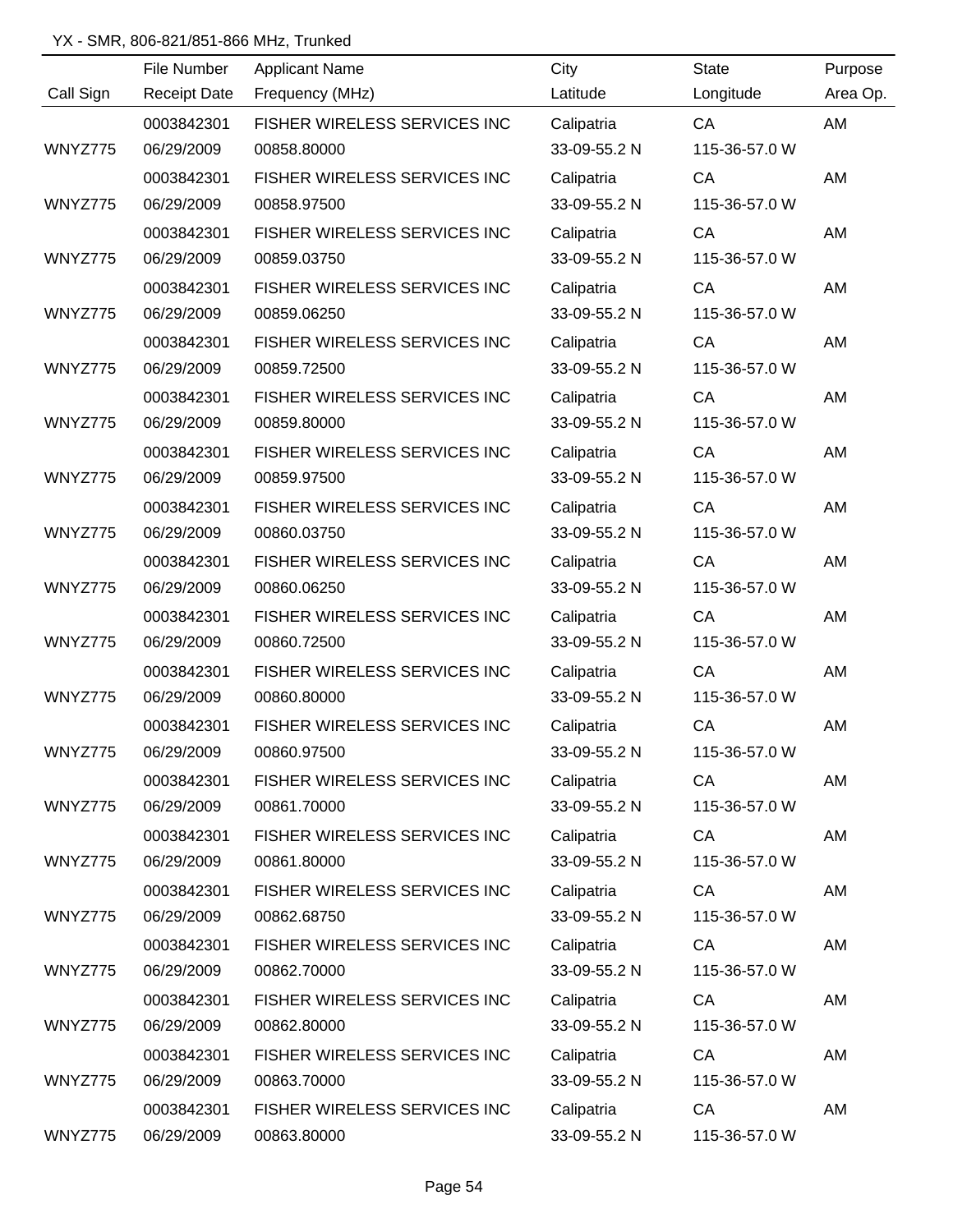|           | File Number         | <b>Applicant Name</b>        | City                 | <b>State</b>                                                                                                                                                                                                                   | Purpose  |
|-----------|---------------------|------------------------------|----------------------|--------------------------------------------------------------------------------------------------------------------------------------------------------------------------------------------------------------------------------|----------|
| Call Sign | <b>Receipt Date</b> | Frequency (MHz)              | Latitude             | Longitude                                                                                                                                                                                                                      | Area Op. |
|           | 0003842301          | FISHER WIRELESS SERVICES INC | Calipatria           | CA                                                                                                                                                                                                                             | AM       |
| WNYZ775   | 06/29/2009          | 00864.70000                  | 33-09-55.2 N         | 115-36-57.0 W                                                                                                                                                                                                                  |          |
|           | 0003842301          | FISHER WIRELESS SERVICES INC | Calipatria           | CA                                                                                                                                                                                                                             | AM       |
| WNYZ775   | 06/29/2009          | 00864.80000                  | 33-09-55.2 N         | 115-36-57.0 W                                                                                                                                                                                                                  |          |
|           | 0003842301          | FISHER WIRELESS SERVICES INC | Calipatria           | CA                                                                                                                                                                                                                             | AM       |
| WNYZ775   | 06/29/2009          | 00865.70000                  | 33-09-55.2 N         | 115-36-57.0 W                                                                                                                                                                                                                  |          |
|           | 0003842301          | FISHER WIRELESS SERVICES INC | Calipatria           | CA                                                                                                                                                                                                                             | AM       |
| WNYZ775   | 06/29/2009          | 00865.80000                  | 33-09-55.2 N         | 115-36-57.0 W                                                                                                                                                                                                                  |          |
|           | 0003842301          | FISHER WIRELESS SERVICES INC | <b>Desert Center</b> | CA                                                                                                                                                                                                                             | AM       |
| WNYZ775   | 06/29/2009          | 00856.72500                  | 33-39-19.0 N         | 115-27-15.0 W                                                                                                                                                                                                                  |          |
|           | 0003842301          | FISHER WIRELESS SERVICES INC | <b>Desert Center</b> | CA                                                                                                                                                                                                                             | AM       |
| WNYZ775   | 06/29/2009          | 00856.80000                  | 33-39-19.0 N         | 115-27-15.0 W                                                                                                                                                                                                                  |          |
|           | 0003842301          | FISHER WIRELESS SERVICES INC | <b>Desert Center</b> | CA                                                                                                                                                                                                                             | AM       |
| WNYZ775   | 06/29/2009          | 00856.97500                  | 33-39-19.0 N         | 115-27-15.0 W                                                                                                                                                                                                                  |          |
|           | 0003842301          | FISHER WIRELESS SERVICES INC | <b>Desert Center</b> | CA                                                                                                                                                                                                                             | AM       |
| WNYZ775   | 06/29/2009          | 00857.72500                  | 33-39-19.0 N         | 115-27-15.0 W                                                                                                                                                                                                                  |          |
|           | 0003842301          | FISHER WIRELESS SERVICES INC | <b>Desert Center</b> | CA                                                                                                                                                                                                                             | AM       |
| WNYZ775   | 06/29/2009          | 00857.80000                  | 33-39-19.0 N         | 115-27-15.0 W                                                                                                                                                                                                                  |          |
|           | 0003842301          | FISHER WIRELESS SERVICES INC | <b>Desert Center</b> | CA                                                                                                                                                                                                                             | AM       |
| WNYZ775   | 06/29/2009          | 00857.97500                  | 33-39-19.0 N         | 115-27-15.0 W                                                                                                                                                                                                                  |          |
|           | 0003842301          | FISHER WIRELESS SERVICES INC | <b>Desert Center</b> | CA                                                                                                                                                                                                                             | AM       |
| WNYZ775   | 06/29/2009          | 00858.80000                  | 33-39-19.0 N         | 115-27-15.0 W                                                                                                                                                                                                                  |          |
|           | 0003842301          | FISHER WIRELESS SERVICES INC | <b>Desert Center</b> | CA                                                                                                                                                                                                                             | AM       |
| WNYZ775   | 06/29/2009          | 00858.97500                  | 33-39-19.0 N         | 115-27-15.0 W                                                                                                                                                                                                                  |          |
|           | 0003842301          | FISHER WIRELESS SERVICES INC | <b>Desert Center</b> | CA                                                                                                                                                                                                                             | AM       |
| WNYZ775   | 06/29/2009          | 00859.80000                  | 33-39-19.0 N         | 115-27-15.0 W                                                                                                                                                                                                                  |          |
|           | 0003842301          | FISHER WIRELESS SERVICES INC | Desert Center        | CA and the control of the control of the control of the control of the control of the control of the control of the control of the control of the control of the control of the control of the control of the control of the c | AM       |
| WNYZ775   | 06/29/2009          | 00859.97500                  | 33-39-19.0 N         | 115-27-15.0 W                                                                                                                                                                                                                  |          |
|           | 0003842301          | FISHER WIRELESS SERVICES INC | Desert Center        | <b>CA</b>                                                                                                                                                                                                                      | AM       |
| WNYZ775   | 06/29/2009          | 00860.72500                  | 33-39-19.0 N         | 115-27-15.0 W                                                                                                                                                                                                                  |          |
|           | 0003842301          | FISHER WIRELESS SERVICES INC | <b>Desert Center</b> | CA                                                                                                                                                                                                                             | AM       |
| WNYZ775   | 06/29/2009          | 00860.80000                  | 33-39-19.0 N         | 115-27-15.0 W                                                                                                                                                                                                                  |          |
|           | 0003842301          | FISHER WIRELESS SERVICES INC | Jacumba              | CA                                                                                                                                                                                                                             | AM       |
| WNYZ775   | 06/29/2009          | 00856.72500                  | 32-39-39.7 N         | 116-05-34.9 W                                                                                                                                                                                                                  |          |
|           | 0003842301          | FISHER WIRELESS SERVICES INC | Jacumba              | CA                                                                                                                                                                                                                             | AM       |
| WNYZ775   | 06/29/2009          | 00856.87500                  | 32-39-39.7 N         | 116-05-34.9 W                                                                                                                                                                                                                  |          |
|           | 0003842301          | FISHER WIRELESS SERVICES INC | Jacumba              | CA                                                                                                                                                                                                                             | AM       |
| WNYZ775   | 06/29/2009          | 00856.97500                  | 32-39-39.7 N         | 116-05-34.9 W                                                                                                                                                                                                                  |          |